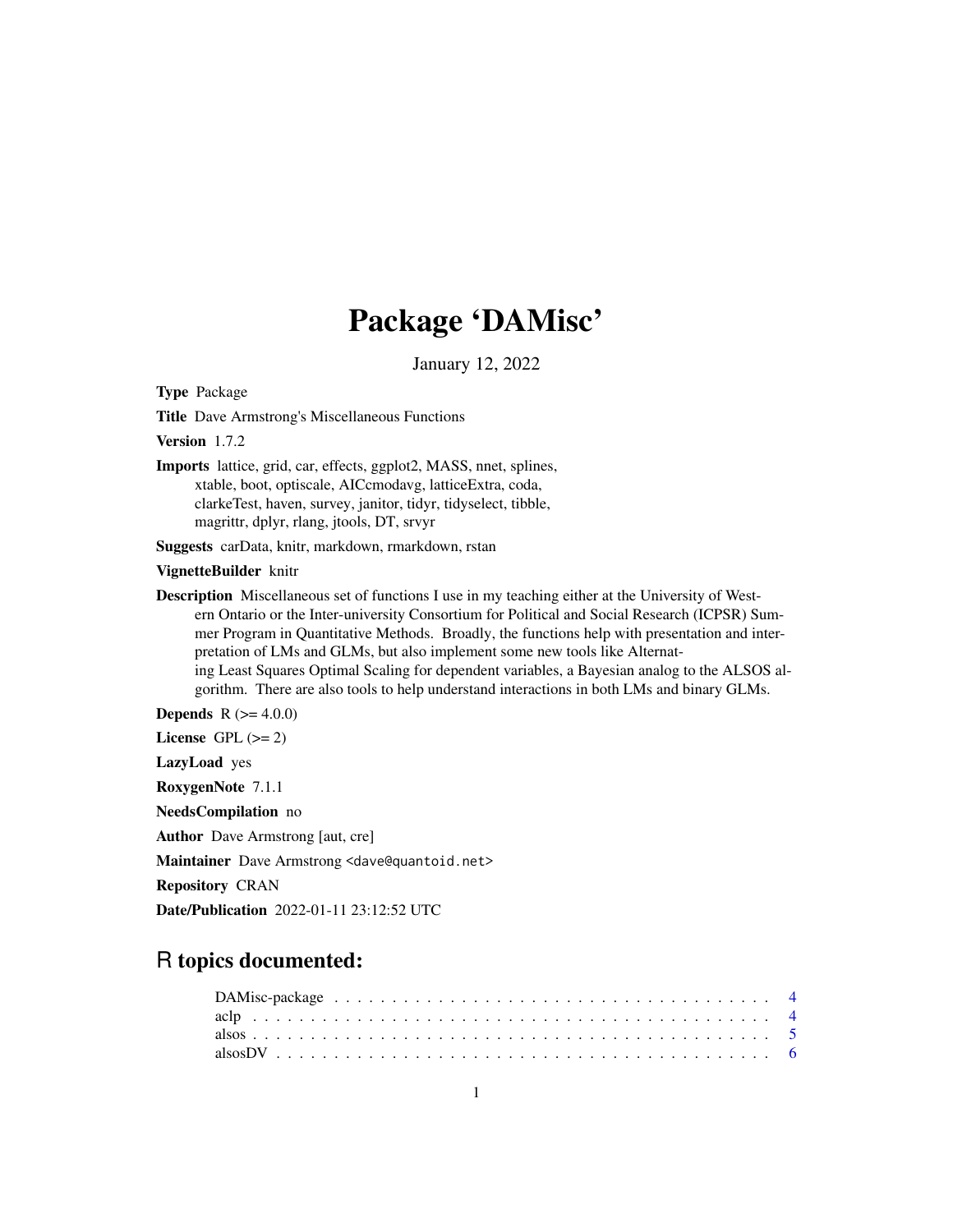|                                                                                                                                                                                                      | 8  |
|------------------------------------------------------------------------------------------------------------------------------------------------------------------------------------------------------|----|
| balsos                                                                                                                                                                                               | 9  |
|                                                                                                                                                                                                      | 10 |
|                                                                                                                                                                                                      | 11 |
|                                                                                                                                                                                                      | 12 |
|                                                                                                                                                                                                      | 13 |
|                                                                                                                                                                                                      | 14 |
|                                                                                                                                                                                                      | 15 |
|                                                                                                                                                                                                      | 16 |
|                                                                                                                                                                                                      | 17 |
|                                                                                                                                                                                                      | 17 |
|                                                                                                                                                                                                      |    |
|                                                                                                                                                                                                      | 19 |
|                                                                                                                                                                                                      | 20 |
|                                                                                                                                                                                                      | 21 |
|                                                                                                                                                                                                      | 22 |
|                                                                                                                                                                                                      | 25 |
|                                                                                                                                                                                                      | 26 |
|                                                                                                                                                                                                      | 27 |
|                                                                                                                                                                                                      | 28 |
| ggpie                                                                                                                                                                                                | 28 |
|                                                                                                                                                                                                      | 29 |
|                                                                                                                                                                                                      | 31 |
|                                                                                                                                                                                                      | 33 |
|                                                                                                                                                                                                      | 34 |
|                                                                                                                                                                                                      | 34 |
|                                                                                                                                                                                                      | 36 |
|                                                                                                                                                                                                      | 36 |
|                                                                                                                                                                                                      | 38 |
|                                                                                                                                                                                                      | 40 |
|                                                                                                                                                                                                      |    |
|                                                                                                                                                                                                      | 40 |
|                                                                                                                                                                                                      | 41 |
|                                                                                                                                                                                                      | 42 |
|                                                                                                                                                                                                      | 43 |
|                                                                                                                                                                                                      | 44 |
| $mnlChange2$                                                                                                                                                                                         | 45 |
|                                                                                                                                                                                                      | 47 |
|                                                                                                                                                                                                      | 48 |
| <b>NK</b> nots                                                                                                                                                                                       | 49 |
| <b>NKnotsTest</b><br>$\mathbf{1}$ $\mathbf{1}$ $\mathbf{1}$ $\mathbf{1}$ $\mathbf{1}$<br>.<br>$\mathbf{r}$ , $\mathbf{r}$ , $\mathbf{r}$ , $\mathbf{r}$ , $\mathbf{r}$ , $\mathbf{r}$ , $\mathbf{r}$ | 50 |
| oc2plot                                                                                                                                                                                              | 51 |
|                                                                                                                                                                                                      | 52 |
|                                                                                                                                                                                                      | 54 |
|                                                                                                                                                                                                      | 55 |
|                                                                                                                                                                                                      | 57 |
| outEff                                                                                                                                                                                               | 58 |
| outXT                                                                                                                                                                                                | 58 |
|                                                                                                                                                                                                      | 60 |
| panel.ci                                                                                                                                                                                             | 60 |
|                                                                                                                                                                                                      |    |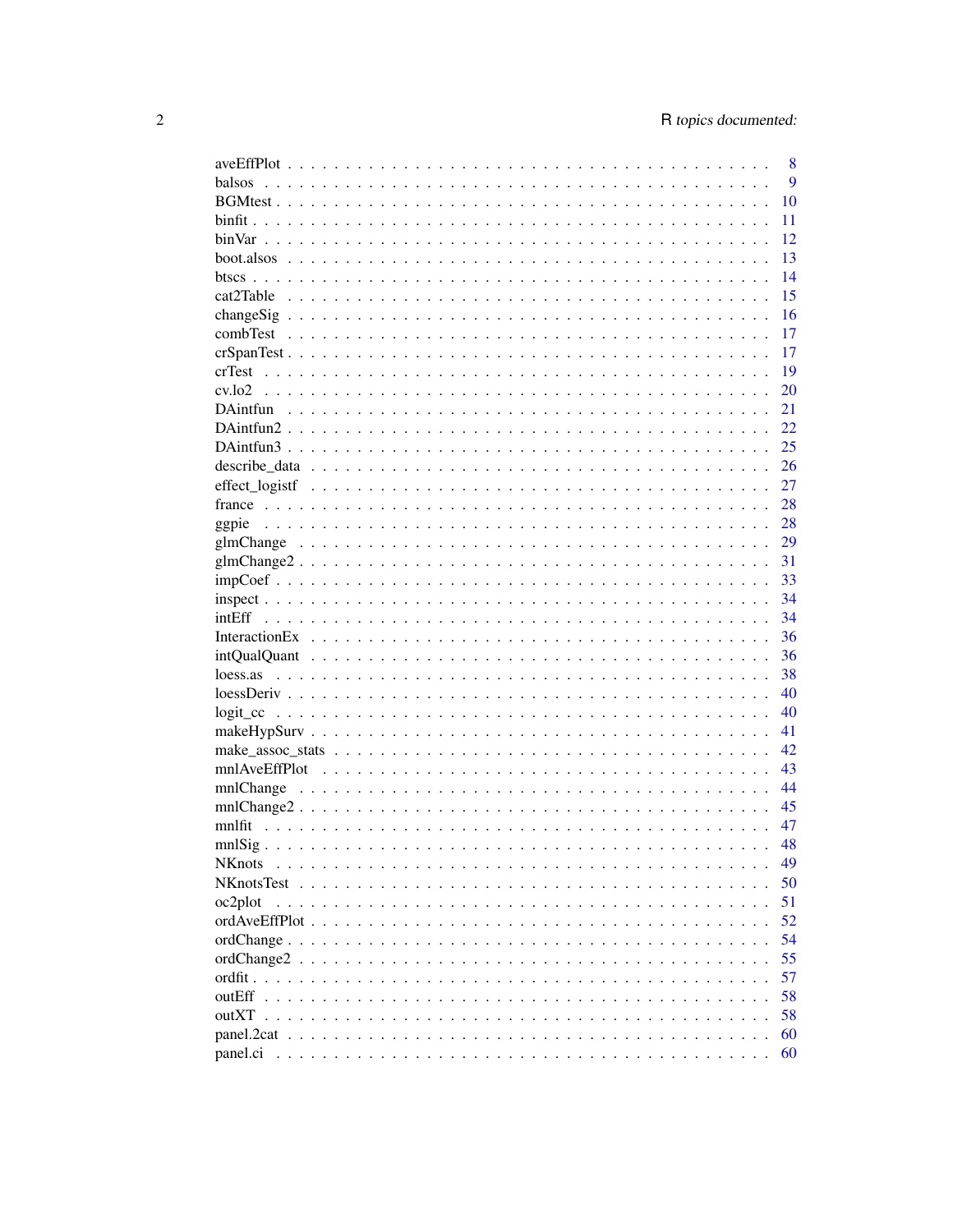| 61 |
|----|
| 62 |
| 62 |
| 63 |
| 64 |
| 65 |
| 66 |
| 66 |
| 67 |
| 68 |
| 68 |
| 70 |
| 70 |
| 72 |
| 72 |
| 73 |
| 73 |
| 74 |
| 75 |
| 76 |
| 77 |
| 78 |
| 78 |
| 80 |
| 80 |
| 81 |
| 81 |
| 82 |
| 82 |
| 84 |
| 84 |
| 86 |
| 86 |
| 87 |
| 88 |
| 88 |
| 89 |
|    |
| 90 |

**Index**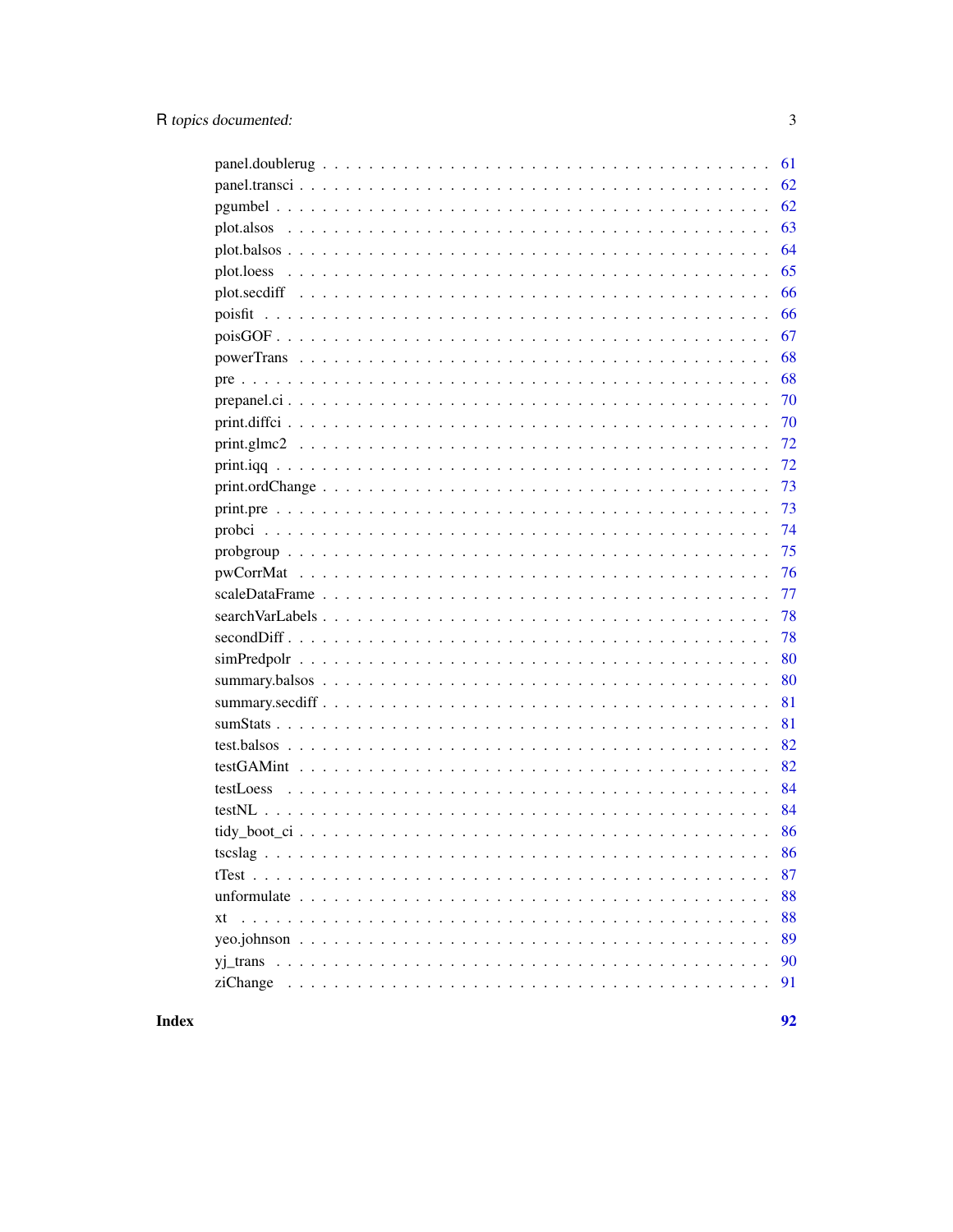<span id="page-3-0"></span>

Functions to aid in the presentation of linear model results

#### Details

| Package:  | DAMisc        |
|-----------|---------------|
| Type:     | Package       |
| Version:  | 1.4-8         |
| Date:     | 2018-05-16    |
| License:  | $GPL$ $(>=2)$ |
| LazyLoad: | yes           |

These are functions that help present linear model results. Largely, the represent alternatives in presentation to other R packages. For example, the factorplot function offers an alternative to David Firth's qvcalc package. This function calculates and presents exact variances of all simple contrasts. Both DAintfun and DAintfun2 are alternative ways of presenting interactions between two continuous variables. DAintfun2 gives results in line with the suggestions in Brambor, Clark and Golder (2006).

#### Author(s)

Dave Armstrong Maintainer: Dave Armstrong <davearmstrong.ps@gmail.com>

#### References

Armstrong, D.A. (2013) factorplot: Improving Presentation of Simple Contrasts in GLMs. The R Journal. 5, 4-15. Brambor, T., W.R. Clark and M. Golder. (2006) Understanding Interaction Models: Improving Empirical Analyses. Political Analysis 14, 63-82.

Berrym, W., M. Golder and D. Milton. (2012) Improving Tests of Theories Positing Interaction. Journal of Politics 74, 653-671.

aclp *Example data for btscs function*

#### Description

A subset of data from Alvarez et. al. (1996).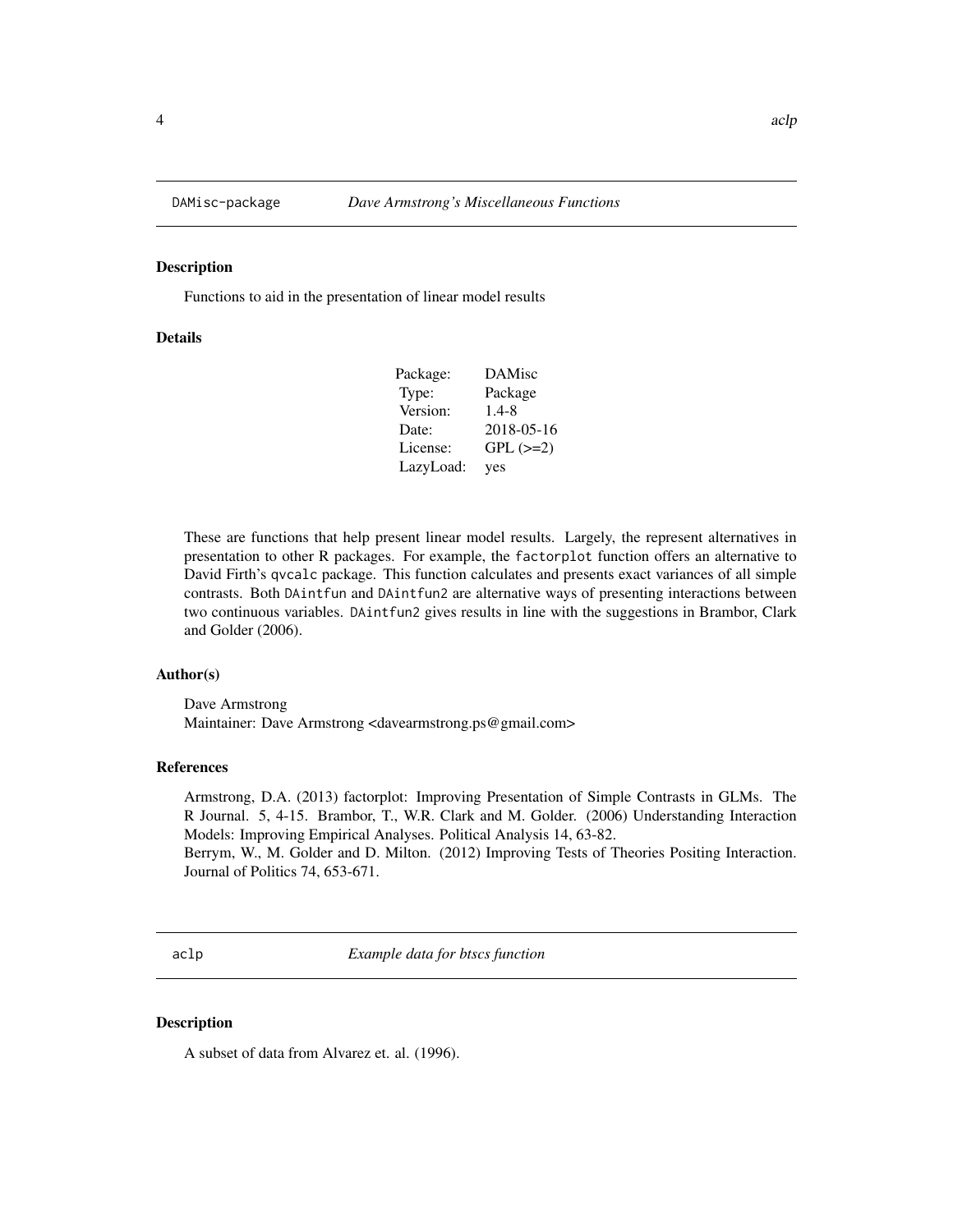<span id="page-4-0"></span>alsos 5

# Format

A data frame with 4126 observations on the following 7 variables.

cname Country name country Numeric country identifier year Year of observation reg A dichotomous variable coded 1 for dictatorship, 0 for democracy gdpw GDP/worker, 1985 prices popg Population growth democ A dichotomous variable coded 1 for democracy, 0 for dictatorship, (1-reg)

#### References

Alvarez, M., J.A. Cheibub, F. Limongi and A. Przeworski. 1996. Classifying political regimes. Studies in Comparative International Development 31 (Summer): 1-37.

alsos *Alternating Least Squares Optimal Scaling*

# Description

Estimates the Alternating Least Squares Optimal Scaling (ALSOS) solution for qualitative variables.

#### Usage

```
alsos(
 os_form,
  raw_form = ~1,
  data,
  scale_dv = FALSE,
 maxit = 30,
  level = 2,process = 1,
  starts = NULL,
  ...
)
```

| os form  | A two-sided formula including the independent variables to be scaled on the<br>left-hand side. Optionally, the dependent variable can also be scaled. |
|----------|-------------------------------------------------------------------------------------------------------------------------------------------------------|
| raw form | A right-sided formula with covariates that will not be scaled.                                                                                        |
| data     | A data frame.                                                                                                                                         |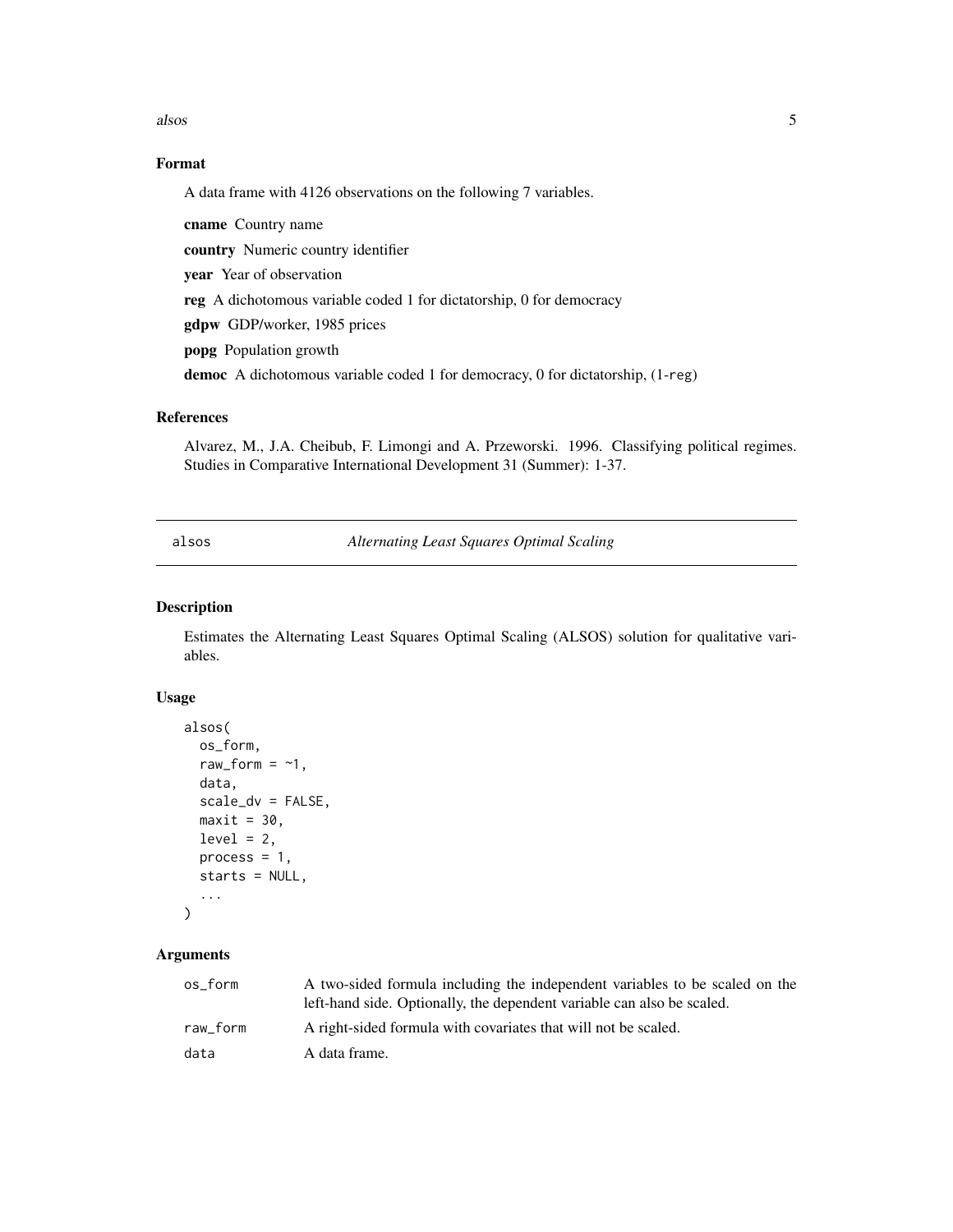<span id="page-5-0"></span>

| scale_dv  | Logical indicating whether the dependent variable should be optimally scaled.                                                                                                                                                                                                                          |
|-----------|--------------------------------------------------------------------------------------------------------------------------------------------------------------------------------------------------------------------------------------------------------------------------------------------------------|
| maxit     | Maximum number of iterations of the optimal scaling algorithm.                                                                                                                                                                                                                                         |
| level     | Measurement level of the dependent variable 1=Nominal, 2=Ordinal                                                                                                                                                                                                                                       |
| process   | Nature of the measurement process: 1=discrete, 2=continuous. Basically iden-<br>tifies whether tied observations will continue to be tied in the optimally scaled<br>variale $(1)$ or whether the algorithm can untie the points $(2)$ subject to the overall<br>measurement constraints in the model. |
| starts    | Optional starting values for the optimal scaling algorithm.                                                                                                                                                                                                                                            |
| $\ddotsc$ | Other arguments to be passed down to 1m.                                                                                                                                                                                                                                                               |

#### Value

A list with the following elements:

| result     | The result of the optimal scaling process                                      |
|------------|--------------------------------------------------------------------------------|
| data       | The original data frame with additional columns adding the optimally scaled DV |
| iterations | The iteration history of the algorithm                                         |
| form       | Original formula                                                               |

# Author(s)

Dave Armstrong and Bill Jacoby

#### References

Jacoby, William G. 1999. 'Levels of Measurement and Political Research: An Optimistic View' American Journal of Political Science 43(1): 271-301.

Young, Forrest. 1981. 'Quantitative Analysis of Qualitative Data' Psychometrika, 46: 357-388.

Young, Forrest, Jan de Leeuw and Yoshio Takane. 1976. 'Regression with Qualitative and Quantitative Variables: An Alternating Least Squares Method with Optimal Scaling Features' Psychometrika, 41:502-529.

alsosDV *Alternating Least Squares Optimal Scaling*

# Description

This is a wrapper for the newer alsos function which allows optimal scaling of both dependent and independent variables. I retain the old operationalization of alsosDV for backward compatability purposes.

#### Usage

```
alsosDV(form, data, maxit = 30, level = 2, process = 1, starts = NULL, \ldots)
```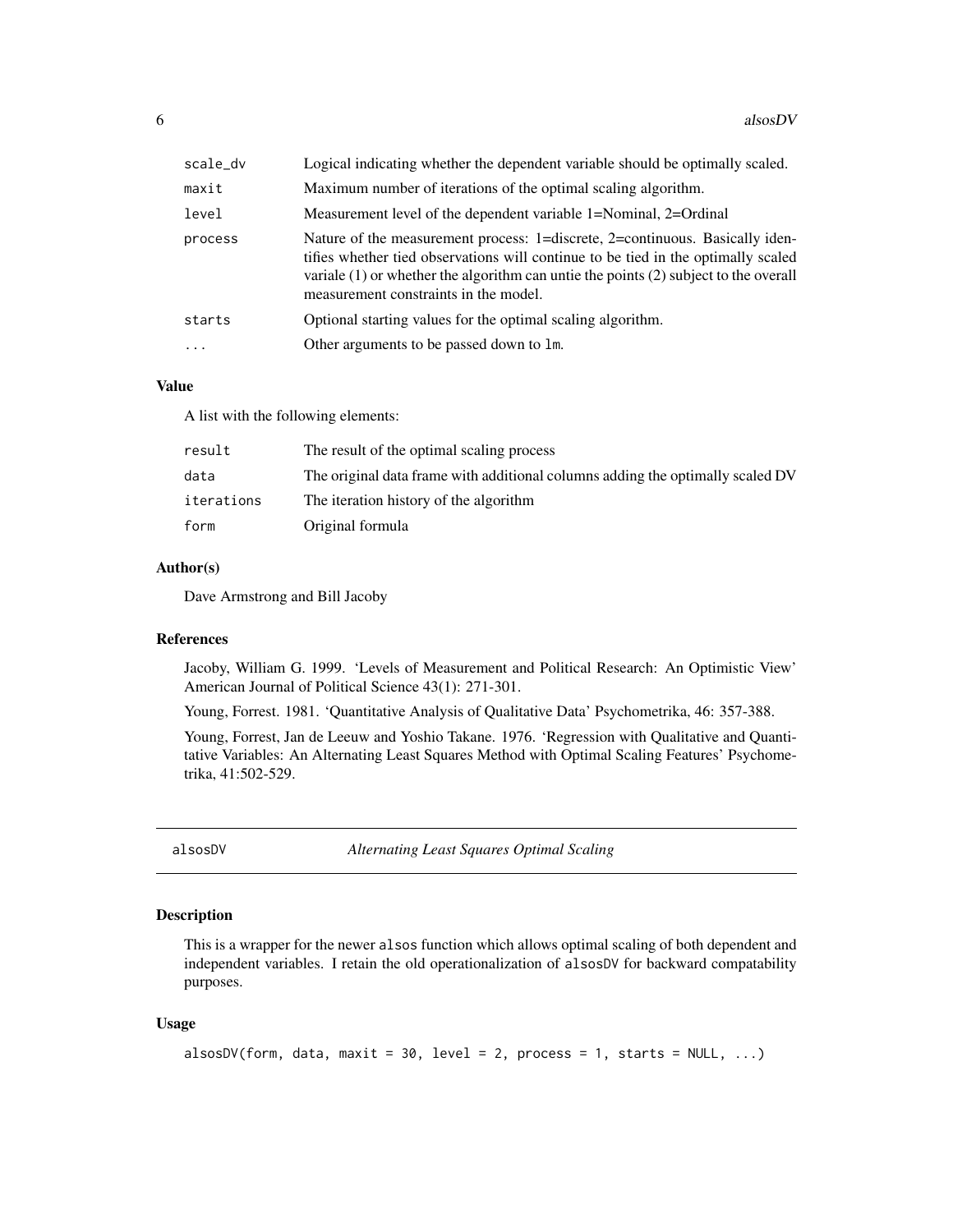#### $\alpha$ lsos $D$ V  $\alpha$  7

# Arguments

| form     | A formula for a linear model where the dependent variable will be optimally<br>scaled relative to the model.                                                                                                                                                                                           |
|----------|--------------------------------------------------------------------------------------------------------------------------------------------------------------------------------------------------------------------------------------------------------------------------------------------------------|
| data     | A data frame.                                                                                                                                                                                                                                                                                          |
| maxit    | Maximum number of iterations of the optimal scaling algorithm.                                                                                                                                                                                                                                         |
| level    | Measurement level of the dependent variable 1=Nominal, 2=Ordinal                                                                                                                                                                                                                                       |
| process  | Nature of the measurement process: 1=discrete, 2=continuous. Basically iden-<br>tifies whether tied observations will continue to be tied in the optimally scaled<br>variale $(1)$ or whether the algorithm can untie the points $(2)$ subject to the overall<br>measurement constraints in the model. |
| starts   | Optional starting values for the optimal scaling algorithm.                                                                                                                                                                                                                                            |
| $\cdots$ | Other arguments to be passed down to 1m.                                                                                                                                                                                                                                                               |

# Value

A list with the following elements:

| result     | The result of the optimal scaling process                                      |
|------------|--------------------------------------------------------------------------------|
| data       | The original data frame with additional columns adding the optimally scaled DV |
| iterations | The iteration history of the algorithm                                         |
| form       | Original formula                                                               |

# Author(s)

Dave Armstrong and Bill Jacoby

# References

Jacoby, William G. 1999. 'Levels of Measurement and Political Research: An Optimistic View' American Journal of Political Science 43(1): 271-301.

Young, Forrest. 1981. 'Quantitative Analysis of Qualitative Data' Psychometrika, 46: 357-388.

Young, Forrest, Jan de Leeuw and Yoshio Takane. 1976. 'Regression with Qualitative and Quantitative Variables: An Alternating Least Squares Method with Optimal Scaling Features' Psychometrika, 41:502-529.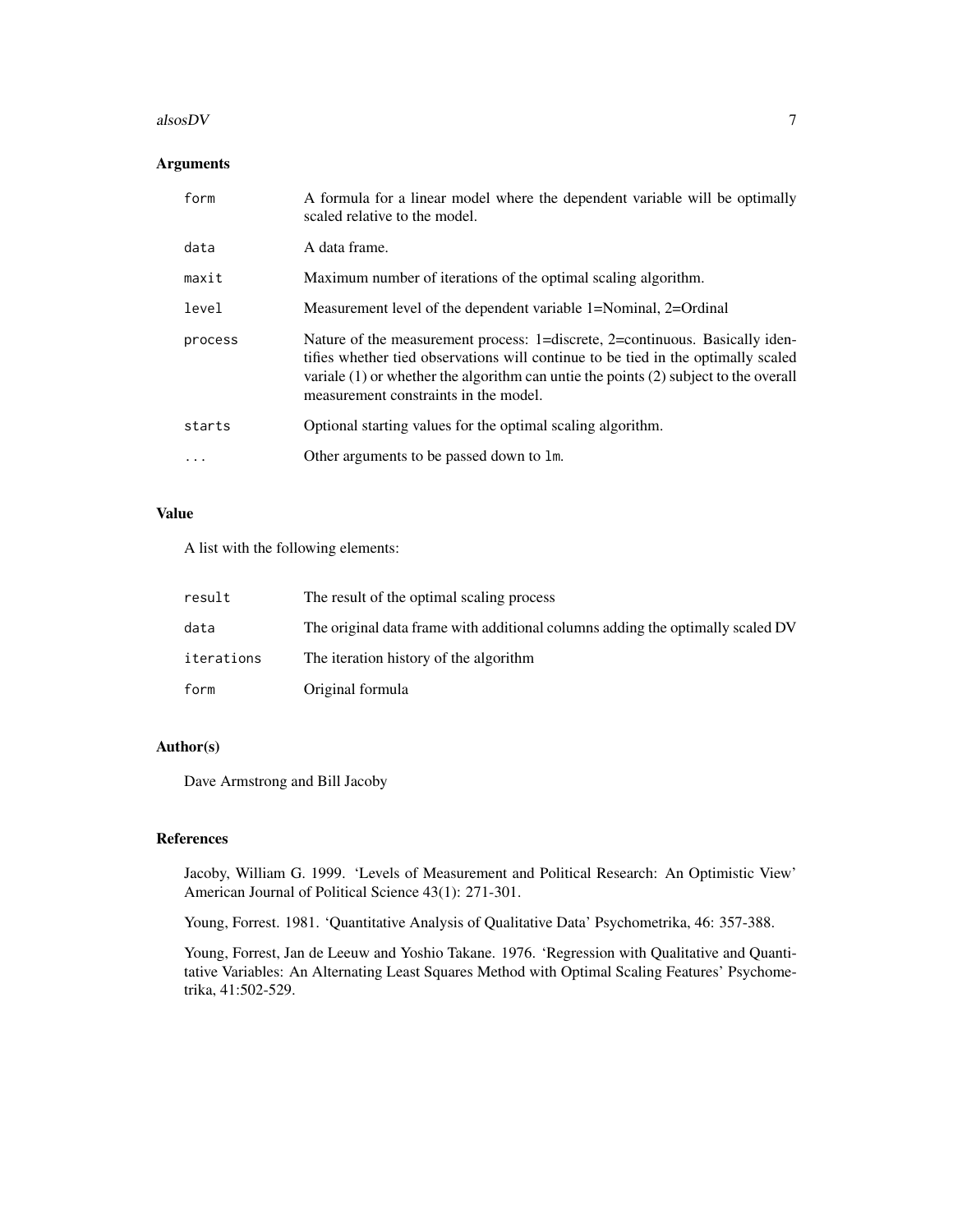<span id="page-7-0"></span>

For objects of class glm, it calculates the change the average predicted probability (like the one calculated by glmChange2) for a hypothetical candidate set of values of a covariate.

# Usage

```
aveEffPlot(
  obj,
  varname,
  data,
 R = 1500,nvals = 25,
  level = 0.95,ciType = c("percent", "normal"),
  return = c("ci", "plot", "sim"),
  ...
)
```
#### Arguments

| obi      | A model object of class glm.                                                                                                                                                                                                                                            |
|----------|-------------------------------------------------------------------------------------------------------------------------------------------------------------------------------------------------------------------------------------------------------------------------|
| varname  | Character string giving the variable name for which average effects are to be<br>calculated.                                                                                                                                                                            |
| data     | Data frame used to fit object.                                                                                                                                                                                                                                          |
| R        | Number of simulations to perform.                                                                                                                                                                                                                                       |
| nvals    | Number of evaluation points at which the average probability will be calculated.                                                                                                                                                                                        |
| level    | Scalar giving the confidence level of the point-wise confidence intervals.                                                                                                                                                                                              |
| ciType   | Type of confidence interval to be created. If "perc", a percentile interval will<br>be created from the distribution of effects. If "normal" a normal-theory interval<br>will be calculated using the standard deviation of the fitted response from the<br>simulation. |
| return   | Character string indicating what should be returned. Multiple entries are sup-<br>ported.                                                                                                                                                                               |
| $\cdots$ | Other arguments to be passed down to xyplot.                                                                                                                                                                                                                            |

# Details

The function plots the average effect of a model covariate, for objects of class glm. The function does not work with poly unless the coefficients are provided as arguments to the command in the model (see example below).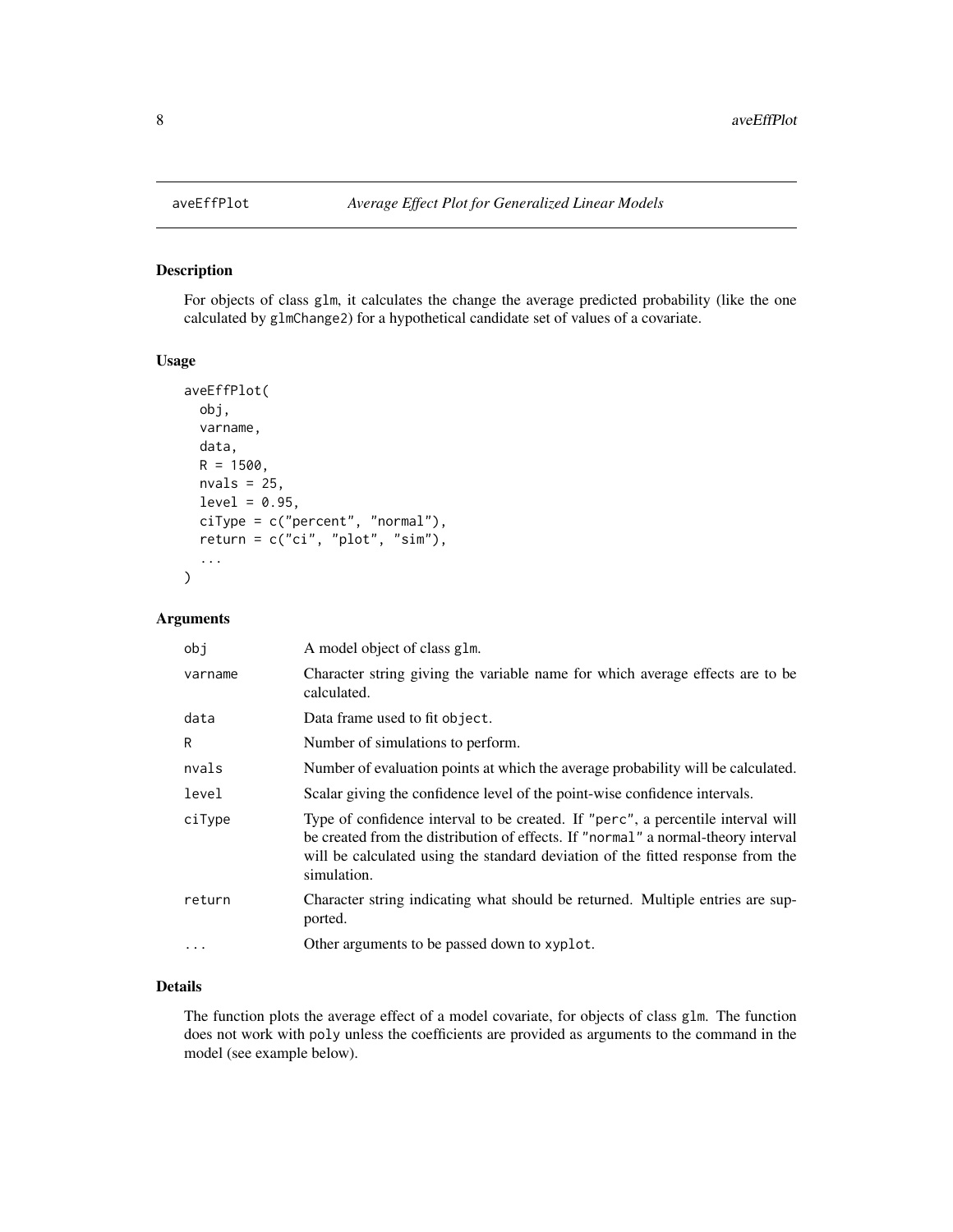#### <span id="page-8-0"></span>balsos **9**

# Value

A plot or a data frame

# Author(s)

Dave Armstrong

# Examples

```
data(france)
p <- poly(france$lrself, 2)
leftmod \leftarrow glm(voteleft \sim male + age + retnat +poly(lrself, 2, coefs=attr(p, "coefs")), data=france, family=binomial)
aveEffPlot(left.mod, "age", data=france, plot=FALSE)
```
balsos *Bayesian Alternating Least Squares Optimal Scaling*

#### Description

Estimates a Bayesian analog to the the Alternating Least Squares Optimal Scaling (ALSOS) solution for qualitative dependent variables.

#### Usage

```
balsos(
  formula,
 data,
  iter = 2500,
  chains = 1,
  alg = c("NUTS", "HMC", "Fixed_param"),
  ...
)
```

| formula | A formula with a dependent variable that will be optimally scaled |
|---------|-------------------------------------------------------------------|
| data    | A data frame.                                                     |
| iter    | Number of samples for the MCMC sampler.                           |
| chains  | Number of parallel chains to be run.                              |
| alg     | Algorithm used to do sampling. See stan for more details.         |
| .       | Other arguments to be passed down to stanfit.                     |
|         |                                                                   |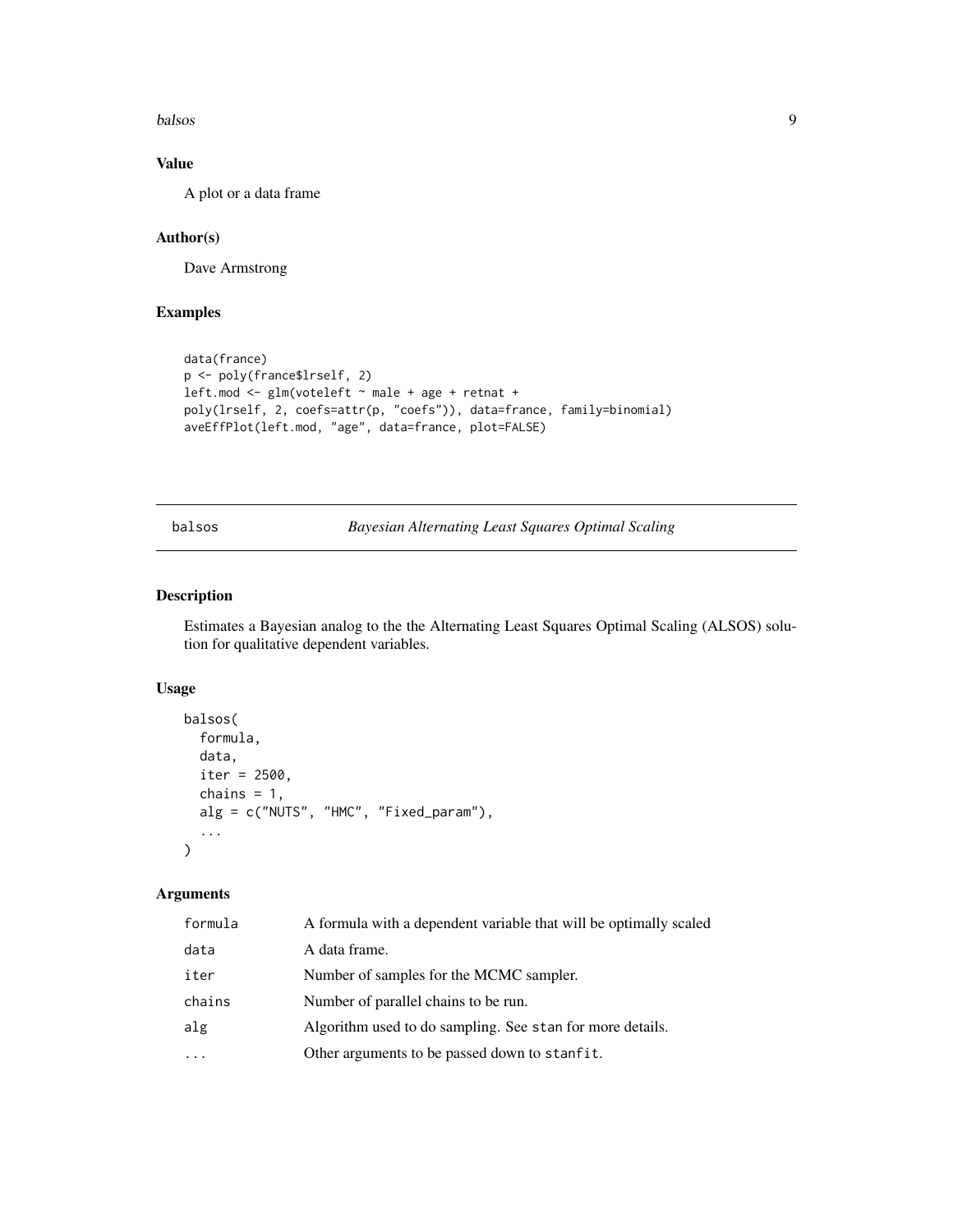# <span id="page-9-0"></span>Details

balsos estimates a Bayesian analog to the Alternating Least Squares Optimal Scaling solution on the dependent variable. This permits testing linearity assumptions on the original scale of the dependent variable.

#### Value

A list with the following elements:

| fit | The fitted stan output                                |
|-----|-------------------------------------------------------|
|     | The dependent variable values used in the regression. |
| X   | The design matrix for the regression                  |

# Author(s)

Dave Armstrong

#### References

Jacoby, William G. 1999. 'Levels of Measurement and Political Research: An Optimistic View' American Journal of Political Science 43(1): 271-301.

Young, Forrest. 1981. 'Quantitative Analysis of Qualitative Data' Psychometrika, 46: 357-388.

Young, Forrest, Jan de Leeuw and Yoshio Takane. 1976. 'Regression with Qualitative and Quantitative Variables: An Alternating Least Squares Method with Optimal Scaling Features' Psychometrika, 41:502-529.

BGMtest *Tests the five Berry, Golder and Milton (2012) Interactive Hypothesis*

#### Description

This function tests the five hypotheses that Berry, Golder and Milton identify as important when two quantitative variables are interacted in a linear model.

#### Usage

```
BGMtest(obj, vars, digits = 3, level = 0.05, two.sided = TRUE)
```

| obj       | An object of class 1m.                                                                                                                                                        |
|-----------|-------------------------------------------------------------------------------------------------------------------------------------------------------------------------------|
| vars      | A vector of two variable names giving the two quantitative variables involved in<br>the interaction. These variables must be involved in one, and only one, interac-<br>tion. |
| digits    | Number of digits to be printed in the summary.                                                                                                                                |
| level     | Type I error rate for the tests.                                                                                                                                              |
| two.sided | Logical indicating whether the tests should be two-sided (if TRUE, the default)<br>or one-sided (if FALSE).                                                                   |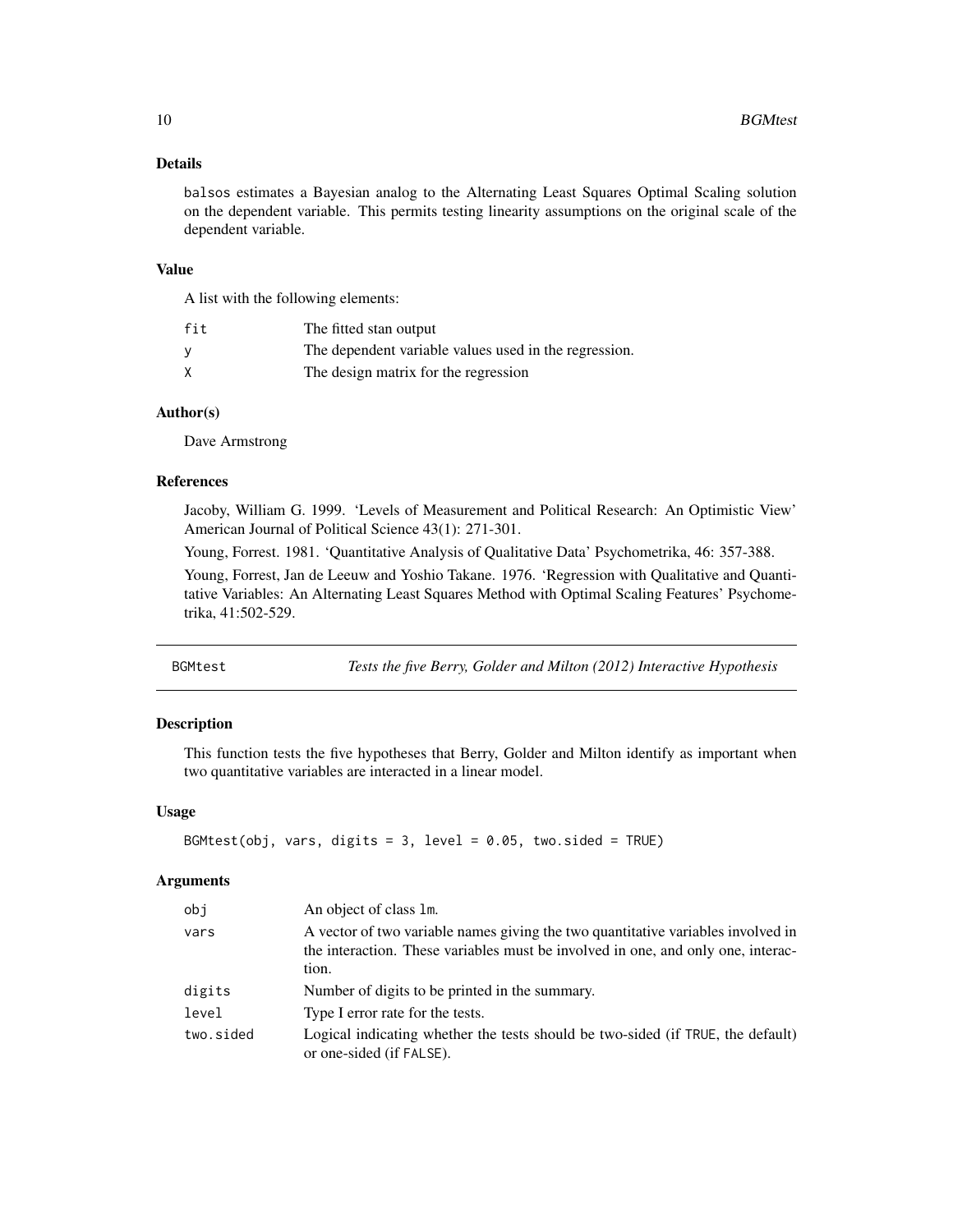#### <span id="page-10-0"></span>binfit that the contract of the contract of the contract of the contract of the contract of the contract of the contract of the contract of the contract of the contract of the contract of the contract of the contract of th

# Value

A matrix giving five t-tests.

#### Author(s)

Dave Armstrong

# Examples

```
data(Duncan, package="carData")
mod <- lm(prestige ~ income*education + type, data=Duncan)
BGMtest(mod, c("income", "education"))
```
binfit *Scalar Measures of Fit for Binary Variable Models*

# Description

Calculates scalar measures of fit for models with binary dependent variables along the lines described in Long (1997) and Long and Freese (2005).

# Usage

binfit(mod)

#### Arguments

mod A model of class glm with family=binomial.

#### Details

binfit calculates scalar measures of fit (many of which are pseudo-R-squared measures) to describe how well a model fits data with a binary dependent variable.

# Value

A named vector of scalar measures of fit

#### Author(s)

Dave Armstrong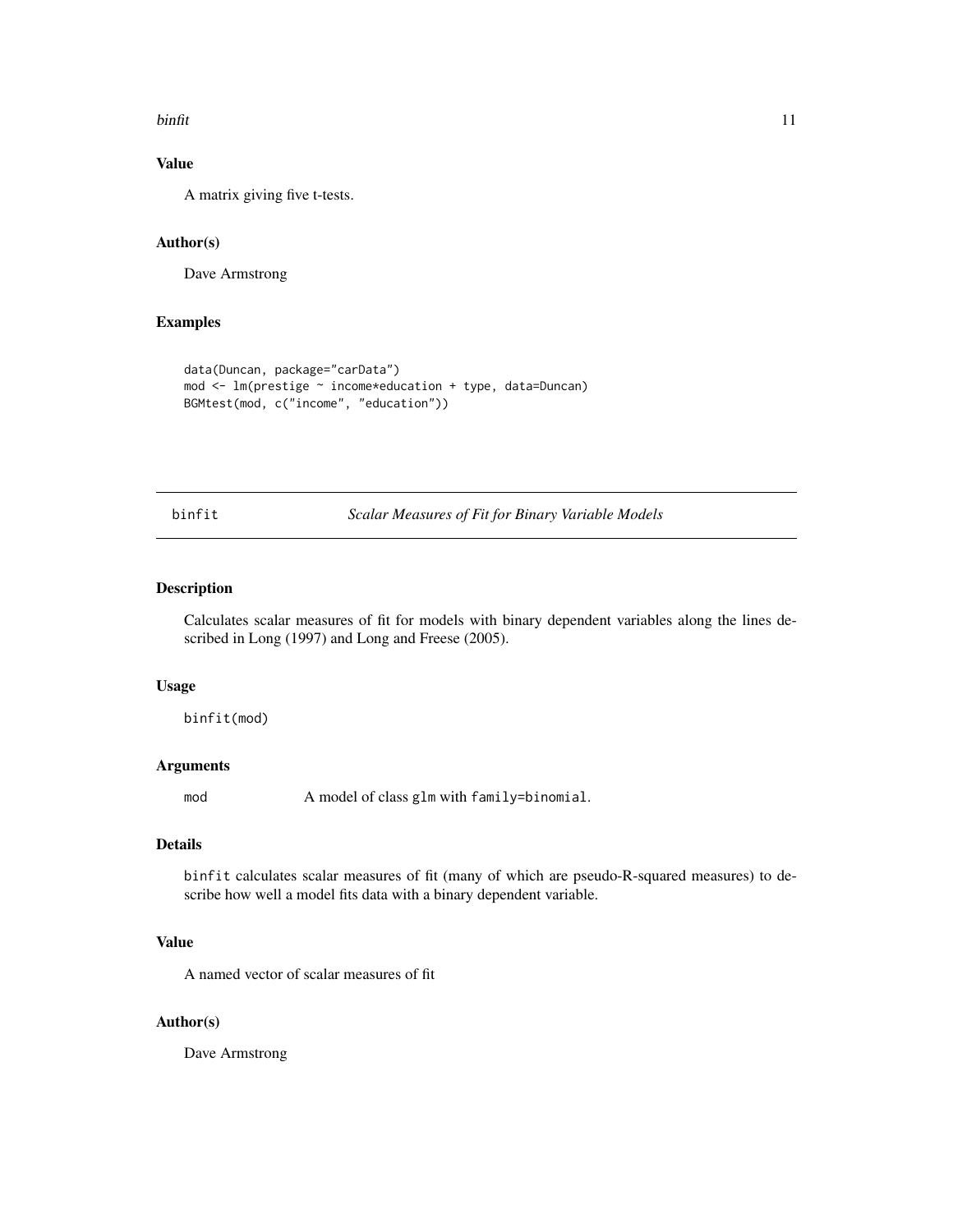# <span id="page-11-0"></span>References

Long, J.S. 1997. Regression Models for Categorical and Limited Dependent Variables. Thousand Oaks, CA: Sage.

Long, J.S. and J. Freese. 2005. Regression Models for Categorical Outcomes Using Stata, 2nd ed. College Station, TX: Stata Press.

# Examples

```
data(france)
leftmod \leftarrow glm(voteleft \sim male + age + retnat +poly(lrself, 2), data=france, family=binomial)
binfit(left.mod)
```
binVar *Bin a Variable*

# Description

Bins a continuous variable into a categorical variable

#### Usage

```
binVar(
  x,
  bins = 4,
  method = c("intervals", "proportions"),
  labels = FALSE,include.lowest = TRUE,
  right = FALSE,
  ...
\mathcal{L}
```

| X        | Continuous variable to be binnged                                                                                                                                                                                                      |
|----------|----------------------------------------------------------------------------------------------------------------------------------------------------------------------------------------------------------------------------------------|
| bins     | Number of groups in new variable                                                                                                                                                                                                       |
| method   | Method for generating "intervals" for fixed-width intervals and "proportions" for<br>cut-points based on quantiles of the distribution.                                                                                                |
| labels   | An optional vector of labels to apply to the groups                                                                                                                                                                                    |
|          | include. lowest Logical indicating whether a value equal to the lowest (if right=TRUE) or high-<br>est (if right=FALSE) should be included.                                                                                            |
| right    | Logical indicating Whether the intervals should be closed on the right and open<br>on the left (if TRUE) or vice versa (if FALSE). Open intervals are those that do not<br>include the end-point of the range and closed intervals do. |
| $\cdots$ | Other arguments to be passed down to cut                                                                                                                                                                                               |
|          | Function adapted from binVariable from the <b>RemdrMise</b> pacakge.                                                                                                                                                                   |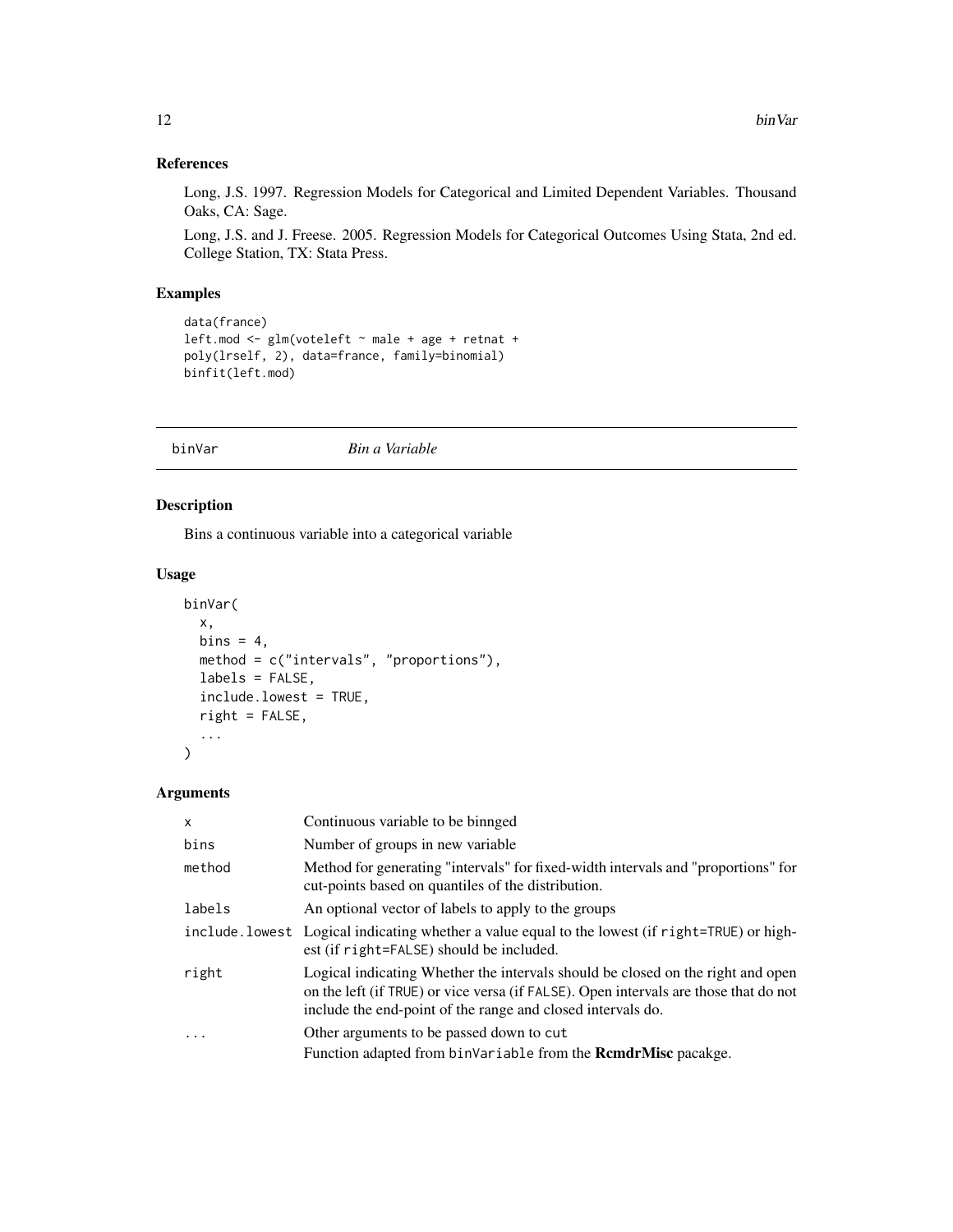#### <span id="page-12-0"></span>boot.alsos and the set of the set of the set of the set of the set of the set of the set of the set of the set of the set of the set of the set of the set of the set of the set of the set of the set of the set of the set o

# Value

A factor

# Author(s)

John Fox

boot.alsos *Bootstrapping function for the ALSOS algorithm*

# Description

Executes a non-parametric bootstrap for the alsos algorithm to get uncertainty estimates for the optimally scaled values of the variables.

# Usage

```
boot.alsos(
 os_form,
 raw_form = ~1,
 data,
  scale_dv = TRUE,
 maxit = 30,
 level = 1,process = 1,
  starts = NULL,
 R = 50,
 conf. level = 0.95,return = c("data", "boot.obj", "both"),
  ...
)
```

| os_form  | A two-sided formula including the independent variables to be scaled on the<br>left-hand side. Optionally, the dependent variable can also be scaled.                                                                                                                                                  |
|----------|--------------------------------------------------------------------------------------------------------------------------------------------------------------------------------------------------------------------------------------------------------------------------------------------------------|
| raw_form | A right-sided formula with covariates that will not be scaled.                                                                                                                                                                                                                                         |
| data     | A data frame.                                                                                                                                                                                                                                                                                          |
| scale_dv | Logical indicating whether the dependent variable should be optimally scaled.                                                                                                                                                                                                                          |
| maxit    | Maximum number of iterations of the optimal scaling algorithm.                                                                                                                                                                                                                                         |
| level    | Measurement level of the dependent variable 1=Nominal, 2=Ordinal                                                                                                                                                                                                                                       |
| process  | Nature of the measurement process: 1=discrete, 2=continuous. Basically iden-<br>tifies whether tied observations will continue to be tied in the optimally scaled<br>variale $(1)$ or whether the algorithm can untie the points $(2)$ subject to the overall<br>measurement constraints in the model. |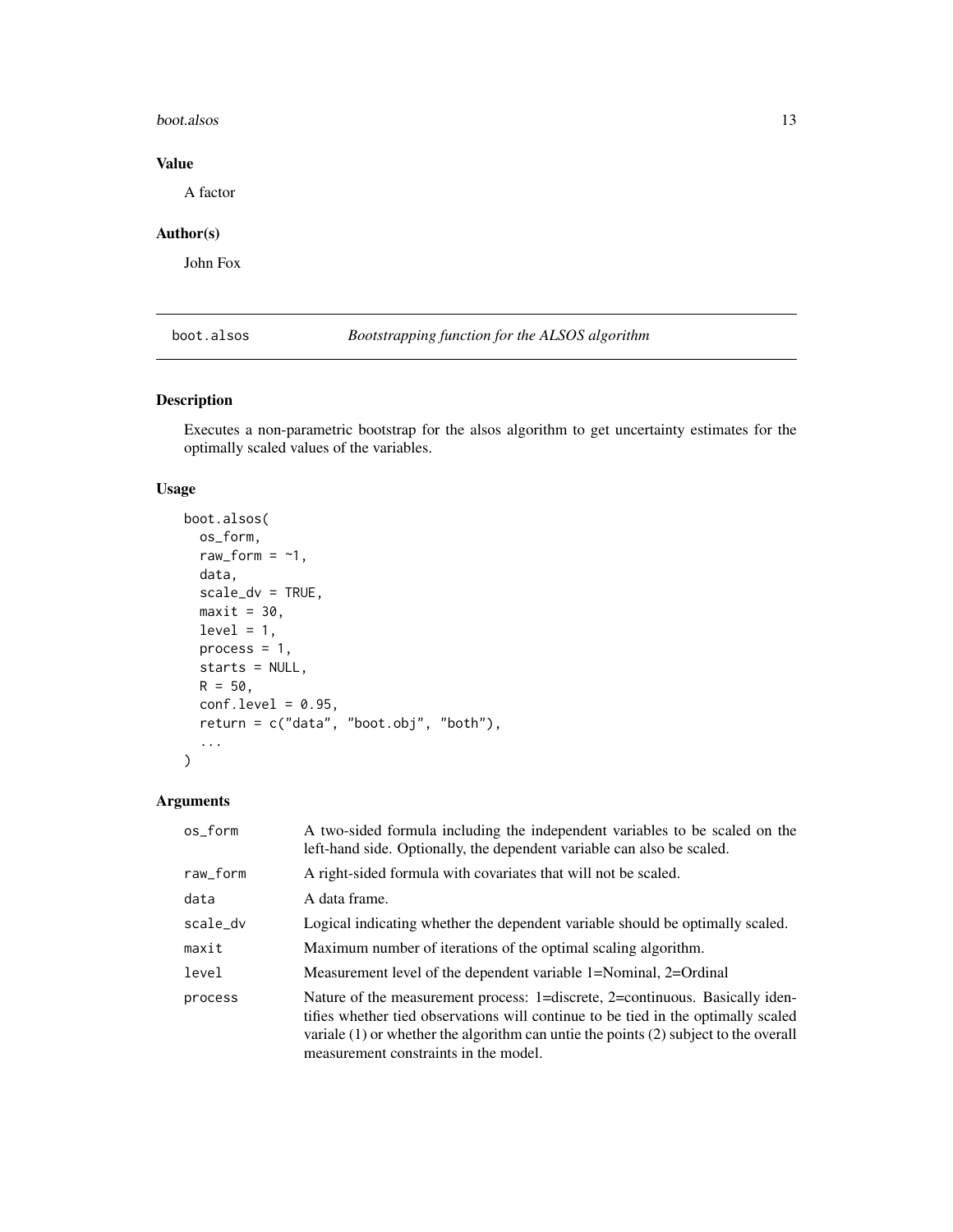<span id="page-13-0"></span>

| starts     | Optional starting values for the optimal scaling algorithm.                                                             |
|------------|-------------------------------------------------------------------------------------------------------------------------|
| R          | Number of bootstrap samples to be calculated                                                                            |
| conf.level | Level of confidence for the confidence intervals.                                                                       |
| return     | Whether the aggregated result with percentile confidence intervals, the bootstrap<br>object or both should be returned. |
| $\ddotsc$  | Other arguments to be passed down to 1m.                                                                                |

#### Value

A list with either data and/or boot.obj entries.

btscs *Generate Spells for Binary Variables*

# Description

Beck et. al. (1998) identified that binary time-series cross-section data are discrete-time duration data and time dependence can be modeled in a logistic regression by including a flexible function (e.g., cubic spline) of time since the last event as a covariate. This function creates the variable identifying time since last event.

#### Usage

btscs(data, event, tvar, csunit, pad.ts = FALSE)

# Arguments

| data   | A data frame.                                                                                                                                             |
|--------|-----------------------------------------------------------------------------------------------------------------------------------------------------------|
| event  | Character string giving the name of the dichotomous variable identifying the<br>event (where an event is coded 1 and the absence of an event is coded 0). |
| tvar   | Character string giving the name of the time variable.                                                                                                    |
| csunit | Character string giving the name of the cross-sectional unit.                                                                                             |
| pad.ts | Logical indicating whether the time-series should be filled in, when panels are<br>unbalanced.                                                            |

# Value

The original data frame with one additional variable. The spell variable identifies the number of observed periods since the last event.

#### Author(s)

Dave Armstrong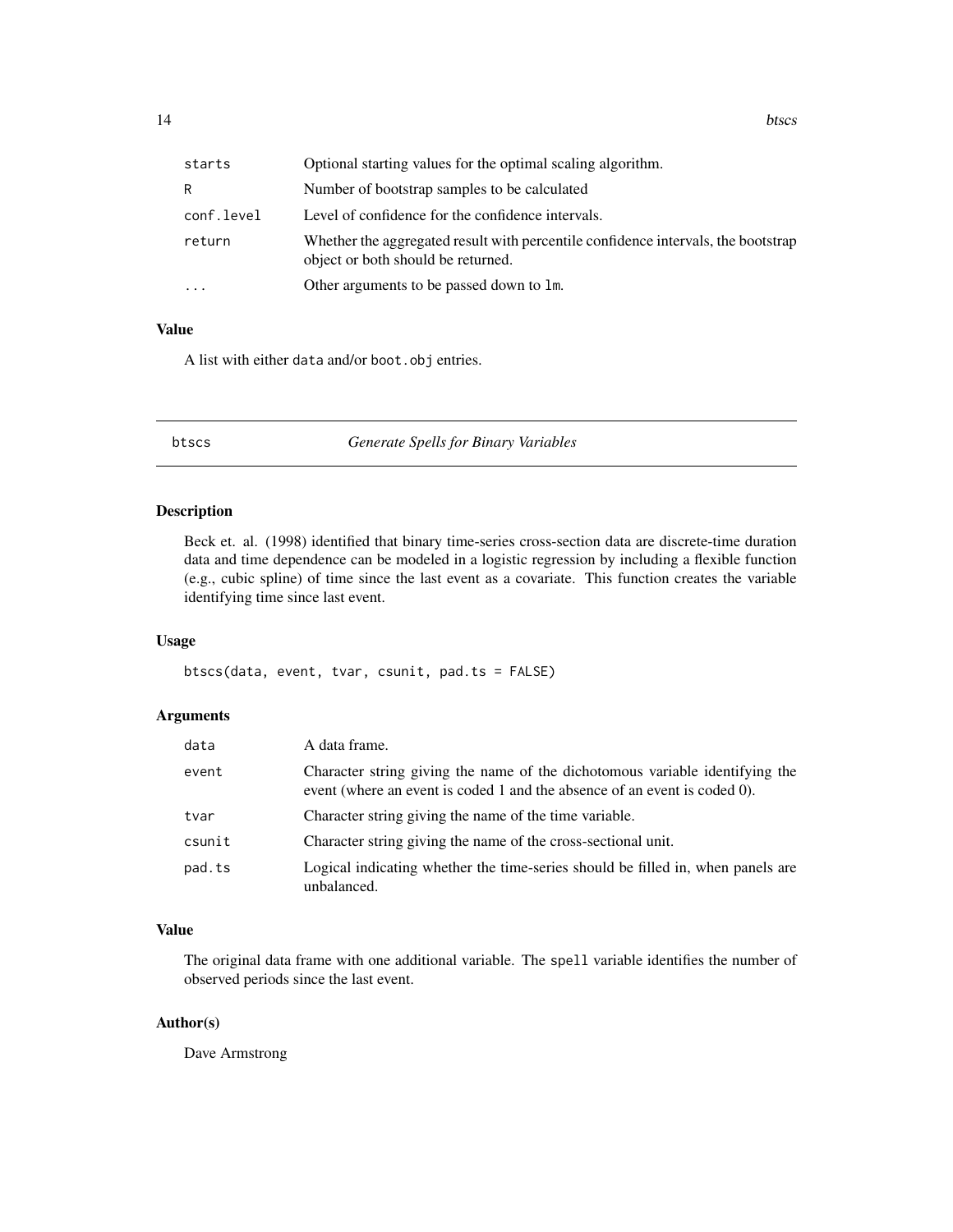#### <span id="page-14-0"></span>cat2Table 15

#### References

Alvarez, M., J.A. Cheibub, F. Limongi and A. Przeworski. 1996. Classifying political regimes. Studies in Comparative International Development 31 (Summer): 1-37.

Beck, N.. J. Katz and R. Tucker. 1998. Beyond Ordinary Logit: Taking Time Seriously in Binary-Time-Series-Cross-Section Models. American Journal of Political Science 42(4): 1260-1288.

# Examples

```
library(splines)
## Data from Alvarez et. al. (1996)
data(aclp)
newdat <- btscs(aclp, "democ", "year", "country")
# Estimate Model with and without spell
full.mod <- glm(democ ~ log(gdpw) + popg + bs(spell, df=4), data=newdat, family=binomial)
restricted.mod <- glm(democ ~ log(gdpw) + popg, data=newdat, family=binomial)
# Incremental F-test of time dependence
anova(restricted.mod, full.mod, test='Chisq')
```
cat2Table *Fitted Values and CIs for 2-Categorical Interactions*

#### Description

This function makes a table of fitted values and confidence intervals for all of the combinations of two categorical variables in an interaction.

#### Usage

cat2Table(eff.obj, digits = 2, rownames = NULL, colnames = NULL)

#### Arguments

| eff.obi  | An object generated by effect from the effects package where the effect is<br>calculated for two factors involved in an interaction. |
|----------|--------------------------------------------------------------------------------------------------------------------------------------|
| digits   | Number of digits of the fitted values and confidence intervals to print.                                                             |
| rownames | An optional vector of row names for the table, if NULL, the levels of the factor<br>will be used                                     |
| colnames | An optional vector of column names for the table, if NULL, the levels of the factor<br>will be used                                  |

#### Value

A matrix of fitted values and confidence intervals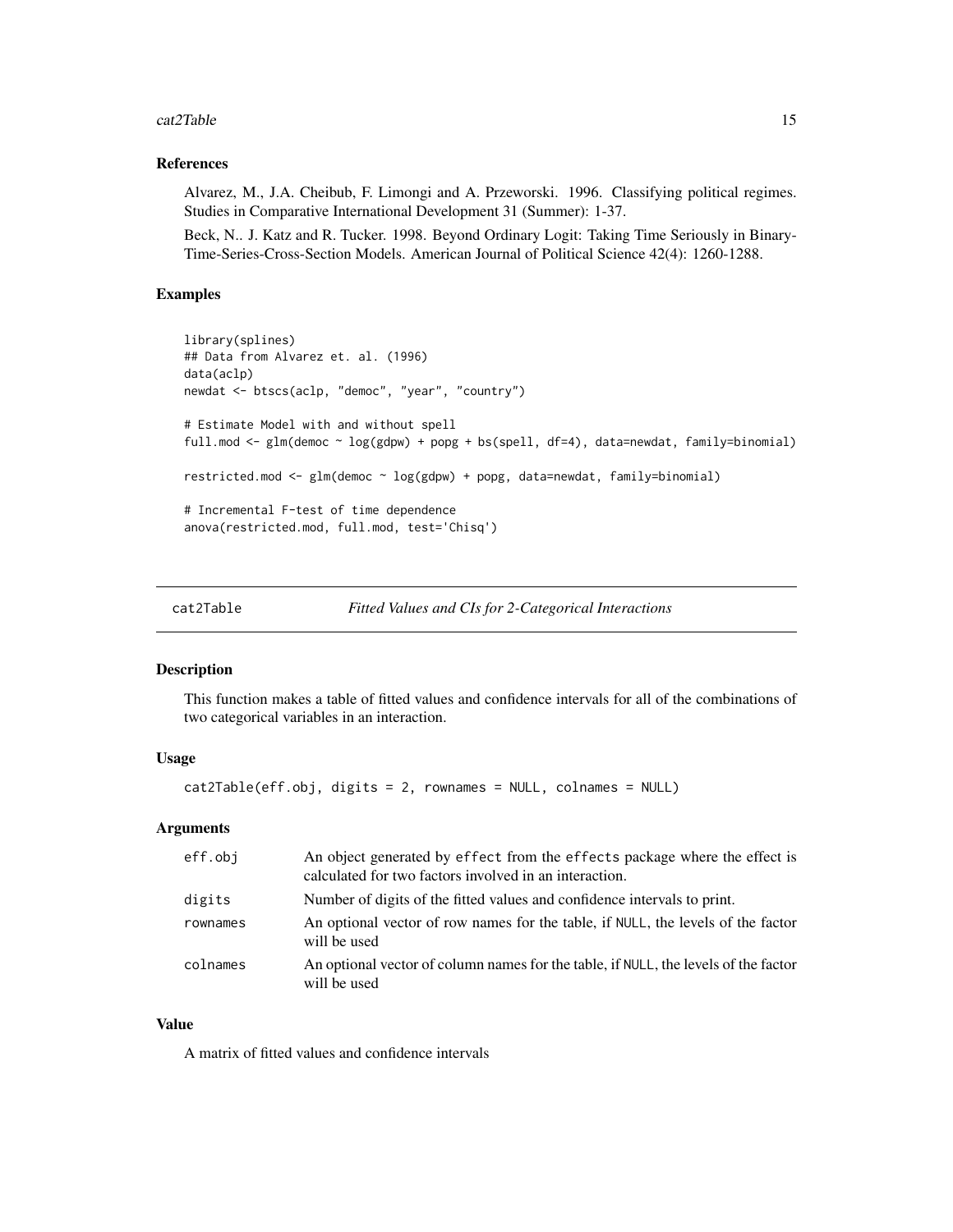# Author(s)

Dave Armstrong

# Examples

```
library(effects)
data(Duncan, package="carData")
Duncan$inc.cat <- cut(Duncan$income, 3)
mod <- lm(prestige ~ inc.cat*type + income, data=Duncan)
e1 <- effect("inc.cat*type", mod)
cat2Table(e1)
```
changeSig *Regions of Statistical Significance in Interactions*

# Description

Calculates the regions of statistical significance in interaction and identifies the points at which the statistical significance of conditional coefficients changes.

#### Usage

```
changeSig(obj, vars, alpha = 0.05)
```
# Arguments

| obi   | A model of class glm or class lm.                                                 |
|-------|-----------------------------------------------------------------------------------|
| vars  | A character vector of the names of the two variables involved in the interaction. |
| alpha | Critical p-value of the test.                                                     |

#### Value

Printed output that identifies the change-points in statistical significance.

# Author(s)

Dave Armstrong

<span id="page-15-0"></span>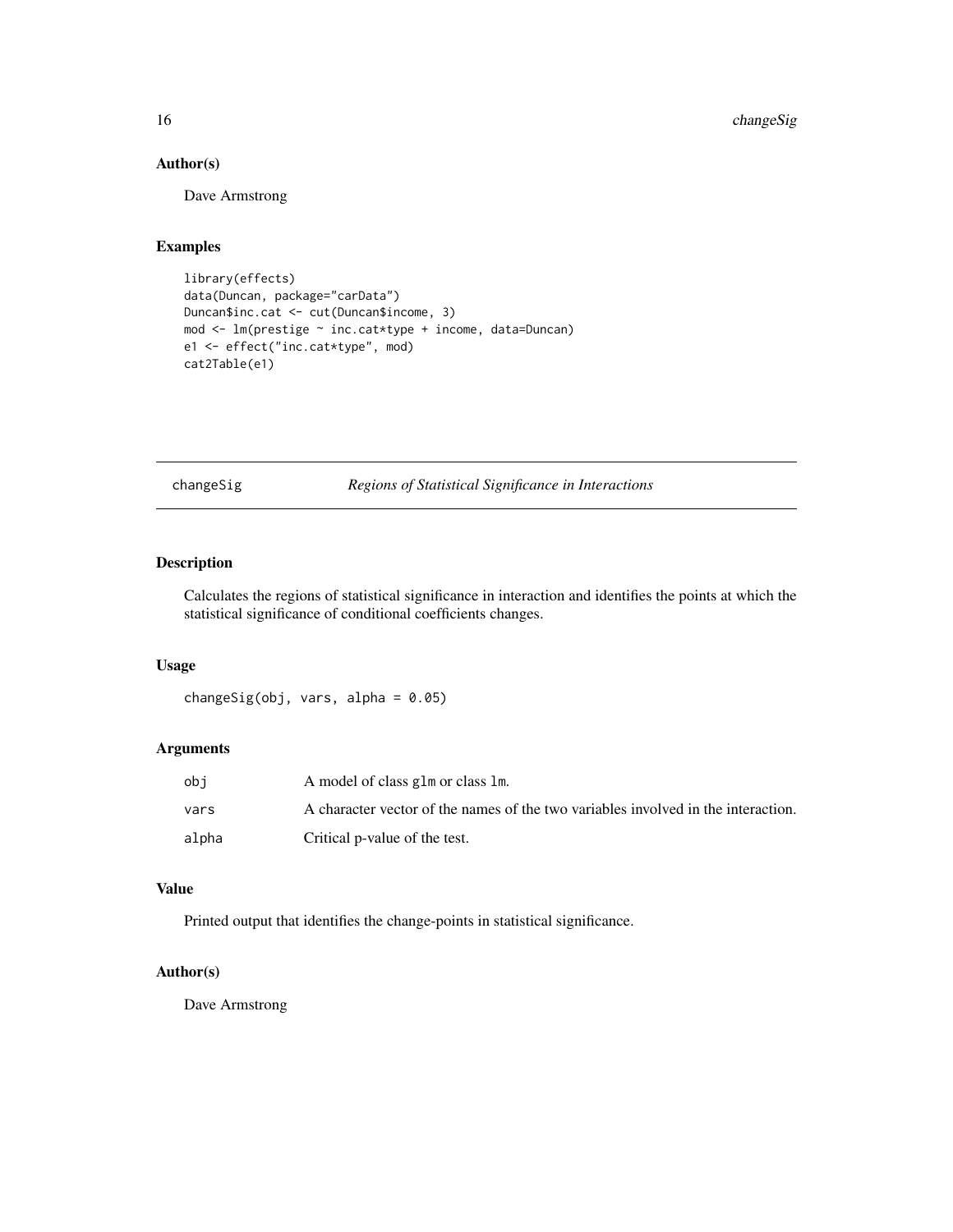<span id="page-16-0"></span>

Tests the null hypothesis that categories can be combined in Multinomial Logistic Regression Models

#### Usage

combTest(obj)

# Arguments

obj An object of class multinom.

# Value

A matrix of test statistics and p-values.

#### Author(s)

Dave Armstrong

#### Examples

```
library(nnet)
data(france)
mnl.mod <- multinom(vote ~ age + male + retnat + lrself, data=france)
combTest(mnl.mod)
```
crSpanTest *Test of Span Parameter in linearity for Component + Residual Plots*

# Description

This function performs crTest for a user-defined range of span parameters, optionally allowing for multiple testing corrections in the p-values.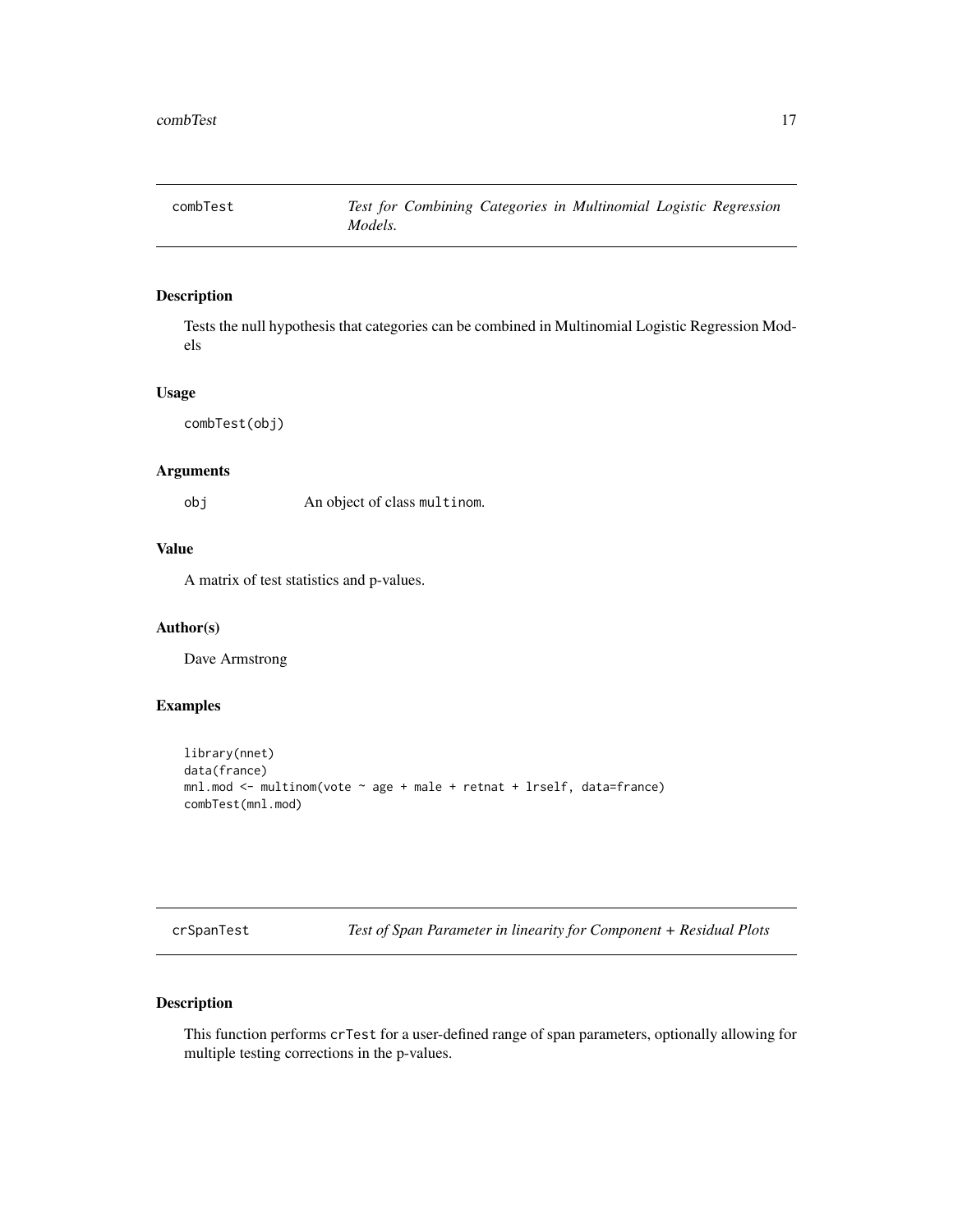# Usage

```
crSpanTest(
  model,
  spfromto,
  n = 10,
  adjust.method = "none",
  adjust.type = c("none", "across", "within", "both")
)
```
# Arguments

| model         | A model object of class 1m                                                                                                                                                                                                                                                                                                                                                                                                                                                                                                                                                                           |
|---------------|------------------------------------------------------------------------------------------------------------------------------------------------------------------------------------------------------------------------------------------------------------------------------------------------------------------------------------------------------------------------------------------------------------------------------------------------------------------------------------------------------------------------------------------------------------------------------------------------------|
| spfromto      | A vector of two values across which a range of n span values will be generated<br>and tested.                                                                                                                                                                                                                                                                                                                                                                                                                                                                                                        |
| n             | Number of span parameters to test.                                                                                                                                                                                                                                                                                                                                                                                                                                                                                                                                                                   |
| adjust.method | Adjustment method for multiple-testing procedure, using p. adjust from stats.                                                                                                                                                                                                                                                                                                                                                                                                                                                                                                                        |
| adjust.type   | String giving the values over which the multiple testing correction will be per-<br>formed. Here, 'both' refers to a multiple testing correction done over all span<br>parameters and all variables in the model. 'within' means the multiple testing<br>correction should be done within each model, but not across the span parameters<br>and 'across' means that the multiple testing correction should be for each vari-<br>able across the various span parameters, but not across variables within the same<br>model. 'none' refers to a pass-through option of no multiple testing procedure. |

# Value

A list with two elements:

| $\mathsf{x}$ | Sequence of span values used in testing            |
|--------------|----------------------------------------------------|
|              | p-values for each variable for each span parameter |

# Author(s)

Dave Armstrong

# Examples

```
data(Prestige, package="carData")
mod <- lm(prestige ~ income + education + women, data=Prestige)
tmp <- crSpanTest(mod, c(.1, .9), adjust.method="holm",
adjust.type="both")
matplot(tmp$x, tmp$y, type="l")
```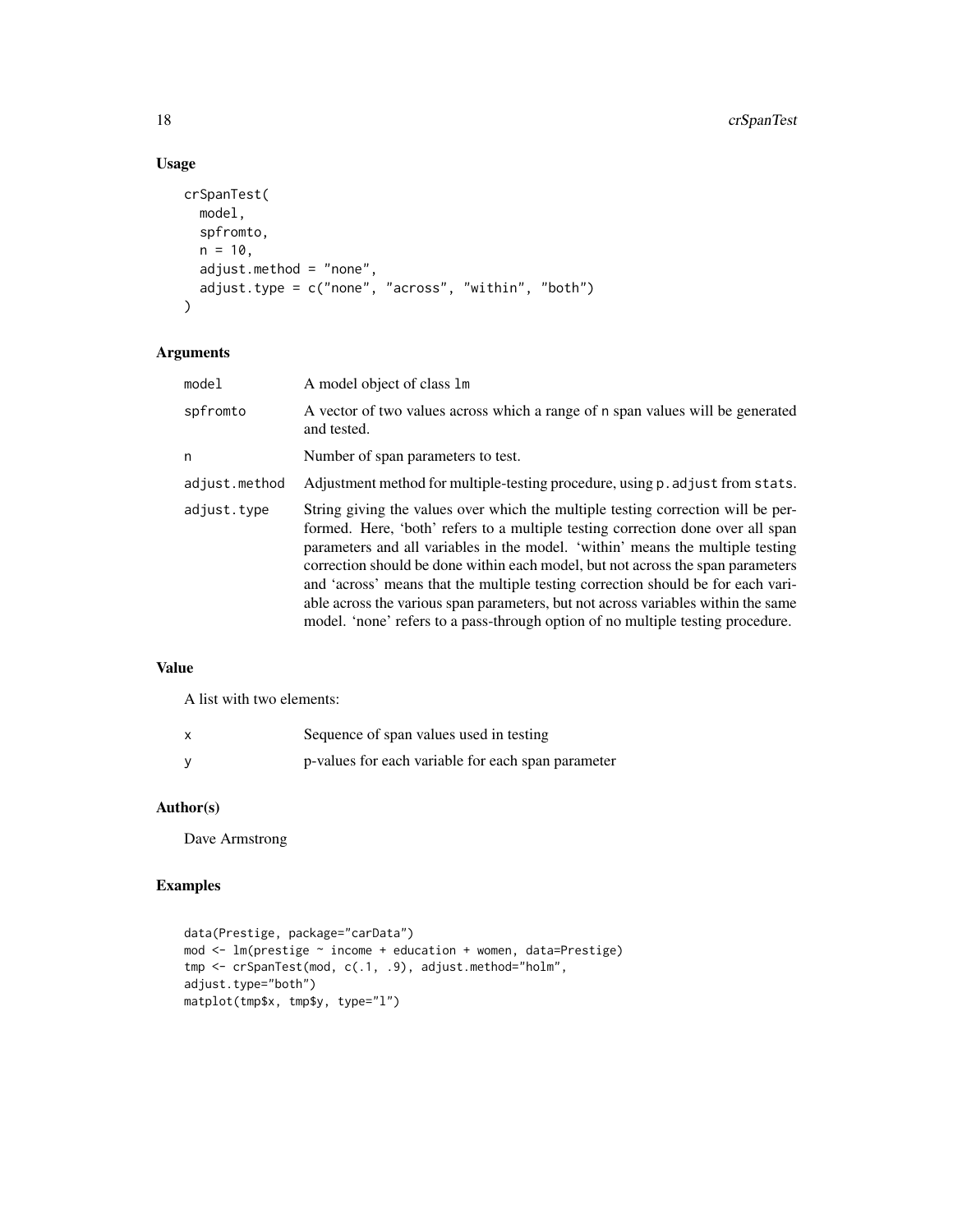<span id="page-18-0"></span>This function estimates a linear model and a loess model on the component-plus-residual plot (i.e., a partial residual plot) for each quantitative variable in the model. The residual sums of squares for each are used to calculate an F-test for each quantitative variable.

# Usage

```
crTest(
 model,
  adjust.method = "none",
  cat = 5,
  var = NULL,
  span.as = TRUE,span = 0.75,
  ...
)
```
#### Arguments

| model         | A model object of class 1m                                                                                                          |
|---------------|-------------------------------------------------------------------------------------------------------------------------------------|
| adjust.method | Adjustment method for multiple-testing procedure, using p. adjust from stats.                                                       |
| cat           | Number of unique values below which numeric variables are considered cate-<br>gorical for the purposes of the smooth.               |
| var           | Character string indicating the term desired for testing. If left NULL, the default<br>value, all numeric variables will be tested. |
| span.as       | Logical indicating whether the span should be automatically selected through<br>AICC or GCV                                         |
| span          | Span to be passed down to the loess function if span. as=FALSE.                                                                     |
| $\cdots$      | Other arguments to be passed down to the call to loess.                                                                             |

# Value

A matrix with the following columns for each variable:

| <b>RSSp</b>    | Residual sum-of-squares for the parametric (linear) model.    |
|----------------|---------------------------------------------------------------|
| <b>RSSnp</b>   | Residual sum-of-squares for the non-parametric (loess) model. |
| DFnum          | Numerator degrees of freedom for the F-test: $tr(S)-(k+1)$ .  |
| <b>DFdenom</b> | Denominator degrees of freedom for the F-test: $n-tr(S)$      |
| F.             | F-statistic                                                   |
| р              | p-value, potentially adjusted for multiple comparisons.       |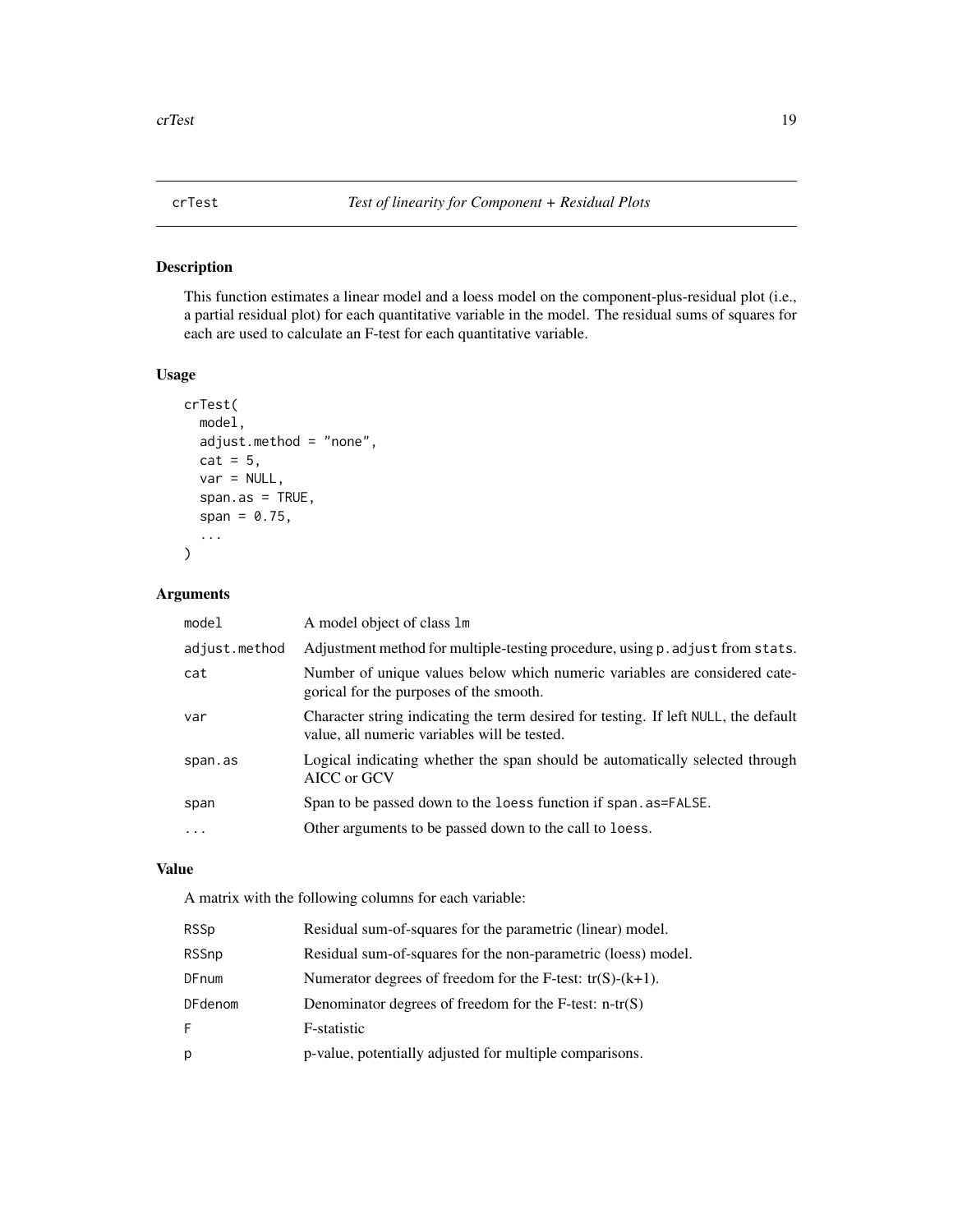# <span id="page-19-0"></span>Author(s)

Dave Armstrong

# Examples

```
data(Prestige, package="carData")
mod <- lm(prestige ~ income + education + women, data=Prestige)
crTest(mod)
```
# cv.lo2 *Cross-validating Loess curve*

#### Description

Function provides the cross-validation error for the loess curve in a manner that is amenable to optimization of the span.

# Usage

```
## S3 method for class 'lo2'
cv(
  span,
  form,
 data,
 cost = function(y, yhat) mean((y - yhat)<sup>2</sup>, na.rm = TRUE),
 K = n,
 numiter = 100,
 which = c("corrected", "raw")
)
```
# Arguments

| span    | The span of the loess smoother.                            |
|---------|------------------------------------------------------------|
| form    | The formula that identifies the model                      |
| data    | A data frame containing the required variables.            |
| cost    | Cost function to be passed down to loess.                  |
| к       | Number of folds for the cross-validation                   |
| numiter | Number of times over which the cv error will be aggregated |
| which   | Return raw or corrected cy error                           |

#### Value

The cross-validation error from the loess curve.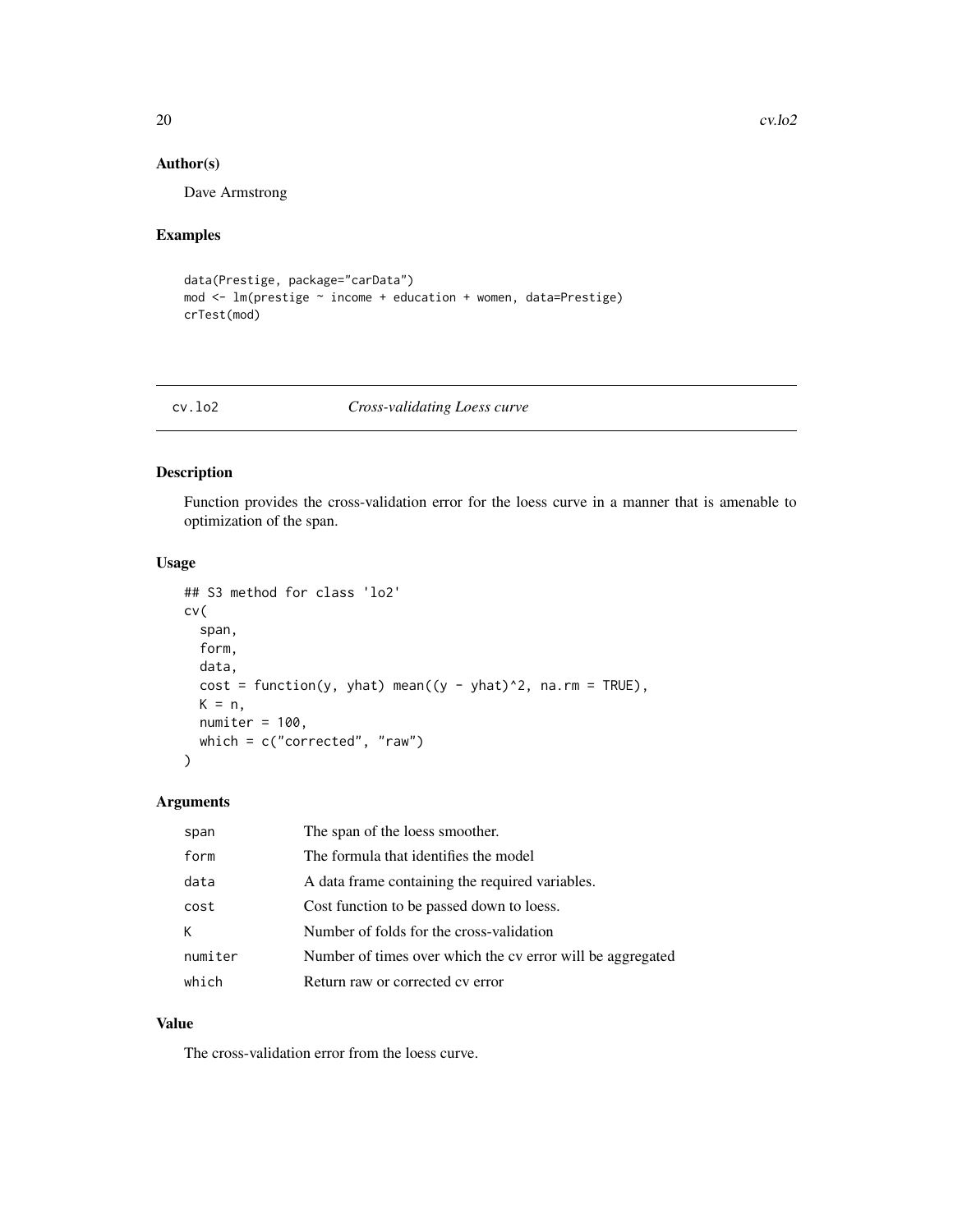#### <span id="page-20-0"></span>DAintfun 21

# Author(s)

Dave Armstrong

# DAintfun *Surface Plots for Two-Way Interactions*

# Description

Makes surface plots to display interactions between two continuous variables

# Usage

```
DAintfun(
  obj,
  varnames,
  theta = 45,
  phi = 10,
  xlab = NULL,
  ylab = NULL,
  zlab = NULL,
  adjustY = 0,
  plot = TRUE,
  hcols = NULL,
  ...
)
```

| A model object of class 1m                                                                                        |
|-------------------------------------------------------------------------------------------------------------------|
| A two-element character vector where each element is the name of a variable<br>involved in a two-way interaction. |
| Angle defining the azimuthal viewing direction to be passed to persp                                              |
| Angle defining the colatitude viewing direction to be passed to persp                                             |
| Optional label to put on the x-axis, otherwise if NULL, it will take the first element<br>of varnames             |
| Optional label to put on the y-axis, otherwise if NULL, it will take the second<br>element of varnames            |
| Optional label to put on the z-axis, otherwise if NULL, it will be 'Predictions'.                                 |
| Scalar indicating a constant that should be added to all of fitted values. Defaults<br>to $0$ .                   |
| Logical indicating whether the plot should be returned. If FALSE, the data are<br>returned instead.               |
| Vector of four colors to color increasingly high density areas                                                    |
| Other arguments to be passed down to the initial call to persp                                                    |
|                                                                                                                   |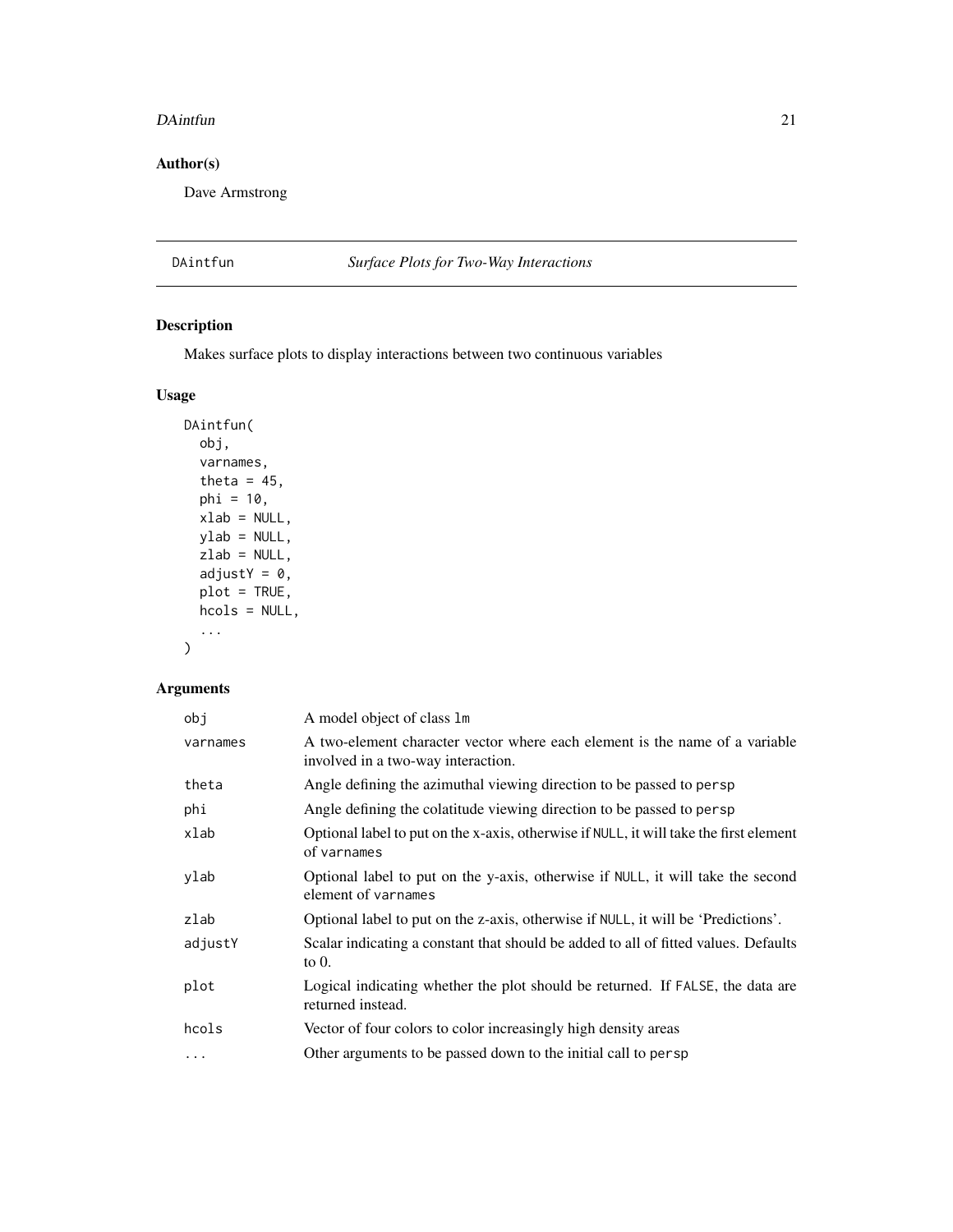#### <span id="page-21-0"></span>Details

This function makes a surface plot of an interaction between two continuous covariates. If the model is

$$
y_i = b_0 + b_1 x_{i1} + b_2 x_{i2} + b_3 x_{i1} \times x_{i2} + \ldots + e_i,
$$

this function plots  $b_1x_{i1} + b_2x_{i2} + b_3x_{i1} \times x_{i2}$  for values over the range of  $X_1$  and  $X_2$ . The highest 75%, 50% and 25% of the bivariate density of  $X_1$  and  $X_2$  (as calculated by sm. density from the sm package) are colored in with colors of increasing gray-scale.

#### Value

| x1             | Values of the first element of varnames used to make predictions.  |
|----------------|--------------------------------------------------------------------|
| x <sub>2</sub> | Values of the second element of varnames used to make predictions. |
| pred           | The predictions based on the values x1 and x2.                     |
| graph          | A graph is produced, but no other information is returned.         |

#### Author(s)

Dave Armstrong

# Examples

data(InteractionEx) mod  $\leq -\ln(y \sim x1*x2 + z, data=InteractionEx)$ DAintfun(mod, c("x1", "x2"))

<span id="page-21-1"></span>DAintfun2 *Conditional Effects Plots for Interactions in Linear Models*

# Description

Generates two conditional effects plots for two interacted continuous covariates in linear models.

#### Usage

```
DAintfun2(
 obj,
  varnames,
  varcov = NULL,
  rug = TRUE,ticksize = -0.03,
 hist = FALSE,
  level = 0.95,
```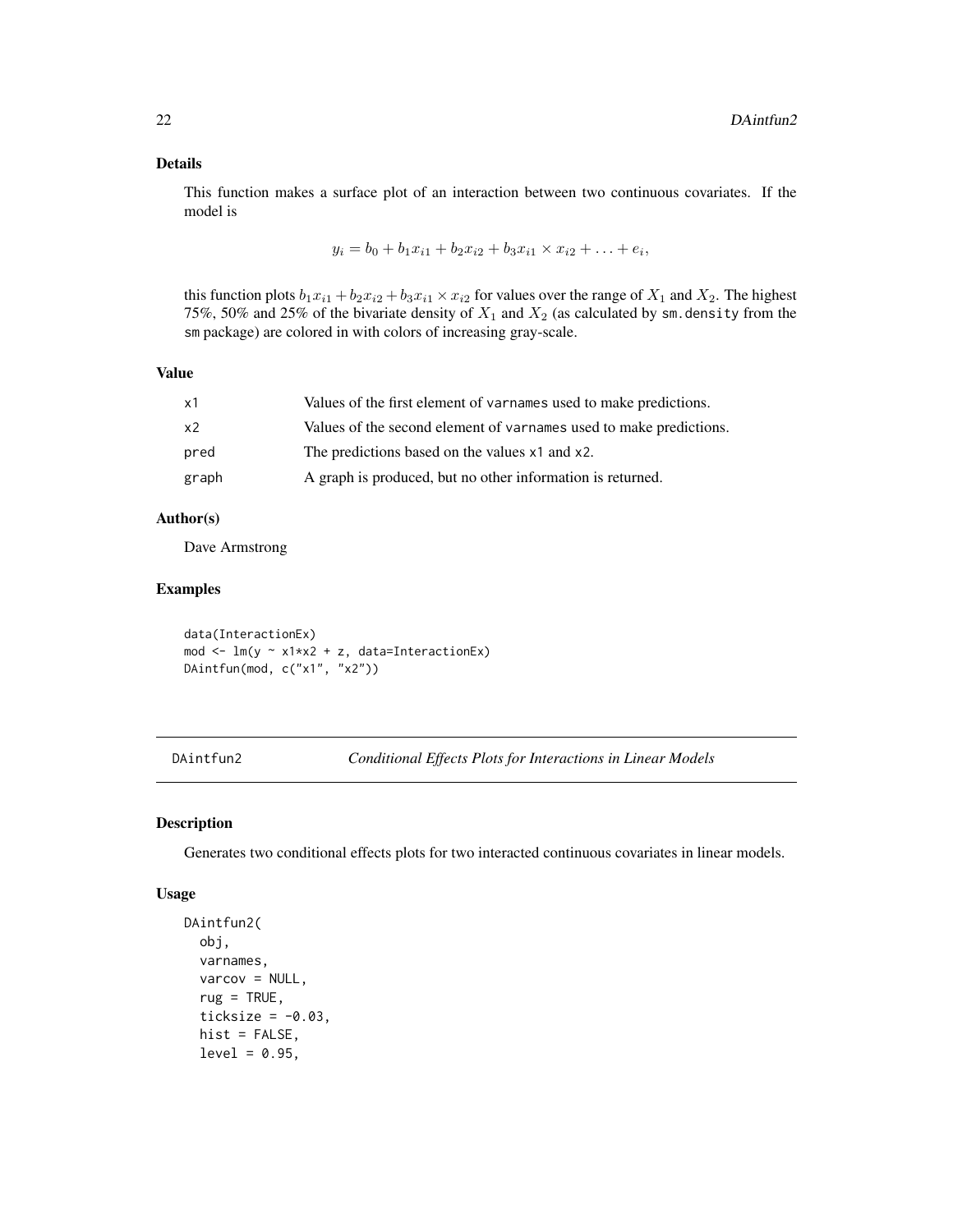# DAintfun2 23

```
hist.col = "gray75",
 nclass = c(10, 10),scale.hist = 0.5,
 border = NA,
 name.stem = 'round_eff'',xlab = NULL,ylab = NULL,
 plot.type = c("screen", "pdf", "png", "eps", "none")
\mathcal{L}
```

| obj        | A model object of class 1m                                                                                                                                                                                                                                                                                                                                                                                     |
|------------|----------------------------------------------------------------------------------------------------------------------------------------------------------------------------------------------------------------------------------------------------------------------------------------------------------------------------------------------------------------------------------------------------------------|
| varnames   | A two-element character vector where each element is the name of a variable<br>involved in a two-way interaction.                                                                                                                                                                                                                                                                                              |
| varcov     | A variance-covariance matrix with which to calculate the conditional standard<br>errors. If NULL, it is calculated with vcov(obj).                                                                                                                                                                                                                                                                             |
| rug        | Logical indicating whether a rug plot should be included.                                                                                                                                                                                                                                                                                                                                                      |
| ticksize   | A scalar indicating the size of ticks in the rug plot (if included) positive val-<br>ues put the rug inside the plotting region and negative values put it outside the<br>plotting region.                                                                                                                                                                                                                     |
| hist       | Logical indicating whether a histogram of the x-variable should be included in<br>the plotting region.                                                                                                                                                                                                                                                                                                         |
| level      | Level for the confidence bounds.                                                                                                                                                                                                                                                                                                                                                                               |
| hist.col   | Argument to be passed to polygon indicating the color of the histogram bins.                                                                                                                                                                                                                                                                                                                                   |
| nclass     | vector of two integers indicating the number of bins in the two histograms, which<br>will be passed to hist.                                                                                                                                                                                                                                                                                                   |
| scale.hist | A scalar in the range $(0,1]$ indicating how much vertical space in the plotting<br>region the histogram should take up.                                                                                                                                                                                                                                                                                       |
| border     | Argument passed to polygon indicating how the border of the histogram bins<br>should be printed (NA for no border).                                                                                                                                                                                                                                                                                            |
| name.stem  | A character string giving filename to which the appropriate extension will be<br>appended                                                                                                                                                                                                                                                                                                                      |
| xlab       | Optional vector of length two giving the x-labels for the two plots that are gen-<br>erated. The first element of the vector corresponds to the figure plotting the<br>conditional effect of the first variable in varnames given the second and the<br>second element of the vector corresponds to the figure plotting the conditional<br>effect of the second variable in varnames conditional on the first. |
| ylab       | Optional vector of length two giving the y-labels for the two plots that are gen-<br>erated. The first element of the vector corresponds to the figure plotting the<br>conditional effect of the first variable in varnames given the second and the<br>second element of the vector corresponds to the figure plotting the conditional<br>effect of the second variable in varnames conditional on the first. |
| plot.type  | One of 'pdf', 'png', 'eps' or 'screen', where the one of the first three will pro-<br>duce two graphs starting with name. stem written to the appropriate file type and<br>the third will produce graphical output on the screen.                                                                                                                                                                              |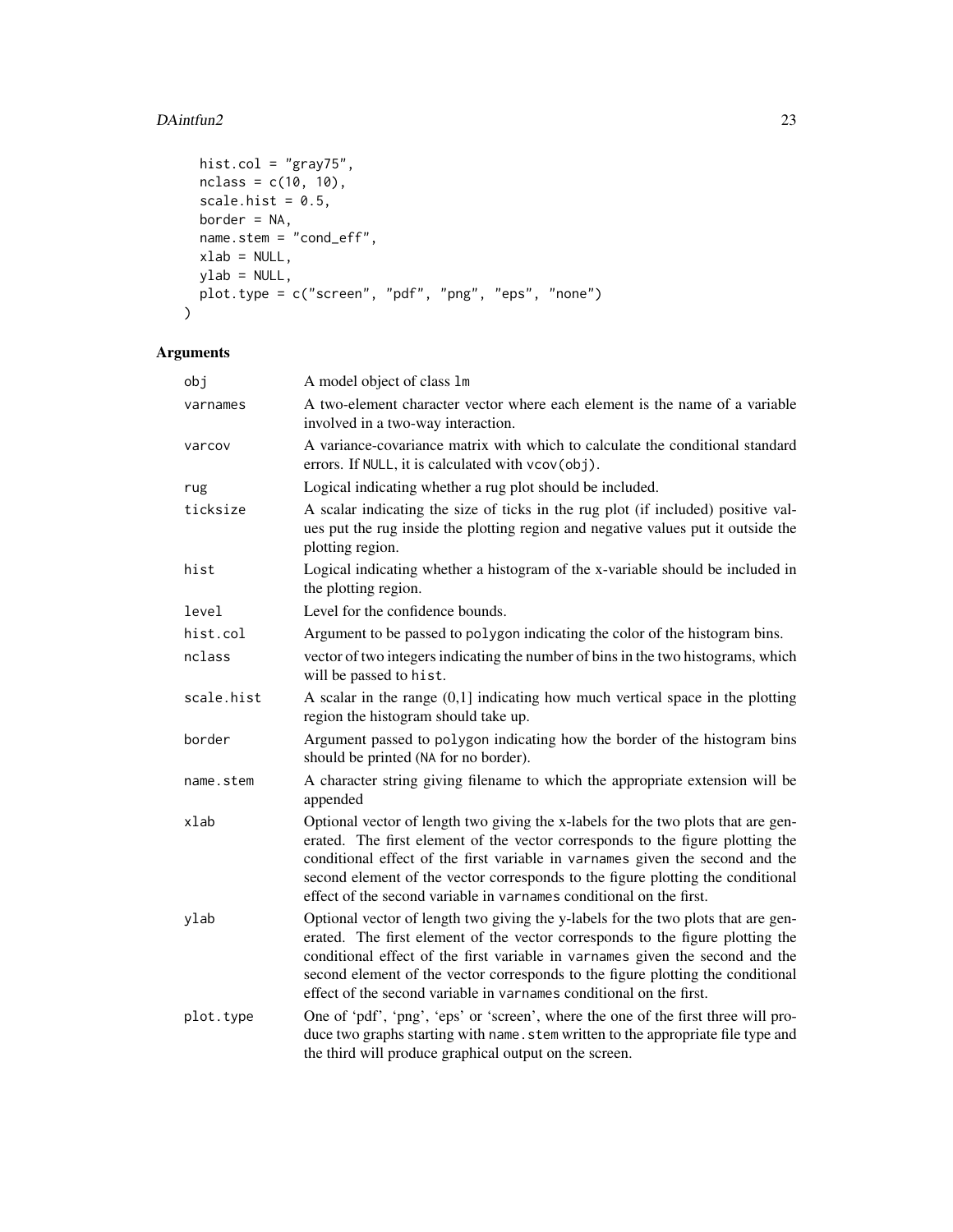#### Details

This function produces graphs along the lines suggested by Brambor, Clark and Golder (2006) and Berry, Golder and Milton (2012), that show the conditional effect of one variable in an interaction given the values of the conditioning variable. This is an alternative to the methods proposed by John Fox in his effects package, upon which this function depends heavily.

Specifically, if the model is

$$
y_i = b_0 + b_1 x_{i1} + b_2 x_{i2} + b_3 x_{i1} \times x_{i2} + \ldots + e_i,
$$

this function plots calculates the conditional effect of  $X_1$  given  $X_2$ 

$$
\frac{\partial y}{\partial X_1} = b_1 + b_3 X_2
$$

and the variances of the conditional effects

$$
V(b_1 + b_3 X_2) = V(b_1 + X_2^2 V(b_3) + 2(1)(X_2)V(b_1, b_3))
$$

for different values of  $X_2$  and then switches the places of  $X_1$  and  $X_2$ , calculating the conditional effect of  $X_2$  given a range of values of  $X_1$ . 95% confidence bounds are then calculated and plotted for each conditional effects along with a horizontal reference line at 0.

#### Value

graphs Either a single graph is printed on the screen (using par(mfrow=c(1,2))) or two figures starting with name.stem are produced where each gives the conditional effect of one variable based on the values of another.

#### Author(s)

Dave Armstrong

# References

Brambor, T., W.R. Clark and M. Golder. (2006) Understanding Interaction Models: Improving Empirical Analyses. Political Analysis 14, 63-82.

Berry, W., M. Golder and D. Milton. (2012) Improving Tests of Theories Positing Interactions. Journal of Politics.

#### Examples

```
data(InteractionEx)
mod \leq lm(y \sim x1*x2 + z, data=InteractionEx)
DAintfun2(mod, c("x1", "x2"), hist=TRUE, scale.hist=.3)
```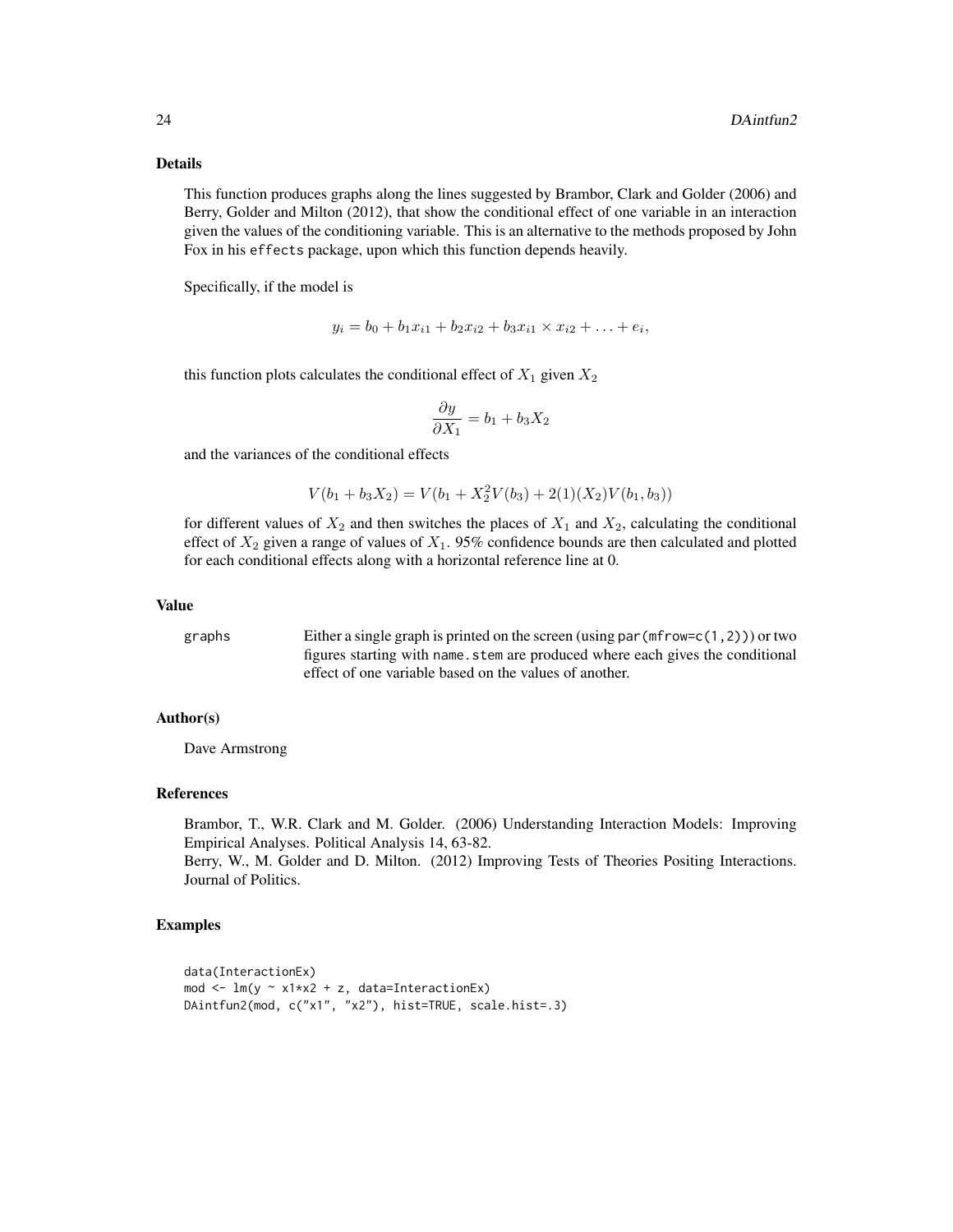<span id="page-24-0"></span>

Generates two conditional effects plots for two interacted continuous covariates in linear models.

# Usage

```
DAintfun3(
  obj,
  varnames,
  varcov = NULL,
  name.stem = "cond_eff",
  xlab = NULL,
 ylab = NULL,
 plot.type = "screen"
)
```
# Arguments

| obj       | A model object of class 1m                                                                                                                                                                                                                                                                                                                                                                                     |
|-----------|----------------------------------------------------------------------------------------------------------------------------------------------------------------------------------------------------------------------------------------------------------------------------------------------------------------------------------------------------------------------------------------------------------------|
| varnames  | A two-element character vector where each element is the name of a variable<br>involved in a two-way interaction.                                                                                                                                                                                                                                                                                              |
| varcov    | A variance-covariance matrix with which to calculate the conditional standard<br>errors. If NULL, it is calculated with vcov(obj).                                                                                                                                                                                                                                                                             |
| name.stem | A character string giving filename to which the appropriate extension will be<br>appended                                                                                                                                                                                                                                                                                                                      |
| xlab      | Optional vector of length two giving the x-labels for the two plots that are gen-<br>erated. The first element of the vector corresponds to the figure plotting the<br>conditional effect of the first variable in varnames given the second and the<br>second element of the vector corresponds to the figure plotting the conditional<br>effect of the second variable in varnames conditional on the first. |
| ylab      | Optional vector of length two giving the y-labels for the two plots that are gen-<br>erated. The first element of the vector corresponds to the figure plotting the<br>conditional effect of the first variable in varnames given the second and the<br>second element of the vector corresponds to the figure plotting the conditional<br>effect of the second variable in varnames conditional on the first. |
| plot.type | One of 'pdf', 'png', 'eps' or 'screen', where the one of the first three will pro-<br>duce two graphs starting with name. stem written to the appropriate file type and<br>the third will produce graphical output on the screen.                                                                                                                                                                              |

# Details

This function does the same thing as [DAintfun2](#page-21-1), but presents effects only at the mean of the conditioning variable and the mean +/- 1 standard deviation.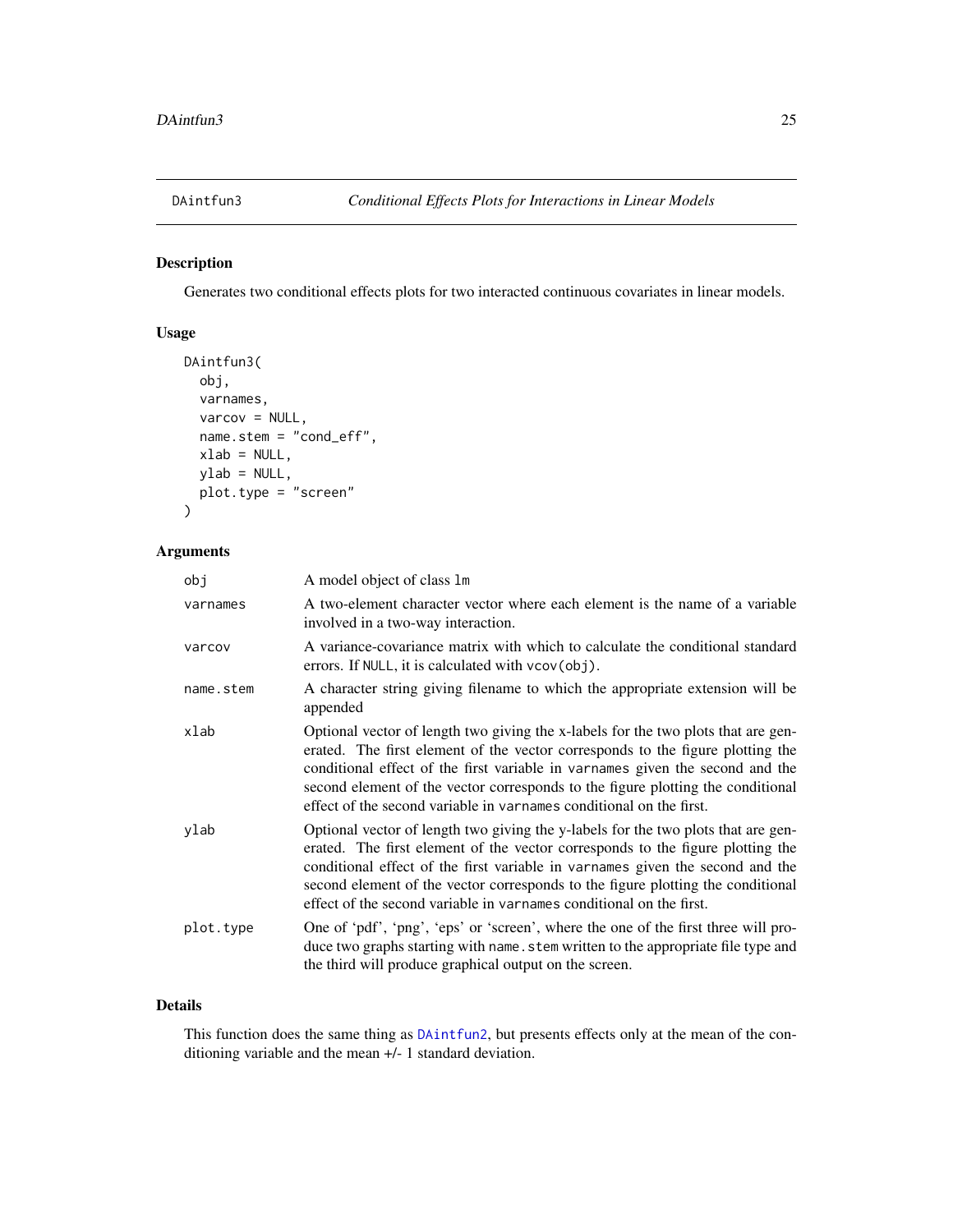#### <span id="page-25-0"></span>Value

graphs Either a single graph is printed on the screen (using par(mfrow=c(1,2))) or two figures starting with name.stem are produced where each gives the conditional effect of one variable based on the values of another.

# Author(s)

Dave Armstrong

# References

Brambor, T., W.R. Clark and M. Golder. (2006) Understanding Interaction Models: Improving Empirical Analyses. Political Analysis 14, 63-82. Berry, W., M. Golder and D. Milton. (2012) Improving Tests of Theories Positing Interactions. Journal of Politics.

#### Examples

```
data(InteractionEx)
mod <- lm(y ~ x1*x2 + z, data=InteractionEx)
DAintfun3(mod, c("x1", "x2"))
```
describe\_data *Interactive List of Variables*

#### Description

Makes an interactive list of variables and their descriptive labels. Uses the DT package to generate the table.

#### Usage

describe\_data(data)

# Arguments

data A dataset to be described.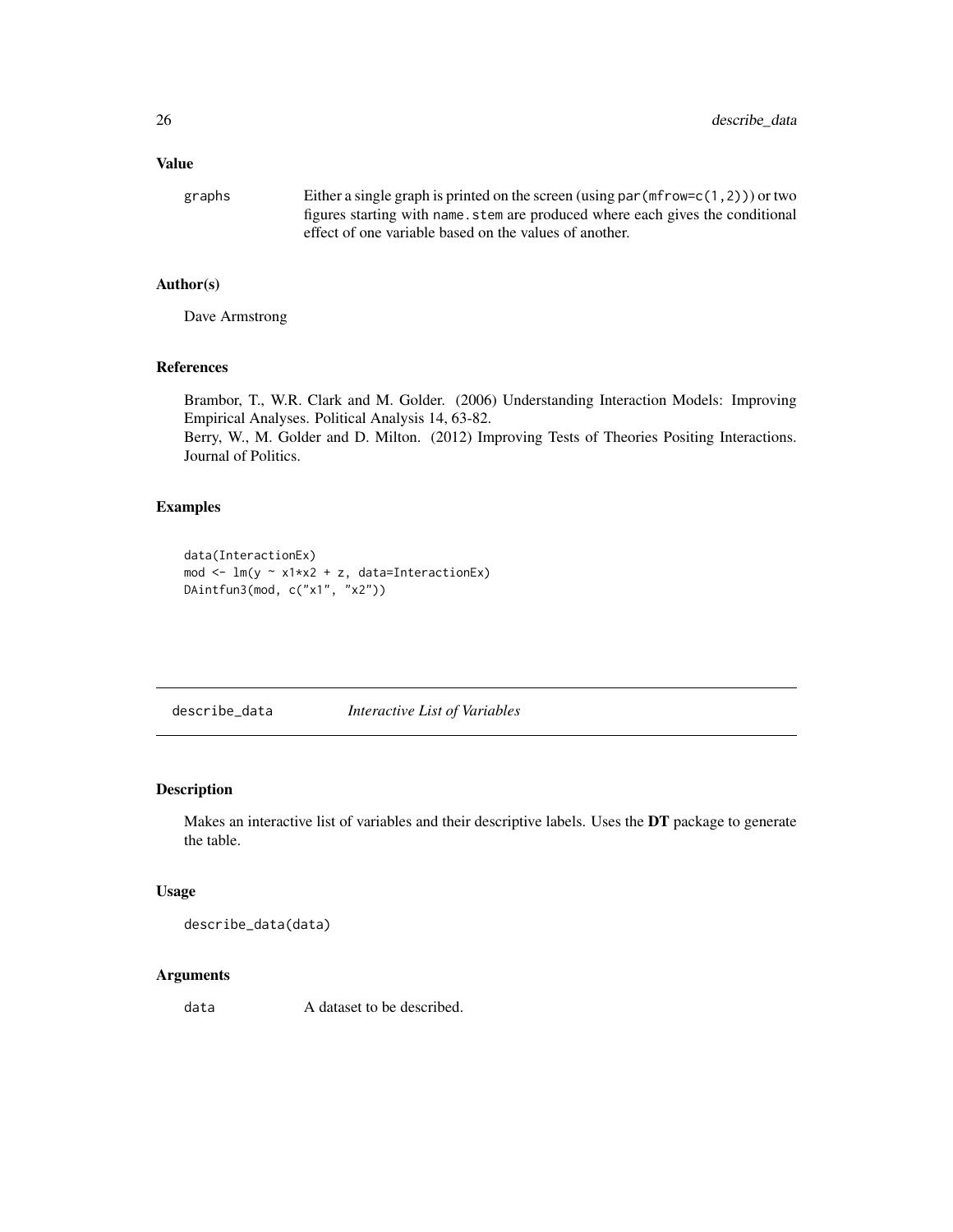<span id="page-26-0"></span>effect\_logistf *Plot Effects from Firth Logit*

#### Description

Plots the effect of a variable in a model estimated with Firth Logit.

#### Usage

```
effect_logistf(var, obj, data, ...)
```
#### Arguments

| var                     | A character string giving the name of the variable whose effect is to be gener-<br>ated. |
|-------------------------|------------------------------------------------------------------------------------------|
| obi                     | An object of class logistf.                                                              |
| data                    | A data frame.                                                                            |
| $\cdot$ $\cdot$ $\cdot$ | Other arguments to be passed down to the Effect function.                                |

#### Details

The effect.logistf function calculates the effect (predicted probabilities) of a variable in a Firth logit model estimated with the logistf function. The function estimates the analogous glm. It then replaces the coefficient vector in that model object with the Frith logit coefficients. It also puts the variance-covariance matrix from the Firth logit in the model object and uses a custom extractor function in the Effect function to extract that variance-covariance matrix rather than the one usually extracted with vcov. Note that variability and confidence intervals for the effects will not be calculated using profile likelihood as they are in the Firth logit, but will be calculated using the appropriate variance-covariance matrix.

#### Value

An object of class eff that can be used with other functions from the effects package.

#### Author(s)

Dave Armstrong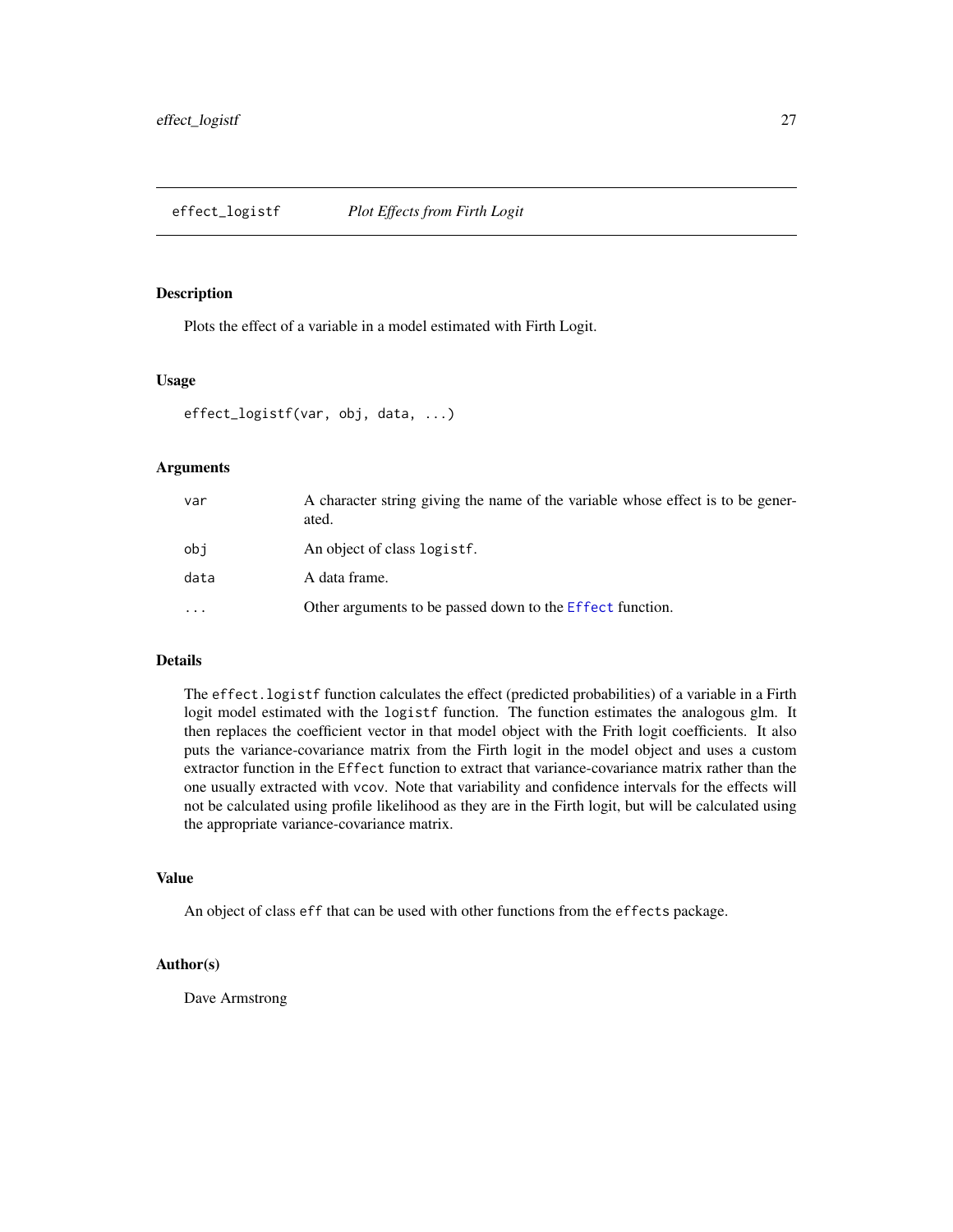<span id="page-27-0"></span>

A subset of data from the 1994 Eurobarometer for France

# Format

A data frame with 542 observations on the following 5 variables.

lrself respondent's left-right self-placement on a 1(left)-10(right) scale

male a dummy variable coded 1 for males and 0 for females

age respondent's age

vote a factor indicating vote choice with levels PCF, PS, Green, RPR and UDF

retnat a factor indicating the respondent's retrospective national economic evaluation with levels Better, Same and Worse

voteleft a dichotomous variable where 1 indicates a vote for a left party, 0 otherwise

# References

Reif, Karlheinz and Eric Marlier. 1997. *Euro-barometer 42.0: The First Year of the New European Union, November-December 1994*. Inter-university Consortium for Political and Social Research (ICPSR) [distributor].

| ggpie | Pie Charts with ggplot2 |  |
|-------|-------------------------|--|
|-------|-------------------------|--|

#### Description

This function produces pie charts with ggplot2.

#### Usage

```
ggpie(data, variable, addPct = c("pie", "none", "legend"))
```
#### Arguments

| data     | A data frame to pass to the ggplot function                                    |
|----------|--------------------------------------------------------------------------------|
| variable | A variable to be plotted.                                                      |
| addPct   | Where labels should be added - "none" gives no labels, "legend" addes percent- |
|          | ages to the color legend, "pie" addes the legends to the pie pieces.           |

# Value

a ggplot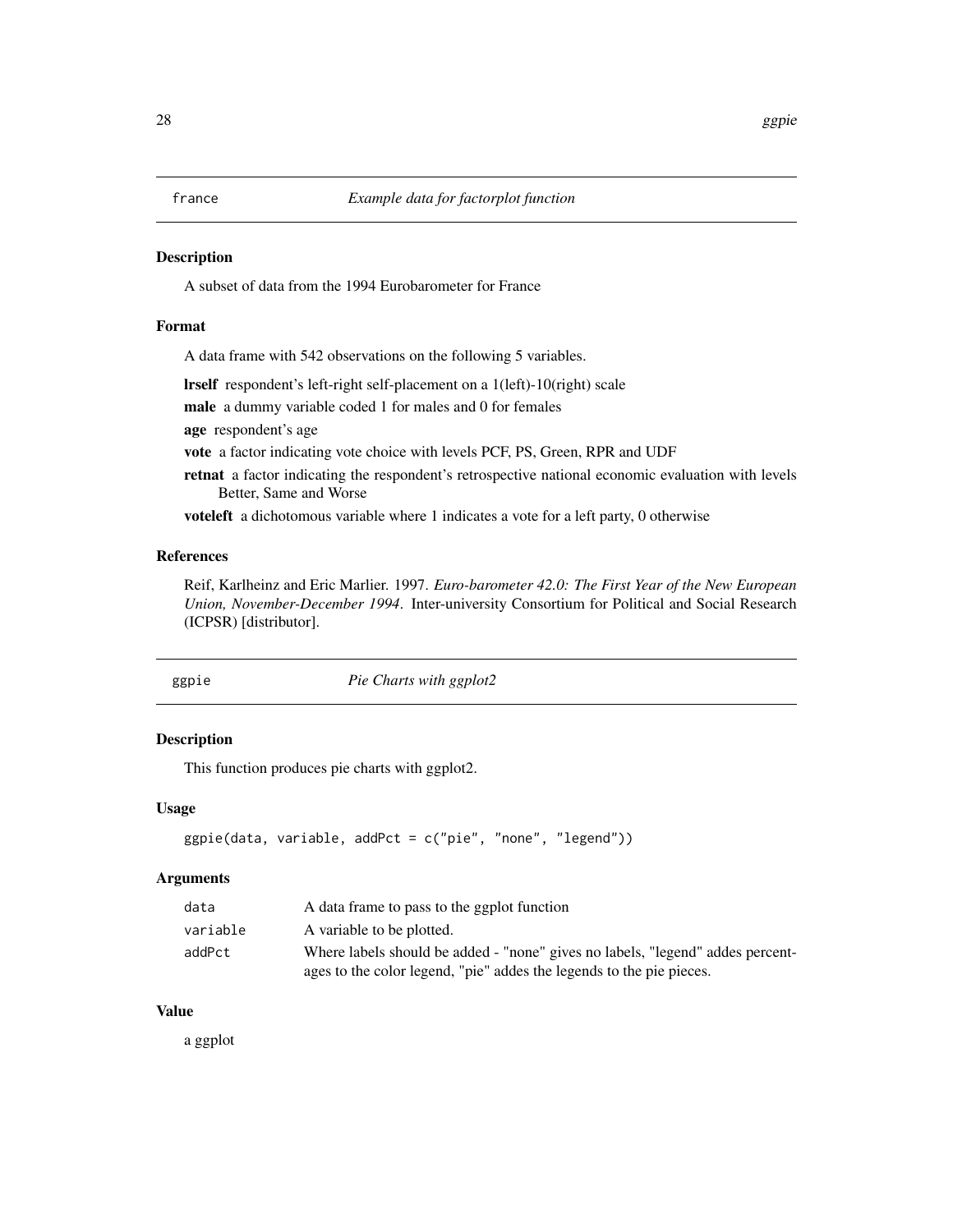<span id="page-28-0"></span>

For objects of class glm, it calculates the change in predicted responses, for maximal discrete changes in all covariates holding all other variables constant at typical values.

# Usage

```
glmChange(
 obj,
  data,
  V = NULL,typical.dat = NULL,
  change.dat = NULL,diffchange = c("range", "sd", "unit"),
 outcome = c("diff", "maxdiff"),
 n = 1,
  catdiff = c("biggest", "all"),
  sim = FALSE,
 R = 1000,qtiles = c(0.025, 0.975),
  adjust = c("none", "shift", "trim")
)
```

| obj         | A model object of class glm.                                                                                                                                                                                                                                                                                       |
|-------------|--------------------------------------------------------------------------------------------------------------------------------------------------------------------------------------------------------------------------------------------------------------------------------------------------------------------|
| data        | Data frame used to fit object.                                                                                                                                                                                                                                                                                     |
| V           | An optional variance-covariance matrix for the coefficients, if NULL, will be ob-<br>tained through a call to vcov.                                                                                                                                                                                                |
| typical.dat | Data frame with a single row containing values at which to hold variables con-<br>stant when calculating first differences. These values will be passed to predict,<br>so factors must take on a single value, but have all possible levels as their levels<br>attribute.                                          |
| change.dat  | A named list of values over which the variables of interest will be changed.<br>If NULL or partially specified, unspecified variables will use difference. If a<br>categorical variable is specified in here, this overrides the catdiff argument<br>and only the specified contrast will be generated.            |
| diffchange  | A string indicating the difference in predictor values to calculate the discrete<br>change. range gives the difference between the minimum and maximum, sd<br>gives plus and minus one-half standard deviation change around the median and<br>unit gives a plus and minus one-half unit change around the median. |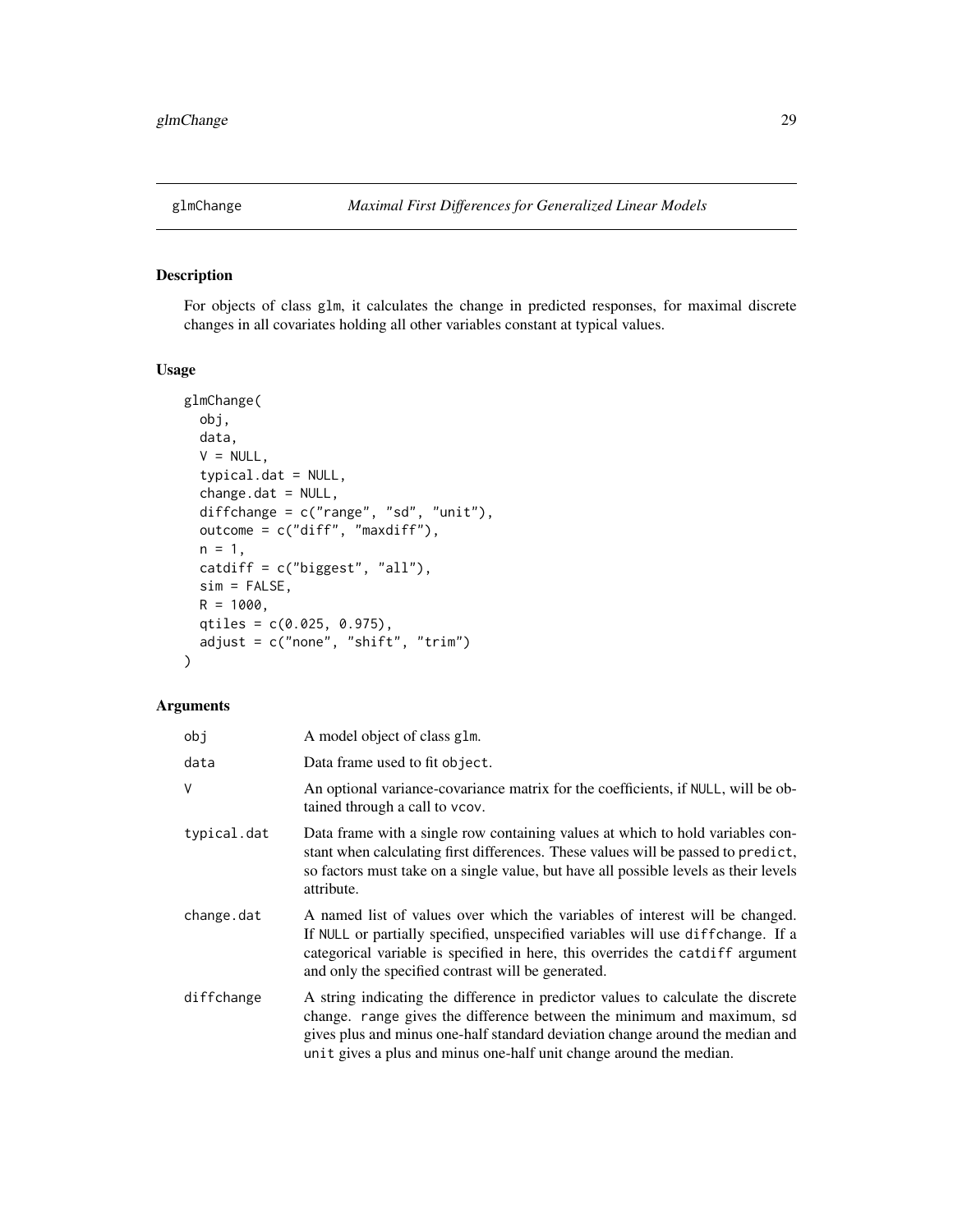| outcome | For quantitative variables, should the difference over the range of chosen val-<br>ues be calculated (the default) or should the maximum probability difference<br>over the range be calculated. These will be the same for single-term quantita-<br>tive variables, but could be different for multi-term variables, like splines and<br>polynomials.                        |
|---------|-------------------------------------------------------------------------------------------------------------------------------------------------------------------------------------------------------------------------------------------------------------------------------------------------------------------------------------------------------------------------------|
| n       | number of units of diffchange to move. Only active for unit or sd.                                                                                                                                                                                                                                                                                                            |
| catdiff | String identifying how differences in factor variables is handled. Options are<br>"all" in which case all pairwise differences are returned, or "biggest" in<br>which case the biggest difference is returned.                                                                                                                                                                |
| sim     | Logical indicating whether simulated confidence bounds on the difference should<br>be calculated and presented.                                                                                                                                                                                                                                                               |
| R       | Number of simulations to perform if sim is TRUE                                                                                                                                                                                                                                                                                                                               |
| qtiles  | Quantiles to calculate if sim=TRUE.                                                                                                                                                                                                                                                                                                                                           |
| adjust  | String identifying how range should be changed if it goes out of the bounds of<br>the observed data. Trimming will simply truncate the size of the change to make<br>it fit in bounds. Shifting will shift the interval so both ends are in bounds. If the<br>shifted interval is wider than the range of the data, the change will be truncated<br>to the range of the data. |

#### Details

The function calculates the changes in predicted responses for maximal discrete changes in the covariates, for objects of class glm. This function works with polynomials specified with the poly function. It also works with multiplicative interactions of the covariates by virtue of the fact that it holds all other variables at typical values. By default, typical values are the median for quantitative variables and the mode for factors. The way the function works with factors is a bit different. The function identifies the two most different levels of the factor and calculates the change in predictions for a change from the level with the smallest prediction to the level with the largest prediction.

#### Value

A list with the following elements:

| diffs  | A matrix of calculated first differences                             |
|--------|----------------------------------------------------------------------|
| minmax | A matrix of values that were used to calculate the predicted changes |

#### Author(s)

Dave Armstrong

# Examples

```
data(france)
left.mod \leq glm(voteleft \sim male + age + retnat +
poly(lrself, 2), data=france, family=binomial)
typical.france <- data.frame(
retnat = factor(1, levels=1:3, labels=levels(france$retnat)),
```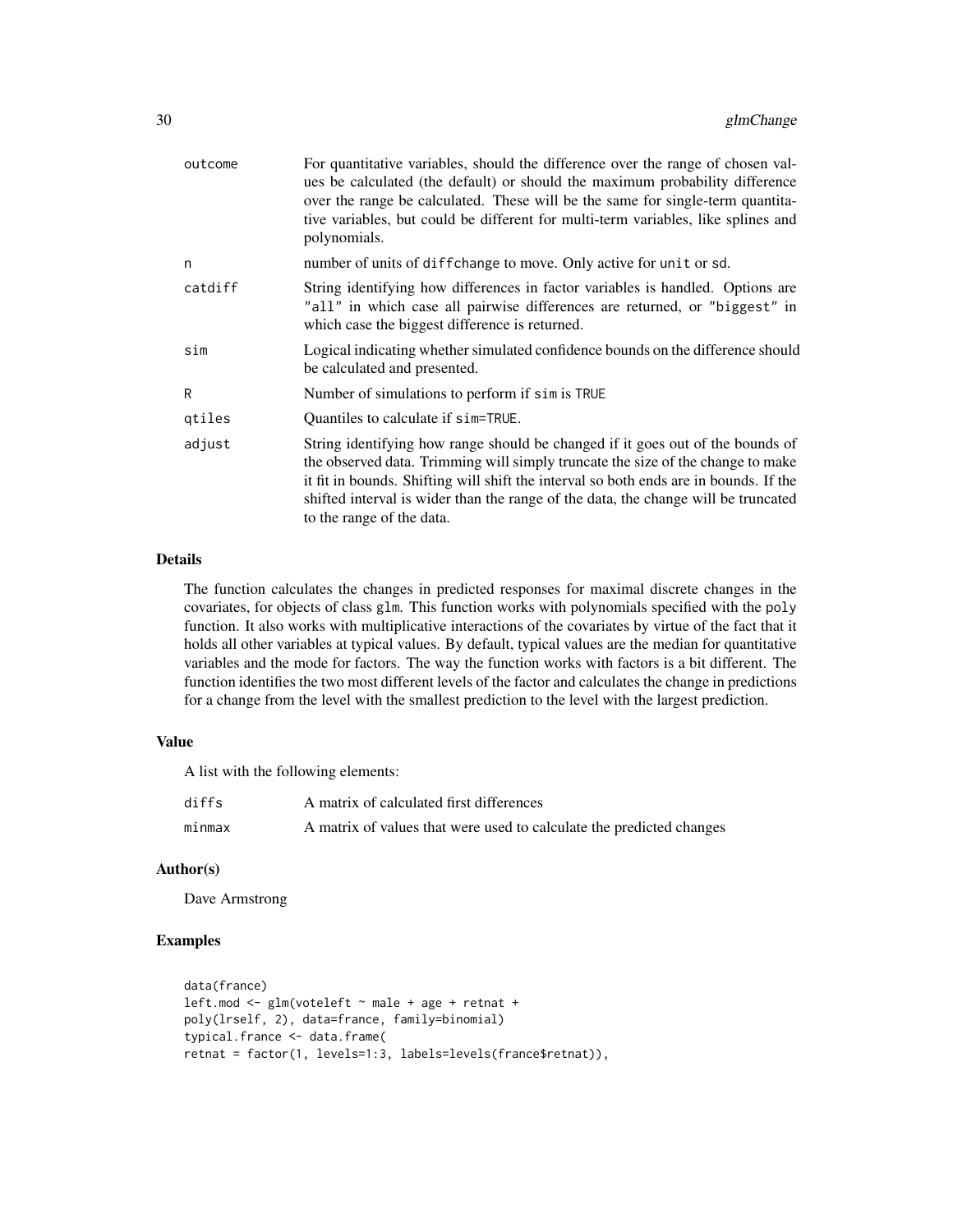```
age = 35, stringsAsFactors=TRUE
)
glmChange(left.mod, data=france, typical.dat=typical.france)
```
glmChange2 *Maximal First Differences for Generalized Linear Models*

# Description

For objects of class glm, it calculates the change in predicted responses, for discrete changes in a covariate holding all other variables at their observed values.

# Usage

```
glmChange2(
  obj,
 varname,
  data,
  V = NULL,diffchange = c("unit", "sd"),
  outcome = c("diff", "maxdiff"),
  baseline = c("obs", "median"),
  catdiff = c("biggest", "all"),
 n = 1,
 R = 1500,
  adjust = c("none", "shift", "trim"),
  ...
)
```

| obj        | A model object of class glm.                                                                                                                                                                                                                                                                                                                           |
|------------|--------------------------------------------------------------------------------------------------------------------------------------------------------------------------------------------------------------------------------------------------------------------------------------------------------------------------------------------------------|
| varname    | Character string giving the variable name for which average effects are to be<br>calculated.                                                                                                                                                                                                                                                           |
| data       | Data frame used to fit object.                                                                                                                                                                                                                                                                                                                         |
| V          | An optional variance-covariance matrix for the coefficients, if NULL, will be ob-<br>tained through a call to vcov.                                                                                                                                                                                                                                    |
| diffchange | A string indicating the difference in predictor values to calculate the discrete<br>change. sd gives plus and minus one-half standard deviation change around<br>the median and unit gives a plus and minus one-half unit change around the<br>median.                                                                                                 |
| outcome    | For quantitative variables, should the difference over the range of chosen val-<br>ues be calculated (the default) or should the maximum probability difference<br>over the range be calculated. These will be the same for single-term quantita-<br>tive variables, but could be different for multi-term variables, like splines and<br>polynomials. |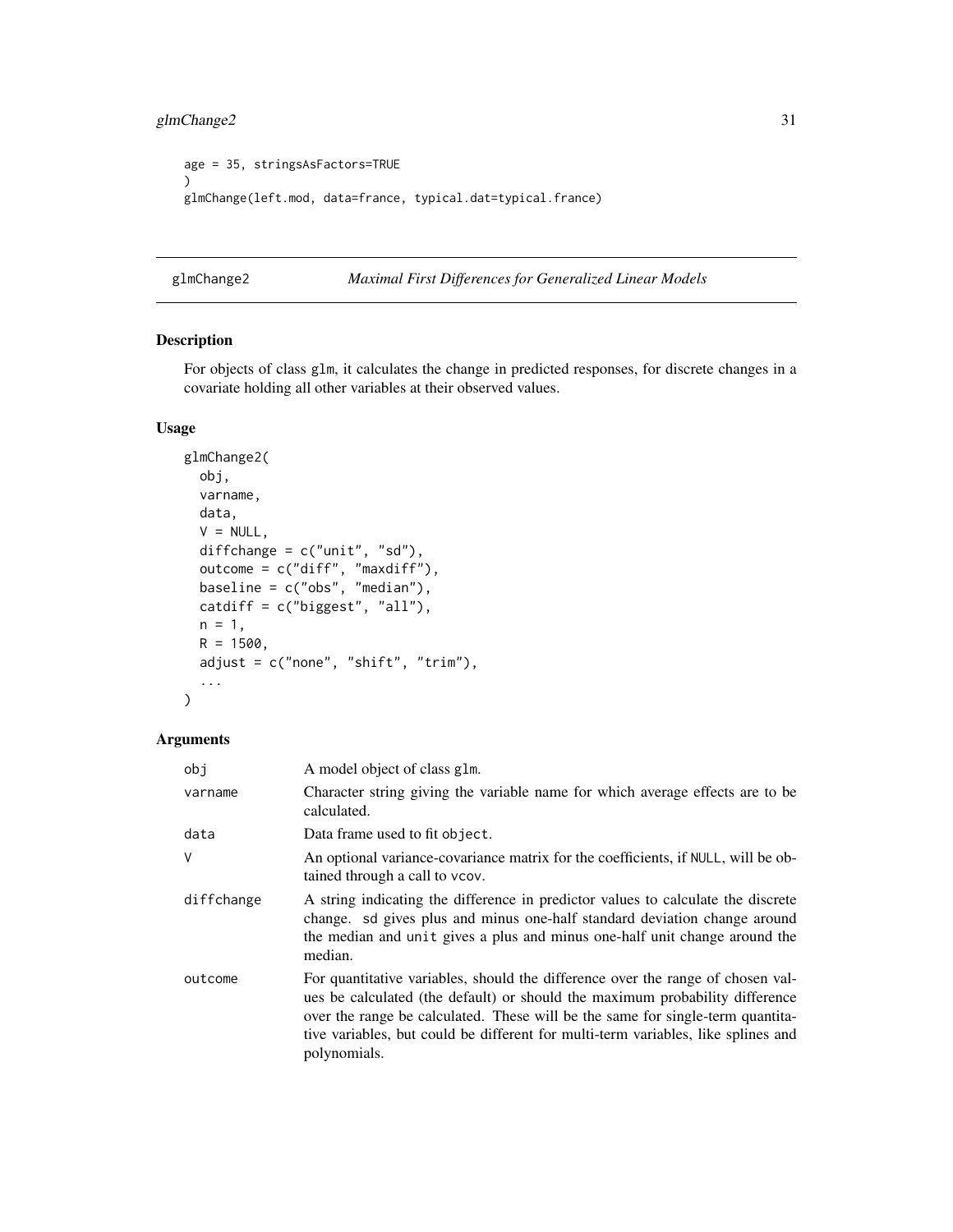| baseline  | Character string representing the baseline to use for the change. It can be<br>one of "obs", in which case each observations value is used as the baseline<br>or "median", in which case the median is used as a common baseline for all<br>observations.                                                                                                                     |
|-----------|-------------------------------------------------------------------------------------------------------------------------------------------------------------------------------------------------------------------------------------------------------------------------------------------------------------------------------------------------------------------------------|
| catdiff   | String identifying how differences in factor variables is handled. Options are<br>"all" in which case all pairwise differences are returned, or "biggest" in<br>which case the biggest difference is returned.                                                                                                                                                                |
| n         | Number of diffchange to move.                                                                                                                                                                                                                                                                                                                                                 |
| R         | Number of simulations to perform.                                                                                                                                                                                                                                                                                                                                             |
| adjust    | String identifying how range should be changed if it goes out of the bounds of<br>the observed data. Trimming will simply truncate the size of the change to make<br>it fit in bounds. Shifting will shift the interval so both ends are in bounds. If the<br>shifted interval is wider than the range of the data, the change will be truncated<br>to the range of the data. |
| $\ddotsc$ | Allows user to specify legacy argument change                                                                                                                                                                                                                                                                                                                                 |

# Details

The function calculates the average change in predicted probabiliy for a discrete change in a single covariate with all other variables at their observed values, for objects of class glm. This function works with polynomials specified with the poly function.

#### Value

| res     | A vector of values giving the average and 95 percent confidence bounds                                          |
|---------|-----------------------------------------------------------------------------------------------------------------|
| ames    | The average change in predicted probability (across all N observations) for each<br>of the R simulations.       |
| avesamp | The average change in predicted probability for each of the N observation (across<br>all of the R simulations). |

# Author(s)

Dave Armstrong

# Examples

```
data(france)
left.mod <- glm(voteleft ~ male + age + retnat +
poly(lrself, 2), data=france, family=binomial)
glmChange2(left.mod, "age", data=france,
diffchange="sd")
```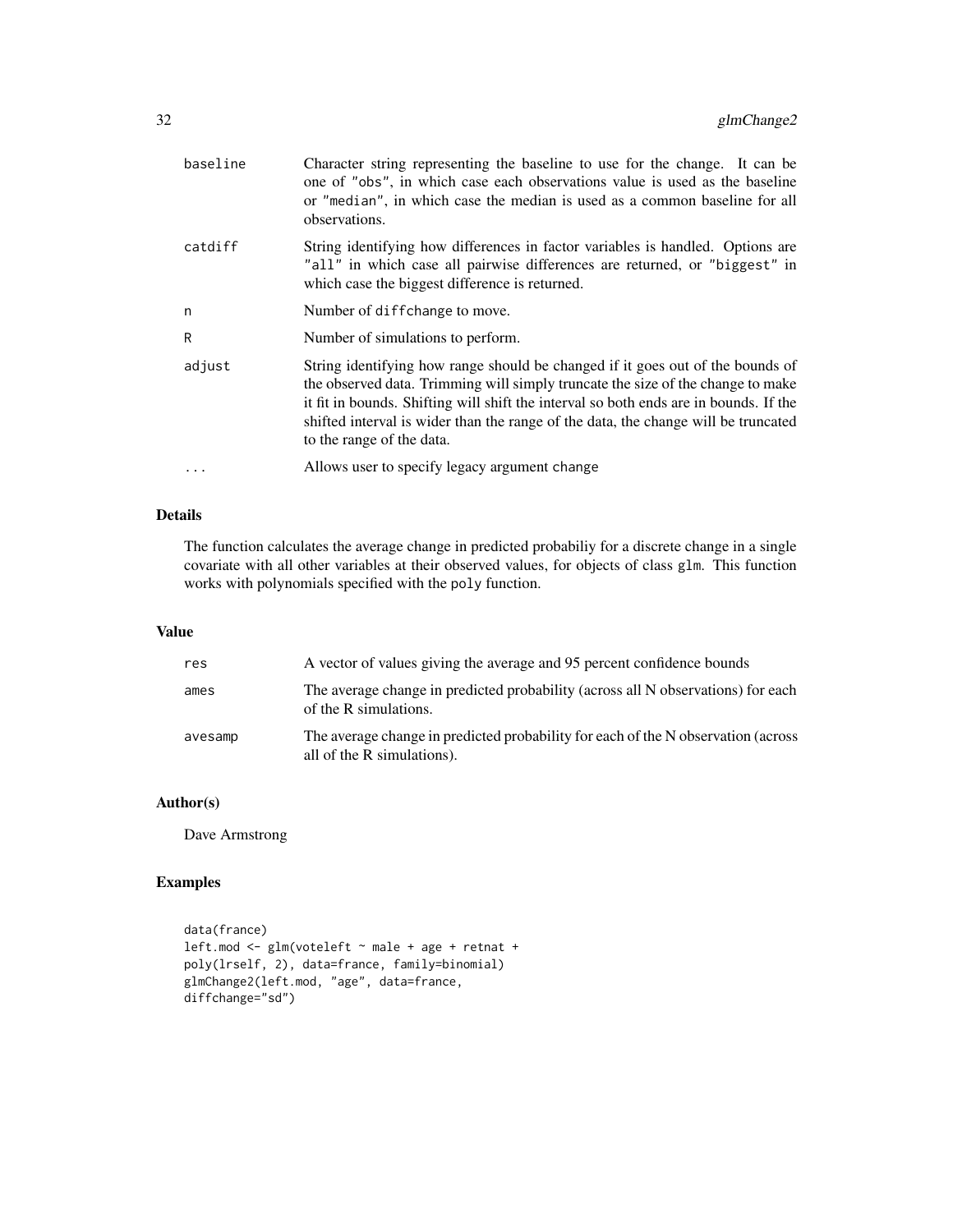<span id="page-32-0"></span>

Builds a plot of importance based on Silber, Rosenbaum and Ross's (1995) idea of importance as the variance of the predicted model terms.

# Usage

impCoef(obj, pct = FALSE, names = NULL, orderSize = TRUE)

#### Arguments

| obi       | Any objet that permits prediction of model terms using the predict (obj, type="terms")<br>syntax.                 |
|-----------|-------------------------------------------------------------------------------------------------------------------|
| pct       | Logical indicating whether the entries should be percentagized by the total sum<br>of squares in the predictions. |
| names     | An optional vector of names for the coefficients.                                                                 |
| orderSize | Logical indicating whether the terms are ordered by importance in the graph.                                      |

#### Value

Returns an initialized ggplot, but geometries need to be added to produce meaningful output (see examples).

#### References

Silber, JH, PR Rosenbaum and RN Ross (1995) Comparing the Contributions of Groups of Predictors: Which Outcomes Vay with Hospital Rather than Patient Characteristics? JASS 90, 7-18.

# Examples

```
data(aclp)
library(ggplot2)
mod <- glm(democ ~ log(gdpw) + popg + year, data=aclp, family=binomial)
impCoef(mod, pct=TRUE, names=c("GDP", "Population", "Year")) +
geom_point(size=2) +
labs(x="Importance", y="")
```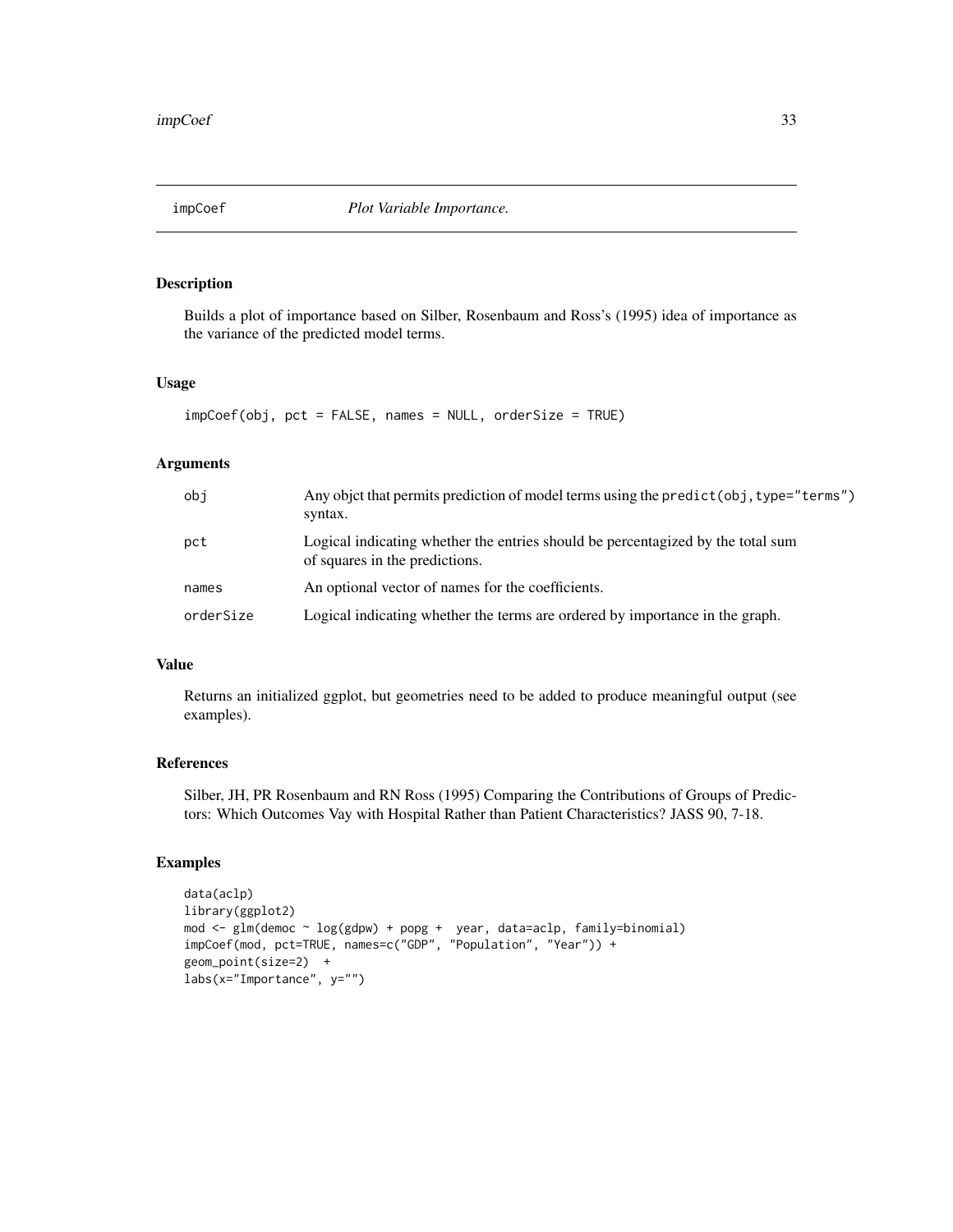<span id="page-33-0"></span>

Shows the variable label, factor levels (i.e., value labels) and frequency distribution for the specified variable.

# Usage

inspect(data, x, includeLabels = FALSE, ...)

# Arguments

| data         | A data frame of class data. frame or tbl_df.                                    |
|--------------|---------------------------------------------------------------------------------|
| $\mathsf{x}$ | A string identifying the name of the variable to be inspected.                  |
|              | include Labels Logical indicating whether value labels should also be included. |
| $\cdot$      | Other arguments to be passed down, currently unimplemented.                     |

#### Value

A list with a variable label (if present), factor levels/value labels (if present) and a frequency distribution

#### Author(s)

Dave Armstrong

# Examples

```
data(france)
inspect(france, "vote")
```

| intEff | Functions for Estimating Interaction Effects in Logit and Probit Mod- |  |
|--------|-----------------------------------------------------------------------|--|
|        |                                                                       |  |

# Description

Norton and Ai (2003) and Norton, Wang and Ai (2004) discuss methods for calculating the appropriate marginal effects for interactions in binary logit/probit models. These functions are direct translations of the Norton, Wang and Ai (2004) Stata code.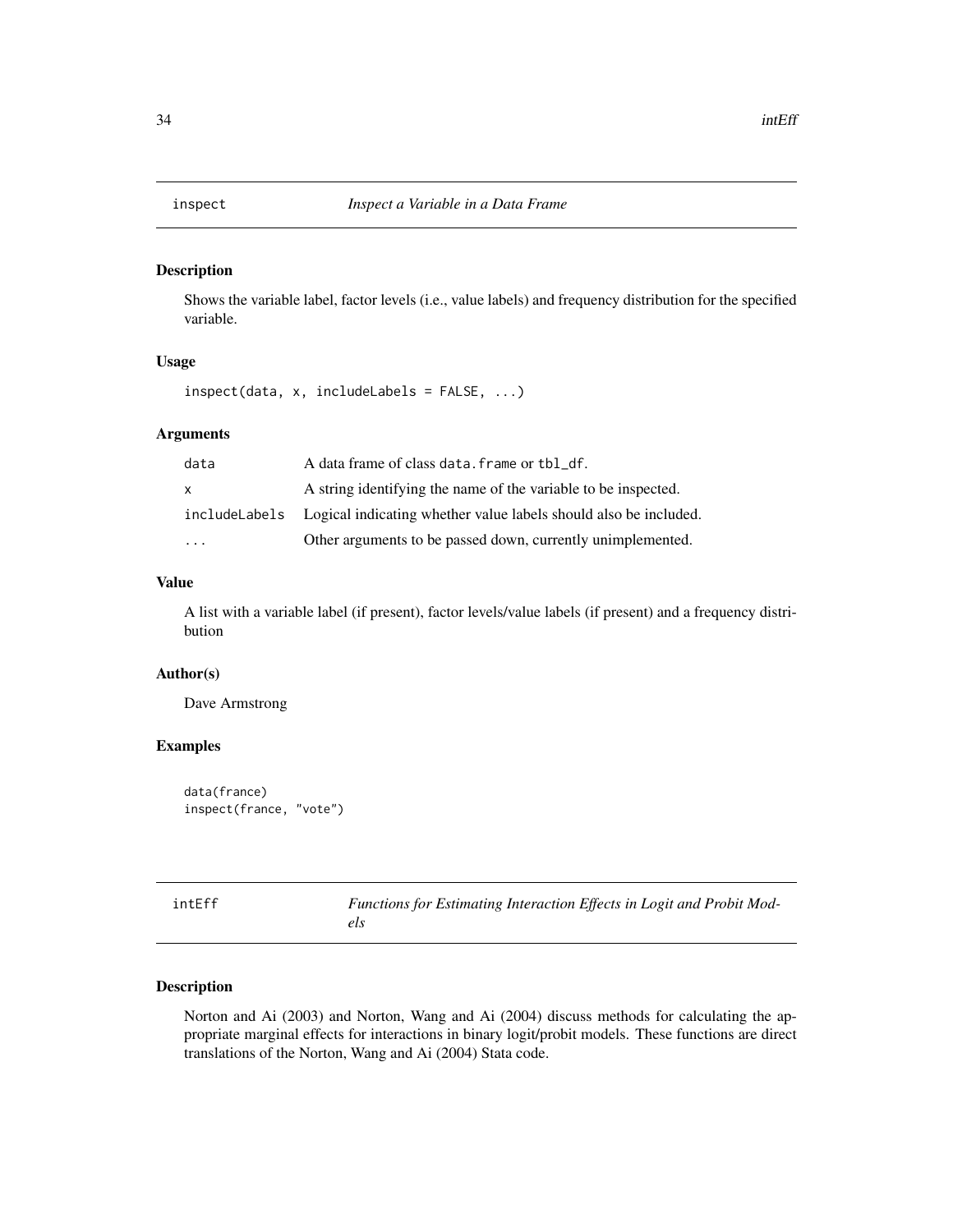#### intEff 35

#### Usage

intEff(obj, vars, data)

#### Arguments

| obi  | A binary logit or probit model estimated with glm.         |
|------|------------------------------------------------------------|
| vars | A vector of the two variables involved in the interaction. |
| data | A data frame used in the call to obj.                      |

#### Value

A list is returned with two elements - byobs and atment. The byobs result gives the interaction effect evaluated at each observation. The atmean element has the marginal effect evaluated at the mean. Each eleement contains an element int which is a data frame with the following variable:

| int_eff    | The correctly calucalted marginal effect.                                      |
|------------|--------------------------------------------------------------------------------|
| linear     | The incorrectly calculated marginal effect following the linear model analogy. |
| phat       | Predicted $Pr(Y=1 X)$ .                                                        |
| se_int_eff | Standard error of int_eff.                                                     |
| zstat      | The interaction effect divided by its standard error                           |
|            |                                                                                |

The X element of each returned result is the X-matrix used to generate the result.

#### Author(s)

Dave Armstrong

# References

Norton, Edward C., Hua Wang and Chunrong Ai. 2004. Computing Interaction Effects and Standard Errors in Logit and Probit Models. The Stata Journal 4(2): 154-167.

Ai, Chunrong and Edward C. Norton. 2003. Interaction Terms in Logit and Probit Models. Economics Letters 80(1): 123-129.

Norton, Edward C., Hua Wang and Chunrong Ai. 2004. inteff: Computing Interaction Effects and Standard Errors in Logit and Probit Models, Stata Code.

#### Examples

```
data(france)
mod <- glm(voteleft ~ age*lrself + retnat + male, data=france, family=binomial)
out <- intEff(obj=mod, vars=c("age", "lrself"), data=france)
out <- out$byobs$int
plot(out$phat, out$int_eff, xlab="Predicted Pr(Y=1|X)",
ylab = "Interaction Effect")
ag <- aggregate(out$linear, list(out$phat), mean)
lines(ag[,1], ag[,2], lty=2, col="red", lwd=2)
```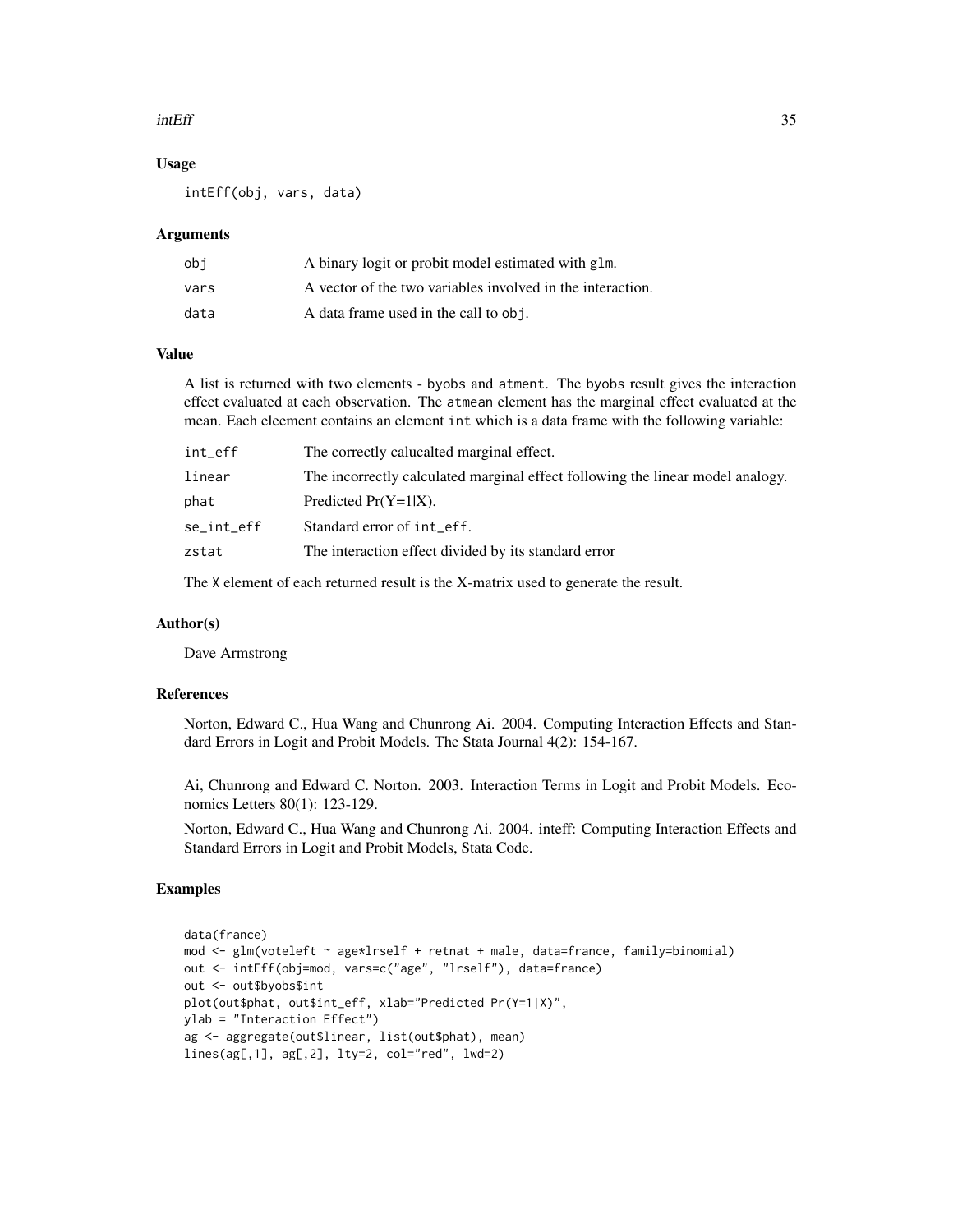```
legend("topright", c("Correct Marginal Effect", "Linear Marginal Effect"),
pch=c(1, NA), lty=c(NA, 2), col=c("black", "red"), lwd=c(NA, 2), inset=.01)
```
InteractionEx *Example Data for DAintfun*

#### Description

Data to execute example code for DAintfun

#### Format

A data frame with 500 observations on the following 4 variables.

- y a numeric vector
- x1 a numeric vector
- x2 a numeric vector
- z a numeric vector

#### Details

These are randomly generated data to highlight the functionality of DAintfun

intQualQuant *Predictions for Factor-Numeric Interactions in Linear Models*

#### Description

This function works on linear models with a single interaction between a continuous (numeric) variable and a factor. The output is a data frame that gives the predicted effect of moving from each category to each other category of the factor over the range of values of the continuous conditioning variable.

# Usage

```
intQualQuant(
  obj,
  vars,
  level = 0.95,
  varcov = NULL,
  \text{labels} = \text{NULL},
  n = 10,
  onlySig = FALSE,
  type = c("facs", "slopes"),
```
<span id="page-35-0"></span>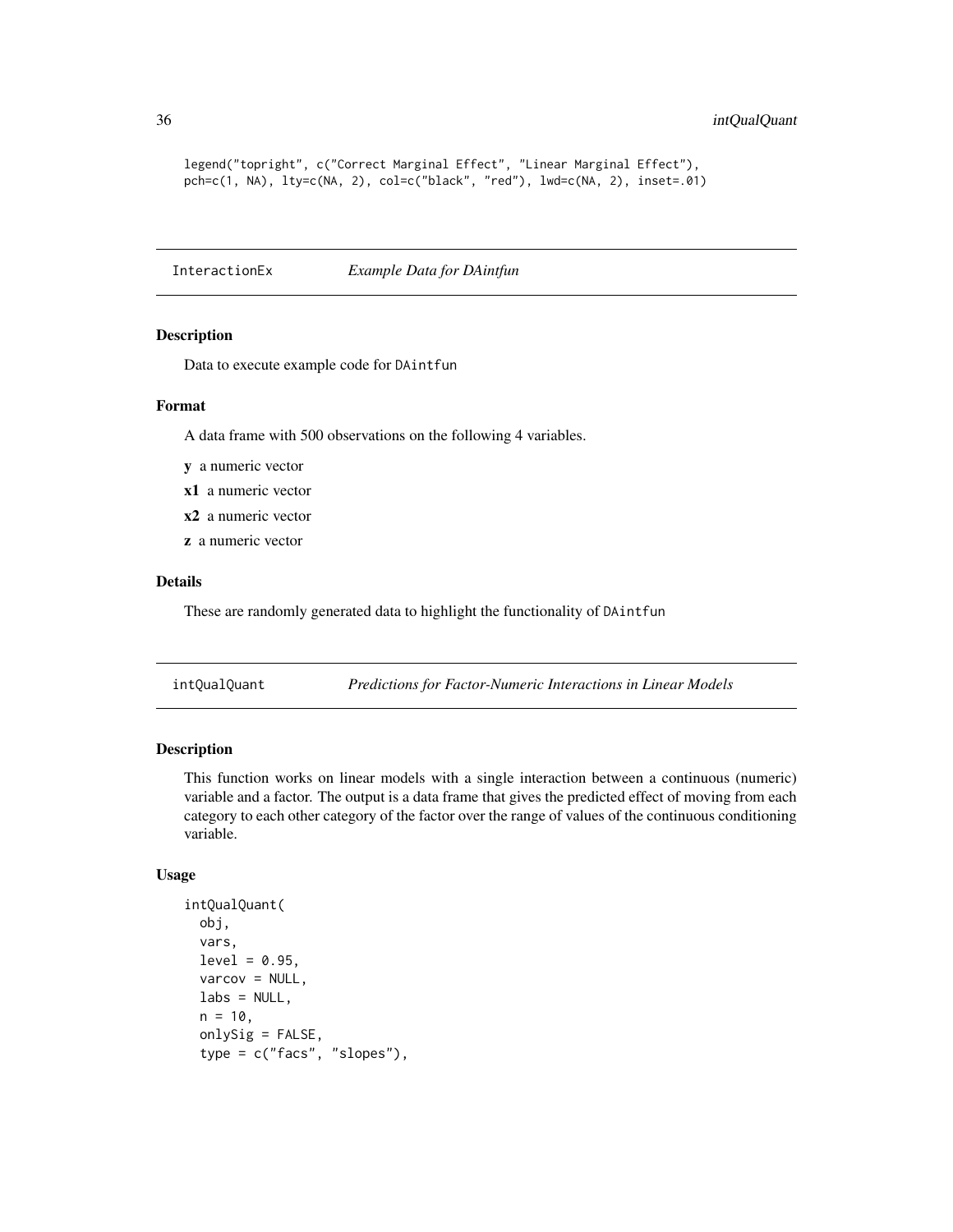# intQualQuant 37

```
plot = TRUE,
  vals = NULL,
 rug = TRUE,ci = TRUE,digits = 3,
  ...
\mathcal{L}
```
# Arguments

| obj      | An object of class 1m.                                                                                                                                                                                                                 |
|----------|----------------------------------------------------------------------------------------------------------------------------------------------------------------------------------------------------------------------------------------|
| vars     | A vector of two variable names giving the two quantitative variables involved in<br>the interaction. These variables must be involved in one, and only one, interac-<br>tion.                                                          |
| level    | Confidence level desired for lower and upper bounds of confidence interval.                                                                                                                                                            |
| varcov   | A potentially clustered or robust variance-covariance matrix of parameters used<br>to calculate standard errors. If NULL, the vcov function will be used.                                                                              |
| labs     | An optional vector of labels that will be used to identify the effects, if NULL, the<br>factor levels will be used.                                                                                                                    |
| n        | Number of values of the conditioning variable to use.                                                                                                                                                                                  |
| onlySig  | Logical indicating whether only contrasts with significant differences should be<br>returned. Significance is determined to exist if the largest lower bound is greater<br>than zero or the smallest upper bound is smaller than zero. |
| type     | String indicating whether the conditional partial effect of the factors is plotted (if<br>'facs'), or the conditional partial effect of the quantitative variable (if 'slopes')<br>is produced.                                        |
| plot     | Logical indicating whether graphical results (if TRUE) or numerical results (if<br>FALSE) are produced.                                                                                                                                |
| vals     | A vector of values at which the continuous variable will be held constant. If<br>NULL, a sequence of length n across the variable's range will be used.                                                                                |
| rug      | Logical indicating whether rug plots should be plotted in the panels.                                                                                                                                                                  |
| сi       | Logical indicating whether confidence bounds should be drawn.                                                                                                                                                                          |
| digits   | Number indicating how many decimal places to round the numeric output.                                                                                                                                                                 |
| $\cdots$ | Other arguments to be passed down to effect if plot. type = 'slopes'.                                                                                                                                                                  |

# Value

For type = 'facs' and plot = FALSE, a data frame with the following values:

| fit      | The expected difference between the two factor levels at the specified value of<br>the conditioning variable. |
|----------|---------------------------------------------------------------------------------------------------------------|
| se.fit   | The standard error of the expected differences.                                                               |
| X        | The value of the continuous conditioning variable                                                             |
| contrast | A factor giving the two values of the factor being evaluated.                                                 |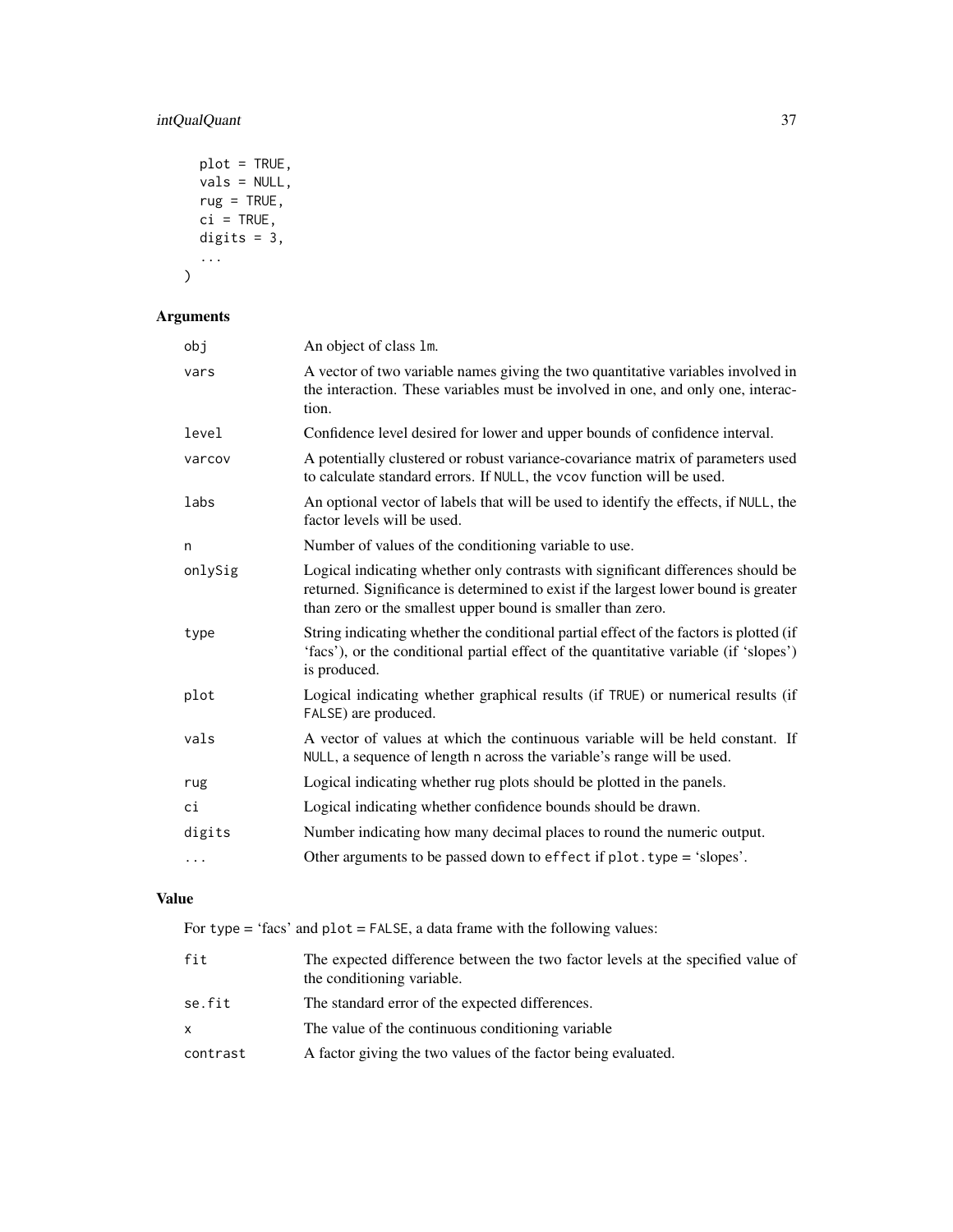| lower                                                                                                                                                    | The lower 95% confidence interval for fit                                         |  |
|----------------------------------------------------------------------------------------------------------------------------------------------------------|-----------------------------------------------------------------------------------|--|
| upper                                                                                                                                                    | The upper 95% confidence interval for fit                                         |  |
| For type = 'facs' and plot = TRUE, a lattice display is returned For type = 'slopes' and plot =<br>FALSE, A character matrix with the following columns: |                                                                                   |  |
| B                                                                                                                                                        | The conditional effect of the quantitative variable for each level of the factor. |  |
| SE(B)                                                                                                                                                    | The standard error of the conditional effect.                                     |  |
| t-stat                                                                                                                                                   | The t-statistic of the conditional effect.                                        |  |
| Pr(> t )                                                                                                                                                 | The two-sided p-value.                                                            |  |
|                                                                                                                                                          |                                                                                   |  |

For type = 'slopes' and plot = TRUE, a lattice display is returned

#### Author(s)

Dave Armstrong

# Examples

```
data(Prestige, package="carData")
Prestige$income <- Prestige$income/1000
mod <- lm(prestige ~ income * type + education, data=Prestige)
intQualQuant(mod, c("income", "type"), n=10,
plot.type="none")
intQualQuant(mod, c("income", "type"), n=10,
plot.type="facs")
intQualQuant(mod, c("income", "type"), n=10,
plot.type="slopes")
```
loess.as *Fit a local polynomial regression with automatic smoothing parameter selection*

#### Description

Fit a local polynomial regression with automatic smoothing parameter selection. Two methods are available for the selection of the smoothing parameter: bias-corrected Akaike information criterion (aicc); and generalized cross-validation (gcv).

# Usage

```
loess.as(
  x,
  y,
  degree = 1,
  criterion = c("aicc", "gcv"),
```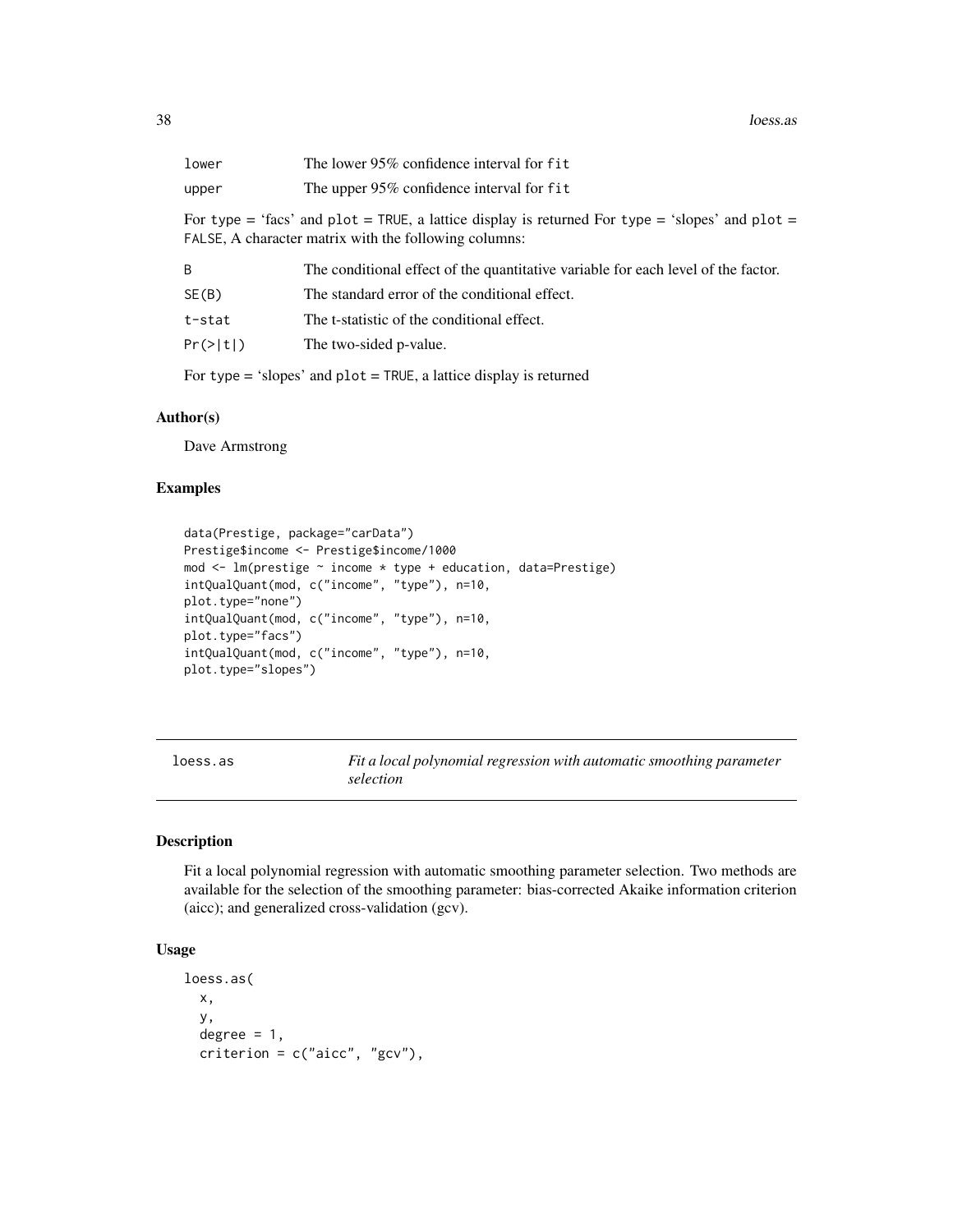loess.as 39

```
family = c("gaussian", "symmetric"),
 user.span = NULL,
 plot = FALSE,
  ...
\mathcal{L}as.crit(x)
opt.span(model, criterion = c("aicc", "gcv"), span.range = c(0.05, 0.95))
```
# Arguments

| $\mathsf{x}$ | An object of class loess.                                                                                                                                                                                                                                                    |
|--------------|------------------------------------------------------------------------------------------------------------------------------------------------------------------------------------------------------------------------------------------------------------------------------|
| У            | a vector of response values                                                                                                                                                                                                                                                  |
| degree       | the degree of the local polynomials to be used. It can ben 0, 1 or 2.                                                                                                                                                                                                        |
| criterion    | The criterion used to find the optimal span                                                                                                                                                                                                                                  |
| family       | if "gaussian" fitting is by least-squares, and if "symmetric" a re-descending M<br>estimator is used with Tukey's biweight function.                                                                                                                                         |
| user.span    | the user-defined parameter which controls the degree of smoothing.                                                                                                                                                                                                           |
| plot         | if TRUE, the fitted curve or surface will be generated.                                                                                                                                                                                                                      |
| .            | control parameters.                                                                                                                                                                                                                                                          |
|              | Fit a local polynomial regression with automatic smoothing parameter selection.<br>The predictor x can either one-dimensional or two-dimensional. This function<br>was taken directly from 'fANCOVA' version 0.5-1 and is wholly attributed to<br>its author Xiao-Feng Wang. |
| model        | An object of class loess.                                                                                                                                                                                                                                                    |
| span.range   | The range in which to look for the optimal span                                                                                                                                                                                                                              |

### Value

An object of class loess.

# Author(s)

X.F. Wang

```
## Fit Local Polynomial Regression with Automatic Smoothing Parameter Selection
n1 <- 100
x1 \leftarrow runif(n1,min=0, max=3)sd1 < -0.2e1 \leftarrow \text{norm}(n1, sd = sd1)y1 <- sin(2*x1) + e1
(y1.fit <- loess.as(x1, y1, plot=TRUE))
```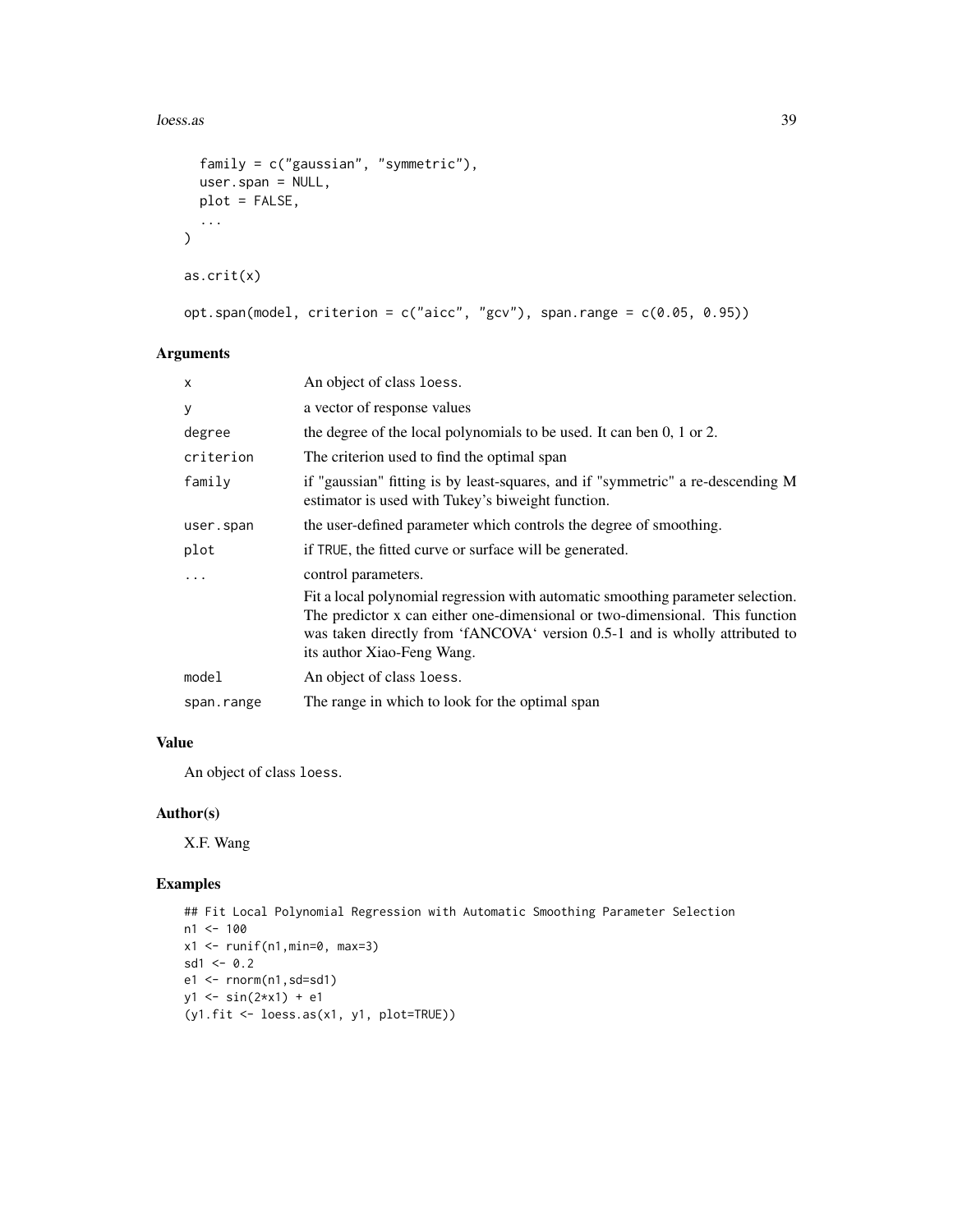Estimates the first derivatives of the LOESS curve.

### Usage

loessDeriv(obj, delta = 1e-05)

# Arguments

| obi   | An object of class loess.                          |
|-------|----------------------------------------------------|
| delta | Small change to be induced to estimate derivative. |

# Value

A vector of first derivative values evaluated at each original x-value.

# Author(s)

Dave Armstrong

| logit_cc | Functions for Estimating Interaction Effects in Logit and Probit Mod- |
|----------|-----------------------------------------------------------------------|
|          |                                                                       |

# Description

Norton and Ai (2003) and Norton, Wang and Ai (2004) discuss methods for calculating the appropriate marginal effects for interactions in binary logit/probit models. These functions are direct translations of the Norton, Wang and Ai (2004) Stata code. These functions are not intended to be called by the user directly, rather they are called as needed by intEff.

# Usage

 $logit\_cc(obj = obj, int.var = int.var, vars = vars, b = b, X = X)$ 

| obi     | A binary logit or probit model estimated with glm.         |
|---------|------------------------------------------------------------|
| int.var | The name of the interaction variable.                      |
| vars    | A vector of the two variables involved in the interaction. |
| b       | Coefficients from the glm object.                          |
| X.      | Model matrix from the glm object.                          |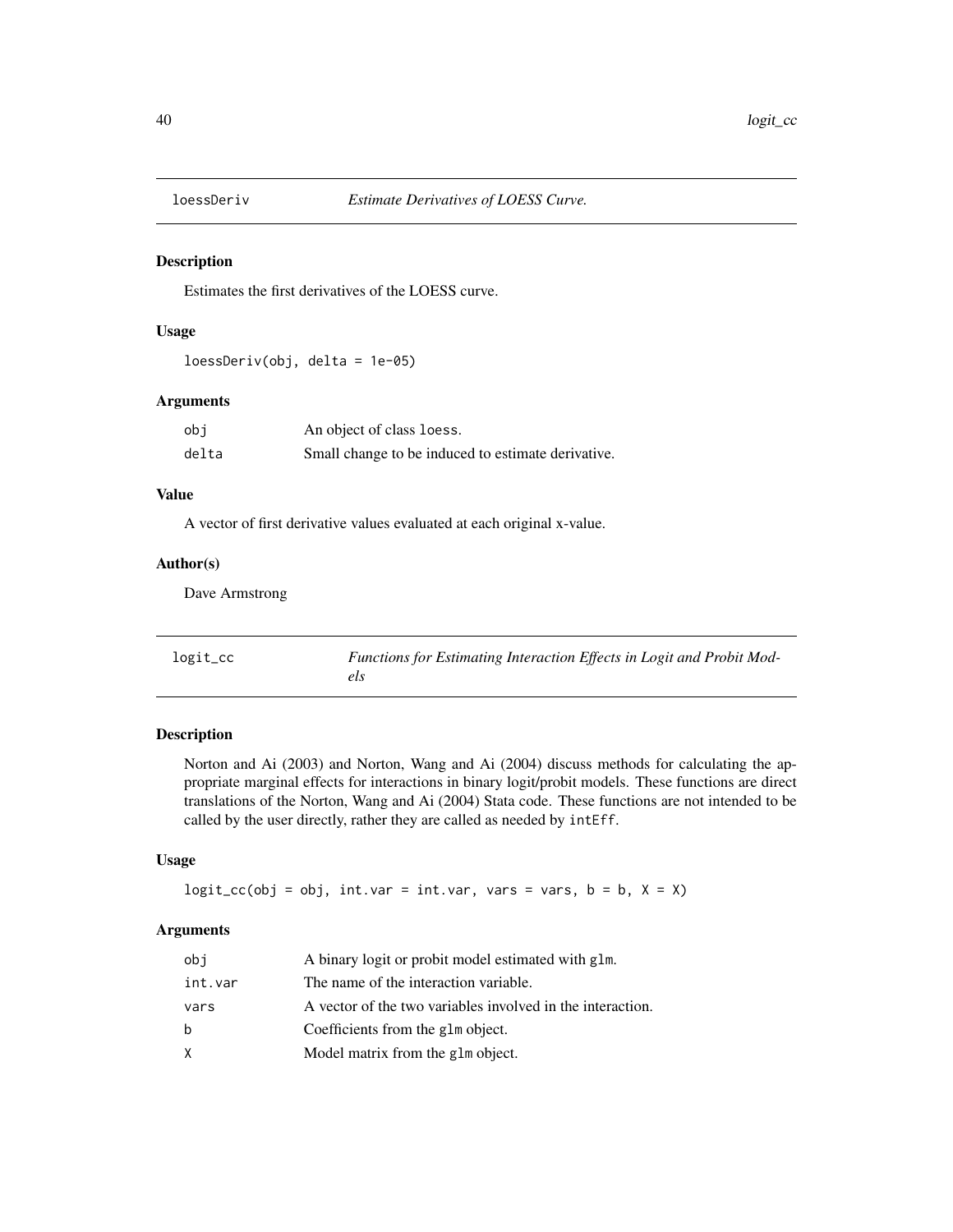# makeHypSurv 41

### Value

A data frame with the following variable:

| int_eff    | The correctly calucalted marginal effect.                                      |
|------------|--------------------------------------------------------------------------------|
| linear     | The incorrectly calculated marginal effect following the linear model analogy. |
| phat       | Predicted $Pr(Y=1 X)$ .                                                        |
| se_int_eff | Standard error of int_eff.                                                     |
| zstat      | The interaction effect divided by its standard error                           |

### Author(s)

Dave Armstrong

# References

Norton, Edward C., Hua Wang and Chunrong Ai. 2004. Computing Interaction Effects and Standard Errors in Logit and Probit Models. The Stata Journal 4(2): 154-167.

Ai, Chunrong and Edward C. Norton. 2003. Interaction Terms in Logit and Probit Models. Economics Letters 80(1): 123-129.

Norton, Edward C., Hua Wang and Chunrong Ai. 2004. inteff: Computing Interaction Effects and Standard Errors in Logit and Probit Models, Stata Code.

| makeHypSurv | Make Hypothetical Predictions for Survey Data |
|-------------|-----------------------------------------------|
|             |                                               |

# Description

Calculates survival probabilities for hypothetical data.

### Usage

```
makeHypSurv(l, obj, ...)
```
# Arguments

|          | A named list where variable names are the names and values of the variables are<br>the values. Combinations will be made with expand.grid. |
|----------|--------------------------------------------------------------------------------------------------------------------------------------------|
| obi      | A model object estimated with survreg.                                                                                                     |
| $\cdots$ | currently not implemented.                                                                                                                 |

# Value

A data frame.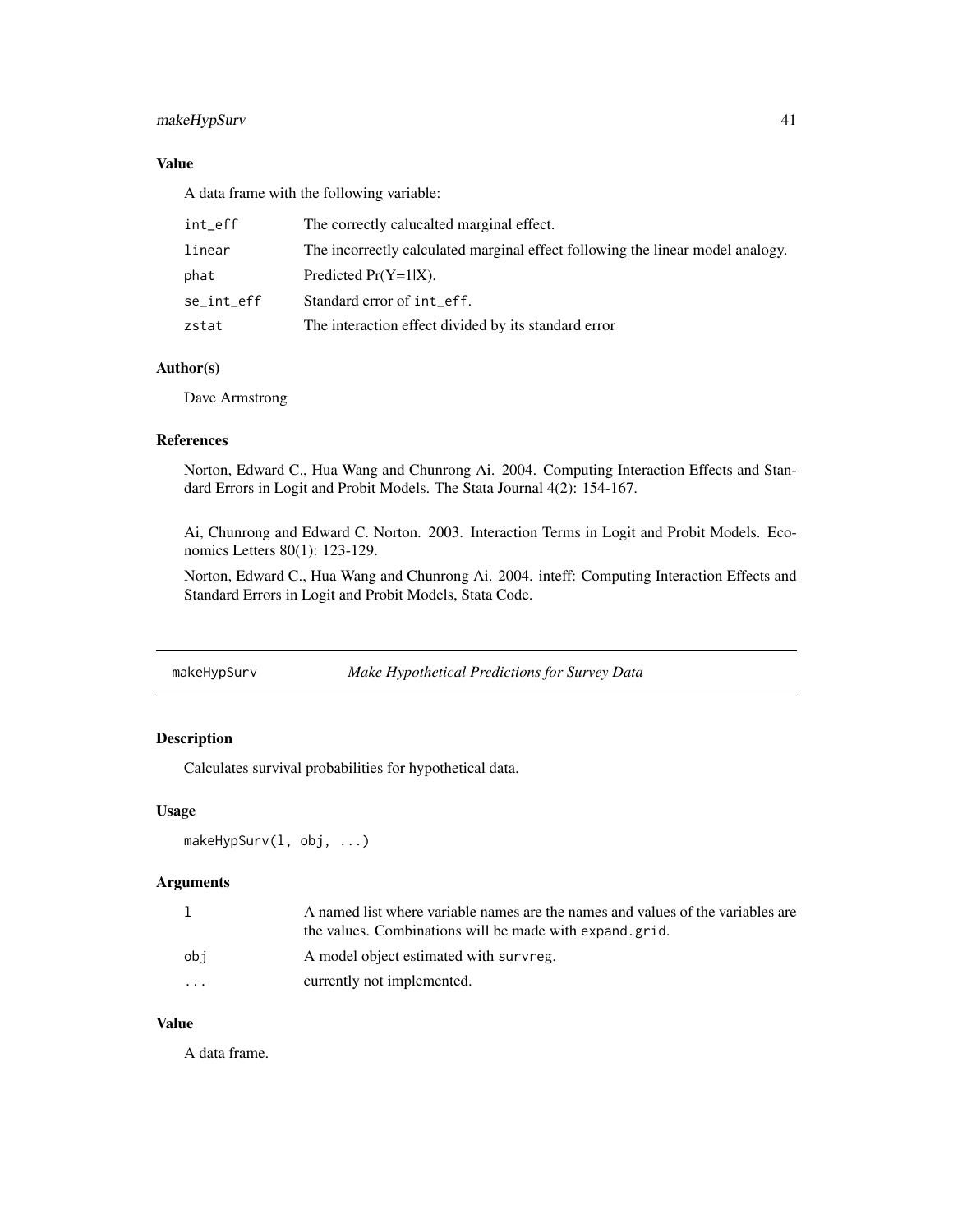# Author(s)

Dave Armstrong

make\_assoc\_stats *Make Categorical Association Statistics*

# Description

Makes several common measures of association for contingency tables. The p-values are obtained through simulation.

# Usage

```
make_assoc_stats(
 x,
 y,
 chisq = FALSE,
 phi = FALSE,
 cramersV = TRUE,lambda = FALSE,
 gamma = TRUE,d = FALSE,
  taub = TRUE,n = 1000,weight = NULL\mathcal{L}
```
# Arguments

| X        | The row-variable in a contingency table                                                  |
|----------|------------------------------------------------------------------------------------------|
| y        | The column-variable in a contingency table                                               |
| chisg    | Logical indicating whether the chi-squared statistic should be produced.                 |
| phi      | Logical indicating whether the phi statistic should be produced.                         |
| cramersV | Logical indicating whether the Cramer's V statistic should be produced.                  |
| lambda   | Logical indicating whether the lambda statistic should be produced.                      |
| gamma    | Logical indicating whether the gamma statistic for ordinal data should be pro-<br>duced. |
| d        | Logical indicating whether Somer's D for ordinal data should be produced.                |
| taub     | Logical indicating whether Kendall's Tau-b statistic should be produced.                 |
| n        | Number of iterations in the simulation.                                                  |
| weight   | Vector of weights used to generate the table.                                            |

# Value

A matrix of statistics and p-values.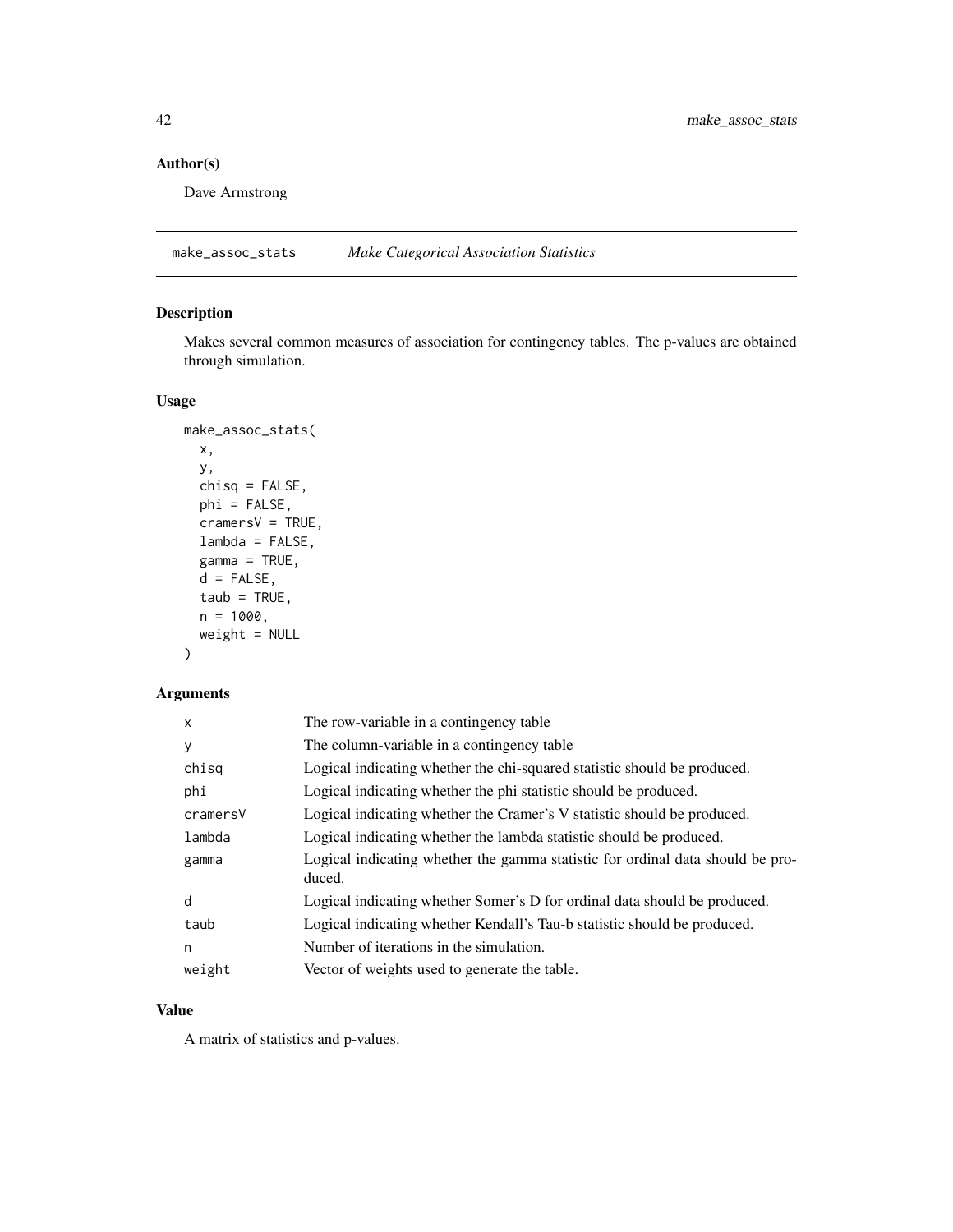Produces a plot of average effects for one variable while holding the others constant at observed values.

#### Usage

```
mnlAveEffPlot(obj, varname, data, R = 1500, nvals = 25, plot = TRUE, ...)
```
### Arguments

| obi      | An object of class multinom.                                                                                          |
|----------|-----------------------------------------------------------------------------------------------------------------------|
| varname  | A string indicating the variable for which the plot is desired.                                                       |
| data     | The data used to estimate obj.                                                                                        |
| R        | Number of simulations used to generate confidence bounds.                                                             |
| nvals    | Number of evaluation points for the predicted probabilities.                                                          |
| plot     | Logical indicating whether a plot should be produced (if TRUE) or numerical<br>results should be returned (if FALSE). |
| $\cdots$ | Other arguments to be passed down to xyplot.                                                                          |

### Value

Either a plot or a data frame with variables

| mean         | The average effect (i.e., predicted probability)         |
|--------------|----------------------------------------------------------|
| lower        | The lower 95% confidence bound                           |
| upper        | The upper 95% confidence bound                           |
| <sub>V</sub> | The values of the dependent variable being predicted     |
| $\mathsf{x}$ | The values of the independent variable being manipulated |

### Author(s)

Dave Armstrong

### References

Hanmer, M.J. and K.O. Kalkan. 2013. 'Behind the Curve: Clarifying the Best Approach to Calculating Predicted Probabilities and Marginal Effects from Limited Dependent Variable Models'. American Journal of Political Science. 57(1): 263-277.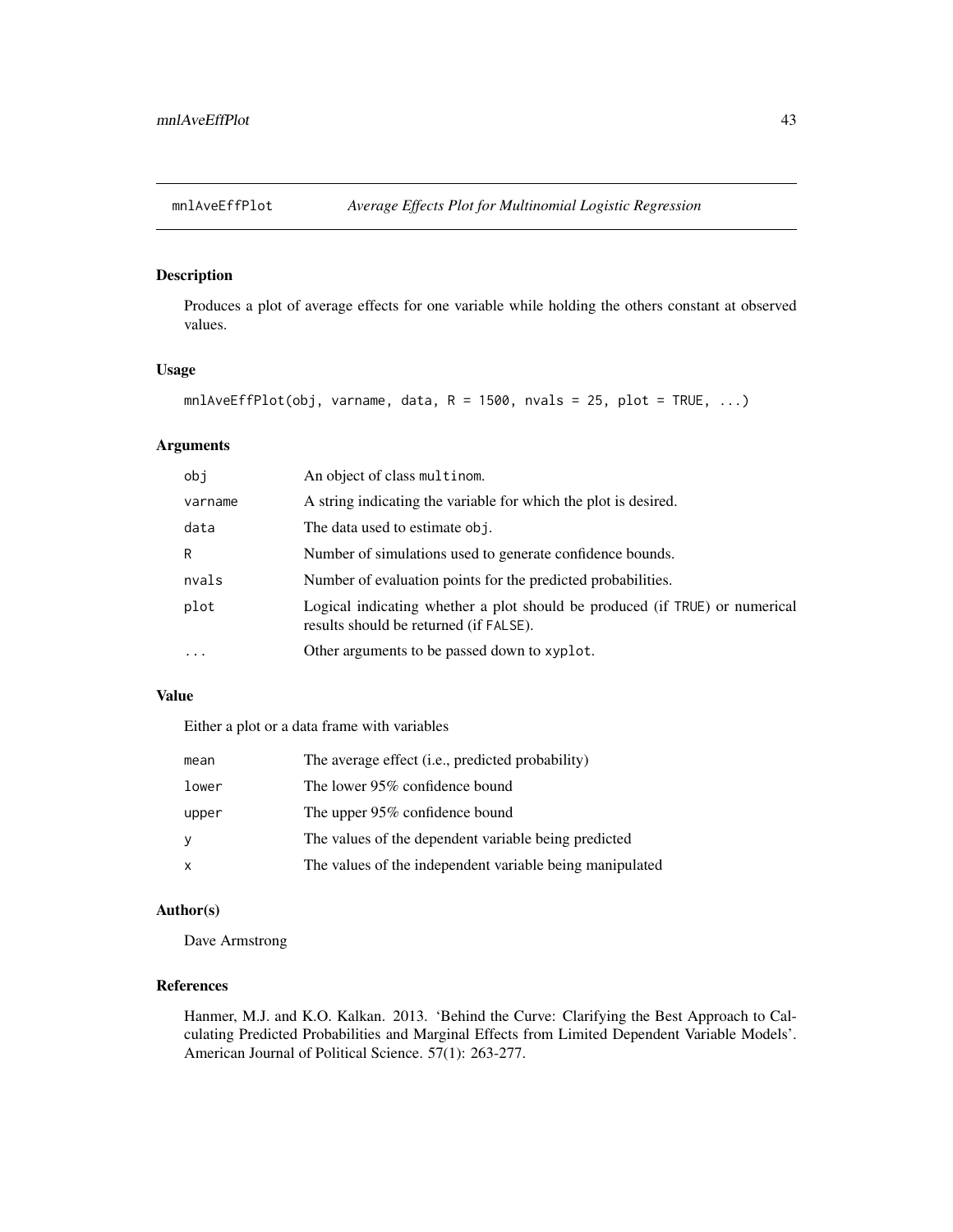# Examples

```
library(nnet)
data(france)
mnl.mod <- multinom(vote ~ age + male + retnat + lrself, data=france)
## Not run: mnlAveEffPlot(mnl.mod, "lrself", data=france)
```

| mnlChange | Maximal First Differences for Multinomial Logistic Regression Mod- |
|-----------|--------------------------------------------------------------------|
|           |                                                                    |

# Description

For objects of class multinom, it calculates the change in predicted probabilities, for maximal discrete changes in all covariates holding all other variables constant at typical values.

# Usage

```
mnlChange(
  obj,
 data,
  typical.dat = NULL,
 diffchange = c("range", "sd", "unit"),
 n = 1,
 sim = TRUE,R = 1500\lambda
```

| obj         | A model object of class multinom.                                                                                                                                                                                                                                                                                   |
|-------------|---------------------------------------------------------------------------------------------------------------------------------------------------------------------------------------------------------------------------------------------------------------------------------------------------------------------|
| data        | Data frame used to fit object.                                                                                                                                                                                                                                                                                      |
| typical.dat | Data frame with a single row containing values at which to hold variables con-<br>stant when calculating first differences. These values will be passed to predict,<br>so factors must take on a single value, but have all possible levels as their levels<br>attribute.                                           |
| diffchange  | A string indicating the difference in predictor values to calculate the discrete<br>change. range gives the difference between the minimum and maximum, sd.<br>gives plus and minus one-half standard deviation change around the median and<br>unit gives a plus and minus one-half unit change around the median. |
| n           | Number of diffchange units to change.                                                                                                                                                                                                                                                                               |
| sim         | Logical indicating whether simulated confidence bounds should be produced.                                                                                                                                                                                                                                          |
| R           | Number of simulations to perform if $sim = TRUE$                                                                                                                                                                                                                                                                    |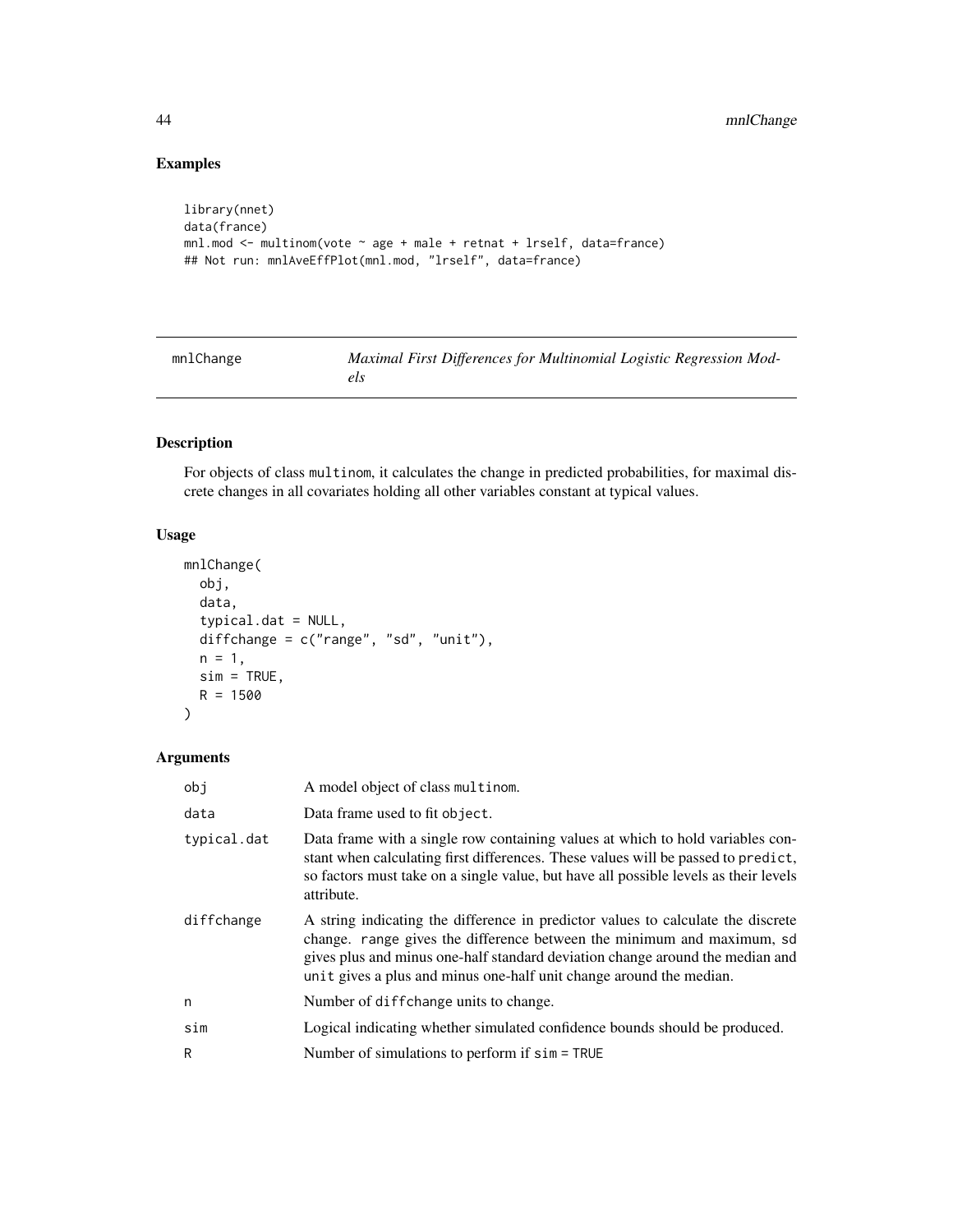### mnlChange2 45

### Details

The function calculates the changes in predicted probabilities for maximal discrete changes in the covariates for objects of class multinom. This function works with polynomials specified with the poly function. It also works with multiplicative interactions of the covariates by virtue of the fact that it holds all other variables at typical values. By default, typical values are the median for quantitative variables and the mode for factors. The way the function works with factors is a bit different. The function identifies the two most different levels of the factor and calculates the change in predictions for a change from the level with the smallest prediction to the level with the largest prediction.

### Value

A list with the following elements:

| diffs   | A matrix of calculated first differences                                                         |
|---------|--------------------------------------------------------------------------------------------------|
| minmax  | A matrix of values that were used to calculate the predicted changes                             |
| minPred | A matrix of predicted probabilities when each variable is held at its minimum<br>value, in turn. |
| maxPred | A matrix of predicted probabilities when each variable is held at its maximum<br>value, in turn. |

# Author(s)

Dave Armstrong

#### Examples

```
library(nnet)
data(france)
mnl.mod <- multinom(vote ~ age + male + retnat + lrself, data=france)
typical.france <- data.frame(
age = 35,
retnat = factor(1, levels=1:3, labels=levels(france$retnat)),
stringsAsFactors=TRUE)
mnlChange(mnl.mod, data=france, typical.dat=typical.france)
```
mnlChange2 *Average Effects for Multinomial Logistic Regression Models*

### Description

Calculates average effects of a variable in multinomial logistic regression holding all other variables at observed values.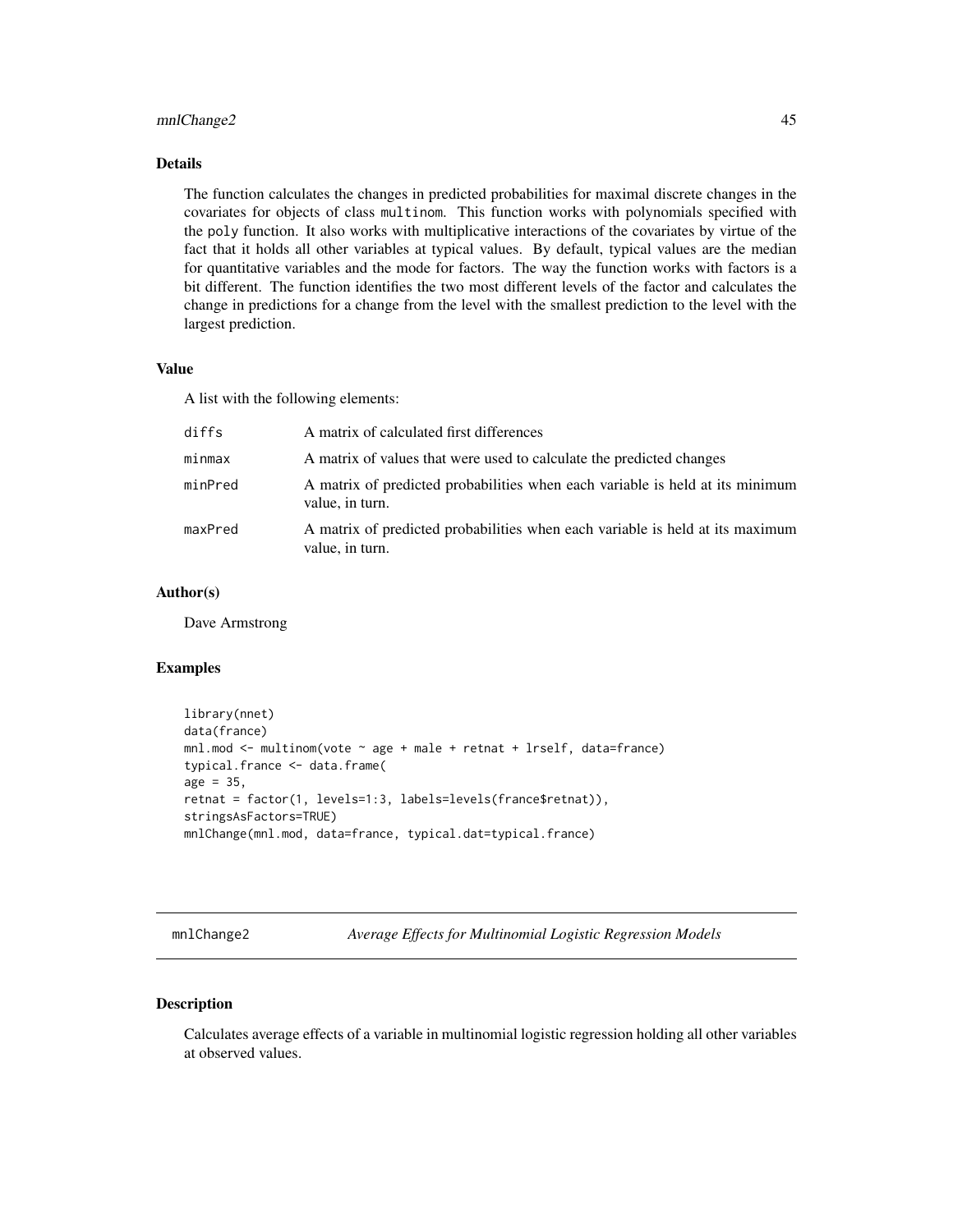# Usage

mnlChange2(obj, varnames, data, diffchange = c("unit", "sd"), n = 1, R = 1500)

# Arguments

| obi        | An object of class multinom                                                                                                                                                                                                                            |
|------------|--------------------------------------------------------------------------------------------------------------------------------------------------------------------------------------------------------------------------------------------------------|
| varnames   | A string identifying the variable to be manipulated.                                                                                                                                                                                                   |
| data       | Data frame used to fit object.                                                                                                                                                                                                                         |
| diffchange | A string indicating the difference in predictor values to calculate the discrete<br>change. sd gives plus and minus one-half standard deviation change around<br>the median and unit gives a plus and minus one-half unit change around the<br>median. |
| n          | Number of diffchange units to change.                                                                                                                                                                                                                  |
| R          | Number of simulations.                                                                                                                                                                                                                                 |

### Value

A list with elements:

| mean  | Average effect of the variable for each category of the dependent variable. |
|-------|-----------------------------------------------------------------------------|
| lower | Lower 95 percent confidence bound                                           |
| upper | Upper 95 percent confidence bound                                           |

# Author(s)

Dave Armstrong

```
library(nnet)
data(france)
mnl.mod <- multinom(vote ~ age + male + retnat + lrself, data=france)
mnlChange2(mnl.mod, "lrself", data=france, )
```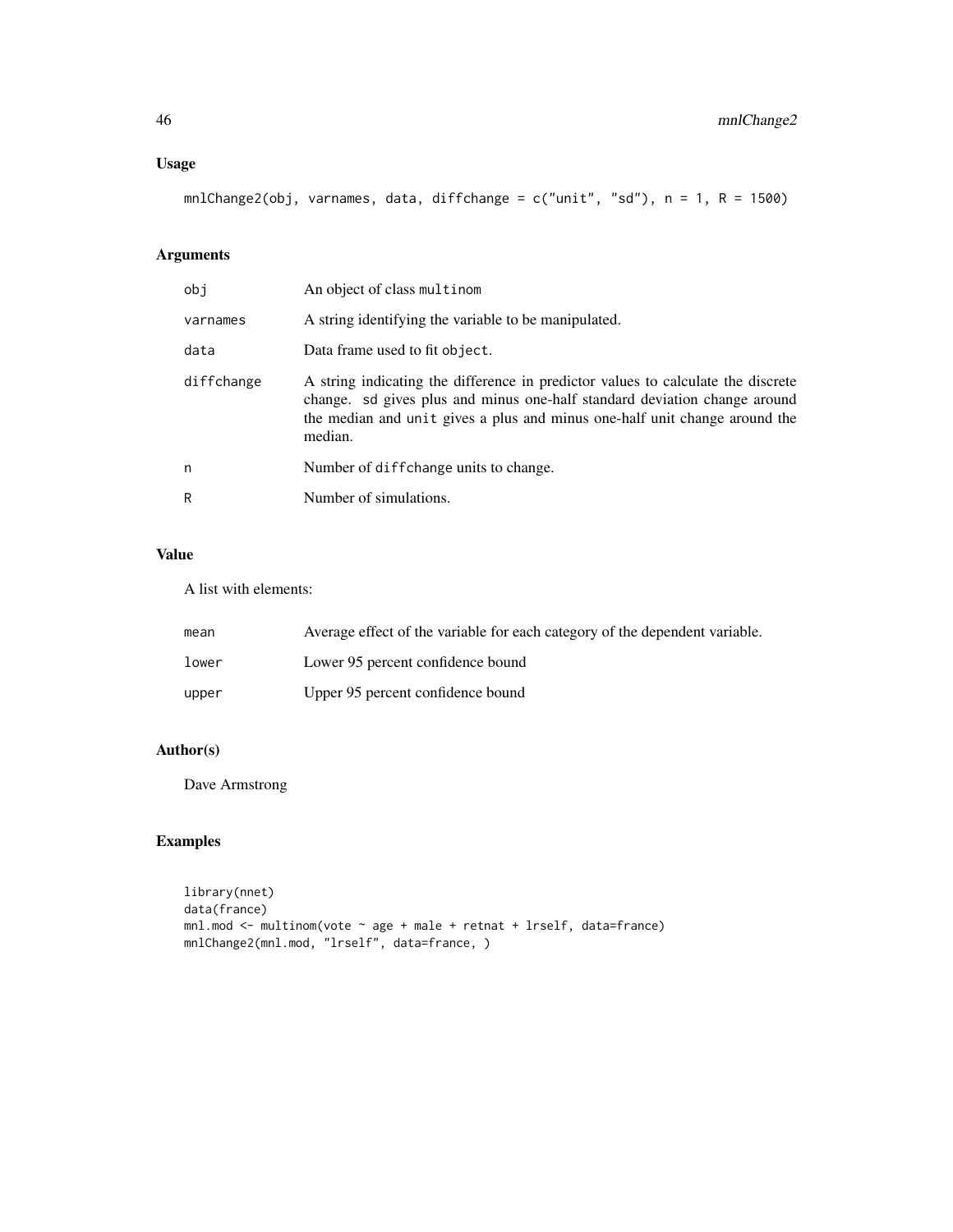Provides fit statistics (pseudo R-squared values) and the Fagerland, Hosmer and Bonfi (2008) specification test for Multinomial Logistic Regression models.

### Usage

mnlfit(obj, permute = FALSE)

### Arguments

| obi     | An object of class multinom                                                                              |
|---------|----------------------------------------------------------------------------------------------------------|
| permute | Logical indicating whether to check all base categories for the Fagerland et. al.<br>specification test. |

# Value

A list with elements:

| result  | Fit statistics.                                        |
|---------|--------------------------------------------------------|
| permres | The results of the base category permutation exercise. |

### Author(s)

Dave Armstrong

# References

Fagerland M. W., D. W. Hosmer and A. M. Bonfi. 2008. 'Multinomial goodness-of-fit tests for logistic regression models.' Statistics in Medicine. 27(21): 4238-4253.

```
library(nnet)
data(france)
mnl.mod <- multinom(vote ~ age + male + retnat + lrself, data=france)
mnlfit(mnl.mod)
```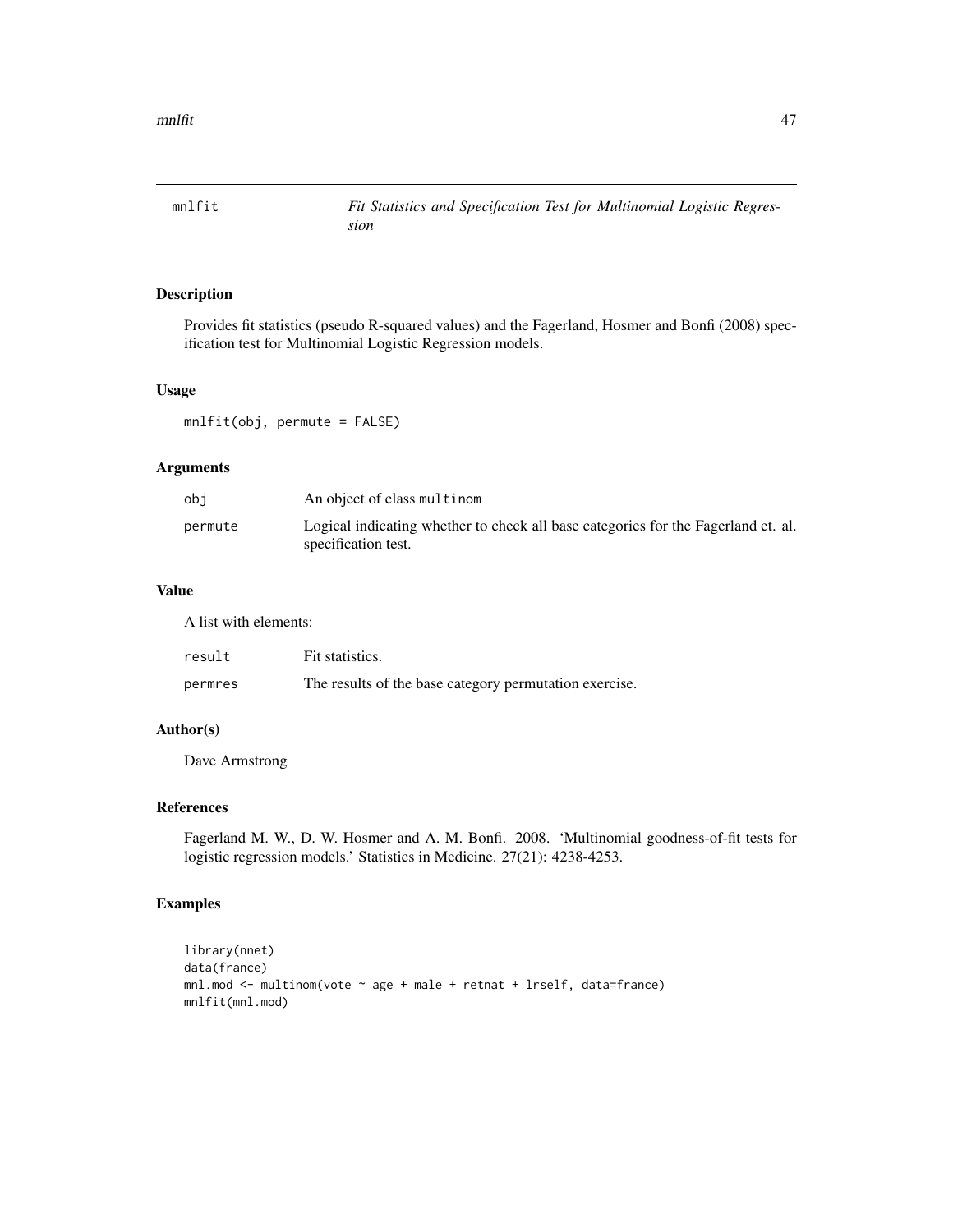By default, the summary for objects of class multinom is not particularly helpful. It still requires a lot of work on the part of the user to figure out which coefficients are significantly different from zero and which ones are not. mnlSig solves this problem by either flagging significant coefficients with an asterisk or only printing significant coefficients, leaving insignificant ones blank.

#### Usage

```
mnlSig(
  obj,
  pval = 0.05,
  two.sided = TRUE,
  flag.size = TRUE,insig.blank = FALSE
)
```
### Arguments

| obj         | A model object of class multinom.                                                                                       |
|-------------|-------------------------------------------------------------------------------------------------------------------------|
| pval        | The desired Type I error rate to identify coefficients as statistically significant.                                    |
| two.sided   | Logical indicating whether calculated p-values should be two-sided (if TRUE) or<br>one-sided (if FALSE).                |
| flag.sig    | Logical indicating whether an asterisk should be placed beside coefficients which<br>are significant at the pval level. |
| insig.blank | Logical indicating whether coefficients which are not significant at the pval<br>level should be blank in the output.   |

# Value

A data frame suitable for printing with the (optionally significance-flagged) coefficients from a multinomial logit model.

# Author(s)

Dave Armstrong

```
library(nnet)
data(france)
mnl.mod <- multinom(vote \sim retnat + male + retnat + lrself, data=france)
mnlSig(mnl.mod)
```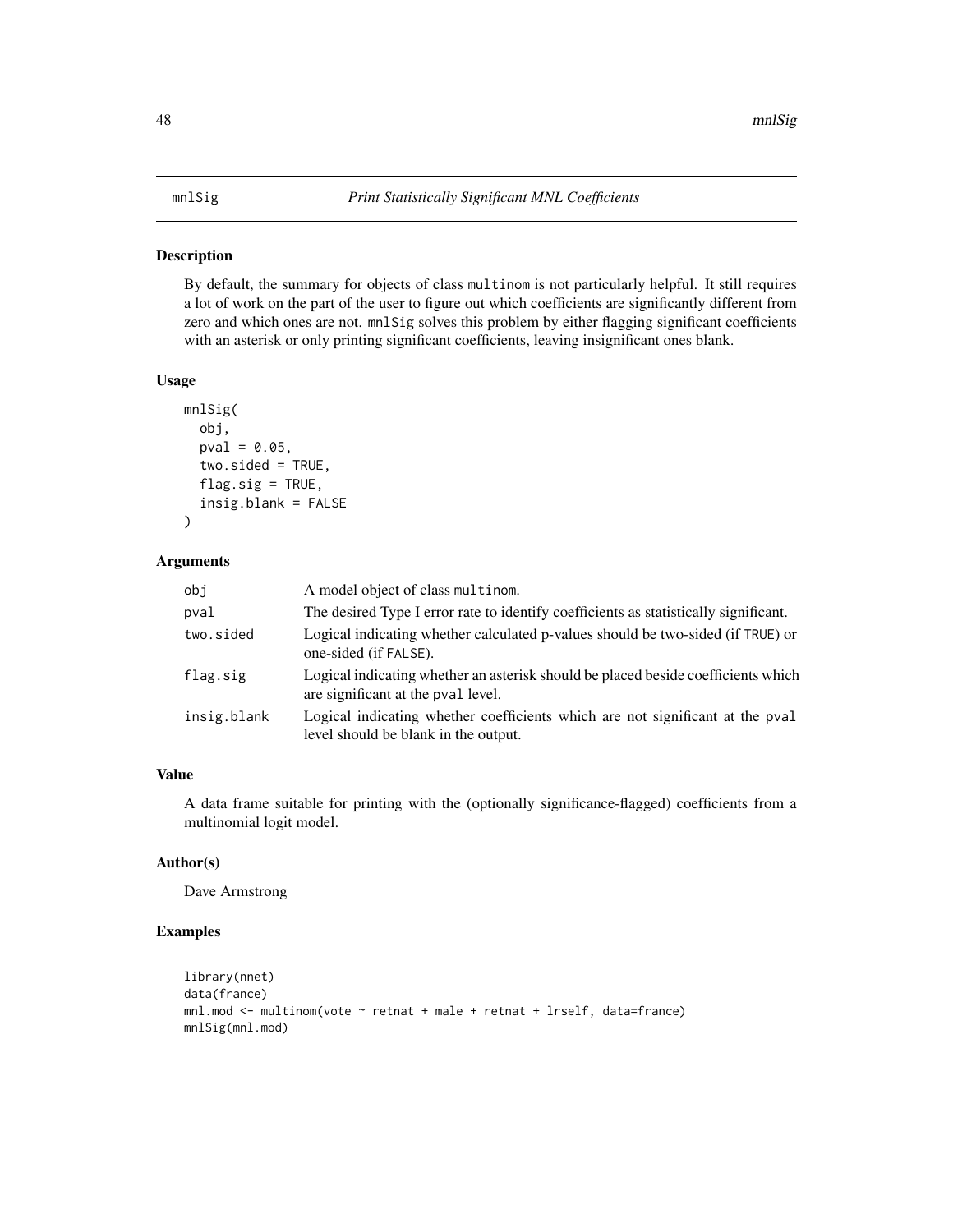Calculates AIC and BIC for the selection of knots in a spline over values (potentially including polynomials) up to a user-defined maximum.

# Usage

```
NKnots(
  form,
  var,
  data,
  degree = 3,
 min.knots = 1,
 max.hnots = 10,
  includePoly = FALSE,
 plot = FALSE,
  criterion = c("AIC", "BIC", "CV"),
 cvk = 10,
  criter = 10)
```

| form        | A formula detailing the model for which smoothing is to be evaluated.                                                                               |
|-------------|-----------------------------------------------------------------------------------------------------------------------------------------------------|
| var         | A character string identifying the variable for which smoothing is to be evalu-<br>ated.                                                            |
| data        | Data frame providing values of all variables in form.                                                                                               |
| degree      | Degree of polynomial in B-spline basis functions.                                                                                                   |
| min.knots   | Minimum number of internal B-spline knots to be evaluated.                                                                                          |
| max.knots   | Maximum number of internal B-spline knots to be evaluated.                                                                                          |
| includePoly | Include linear and polynomial models up to, and including degree-th order<br>polynomials.                                                           |
| plot        | Logical indicating whether a plot should be returned.                                                                                               |
| criterion   | Statistical criterion to minimize in order to find the best number of knots - AIC,<br>BIC or Cross-validation.                                      |
| cvk         | Number of groups for cross-validation                                                                                                               |
| cviter      | Number of iterations of cross-validation to average over. 10 is the default but in<br>real-world applications, this should be somewhere around 200. |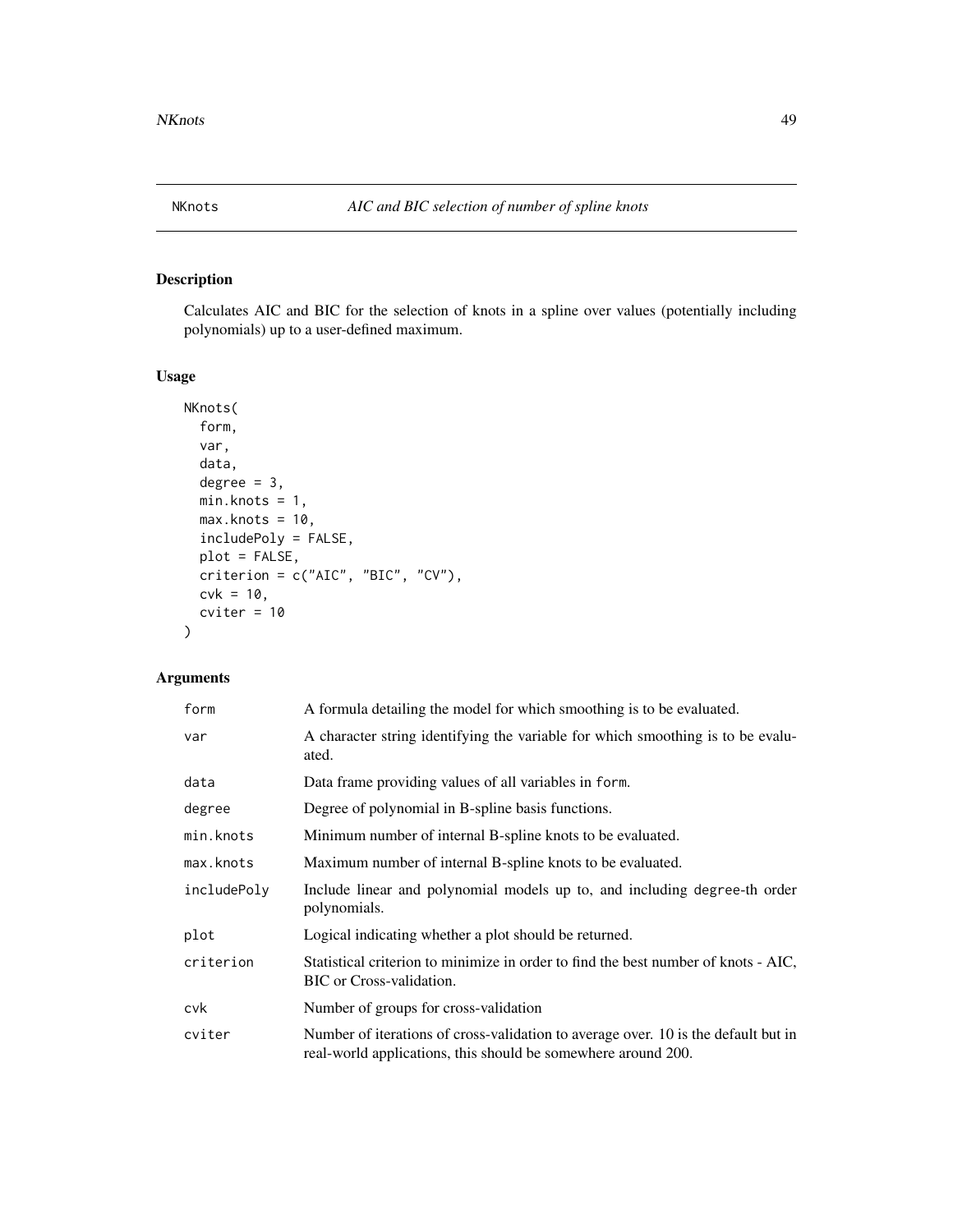# Value

A plot, if plot=TRUE, otherwise a data frame with the degrees of freedom and corresponding fit measure.

# Author(s)

Dave Armstrong

# Examples

```
data(Prestige, package="carData")
NKnots(prestige ~ education + type, var="income", data=na.omit(Prestige), plot=FALSE)
```
NKnotsTest *Test of functional form assumption using B-splines*

### Description

Estimate hypothesis test of lower- and higher-order non-linear relationships against an assumed target relationship.

### Usage

```
NKnotsTest(
  form,
  var,
  data,
  targetdf = 1,
  degree = 3,
 min.knots = 1,
 max.knots = 10,
  adjust = "none")
```

| form      | A formula detailing the model for which smoothing is to be evaluated.                    |
|-----------|------------------------------------------------------------------------------------------|
| var       | A character string identifying the variable for which smoothing is to be evalu-<br>ated. |
| data      | Data frame providing values of all variables in form.                                    |
| targetdf  | The assumed degrees of freedom against which the tests will be conducted.                |
| degree    | Degree of polynomial in B-spline basis functions.                                        |
| min.knots | Minimum number of internal B-spline knots to be evaluated.                               |
| max.knots | Maximum number of internal B-spline knots to be evaluated.                               |
| adjust    | Method by which p-values will be adjusted (see p. adjust)                                |
|           |                                                                                          |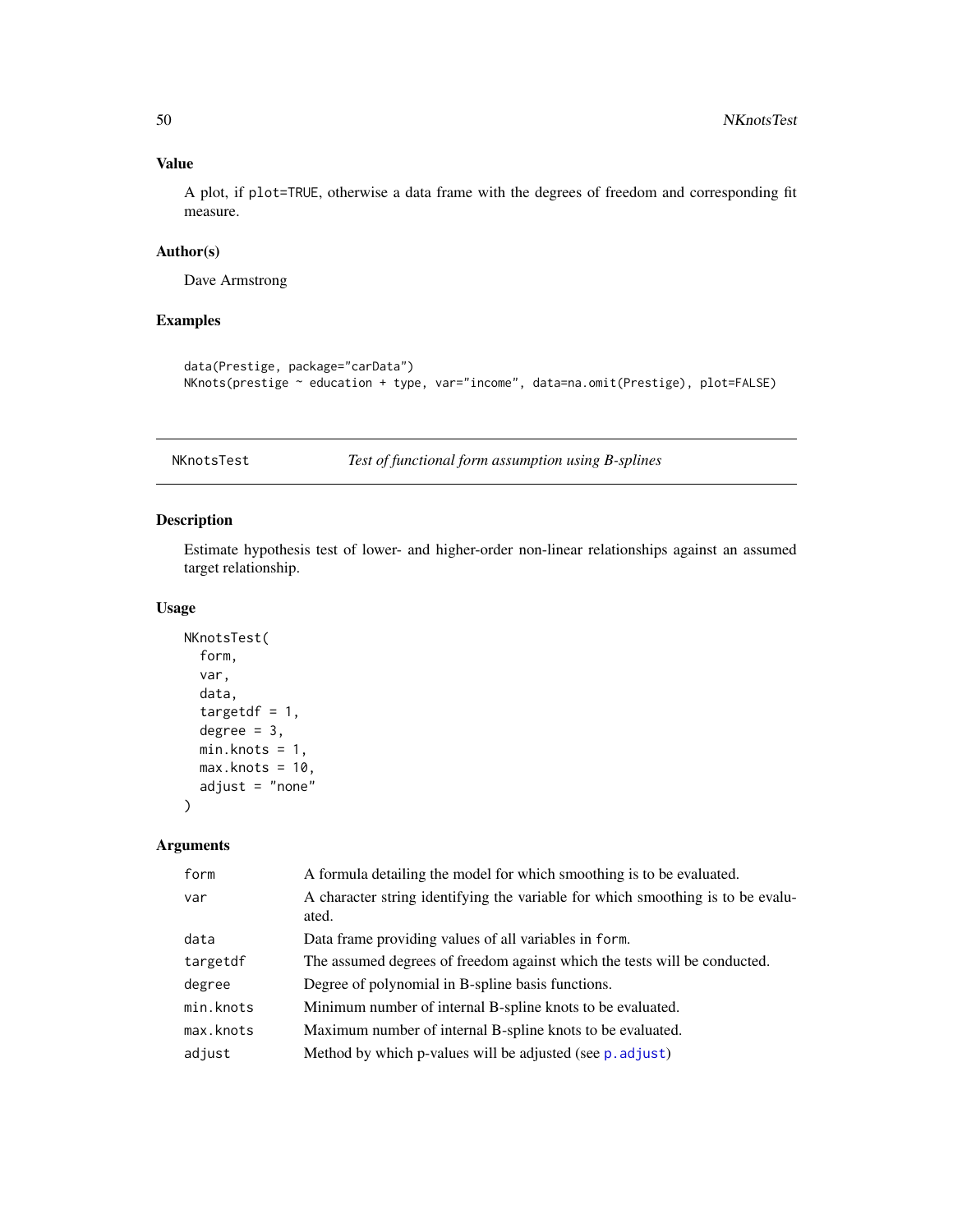#### oc2plot 51

# Value

A matrix with the following columns:

| F               | F statistics of test of candidate models against target model                                                                                                                                        |
|-----------------|------------------------------------------------------------------------------------------------------------------------------------------------------------------------------------------------------|
| DF1             | Numerator DF from F-test                                                                                                                                                                             |
| DF <sub>2</sub> | Denominator DF from F-test                                                                                                                                                                           |
| p(F)            | p-value from the F-test                                                                                                                                                                              |
| Clarke          | Test statistic from the Clarke test                                                                                                                                                                  |
| Pr(Better)      | The Clarke statistic divided by the number of observations                                                                                                                                           |
| p(Clarke)       | p-value from the Clarke test. $(T)$ means that the significant p-value is in favor<br>of the Target model and (C) means the significant p-value is in favor of the<br>candidate (alternative) model. |
| Delta_AIC       | AIC(candidate model) - AIC(target model)                                                                                                                                                             |
| Delta AICc      | AICc(candidate model) - AICc(target model)                                                                                                                                                           |
| Delta_BIC       | BIC(candidate model) - BIC(target model)                                                                                                                                                             |

# Author(s)

Dave Armstrong

# Examples

```
data(Prestige, package="carData")
NKnotsTest(prestige ~ education + type, var="income", data=na.omit(Prestige), targetdf=3)
```

```
oc2plot Plot First Differences from Ordinal DV Model
```
# Description

Takes the output from [ordChange](#page-53-0) and turns it into a plot.

# Usage

oc2plot(ordc, plot = TRUE)

# Arguments

| ordc | The output from ordChange.                                                         |
|------|------------------------------------------------------------------------------------|
| plot | Logical indicating whether a plot (if TRUE) or data (if FALSE) should be returned. |

# Value

Either a lattice plot or a data. frame depending on the specification of the plot argument.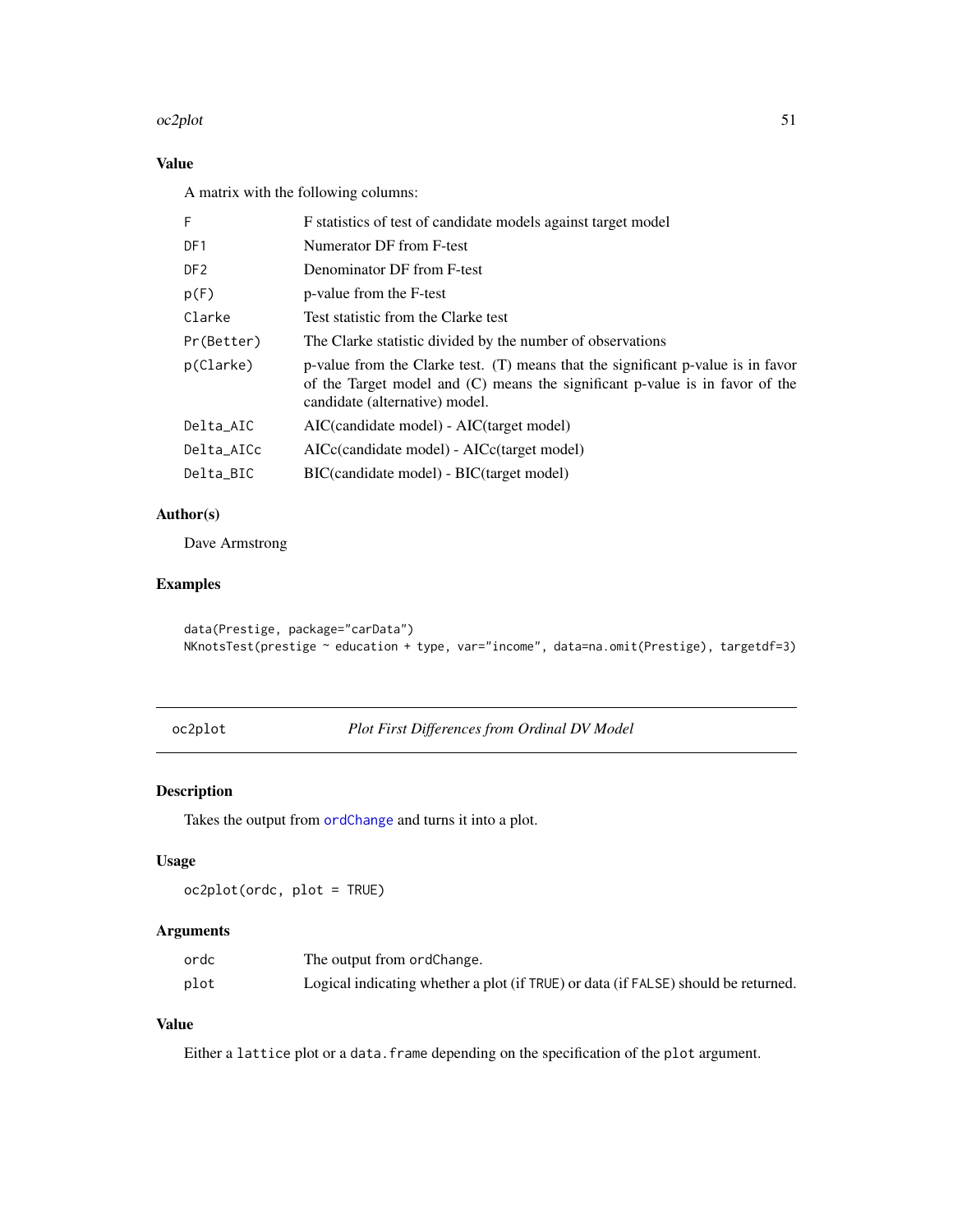# Author(s)

Dave Armstrong

#### Examples

```
library(MASS)
data(france)
polr.mod <- polr(vote ~ age + male + retnat + lrself, data=france)
typical.france <- data.frame(
age = 35,retnat = factor(1, levels=1:3, labels=levels(france$retnat)),
stringsAsFactors=TRUE)
oc.res <- ordChange(polr.mod, data=france, typical.dat=typical.france, sim=TRUE)
oc2plot(oc.res)
```
ordAveEffPlot *Plot Average Effects of Variables in Proportional Odds Logistic Regression*

### Description

For objects of class polr the function plots the average effect of a single variable holding all other variables at their observed values.

### Usage

```
ordAveEffPlot(
  obj,
  varname,
  data,
 R = 1500,nvals = 25,
 plot = TRUE,
 returnInd = FALSE,
  returnMprob = FALSE,
  ...
```

```
\mathcal{L}
```

| obi     | An object of class pol r                                                                |
|---------|-----------------------------------------------------------------------------------------|
| varname | A string providing the name of the variable for which you want the plot to be<br>drawn. |
| data    | Data used to estimate obj.                                                              |
| R       | Number of simulations to generate confidence intervals.                                 |
| nvals   | Number of evaluation points of the function                                             |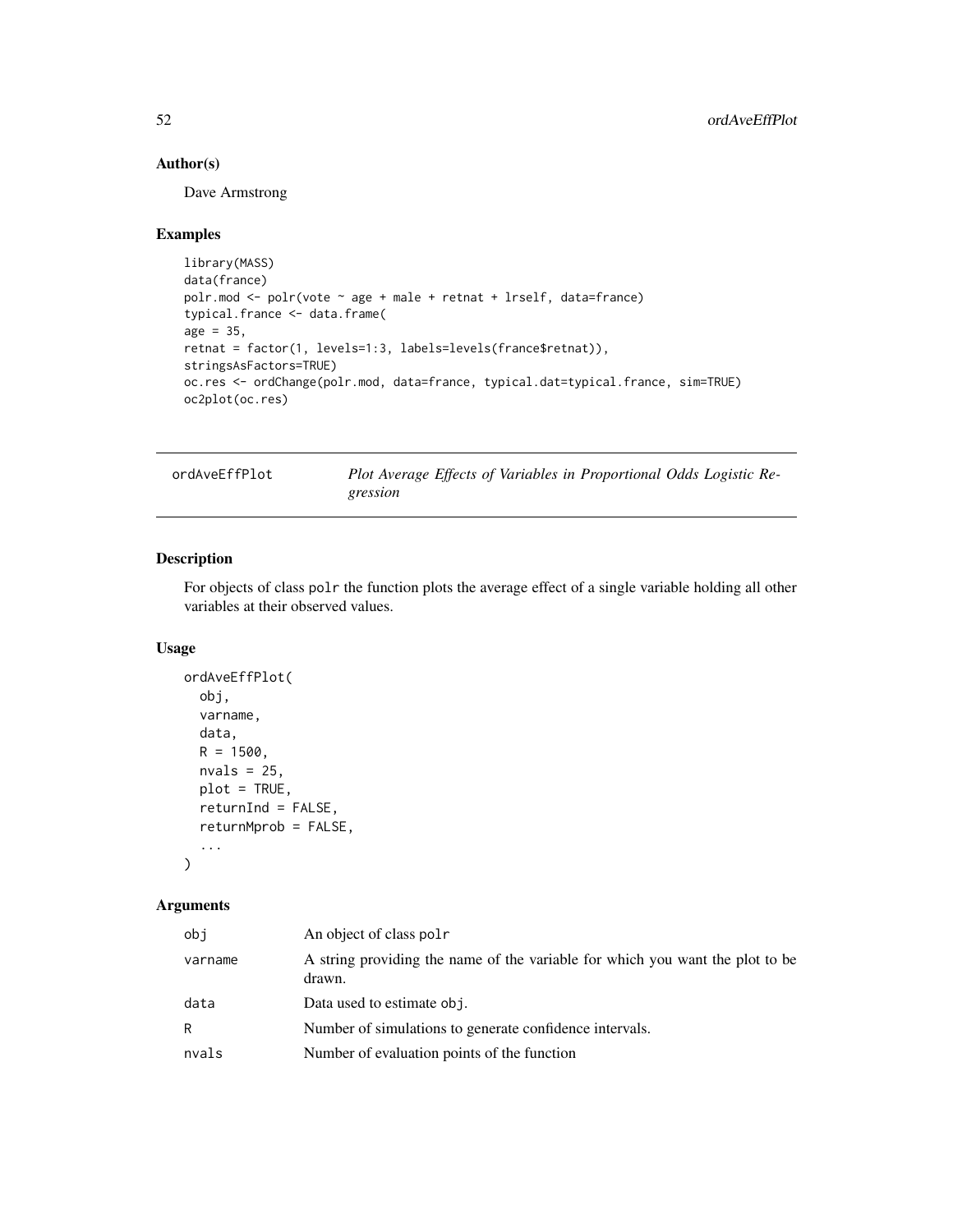# ordAveEffPlot 53

| plot        | Logical indicating whether or not the result should be plotted (if TRUE) or re-<br>turned to the console (if FALSE). |
|-------------|----------------------------------------------------------------------------------------------------------------------|
| returnInd   | Logical indicating whether average individual probabilities should be returned.                                      |
| returnMprob | Logical indicating whether marginal probabilities, averaged over individuals,<br>should be returned.                 |
| $\cdot$     | Arguments passed down to the call to xyplot                                                                          |

# Details

Following the advice of Hanmer and Kalkan (2013) the function calculates the average effect of a variable holding all other variables at observed values and then plots the result.

### Value

Either a plot or a list with a data frame containing the variables

| mean  | The average effect ( <i>i.e.</i> , predicted probability) |
|-------|-----------------------------------------------------------|
| lower | The lower 95% confidence bound                            |
| upper | The upper 95% confidence bound                            |
| У     | The values of the dependent variable being predicted      |
| X     | The values of the independent variable being manipulated  |

and the elements Ind or Mprob, as requested.

### Author(s)

Dave Armstrong

# References

Hanmer, M.J. and K.O. Kalkan. 2013. 'Behind the Curve: Clarifying the Best Approach to Calculating Predicted Probabilities and Marginal Effects from Limited Dependent Variable Models'. American Journal of Political Science. 57(1): 263-277.

```
library(MASS)
data(france)
polr.mod <- polr(vote ~ age + male + retnat + lrself, data=france)
## Not run: ordAveEffPlot(polr.mod, "lrself", data=france)
```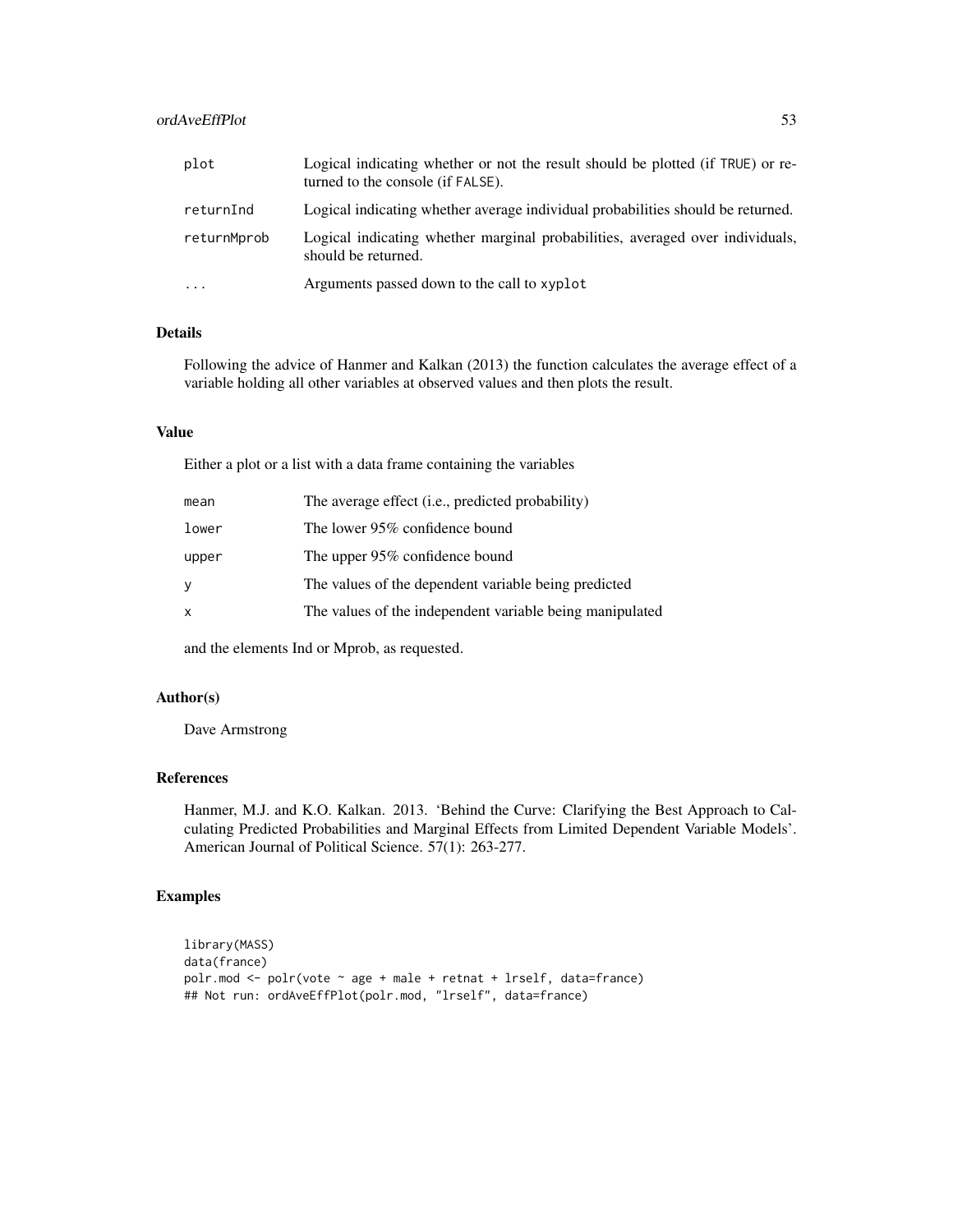<span id="page-53-0"></span>

For objects of class polr, it calculates the change in predicted probabilities, for maximal discrete changes in all covariates holding all other variables constant at typical values.

### Usage

```
ordChange(
  obj,
  data,
  typical.dat = NULL,
  diffchange = c("range", "sd", "unit"),
  n = 1,
  sim = TRUE,
  R = 1500)
```
#### Arguments

| obj         | A model object of class polr.                                                                                                                                                                                                                                                                                      |  |
|-------------|--------------------------------------------------------------------------------------------------------------------------------------------------------------------------------------------------------------------------------------------------------------------------------------------------------------------|--|
| data        | Data frame used to fit object.                                                                                                                                                                                                                                                                                     |  |
| typical.dat | Data frame with a single row containing values at which to hold variables con-<br>stant when calculating first differences. These values will be passed to predict,<br>so factors must take on a single value, but have all possible levels as their levels<br>attribute.                                          |  |
| diffchange  | A string indicating the difference in predictor values to calculate the discrete<br>change. range gives the difference between the minimum and maximum, sd<br>gives plus and minus one-half standard deviation change around the median and<br>unit gives a plus and minus one-half unit change around the median. |  |
| n           | Number of diffchange units to change.                                                                                                                                                                                                                                                                              |  |
| sim         | Logical indicating whether or not simulations should be done to generate confi-<br>dence intervals for the difference.                                                                                                                                                                                             |  |
| R           | Number of simulations.                                                                                                                                                                                                                                                                                             |  |

#### Details

The function calculates the changes in predicted probabilities for maximal discrete changes in the covariates for objects of class polr. This function works with polynomials specified with the poly function. It also works with multiplicative interactions of the covariates by virtue of the fact that it holds all other variables at typical values. By default, typical values are the median for quantitative variables and the mode for factors. The way the function works with factors is a bit different. The function identifies the two most different levels of the factor and calculates the change in predictions for a change from the level with the smallest prediction to the level with the largest prediction.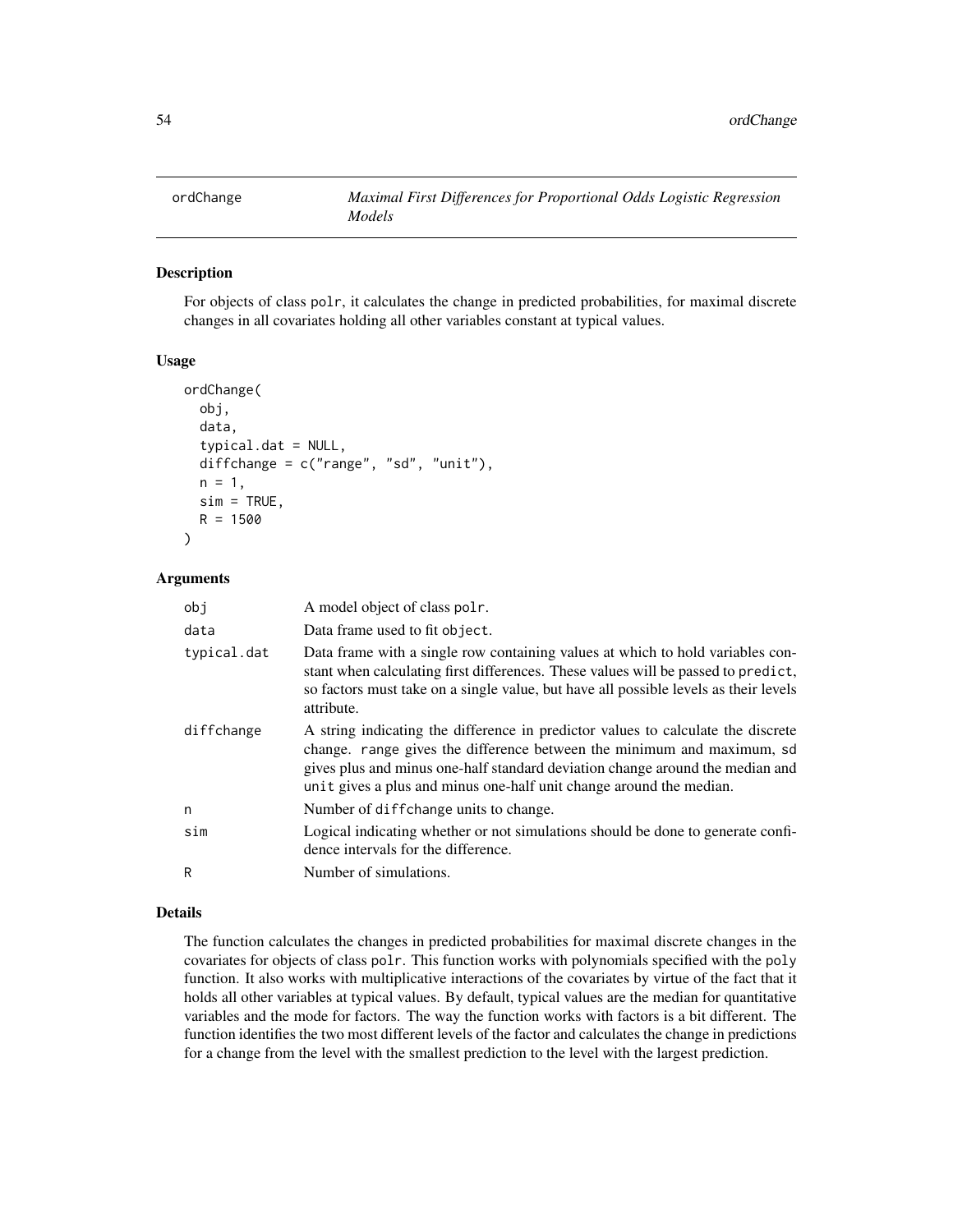# ordChange2 55

# Value

A list with the following elements:

| diffs   | A matrix of calculated first differences                                                         |
|---------|--------------------------------------------------------------------------------------------------|
| minmax  | A matrix of values that were used to calculate the predicted changes                             |
| minPred | A matrix of predicted probabilities when each variable is held at its minimum<br>value, in turn. |
| maxPred | A matrix of predicted probabilities when each variable is held at its maximum<br>value, in turn. |

# Author(s)

Dave Armstrong

### Examples

```
library(MASS)
data(france)
polr.mod <- polr(vote ~ age + male + retnat + lrself, data=france)
typical.france <- data.frame(
age = 35,retnat = factor(1, levels=1:3, labels=levels(france$retnat)),
stringsAsFactors=TRUE)
ordChange(polr.mod, data=france, typical.dat=typical.france, sim=FALSE)
```
ordChange2 *Average Effects for Proportional Odds Logistic Regression Models*

### Description

For objects of class polr, it calculates the average change in predicted probabilities, for discrete changes in a covariate holding all other variables at their observed values.

#### Usage

ordChange2(obj, varnames, data, diffchange =  $c("sd", "unit"), n = 1, R = 1500)$ 

| obi      | A model object of class pole.                                   |
|----------|-----------------------------------------------------------------|
| varnames | A vector of strings identifying the variable to be manipulated. |
| data     | Data frame used to fit object.                                  |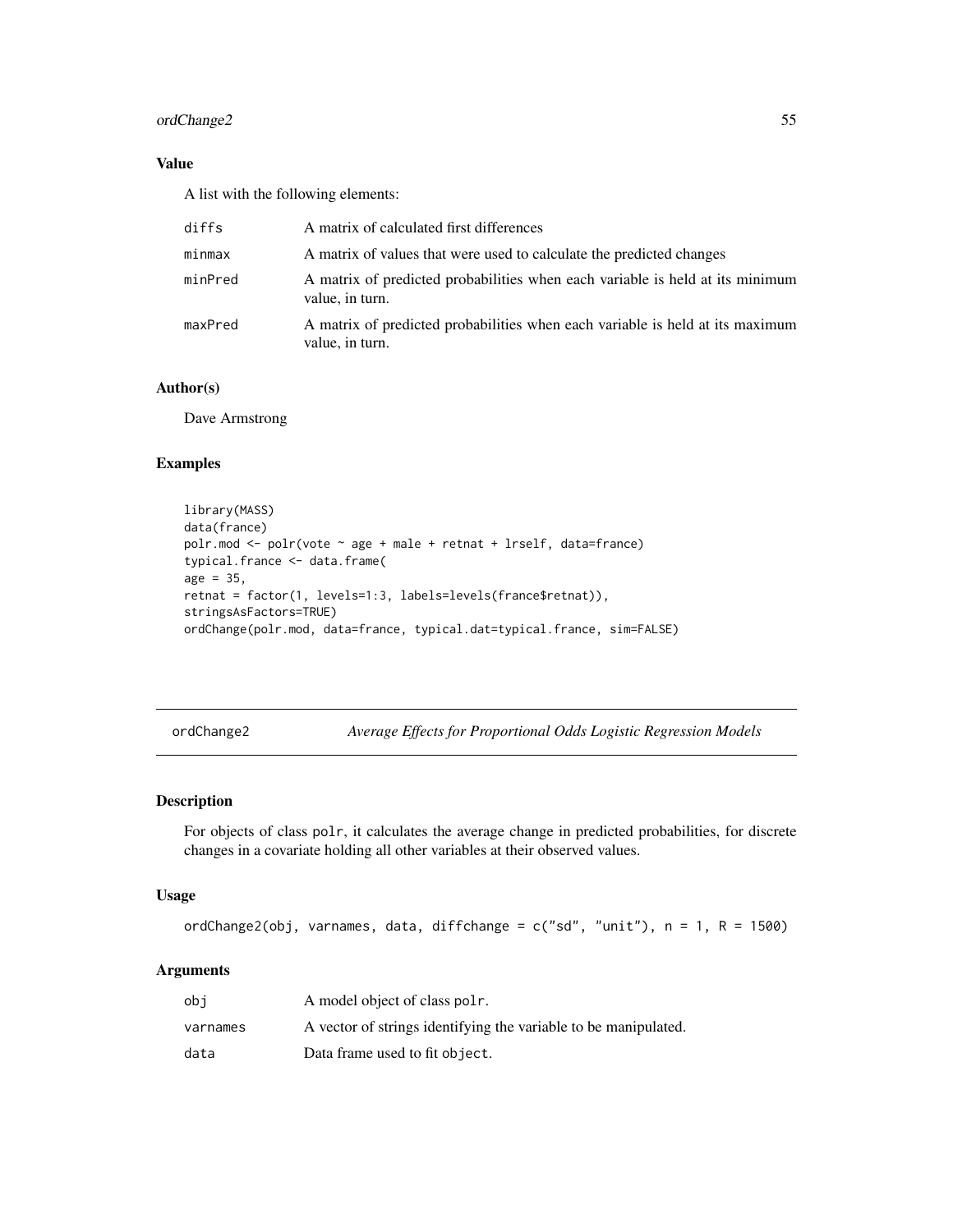| diffchange | A string indicating the difference in predictor values to calculate the discrete<br>change, so gives plus and minus one-half standard deviation change around<br>the median and unit gives a plus and minus one-half unit change around the<br>median. |
|------------|--------------------------------------------------------------------------------------------------------------------------------------------------------------------------------------------------------------------------------------------------------|
| n          | Number of diffchange units to change.                                                                                                                                                                                                                  |
| R          | Number of simulations.                                                                                                                                                                                                                                 |

### Details

The function calculates the changes in predicted probabilities for maximal discrete changes in the covariates for objects of class polr. This function works with polynomials specified with the poly function. It also works with multiplicative interactions of the covariates by virtue of the fact that it holds all other variables at typical values. By default, typical values are the median for quantitative variables and the mode for factors. The way the function works with factors is a bit different. The function identifies the two most different levels of the factor and calculates the change in predictions for a change from the level with the smallest prediction to the level with the largest prediction.

### Value

A list with the following elements:

| diffs   | A matrix of calculated first differences                                                         |
|---------|--------------------------------------------------------------------------------------------------|
| minmax  | A matrix of values that were used to calculate the predicted changes                             |
| minPred | A matrix of predicted probabilities when each variable is held at its minimum<br>value, in turn. |
| maxPred | A matrix of predicted probabilities when each variable is held at its maximum<br>value, in turn. |

### Author(s)

Dave Armstrong

```
library(MASS)
data(france)
polr.mod \leq polr(vote \sim age + male + retnat + lrself, data=france)
typical.france <- data.frame(
age = 35,retnat = factor(1, levels=1:3, labels=levels(france$retnat)),
stringsAsFactors=TRUE)
ordChange2(polr.mod, "age", data=france, diffchange="sd")
```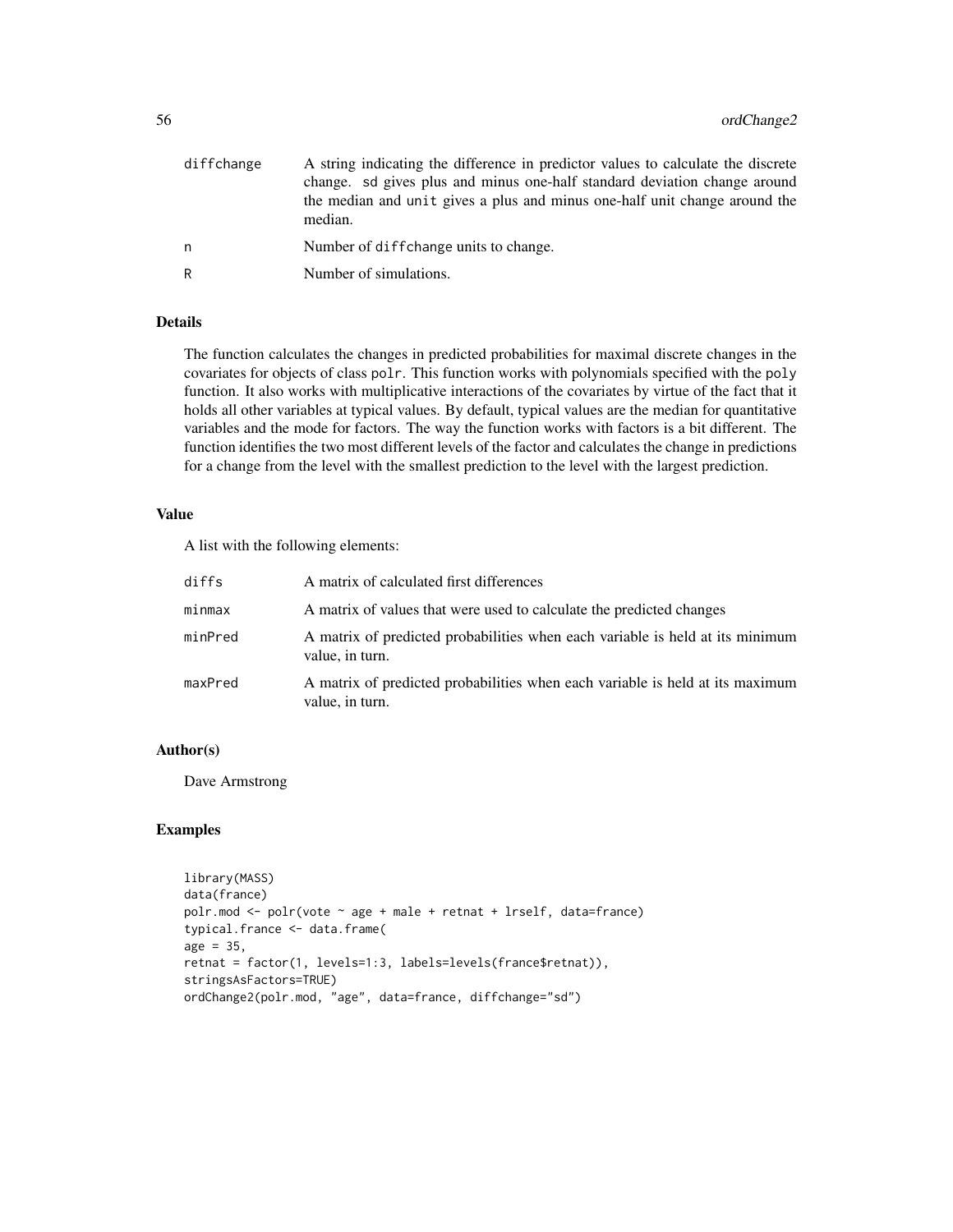For objects of class polr, it calculates a number of fit statistics and specification tests.

#### Usage

ordfit(obj)

### **Arguments**

obj A model object of class polr.

### Value

An object of class ordfit which is a matrix containing statistics and specification tests.

#### Author(s)

Dave Armstrong

# References

Lipsitz, S. R., Fitzmaurice, G. M. and Mohlenberghs, G. 1996. Goodness-of-fit Tests for Ordinal Response Regression Models. Applied Statistics, 45: 175-190.

Pulkstenis, E. and Robinson, T. J. 2004. Goodness-of-fit Test for Ordinal Response Regression Models. Statistics in Medicine, 23: 999-1014.

Fagerland, M. W. and Hosmer, D. W. 2013. A Goodness-of-fit Test for the Proportional Odds Regression Model. Statistics in Medicine 32(13): 2235-2249.

```
library(MASS)
data(france)
polr.mod \leq polr(vote \sim age + male + retnat + lrself, data=france)
ordfit(polr.mod)
```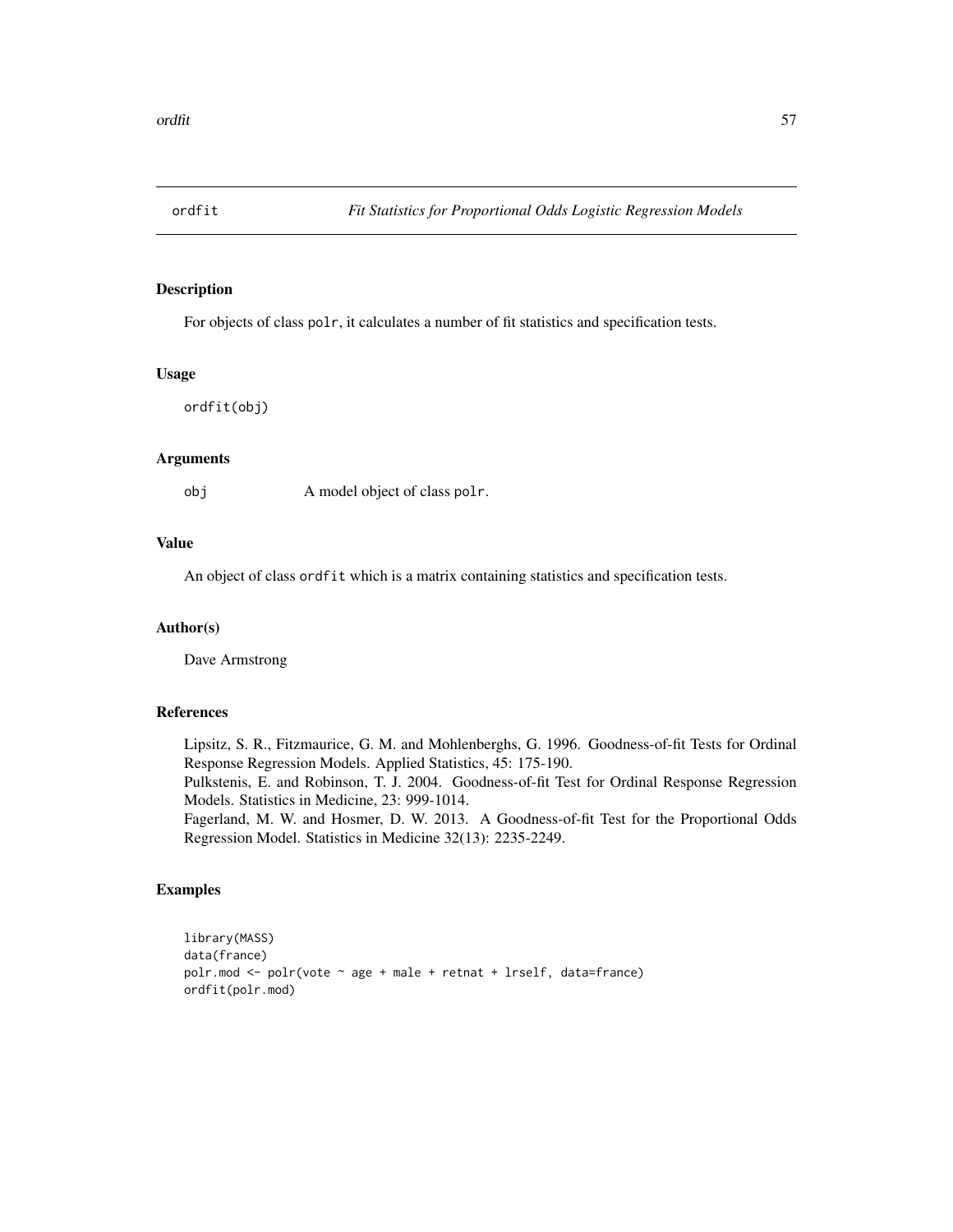Plots the effect of a variable sequentially removing outlying observations.

# Usage

```
outEff(
  obj,
  var,
  data,
  stat = c("cooksD", "hat", "deviance", "pearson"),
  nOut = 10,
  whichOut = NULL,cumulative = FALSE
\mathcal{L}
```
# Arguments

| obj        | An object of class glm that will be used to plot the outlier removed lines.                                                                |
|------------|--------------------------------------------------------------------------------------------------------------------------------------------|
| var        | A character string giving the name of the variable to be used.                                                                             |
| data       | A data frame.                                                                                                                              |
| stat       | Which statistic to use to evaluate 'outlyingness'.                                                                                         |
| n0ut       | Number of outliers to be removed.                                                                                                          |
| whichOut   | If not NULL, a vector of observation numbers to be removed manually, rather<br>than using stat.                                            |
| cumulative | Logical indicating whether the outliers should be removed cumulatively, or each<br>one in turn, replacing the other outlying observations. |

# Author(s)

Dave Armstrong

outXT *Create LaTeX or CSV versions of an Object Produced by CrossTable*

# Description

outXT takes the output from CrossTable in the gmodels package and produces either LaTeX code or CSV file that can be imported into word processing software.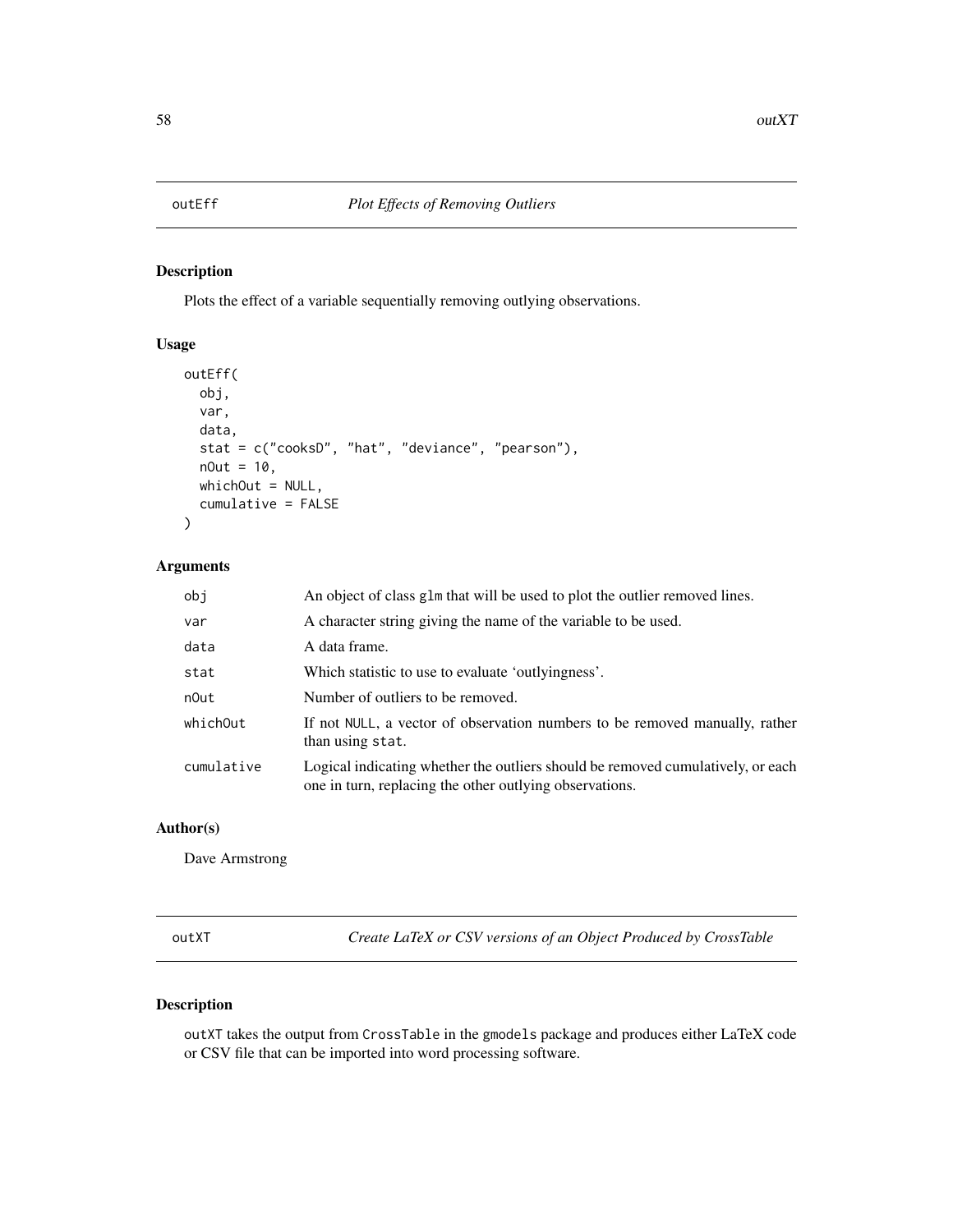### $\omega$ t $XT$  59

# Usage

```
outXT(
  obj,
  count = TRUE,prop.r = TRUE,
  prop.c = TRUE,prop.t = TRUE,col.marg = TRUE,
  row.marg = TRUE,
  digits = 3,
  type = "word",
  file = NULL
\overline{\phantom{a}}
```
# Arguments

| obj      | A list returned by CrossTable from the gmodels package.                                                      |
|----------|--------------------------------------------------------------------------------------------------------------|
| count    | Logical indicating whether the cell frequencies should be returned.                                          |
| prop.r   | Logical indicating whether the row proportions should be returned.                                           |
| prop.c   | Logical indicating whether the column proportions should be returned.                                        |
| prop.t   | Logical indicating whether the cell proportions should be returned.                                          |
| col.marg | Logical indicating whether the column marginals should be printed.                                           |
| row.marg | Logical indicating whether the row marginals should be printed.                                              |
| digits   | Number of digits to use in printing the proportions.                                                         |
| type     | String where word indicates a CSV file will be produced and latex indicates<br>LaTeX code will be generated. |
| file     | Connection where the file will be written, if NULL the output will only be written<br>to the console         |

# Value

A file containing LaTeX Code or CSV data to make a table

# Author(s)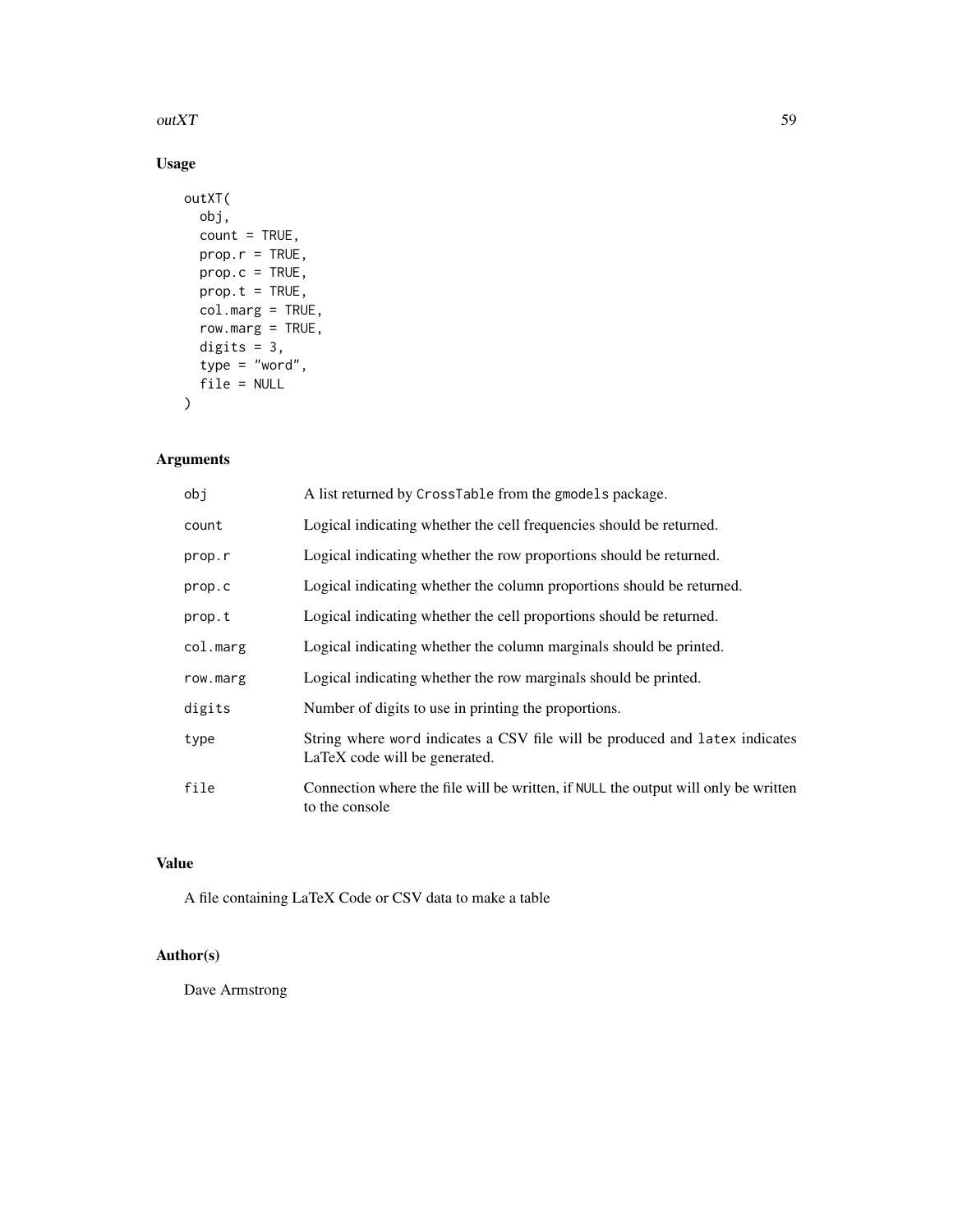This panel function is defined to plot confidence intervals in a multi-panel lattice display where the x-variable is categorical. Note, both lower and upper must be passed directly to xyplot as they will be passed down to the panel function.

### Usage

```
panel.2cat(x, y, subscripts, lower, upper, length = 0.2)
```
#### Arguments

| x, y         | Data from the call to xyplot.                   |
|--------------|-------------------------------------------------|
| subscripts   | Variable used to created the juxtaposed panels. |
| lower, upper | 95% lower and upper bounds of y.                |
| length       | Length of the arrow head lines.                 |

# Author(s)

Dave Armstrong

### Examples

```
library(lattice)
library(effects)
data(Duncan, package="carData")
Duncan$inc.cat <- cut(Duncan$income, 3)
mod <- lm(prestige~ inc.cat * type + education,
  data=Duncan)
e1 <- effect("inc.cat*type", mod)
update(plot(e1), panel=panel.2cat)
```
panel.ci *Lattice panel function for confidence intervals*

### Description

This panel function is defined to plot confidence intervals in a multi-panel lattice display. Note, both lower and upper must be passed directly to xyplot as they will be passed down to the prepanel function.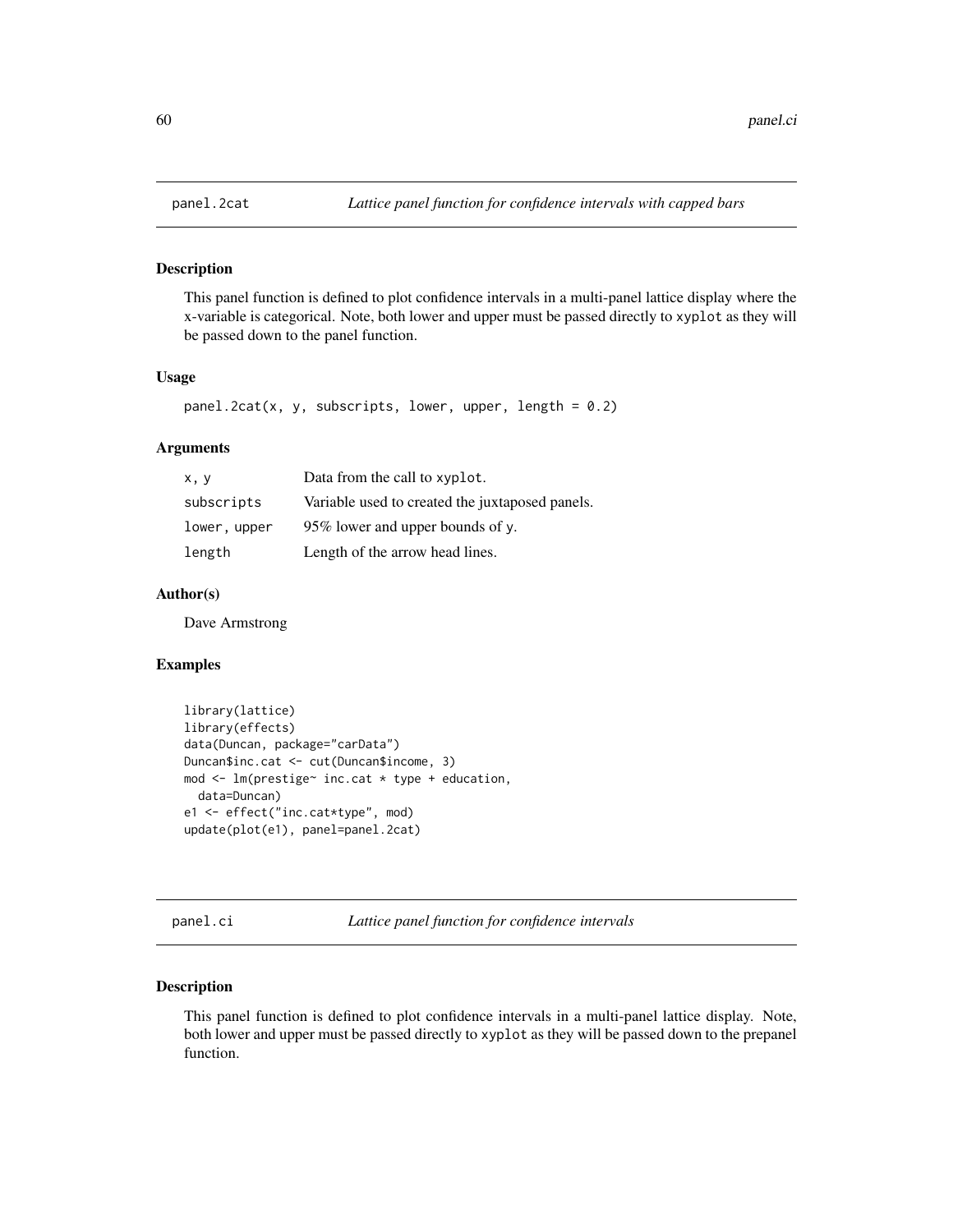# panel.doublerug 61

# Usage

panel.ci(x, y, subscripts, lower, upper, zl)

# Arguments

| x, y         | Data from the call to xyplot.                                                  |
|--------------|--------------------------------------------------------------------------------|
| subscripts   | Variable used to created the juxtaposed panels.                                |
| lower, upper | 95% lower and upper bounds of y.                                               |
| zl           | Logical indicating whether or not a horizontal dotted line at zero is desired. |

# Author(s)

Dave Armstrong

panel.doublerug *Lattice panel function for two rug plots*

# Description

This panel function is defined to plot two rugs, one on top of the other in a multi-panel lattice display.

# Usage

```
panel.doublerug(
 xa = NULL,xb = NULL,regular = TRUE,
 start = if (regular) 0 else 0.97,
 end = if (regular) 0.03 else 1,
 x.units = rep("npc", 2),
 lty = 1,1wd = 1)
```

| xa, xb     | Numeric vectors to be plotted.                                                                                                                                                                                                                                                                                      |
|------------|---------------------------------------------------------------------------------------------------------------------------------------------------------------------------------------------------------------------------------------------------------------------------------------------------------------------|
| regular    | Logical flag indicating whether rug is to be drawn on the usual side (bottom/left)<br>as opposed to the other side (top/right).                                                                                                                                                                                     |
| start, end | Start and end points for the rug ticks on the y-axis.                                                                                                                                                                                                                                                               |
| x.units    | Character vectors, replicated to be of length two. Specifies the (grid) units asso-<br>ciated with start and end above. x units are for the rug on the x-axis and y-axis<br>respectively (and thus are associated with start and end values on the y and x<br>scales respectively). See panel rug for more details. |
| lty, lwd   | Line type and width arguments (see par for more details).                                                                                                                                                                                                                                                           |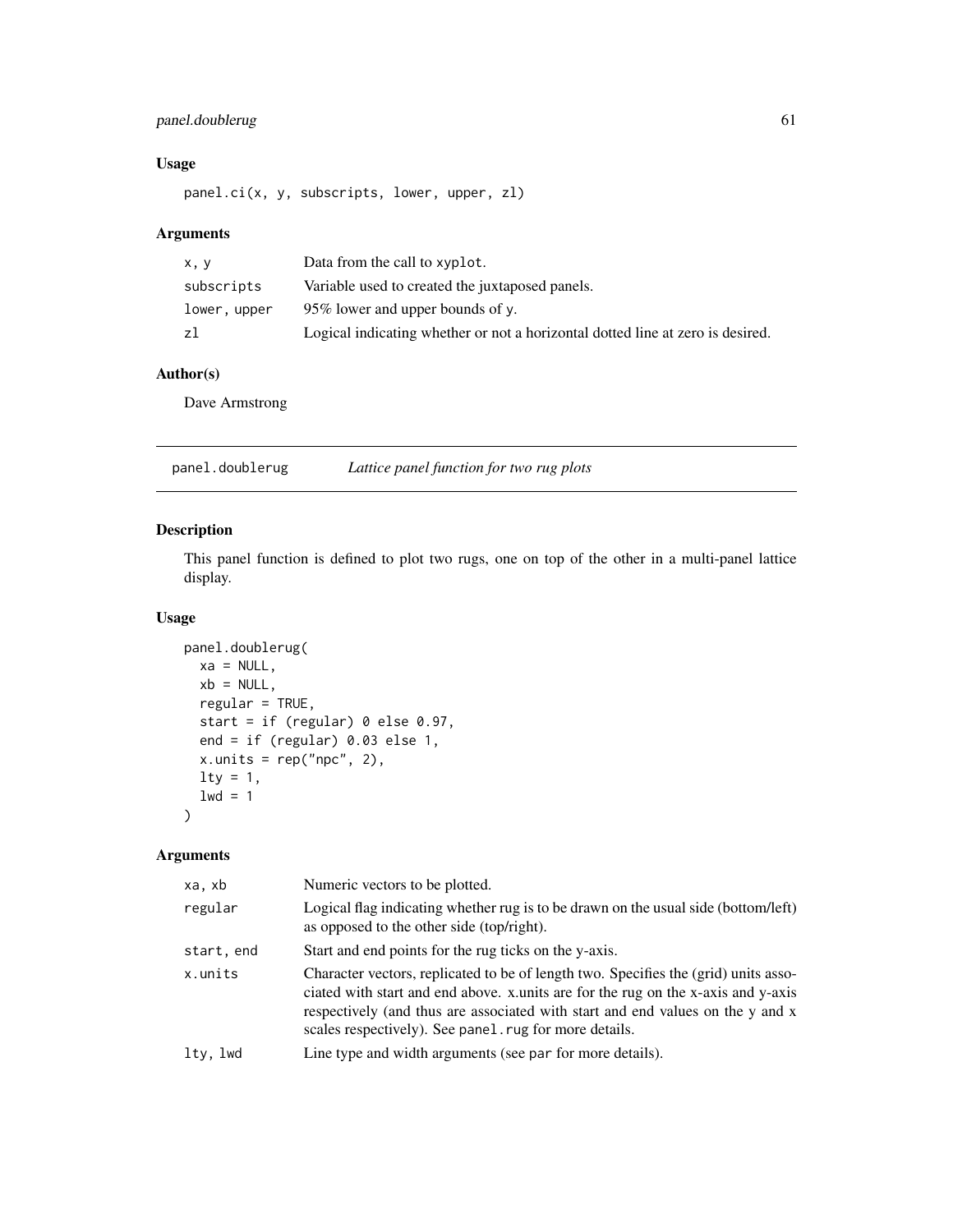62 pgumbel na mga ang mga ang mga ang mga ang mga ang mga ang mga ang mga ang mga ang mga ang mga ang mga ang mga ang mga ang mga ang mga ang mga ang mga ang mga ang mga ang mga ang mga ang mga ang mga ang mga ang mga ang

### Author(s)

Dave Armstrong

panel.transci *Lattice panel function for translucent confidence intervals*

# Description

This panel function is defined to plot translucent confidence intervals in a single-panel, grouped (i.e., superposed) lattice display. Note, both lower and upper must be passed directly to xyplot as they will be passed down to the panel function.

### Usage

panel.transci(x, y, groups, lower, upper, ca =  $0.25$ , ...)

### Arguments

| x, y         | Data from the call to xyplot.                                |
|--------------|--------------------------------------------------------------|
| groups       | Variable used to created the superposed panels.              |
| lower, upper | 95% lower and upper bounds of y.                             |
| ca           | Value of the alpha channel in $[0,1]$                        |
|              | Other arguments to be passed down to the plotting functions. |

### Author(s)

Dave Armstrong

pgumbel *PDF of the Gumbel Distribution*

### Description

Returns the PDF of the Gumbel distribution.

# Usage

```
pgumbel(q, location = 0, scale = 1, lower.tail = TRUE, log.p = FALSE)
```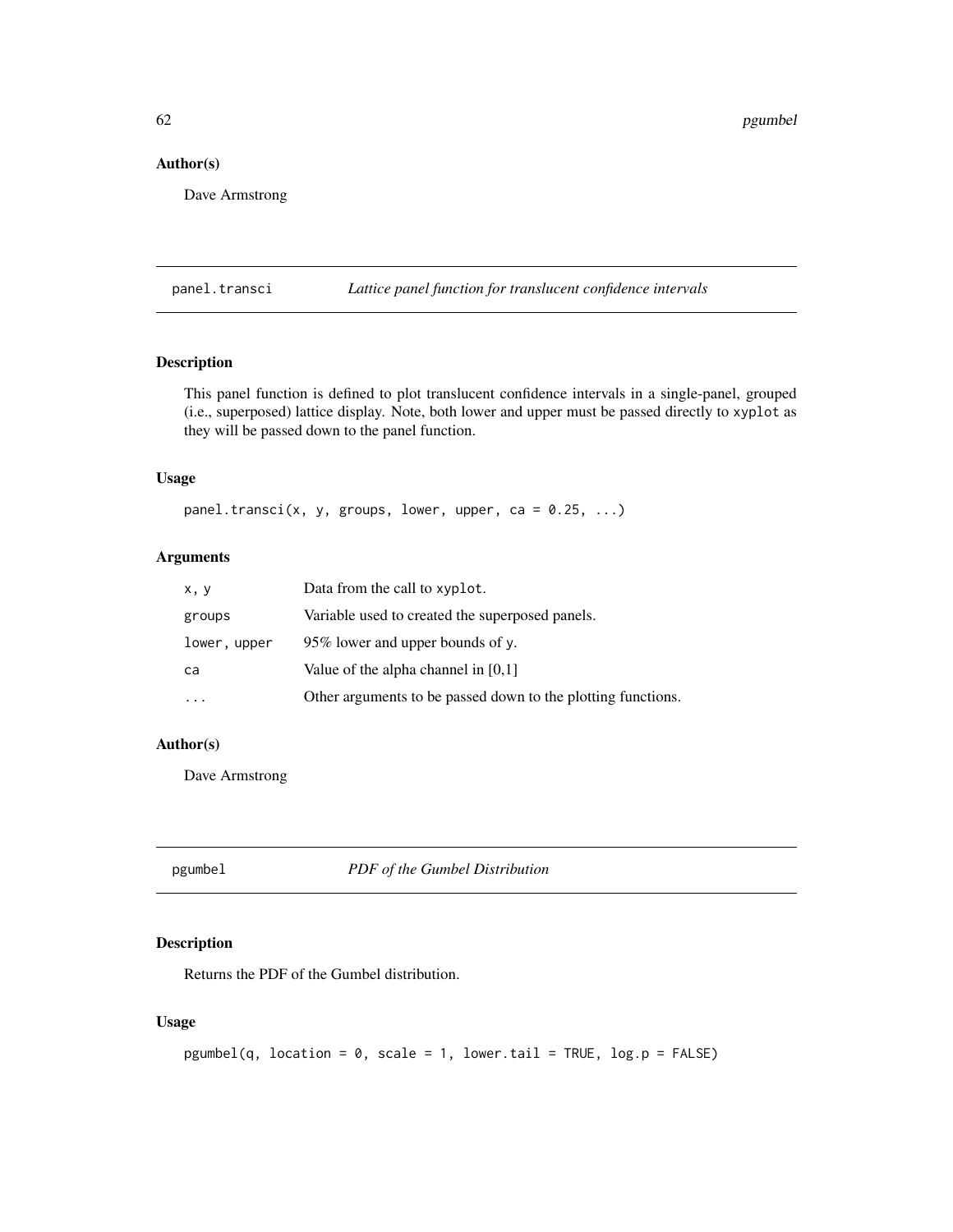#### plot.alsos 63

#### Arguments

| a          | Vector of quantiles                                                                           |
|------------|-----------------------------------------------------------------------------------------------|
| location   | The location parameter, $mu$ . This is not the mean of the Gumbel distribution.               |
| scale      | The scale parameter <i>sigma</i> .                                                            |
| lower.tail | Logical, whether lower, if TRUE or upper, if FALSE, tail probabilities should be<br>returned. |
| log.p      | Logical, if TRUE probabilities are given in their log.                                        |

### Details

This code and the details of the help file were taken from the VGAM package.

The Gumbel distribution is a special case of the *generalized extreme value* (GEV) distribution where the shape parameter  $\xi = 0$ . The latter has 3 parameters, so the Gumbel distribution has two. The Gumbel distribution function is

$$
G(y) = \exp\left(-\exp\left[-\frac{y-\mu}{\sigma}\right]\right)
$$

where  $-\infty < y < \infty, -\infty < \mu < \infty$  and  $\sigma > 0$ . Its mean is

$$
\mu-\sigma*\gamma
$$

and its variance is

 $\sigma^2 \ast \pi^2/6$ 

where  $\gamma$  is Euler's constant (which can be obtained as -digamma(1)).

#### Value

A vector of probabilities

### Author(s)

Thomas Yee

plot.alsos *Plotting method for ALSOS object*

# Description

Makes a plot or optionally returns data for user-generated plots from an alsos object

### Usage

```
## S3 method for class 'alsos'
plot(x, which_{var} = NULL, return_data = FALSE, ...)
```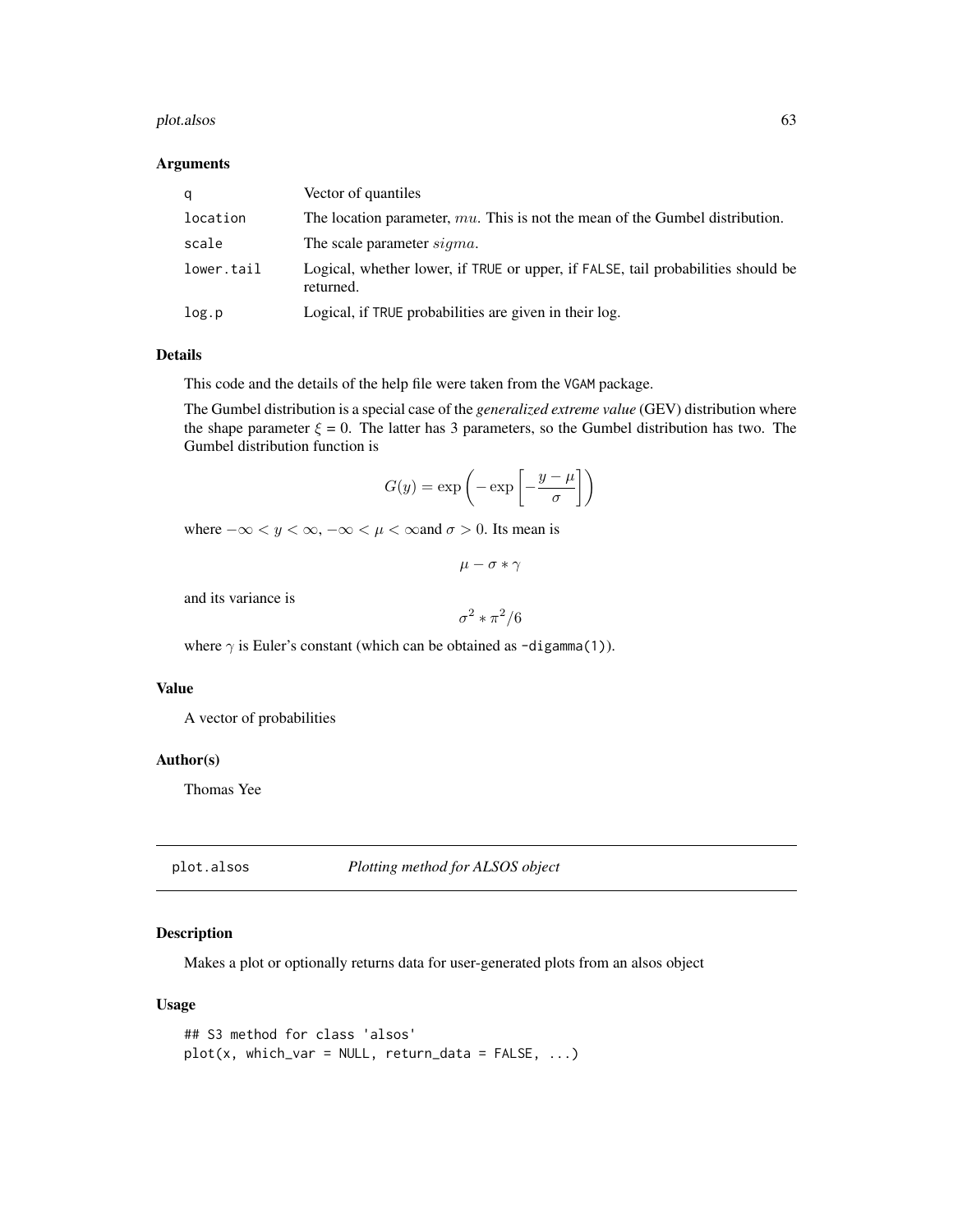# Arguments

| $\mathsf{x}$ | An object of class alsos.                                                                                                 |
|--------------|---------------------------------------------------------------------------------------------------------------------------|
| which_var    | The name of a raw variable that was scaled in the alsos procedure for which a<br>meausrement function should be returned. |
| return_data  | Logical indicating whether the data should be returned (if TRUE) or a plot gener-<br>ated (if FALSE)                      |
| $\cdots$     | arguments to be passed in, currently not implemented.                                                                     |

# Value

A plot.

plot.balsos *Plot Results from BALSOS*

# Description

Plots the optimally scaled points with posterior 95% credible intervals.

# Usage

## S3 method for class 'balsos'  $plot(x, ..., freq = TRUE, offset = 0.1, plot = TRUE)$ 

# Arguments

| x        | Object of class balsos.                                                                                                                                                                                                                   |
|----------|-------------------------------------------------------------------------------------------------------------------------------------------------------------------------------------------------------------------------------------------|
| $\cdots$ | Other arguments to be passed down, currently not implement and may conflict<br>with the lattice figure. To change the figure the best advice would be to save the<br>plot as an oject and use the update function to change its features. |
| freg     | Logical indicating whether you want the frequentist result plotted alongside the<br>Bayesian result.                                                                                                                                      |
| offset   | If $freq = T$ , the Bayesian points will be plotted at $x$ -offset and the frequentist<br>points will be plotted at x+offset.                                                                                                             |
| plot     | Logical indicating whether the plot should be returned or just the data.                                                                                                                                                                  |
|          |                                                                                                                                                                                                                                           |

# Value

A lattice graph produce by a call to xyplot.

# Author(s)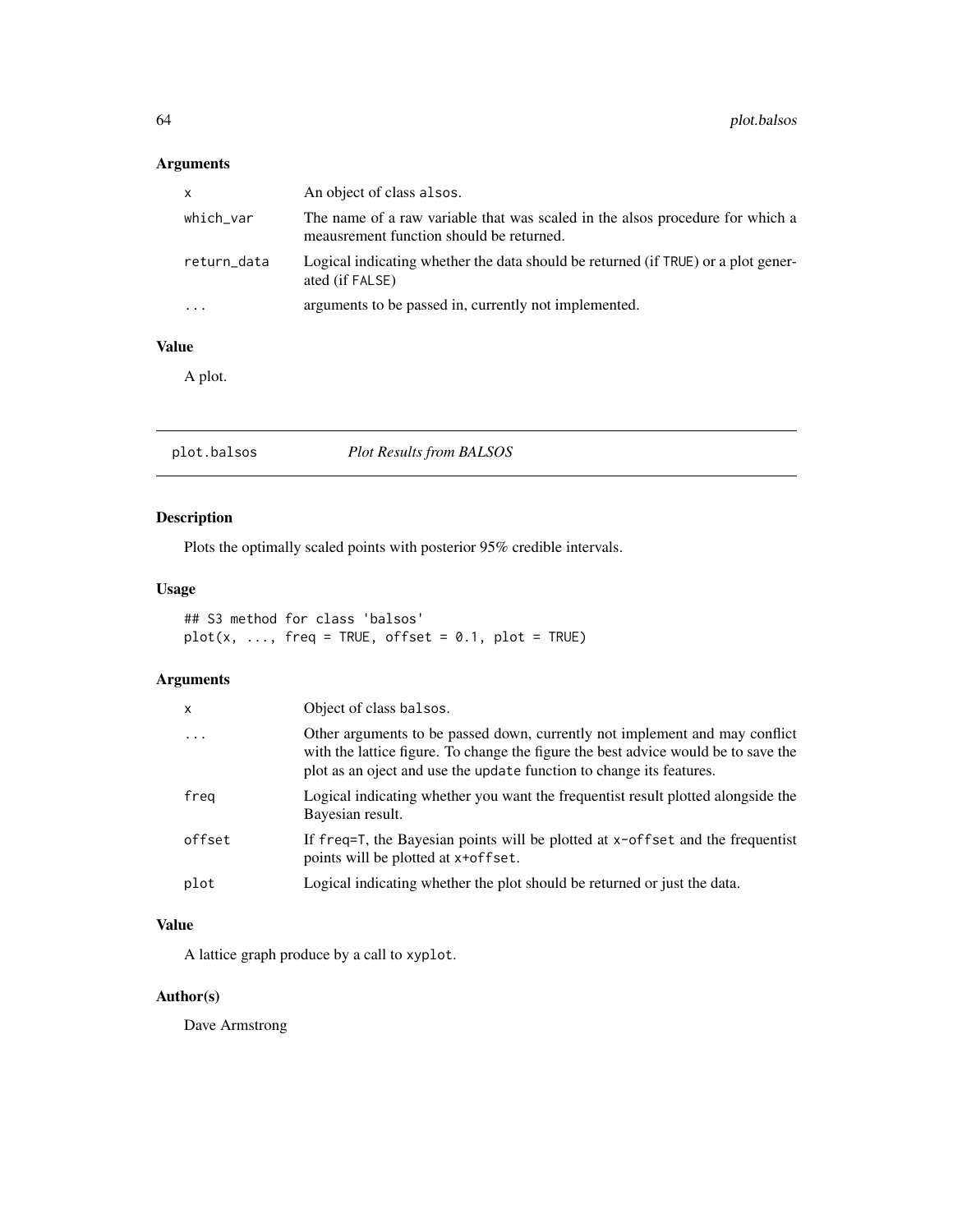### plot.loess *Plot LOESS curve.*

# Description

Plots the loess curve of the fitted values against a focal x-variable. .

# Usage

```
## S3 method for class 'loess'
plot(
 x,
  ...,
 ci = TRUE,level = 0.95,linear = FALSE,
 addPoints = FALSE,
 col.alpha = 0.5)
```
# Arguments

| $\mathsf{x}$ | An object of class loess.                                                                                                     |
|--------------|-------------------------------------------------------------------------------------------------------------------------------|
| .            | Other arguments to be passed down to xyplot.                                                                                  |
| ci           | Logical indicating whether point-wise confidence intervals should be included<br>around the fitted curve.                     |
| level        | The confidence level of the confidence intervals                                                                              |
| linear       | Logical indicating whether the OLS line should also be included.                                                              |
| addPoints    | Logical indicating whether or not points should be added to the figure idtntifying<br>the postion of individual observations. |
| col.alpha    | Value for alpha channel of the RGB color palette.                                                                             |

# Details

Plots the fitted loess curve potentially with point-wise confidence bounds.

# Value

A plot.

# Author(s)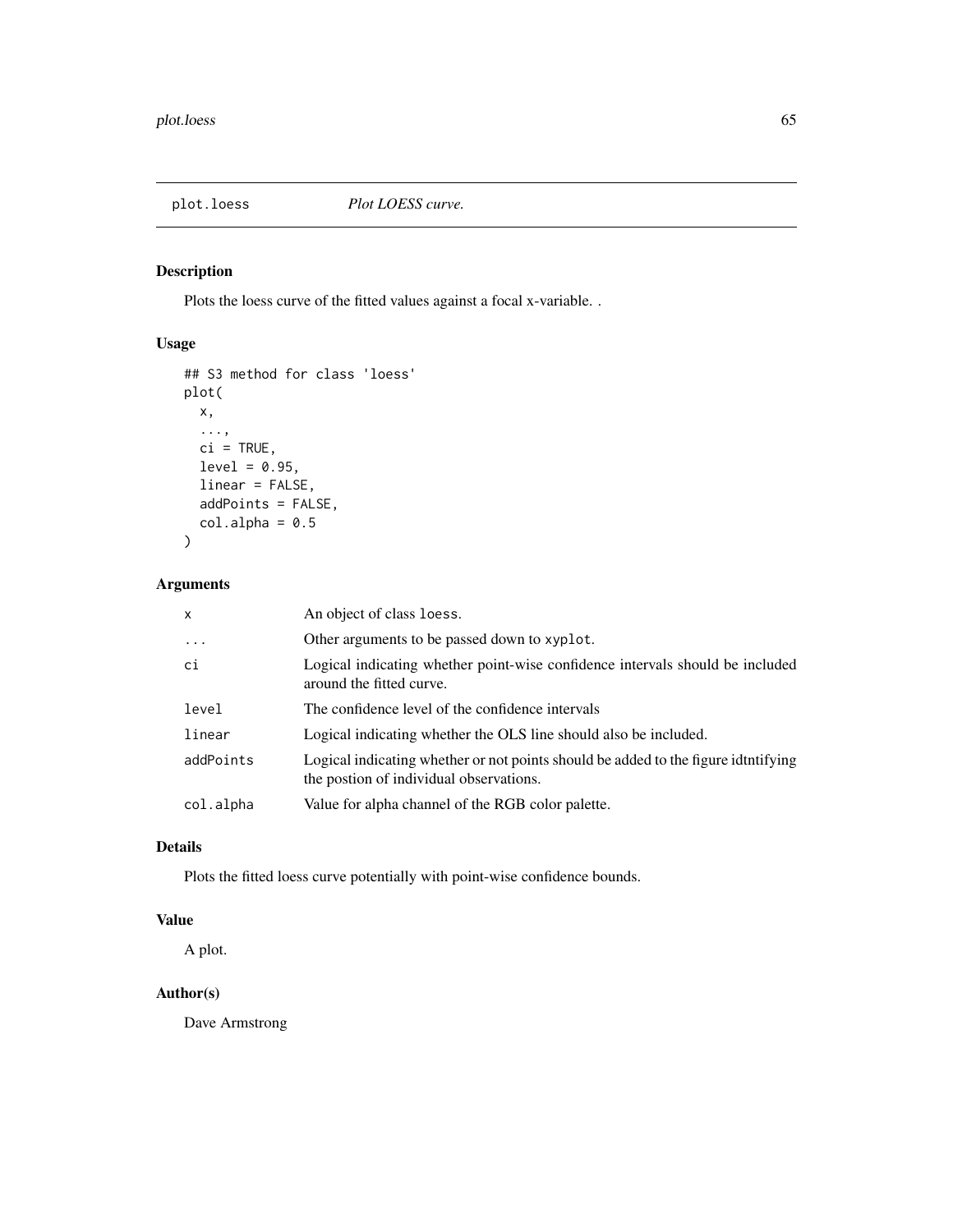Plots the results of the secondDiff function.

#### Usage

## S3 method for class 'secdiff'  $plot(x, level = 0.95, ...)$ 

# Arguments

| $\mathsf{x}$         | An object of class secdiff                                    |
|----------------------|---------------------------------------------------------------|
| level                | The confidence level of the confidence interval(s)            |
| $\ddot{\phantom{0}}$ | Other arguments to be passed down, currently not implemented. |

| DO1ST1 |  |  |  |
|--------|--|--|--|
|        |  |  |  |

Scalar Measures of Fit for Poisson GLMs Models

### Description

Calculates scalar measures of fit for models with count dependent variables along the lines described in Long (1997) and Long and Freese (2005).

### Usage

poisfit(obj)

# Arguments

obj A model of class glm with family=poisson.

# Details

poisfit calculates scalar measures of fit (many of which are pseudo-R-squared measures) to describe how well a model fits data with a count dependent variable.

# Value

A named vector of scalar measures of fit

# Author(s)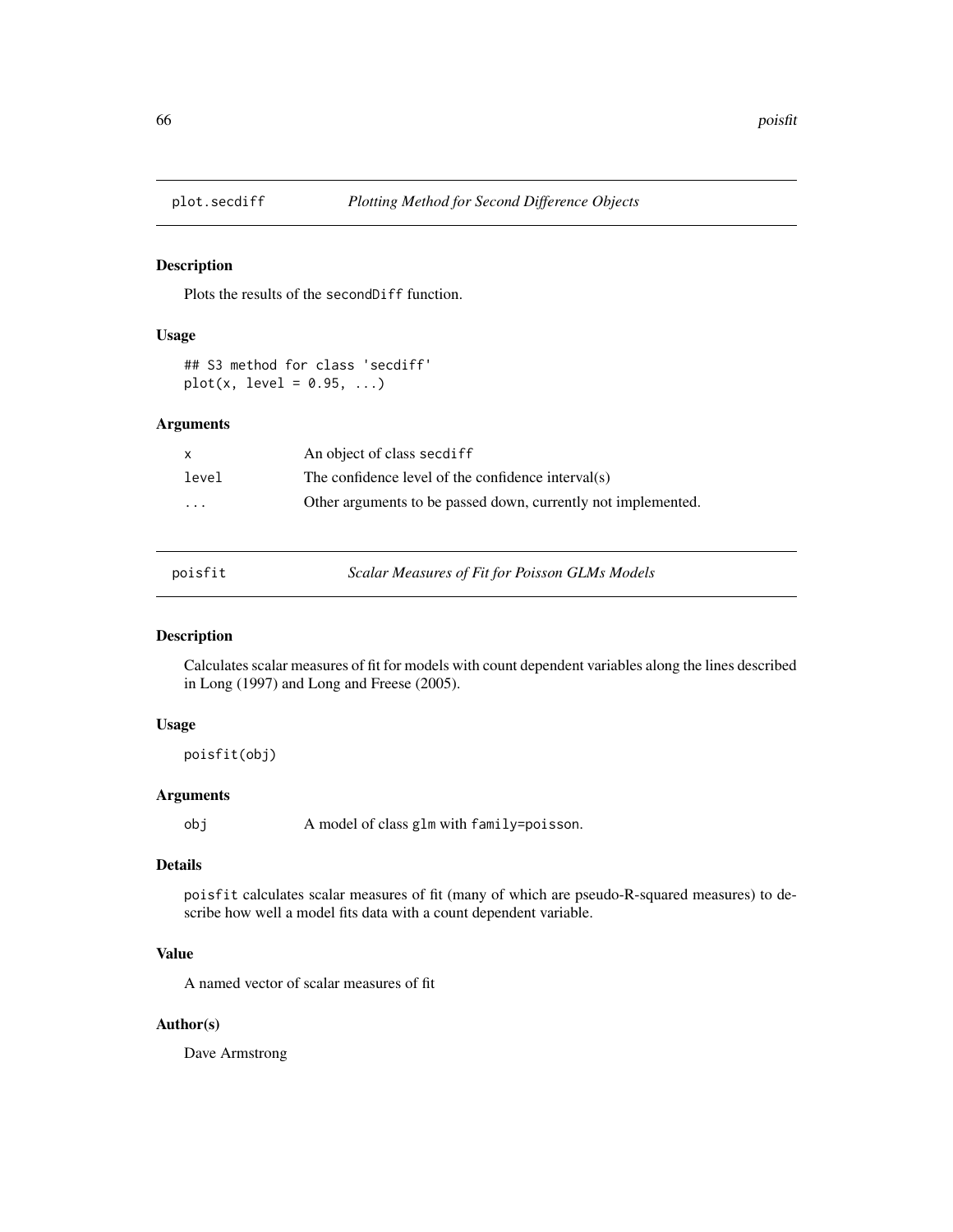#### $poisGOF$  67

### References

Long, J.S. 1997. Regression Models for Categorical and Limited Dependent Variables. Thousand Oaks, CA: Sage.

Long, J.S. and J. Freese. 2005. Regression Models for Categorical Outcomes Using Stata, 2nd ed. College Station, TX: Stata Press.

poisGOF *Deviance and Chi-squared Goodness-of-Fit Test for Poisson Models*

### Description

Deviance and Chi-squared goodness-of-fit test of the null hypothesis that poisson variance is appropriate to model the conditional dispersion of the data, given a particular model.

### Usage

poisGOF(obj)

### Arguments

obj A model object of class glm (with family=poisson).

#### Value

A 2x2 data frame with rows representing the different types of statistics (Deviance and Chi-squared) and columns representing the test statistic and p-value.

### Author(s)

Dave Armstrong

### References

Dobson, A. J. (1990) An Introduction to Generalized Linear Models. London: Chapman and Hall.

```
## Example taken from MASS help file for glm, identified to be
## Dobson (1990) Page 93: Randomized Controlled Trial :
counts <- c(18,17,15,20,10,20,25,13,12)
outcome \leq gl(3,1,9)
treatment \leq gl(3,3)
print(d.AD <- data.frame(treatment, outcome, counts, stringsAsFactors=TRUE))
glm.D93 <- glm(counts ~ outcome + treatment, family=poisson())
poisGOF(glm.D93)
```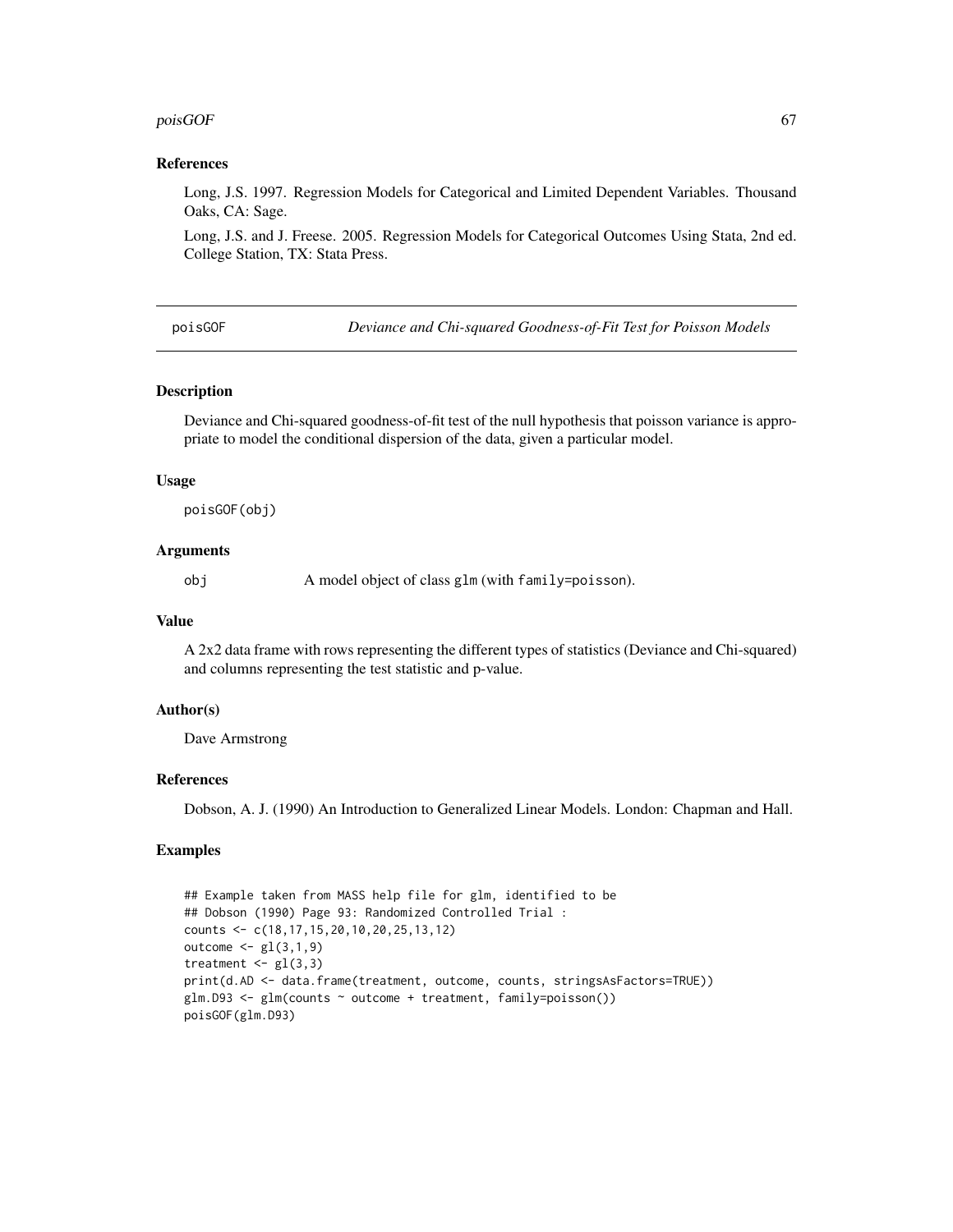Power transformation function that treats everything with absolute power transform < .01 as the log transform.

### Usage

powerTrans(x, transPower)

# Arguments

| x          | Vector of values to be transformed |
|------------|------------------------------------|
| transPower | The power of the transformation    |

# Value

A vector of transformed values

pre *Proportional and Expected Proportional Reductions in Error*

# Description

Calculates proportional reduction in error (PRE) and expected proportional reduction in error (epre) from Herron (1999).

### Usage

 $pre(mod1, mod2 = NULL, sim = FALSE, R = 2500)$ 

| mod1             | A model of class glm (with family binomial), polr or multinom for which<br>(e) PRE will be calculated.                                                      |
|------------------|-------------------------------------------------------------------------------------------------------------------------------------------------------------|
| mod <sub>2</sub> | A model of the same class as mod against which proportional reduction in error<br>will be measured. If NULL, the null model will be used.                   |
| sim              | A logical argument indicating whether a parametric bootstrap should be used to<br>calculate confidence bounds for (e)PRE. See Details for more information. |
| R                | Number of bootstrap samples to be drawn if sim=TRUE.                                                                                                        |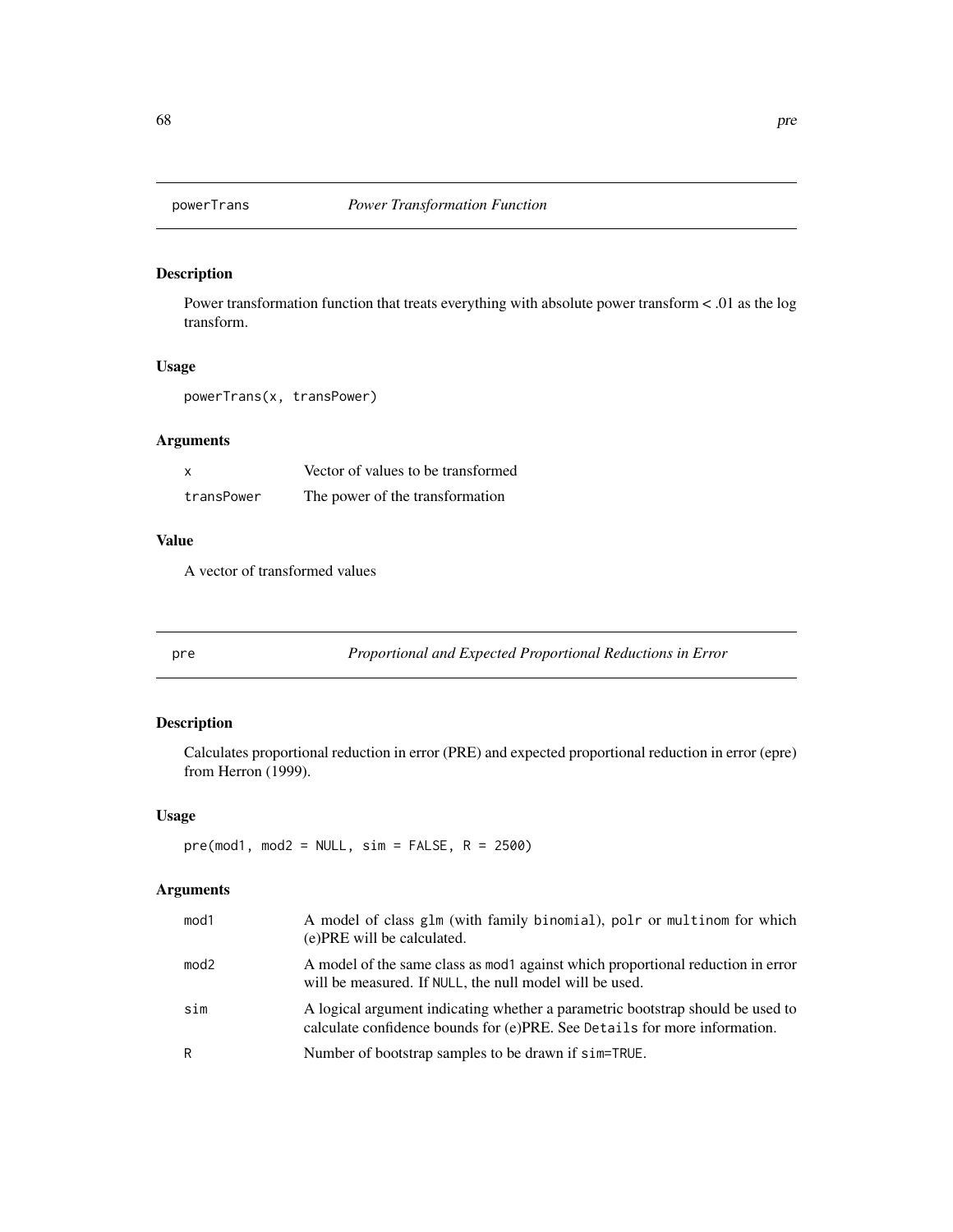### Details

Proportional reduction in error is calculated as a function of correct and incorrect predictions (and the probabilities of correct and incorrect predictions for ePRE). When sim=TRUE, a parametric bootstrap will be used that draws from the multivariate normal distribution centered at the coefficient estimates from the model and using the estimated variance-covariance matrix of the estimators as Sigma. This matrix is used to form R versions of XB and predictions are made for each of the R different versions of XB. Confidence intervals can then be created from the bootstrap sampled (e)PRE values.

### Value

An object of class pre, which is a list with the following elements:

| pre      | The proportional reduction in error                 |
|----------|-----------------------------------------------------|
| epre     | The expected proportional reduction in error        |
| m1form   | The formula for model 1                             |
| m2form   | The formula for model 2                             |
| pcp      | The percent correctly predicted by model 1          |
| pmc      | The percent correctly predicted by model 2          |
| epcp     | The expected percent correctly predicted by model 1 |
| epmc     | The expected percent correctly predicted by model 2 |
| pre.sim  | A vector of bootstrapped PRE values if sim=TRUE     |
| epre.sim | A vector of bootstrapped ePRE values if sim=TRUE    |

# Author(s)

Dave Armstrong

### References

Herron, M. 1999. Postestimation Uncertainty in Limited Dependent Variable Models. Political Analysis 8(1): 83–98.

# Examples

```
data(france)
leftmod \leftarrow glm(voteleft \rightarrow male + age + retnat +poly(lrself, 2), data=france, family=binomial)
pre(left.mod)
```
pre to the contract of the contract of the contract of the contract of the contract of the contract of the contract of the contract of the contract of the contract of the contract of the contract of the contract of the con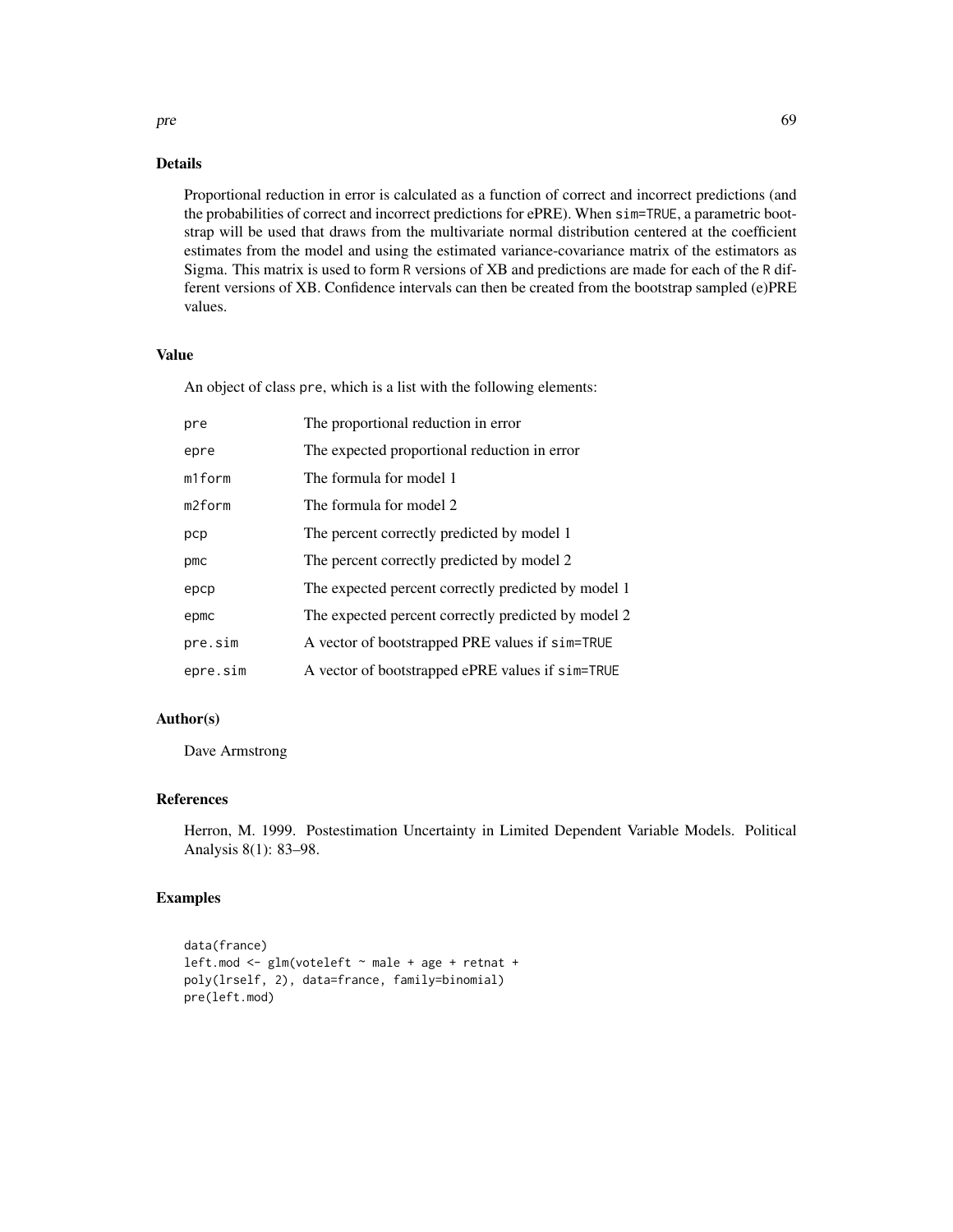This prepanel function is defined so as to allow room for all confidence intervals plotted in a lattice display. Note, both lower and upper must be passed directly to xyplot as they will be passed down to the prepanel function.

# Usage

prepanel.ci(x, y, subscripts, lower, upper)

# Arguments

| x, y         | Data from the call to xyplot.                   |
|--------------|-------------------------------------------------|
| subscripts   | Variable used to created the juxtaposed panels. |
| lower, upper | 95% lower and upper bounds of y.                |

#### Value

A list giving the ranges and differences in ranges of x and the lower and upper bounds of y.

#### Author(s)

Dave Armstrong

| print.diffci | Print Confidence Intervals for Predicted Probabilities and Their Dif- |
|--------------|-----------------------------------------------------------------------|
|              | ferences                                                              |

# Description

Print method for output from the probci function.

# Usage

```
## S3 method for class 'diffci'
print(
  x,
  type = c("pr", "pw"),
  ...,
 digits = 4,
 filter = NULL,
 const = NULL,
  onlySig = FALSE
)
```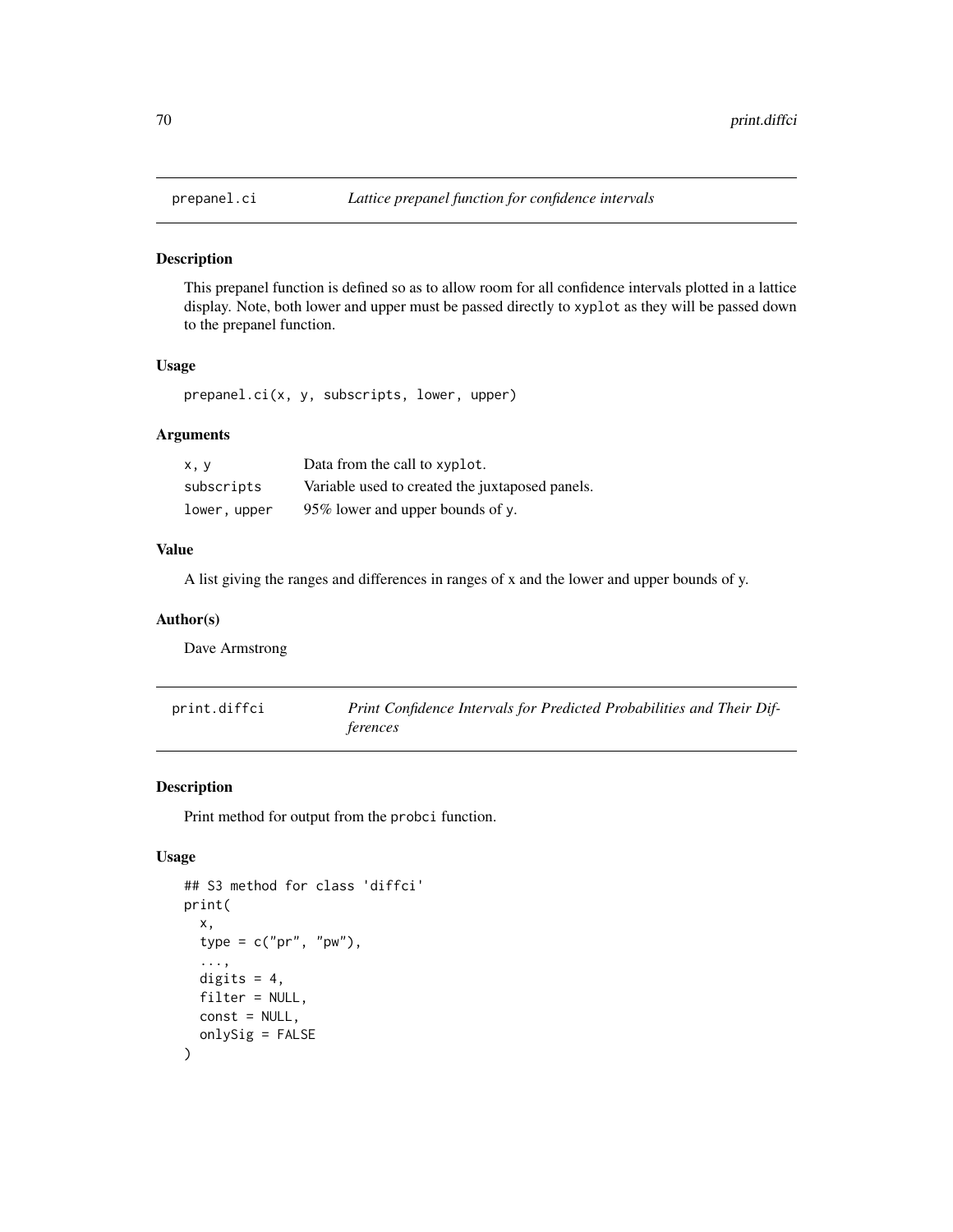# print.diffci 71

### Arguments

| $\mathsf{x}$ | A object of class diffci produced by probci.                                                                                                                           |
|--------------|------------------------------------------------------------------------------------------------------------------------------------------------------------------------|
| type         | Which kind of result to print - predictions (pr) or pairwise differences in predic-<br>$tions$ (pw).                                                                   |
| .            | Other arguments to be passed down to print, currently unimplemented.                                                                                                   |
| digits       | How many digits to round output.                                                                                                                                       |
| filter       | A named list of values where the names indicate the variable to be filtered and<br>the values in the vector indicate the values to include for the filtering variable. |
| const        | A string identifying the name of the variable to be held constant across compar-<br>isons. Only applies if $type = "pw".$                                              |
| onlySig      | Logical indicating whether all differes should be displayed or only those signif-<br>icant at the 95% two-tailed level.                                                |

### Value

An data frame with the following variables:

| variables    | The variables and the values at which they are held constant. For example, tmp1<br>would be the first value of tmp used in the probability calculation and tmp2<br>would be the second value of tmp used in the probability calculation. |
|--------------|------------------------------------------------------------------------------------------------------------------------------------------------------------------------------------------------------------------------------------------|
| pred_prob    | The difference in predicted probability given the following change in X: tmp2-<br>tmp1.                                                                                                                                                  |
| lower, upper | The lower and upper 95% confidence bounds.                                                                                                                                                                                               |

# Author(s)

Dave Armstrong

```
data(france)
left.mod <- glm(voteleft ~ male + age + retnat +
poly(lrself, 2, raw=TRUE), data=france, family=binomial)
data(france)
left.mod <- glm(voteleft ~ male + age + retnat +
                  poly(lrself, 2, raw=TRUE), data=france, family=binomial)
out <- probci(left.mod, france, numQuantVals=3,
             changeX=c("retnat", "lrself"), calcPW = TRUE)
print(out, filter=list(retnat=c("Better", "Worse")))
print(out, type="pw",
     filter=list(retnat=c("Better", "Worse")),
      const="lrself")
```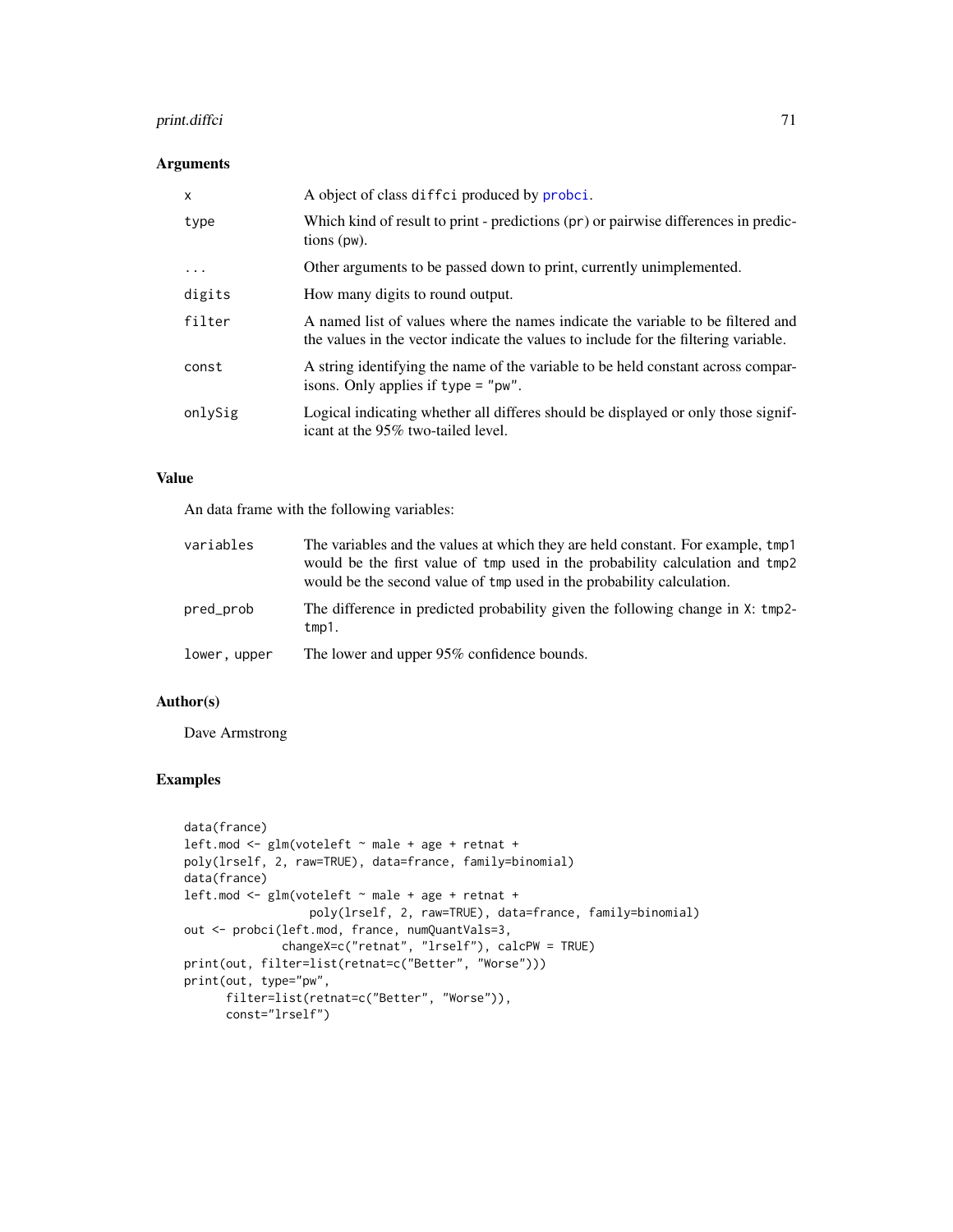Print method for object of class glmc2.

# Usage

## S3 method for class 'glmc2'  $print(x, \ldots)$ 

# Arguments

| x       | Object of class glmc2    |
|---------|--------------------------|
| $\cdot$ | Currently unimplemented. |

| Print method for intQualQuant objects.<br>print.iqq |
|-----------------------------------------------------|
|-----------------------------------------------------|

# Description

Print method for objects of class iqq calculated with the intQualQuant function.

# Usage

## S3 method for class 'iqq'  $print(x, \ldots)$ 

| X        | Object of class igg     |
|----------|-------------------------|
| $\cdots$ | Currently unimplmeneted |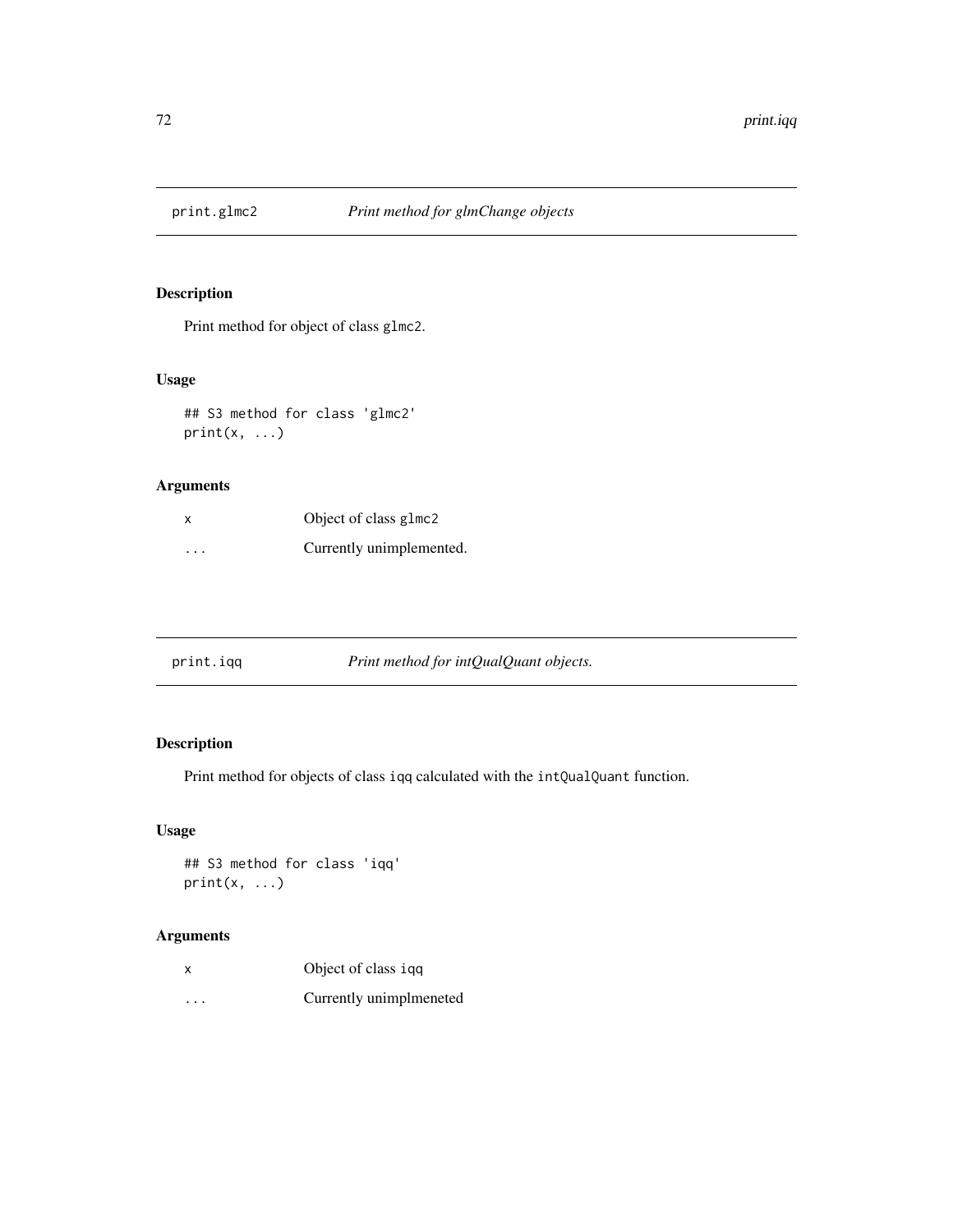<span id="page-72-0"></span>

Print methods for objects of class ordChange

## Usage

## S3 method for class 'ordChange'  $print(x, ..., digits = 3)$ 

# Arguments

| X       | Object of class ordChange                         |
|---------|---------------------------------------------------|
| $\cdot$ | Other arguments to be passed down to the function |
| digits  | Number of digits to print                         |

print.pre *Print method for objects of class pre*

# Description

Prints the output from an object of class pre. The function prints all components of the calculation and optionally simulated confidence bounds.

# Usage

## S3 method for class 'pre'  $print(x, ..., sim.ci = 0.95)$ 

# Arguments

|                         | An object of class pre.                                                         |
|-------------------------|---------------------------------------------------------------------------------|
| $\cdot$ $\cdot$ $\cdot$ | Other arguments passed to print, currently not implemented                      |
| sim.ci                  | Coverage for the simulated confidence interval, if sim=TRUE in the call to pre. |

# Author(s)

Dave Armstrong

### See Also

pre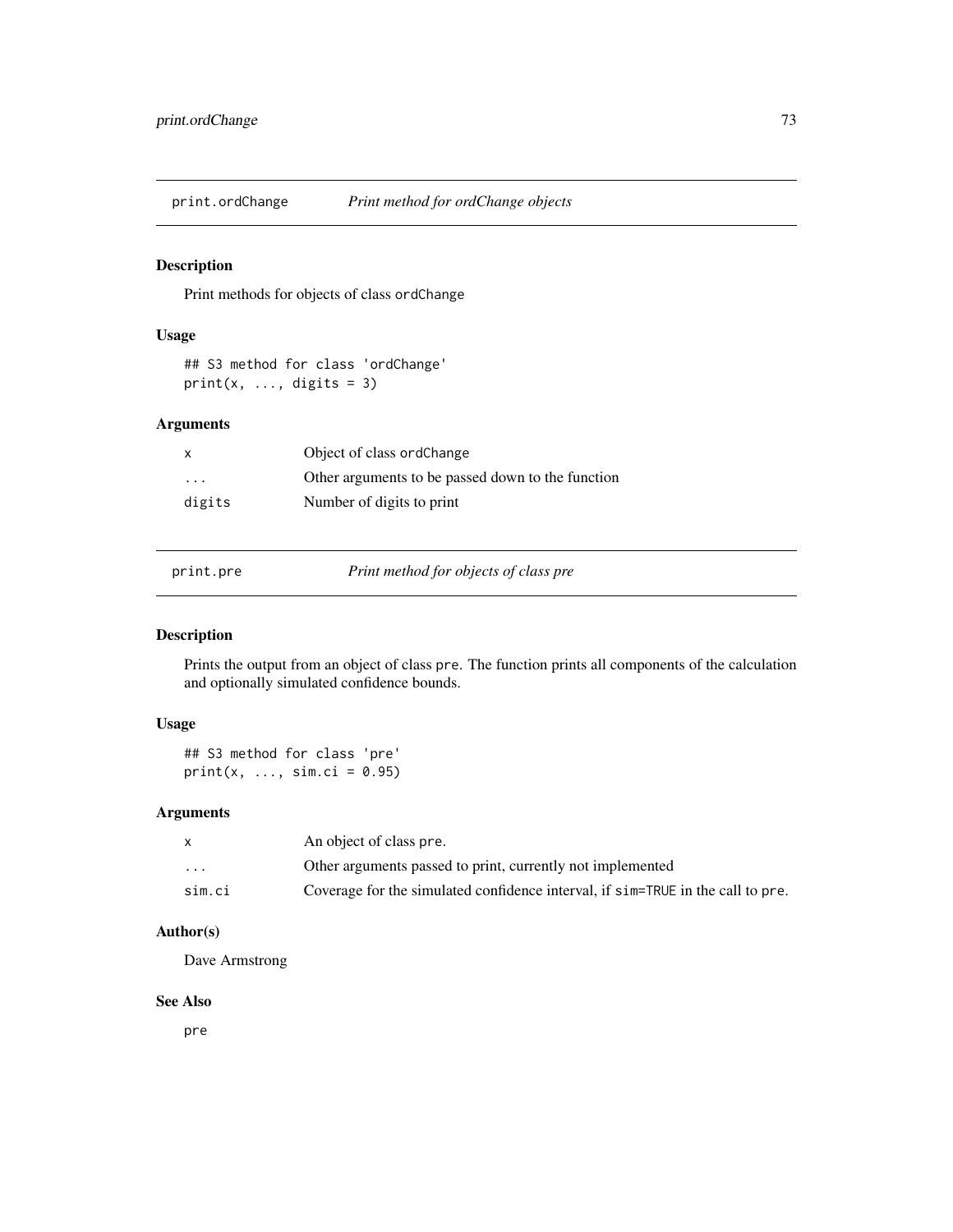<span id="page-73-0"></span>

Calculates predicted probabilities for any combination of x-variable values holding all other variables constant at either typical values (average case approach) or at observed values (average effect approach).

# Usage

```
probci(
  obj,
  data,
  .b = NULL,vcov = NULL,changeX = NULL,numQuantVals = 5,
  xvals = NULL,
  type = c("aveEff", "aveCase"),
  returnProbs = FALSE,
  calcPW = FALSE
\mathcal{L}
```
# Arguments

| obj                  | A model of class glm, particularly those with binomial family.                                                                                                                                                       |  |
|----------------------|----------------------------------------------------------------------------------------------------------------------------------------------------------------------------------------------------------------------|--|
| data                 | Data frame used to estimate obj.                                                                                                                                                                                     |  |
| $\cdot$ <sub>b</sub> | A vector of coefficients to be passed down to the simulation. If NULL, coef()<br>will be used to obtain coefficients from obj.                                                                                       |  |
| . VCOV               | A parameter variance covariance matrix to be passed to the simulation. If NULL,<br>vcov() will be used to obtain the variance-covariance matrix of the parameters.                                                   |  |
| changeX              | A vector of strings giving the names of variables for which changes are desired.                                                                                                                                     |  |
| numQuantVals         | For quantitative variables, if no x-values are specified in xvals, then numQuantVals<br>gives the number of values used across the range of the variable.                                                            |  |
| xvals                | A named list of values used to make the predictions. The names in the list should<br>correspond with the variable names specified in change.                                                                         |  |
| type                 | Type of effect to be generated. aveEff produces the average first difference<br>across all observed values of X, while aveCase gives the first difference holding<br>all other variables constant at typical values. |  |
| returnProbs          | Whether or not the vecot/matrix of predicted probabilities should be returned as<br>well.                                                                                                                            |  |
| calcPW               | Should the pairwise differences be calculated?                                                                                                                                                                       |  |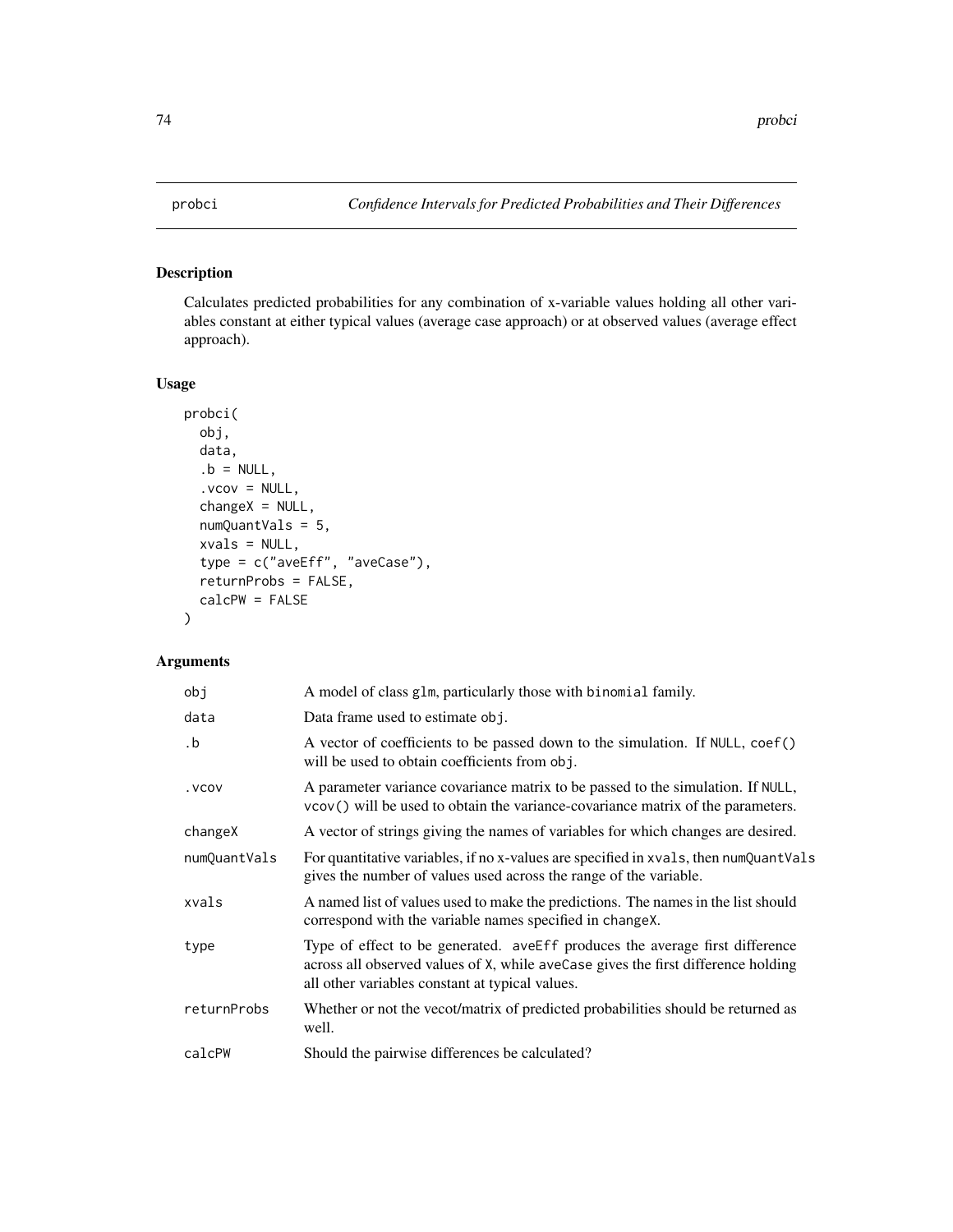# <span id="page-74-0"></span>probgroup 75

## Details

Calculates predicted probabilities for any combination of x-variable values holding all other variables constant at either typical values (average case approach) or at observed values (average effect approach). The function uses a parametric bootstrap to provide generate confidence bounds for predicted probabilities and their differences. The confidence intervals produced are raw percentile interviews (at the 5% level).

## Value

An data frame with the following variables:

| variables    | The variables and the values at which they are held constant. For example, tmp1         |
|--------------|-----------------------------------------------------------------------------------------|
|              | would be the first value of tmp used in the probability calculation and tmp2            |
|              | would be the second value of tmp used in the probability calculation.                   |
| pred_prob    | The difference in predicted probability given the following change in X: tmp2-<br>tmp1. |
| lower, upper | The lower and upper 95% confidence bounds.                                              |

## Author(s)

Dave Armstrong

#### Examples

```
data(france)
left.mod <- glm(voteleft ~ male + age + retnat +
poly(lrself, 2, raw=TRUE), data=france, family=binomial)
out <- probci(left.mod, france, changeX="retnat")
out
out2 <- probci(left.mod, france, changeX="lrself",
   xvals = list(Irself = c(1,10)))out2
out3 <- probci(left.mod, france, changeX=c("lrself", "retnat"),
    xvals = list(Irself = c(1,10)))out3
```
probgroup *Plog Probabilities by Group*

#### Description

Plots predicted probabilities by value of the dependent variable for proportional odds logistic regression and multinomial logistic regression models

#### Usage

probgroup(obj, ...)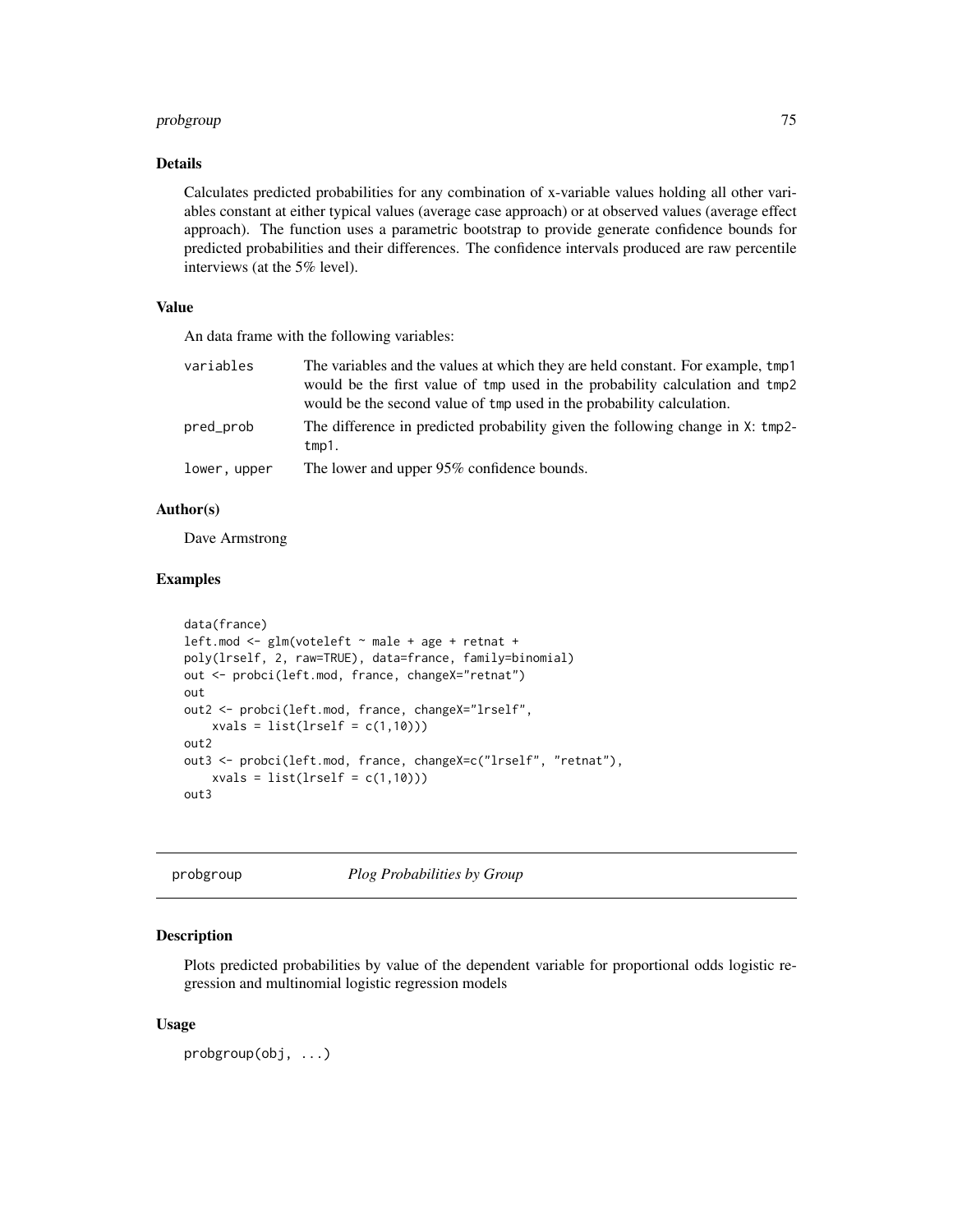## <span id="page-75-0"></span>Arguments

| obi      | Object of class polr or multinom where appropraite. |
|----------|-----------------------------------------------------|
| $\cdots$ | Currently not implemented.                          |

# Details

Plots the predicted probabilities by value of the dependent variable. Each panel only includes the observations that had the identified value of the dependent variable.

## Value

A plot.

# Author(s)

Dave Armstrong

pwCorrMat *Pairwise Correlation Matrix*

# Description

Prints pairwise correlation matrix flagging statistically significant correlations using one of a few different methods.

# Usage

```
pwCorrMat(
  formula,
 data,
 method = c("z", "t", "sim"),
 weight = NULL,
  alpha = 0.05,
  ...
)
```
# Arguments

| formula  | A right-sided formula giving the variables to be correlated separated by pluses.                                                                                                                                                                        |
|----------|---------------------------------------------------------------------------------------------------------------------------------------------------------------------------------------------------------------------------------------------------------|
| data     | A data frame where the variables in the formula can be found.                                                                                                                                                                                           |
| method   | A method for calculating the significance of the of the correlation - one of "z",<br>"t" or "sim". When correlations are calculated with weights, a bootstrap is used<br>to generate p-values regardless of the method specified. See details for more. |
| weight   | A vector of weightings as long as there are rows in data.                                                                                                                                                                                               |
| alpha    | Cutoff for identifying significant correlations.                                                                                                                                                                                                        |
| $\cdots$ | Other arguments to be passed down to sig.cor.                                                                                                                                                                                                           |
|          |                                                                                                                                                                                                                                                         |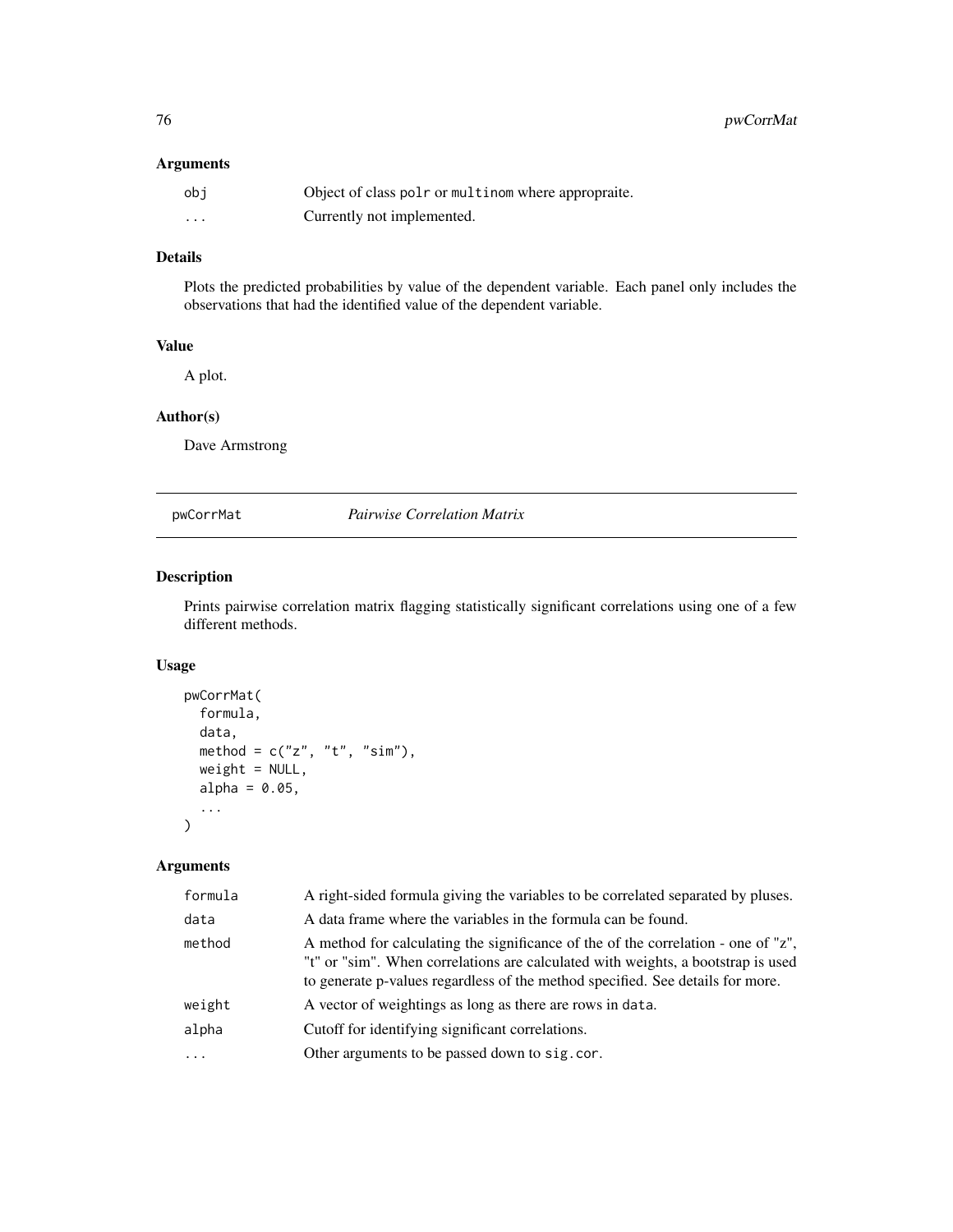## <span id="page-76-0"></span>scaleDataFrame 77

## Details

The significance is found through one of three ways. For correlation r, the z-transformation is  $.5*log((1+r)/(1-r))$ , the p-value for which is found using the standard normal distribution. The ttransformation is r\*sqrt((n-2)/(1-r^2)), the p-value for which is found using a t-distribution with n-2 degrees of freedom. The "sim" method uses a permutation test to build the sampling distribution of the correlation under the null hypothesis and then calculates a p-value from that distribution.

#### Value

An object of class pwc, which is a list with elements rSig which is a lower-triangular correlation matrix where only significant correlations are printed, r which is the raw-data pairwise correlation matrix and p which gives the p-values of all of the correlations.

scaleDataFrame *Standardize quantitative variables in a data frame*

#### Description

This function standardizes quantitative variables in a data frame while leaving the others untouched. This leaves not only factors, but also binary variables (those with values 0, 1, or NA).

#### Usage

```
scaleDataFrame(data, numsd = 1, nvals_fac = 11, exclude = NULL)
```
#### Arguments

| data      | A data frame.                                                                                                                      |
|-----------|------------------------------------------------------------------------------------------------------------------------------------|
| numsd     | Number of standard deviations to divide by - defaults to 1.                                                                        |
| nvals_fac | Number of unique values required to standardize - variables with fewer than<br>'nvals_fac' unique values will not be standardized. |
| exclude   | A character vector of names of variables to exclude from the standardization.                                                      |

#### Value

A data frame with standardized quantitative variables

#### Author(s)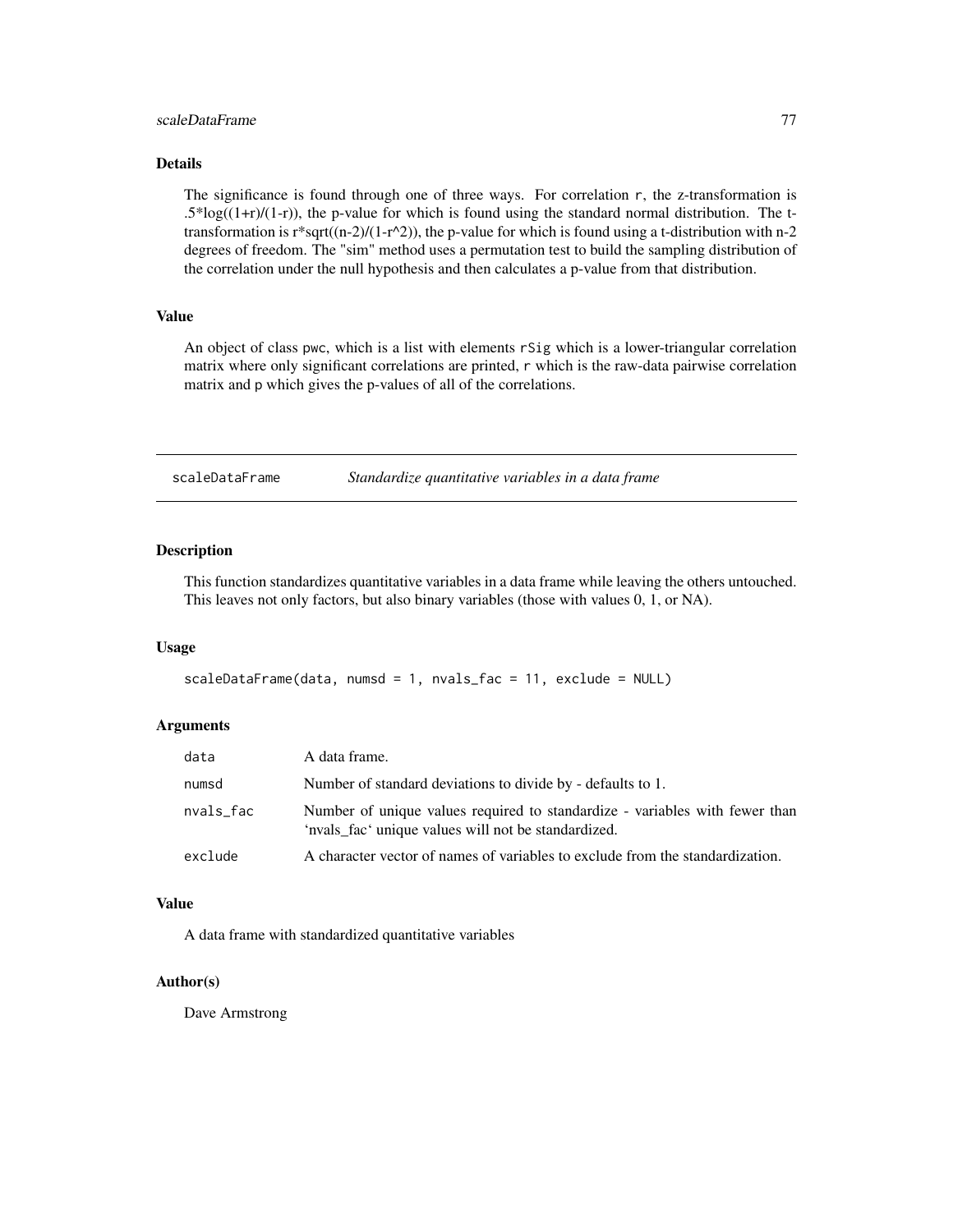<span id="page-77-0"></span>

Data imported from SPSS or Stata comes with the variable labels set (if they were set in the original dataset) as one of the dataframe's attributes. This allows you to search the variable labels and returns the variable column number, name and label for all variables that have partially match the search term either in their labels or names.

## Usage

searchVarLabels(dat, str)

## Arguments

| dat | a data frame whose variable labels you want to search. |
|-----|--------------------------------------------------------|
| str | string used to search variable labels.                 |

#### Details

For an imported Stata dataset, variable labels are in the var.labels attribute of the dataset and in an SPSS dataset, they are in the variable.labels attribute. These are searched, ignoring case, for the desired string

#### Value

matrix A matrix of dimensions n-matches x 2 is returned, where the first column is the column number of the matching variable and the second column is the variable label. The row names of the matrix are the variable names.

#### Author(s)

Dave Armstrong

secondDiff *Calculate Cross-Derivative and its Variability*

#### Description

Calculates the cross-derivative required to evaluate interactions in logistic/probit regression models.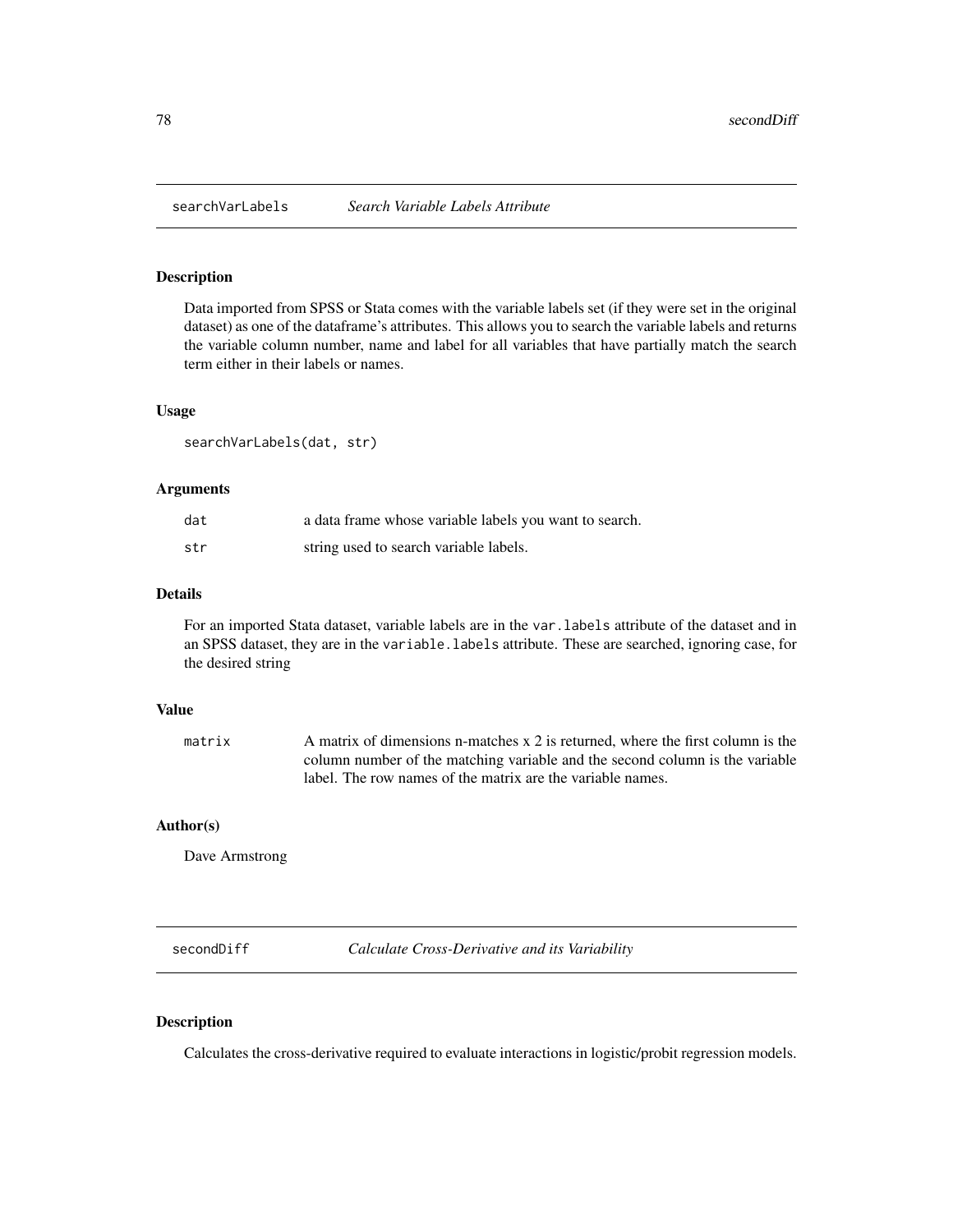#### secondDiff 79

# Usage

```
secondDiff(
  obj,
  vars,
  data,
  method = c("AME", "MER"),
  vals = NULL,
  typical = NULL
\mathcal{L}
```
# Arguments

| obi     | An object of class g1m that will be used to find the cross-derivative.                                                 |
|---------|------------------------------------------------------------------------------------------------------------------------|
| vars    | A vector of two variables to be used in calculating the derivative.                                                    |
| data    | A data frame.                                                                                                          |
| method  | Indicate whether you want to use average marginal effects (AME) or marginal<br>effects at representative values (MER). |
| vals    | A named list of length 2 where each element gives the minimum and maximum<br>values used in the calculation.           |
| typical | A named vector of values at which to hold variables constant.                                                          |

# Details

The function calculates the second difference as  $(Pr(Y=1|x1=max, x2=max) - Pr(Y=1|x1=min,$ x2=max)) - (Pr(Y=1|x1=max, x2=min) - Pr(Y=1|x1=min, x2=min)). The function uses a parametric bootstrap to calculate the sampling distribution of the second difference.

## Value

A list with two elements:

| ave   | The average second difference in each iteration of the bootstrap.                                                                                     |
|-------|-------------------------------------------------------------------------------------------------------------------------------------------------------|
| ind   | If type $==$ 'AME', ind is returned with the second difference and measures of<br>uncertainty for each individual observation in the original dataset |
| probs | If type $==$ 'MER', probs is returned with the full matrix of simulated predicted<br>probabilities for the four conditions.                           |

# Author(s)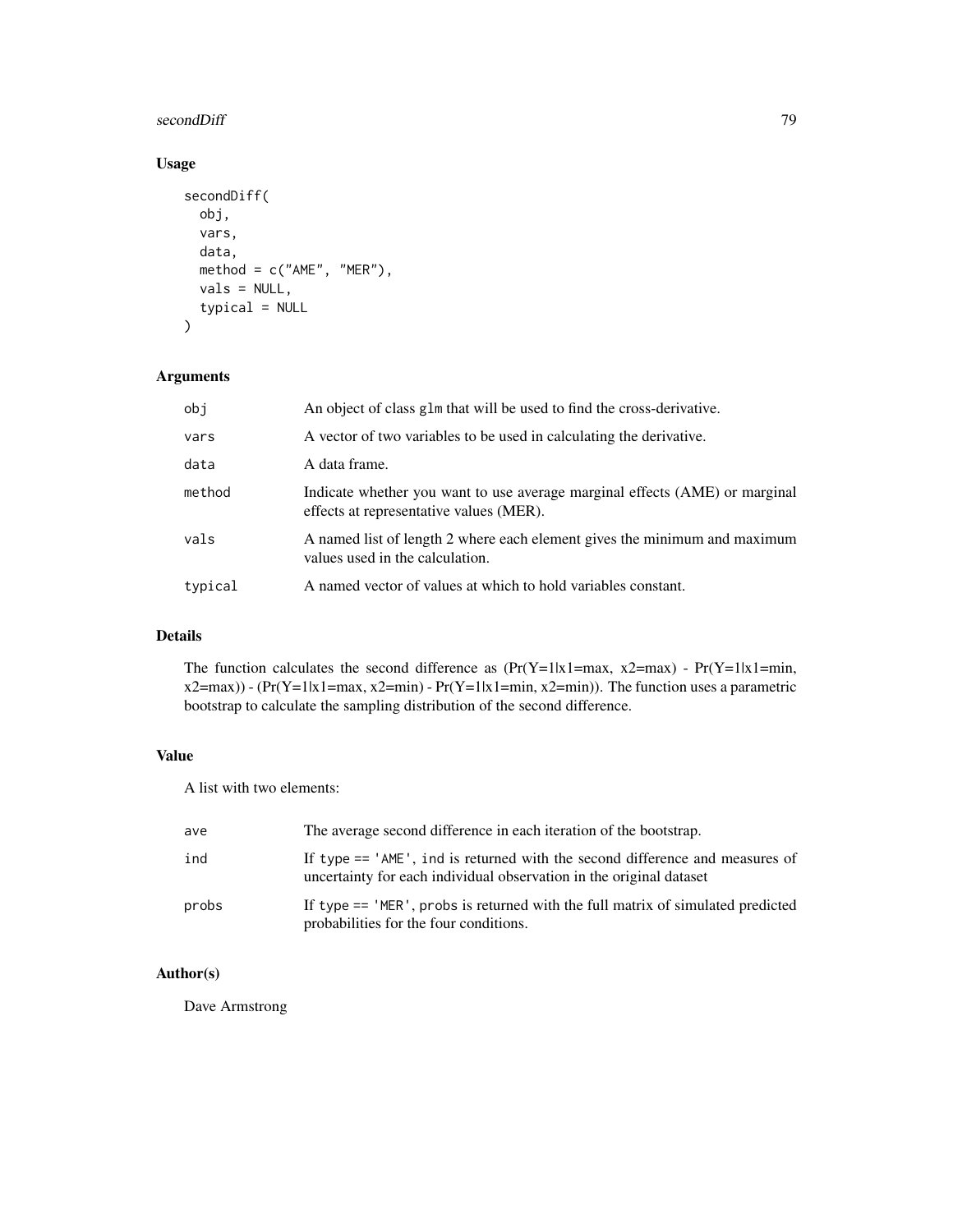<span id="page-79-0"></span>

Calculates predicted probabilities from models of class polr from a model object and a vector of coefficient values. This is an auxiliary function used in pre if sim=TRUE.

# Usage

simPredpolr(object, coefs, n.coef)

## Arguments

| object | An object of class pole.                                                                                                                 |
|--------|------------------------------------------------------------------------------------------------------------------------------------------|
| coefs  | A vector of coefficients where elements 1 to n, coef give model coefficients and<br>elements n. coef <sup>+1</sup> to k have intercepts. |
| n.coef | Number of coefficients (minus intercepts) for the pole model.                                                                            |

# Value

An n x m-category matrix of predicted probabilities

## Author(s)

Dave Armstrong

summary.balsos *Summry method for Bayesian ALSOS*

#### Description

summary method for objects of class balsos

#### Usage

```
## S3 method for class 'balsos'
summary(object, ...)
```
## Arguments

| object  | Object of class balsos                   |
|---------|------------------------------------------|
| $\cdot$ | Other arguments, currently unimplemented |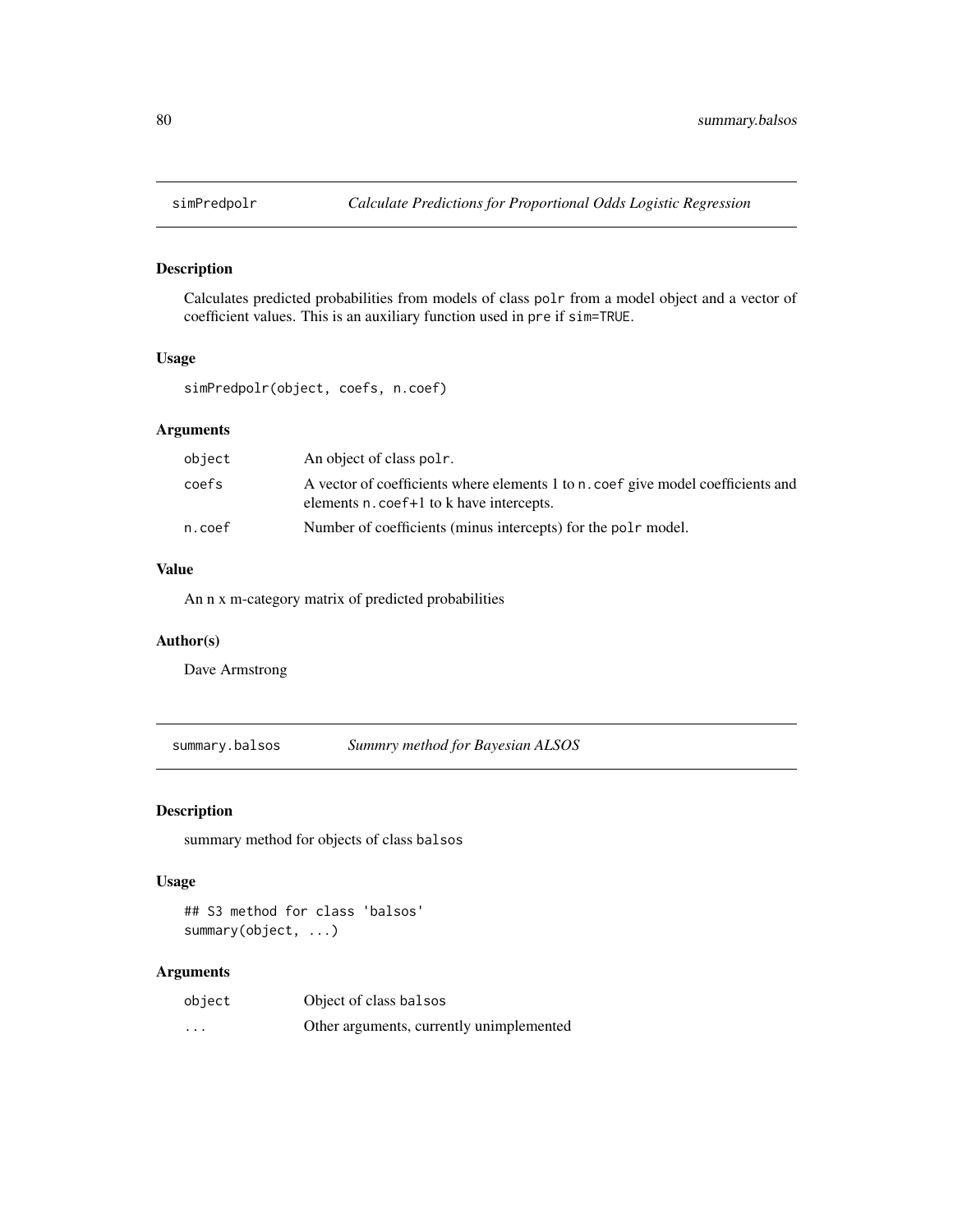<span id="page-80-0"></span>

Summary method for objects of class secdiff.

## Usage

```
## S3 method for class 'secdiff'
summary(object, ..., level = 0.95, digits = 3)
```
# Arguments

| object | An object of class secdiff                    |
|--------|-----------------------------------------------|
| .      | Other arguments to be passed down to summary. |
| level  | Confidence level for the confidence intervals |
| digits | Number of digits to print                     |

| <b>Summary Statistics</b> | sumStats |
|---------------------------|----------|
|---------------------------|----------|

# Description

Provides summary statistics (mean, sd, quartiles, IQR, missing n, valid n) for the variables in a data frame.

# Usage

sumStats(data, vars, byvar = NULL, convertFactors = TRUE)

# Arguments

| data  | A data frame from which variables will be extracted.                                                                                          |
|-------|-----------------------------------------------------------------------------------------------------------------------------------------------|
| vars  | A character vector of variable names.                                                                                                         |
| byvar | A character string giving a variable name of a stratifying variable. The sum-<br>maries of the vars will be provided for each level of byvar. |
|       | convert Factors Logical indicating whether factors should be converted to numeric first and then<br>summarised.                               |

# Value

a vector of summary statistics for each variable or variable-group combination.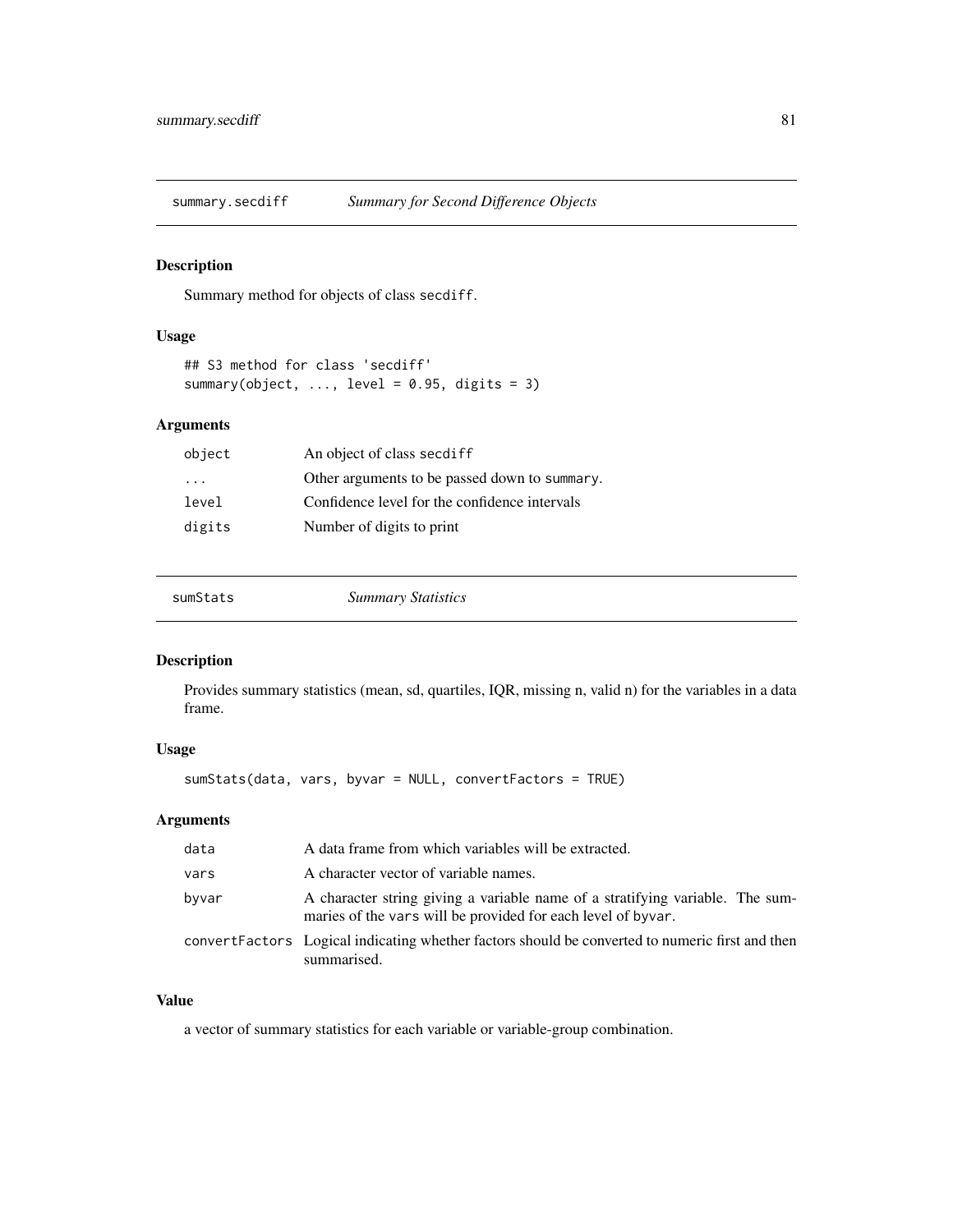<span id="page-81-0"></span>

Uses the algorithm discussed in Armstrong and Jacoby 2018) to test the intervality of a variable scaled by the Bayesian ALSOS method.

#### Usage

```
test.balsos(obj, cor.type = c("pearson", "spearman"))
```
## Arguments

| obi      | An object of class balsos.                                 |
|----------|------------------------------------------------------------|
| cor.type | Type of correlation to be used in the p-value calculation. |

# Value

Printed output giving the Bayesian p-value evaluating the null that ther eis no interesting difference between the original values and the optimally scaled values.

## Author(s)

Dave Armstrong

testGAMint *Simulated F-test for Linear Interactions*

## Description

Simluates the sampling distribution of the F statistic when comparing a linear intreraction model to a generalized additive model with a smooth over the two variables in the interaction.

## Usage

```
testGAMint(m1, m2, data, R = 1000, ranCoef = FALSE)
```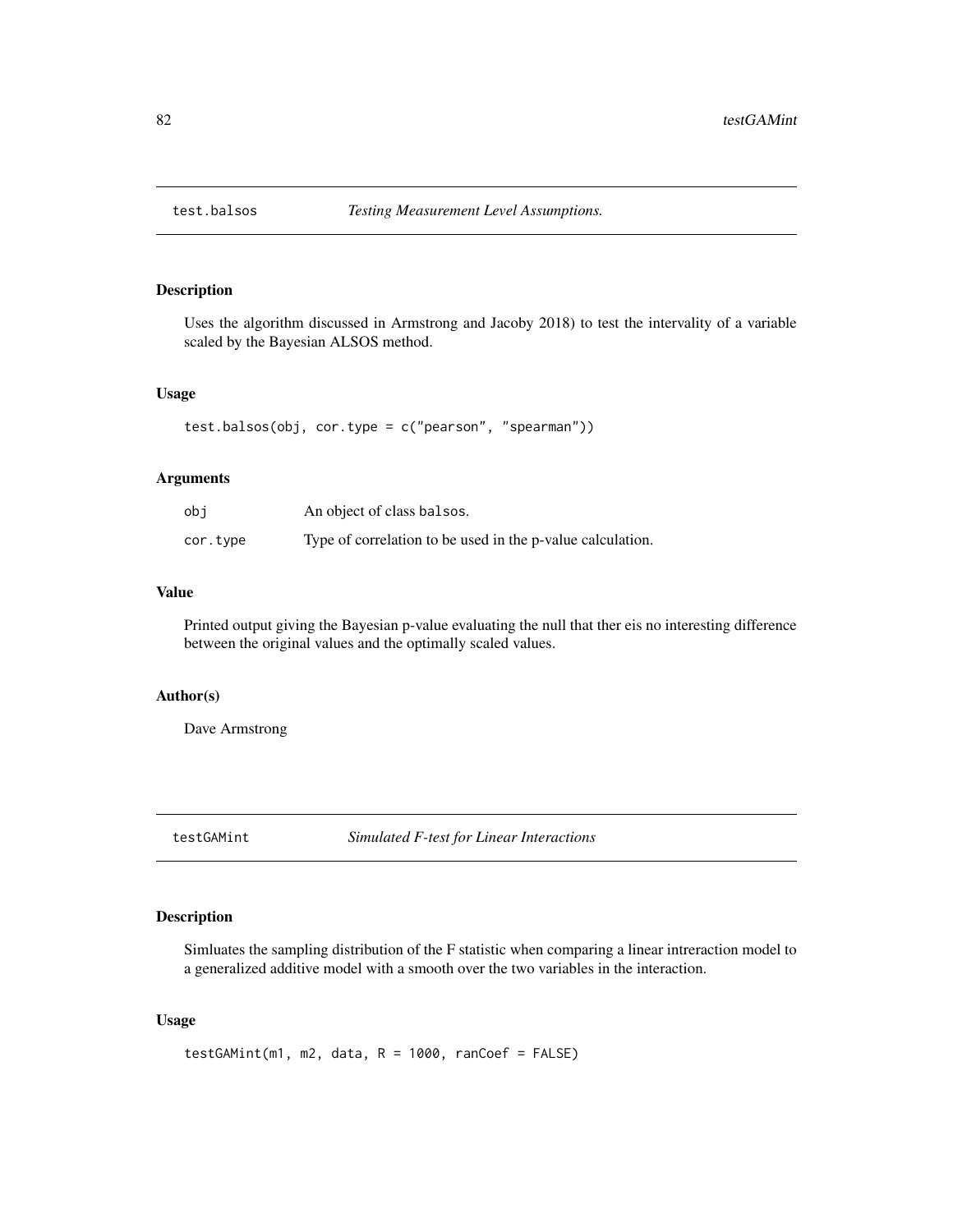#### testGAMint 83

#### Arguments

| m1             | An object of class gam estimated with the mgcv package. This model should be<br>linear in the interaction of the two x-variables of interest.                                                                                                                                                                                                                                                                                                                                                                                                                                                                                                      |
|----------------|----------------------------------------------------------------------------------------------------------------------------------------------------------------------------------------------------------------------------------------------------------------------------------------------------------------------------------------------------------------------------------------------------------------------------------------------------------------------------------------------------------------------------------------------------------------------------------------------------------------------------------------------------|
| m <sub>2</sub> | An object of class gam esimtated with the mgcv package. This model should<br>contain a smooth interaction. For two continuous variables, this should be done<br>with $te()$ unless the variables are measured in the same units (e.g., spatial co-<br>ordinates) in which case the usual thin-plate regression spline will work. For<br>categorical moderators, you should use the $s(x, by=D\theta)$ and $s(x, by=D)$ (for a<br>dummy variable moderator, D, where $D\theta = 1$ when $D = \theta$ . Remember to include D<br>as a parametric term in the model as well to account for the intercept difference<br>between the two smooth terms.) |
| data           | Data frame used to estimate both models                                                                                                                                                                                                                                                                                                                                                                                                                                                                                                                                                                                                            |
| R              | Number of simulated F values to create.                                                                                                                                                                                                                                                                                                                                                                                                                                                                                                                                                                                                            |
| ranCoef        | Logcial indicating whether the coefficients should be treated as fixed or whether<br>they should be drawn from their implied sampling distribution for each iteration<br>of the simulation.                                                                                                                                                                                                                                                                                                                                                                                                                                                        |

## Details

In simple simulations, an F-test of a linear interaction relative to a smooth interaction with a GAM using a nominal .05 type I error rate, has an actual type I error rate of more than double the nominal rate (this tended to be in the low teens). This function tries to build the F-distribution using simulation. First, it uses the coefficients from the linear interaction model, multiplies them by the coefficients from the linear interaction model and for each iteration of the simulation, it creates the simulated dependent variable by adding a random error to the linear predictor with the same standard deviation as the residual standard deviation from the linear interaction model. All of that is to say that this model has all of the same features as the linear interaction model, except that we are certain that this is the right model. The algorithm then estimates both the linear interaction model and the GAM with a smooth interaction on the original X variables and the new simulated y variable. The F-test is performed and the F-statistic saved for each iteraction. The algorithm then calculates the probability of being to the right of the observed F-statistic in the simulated F-distribution.

### Value

| obsF  | The observed F-statistic from the test on the original models.               |
|-------|------------------------------------------------------------------------------|
| Fdist | The R different F-statistics calculated at each iteration of the simulation. |

## Author(s)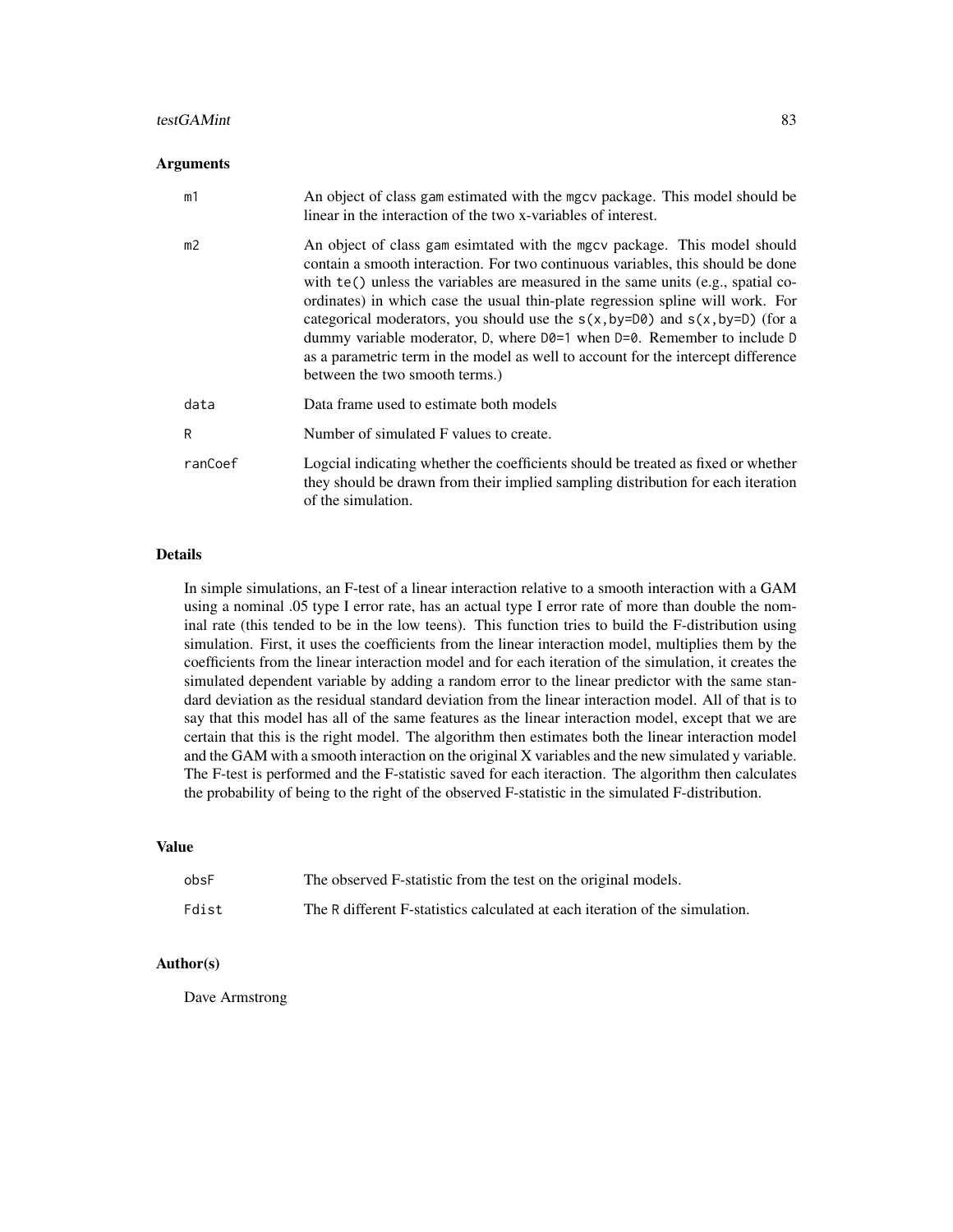<span id="page-83-0"></span>

Calculates an F test to evaluate significant differences between a LOESS model and a parametric alternative estimated with lm

# Usage

testLoess(lmobj, loessobj, alpha = 0.05)

# Arguments

| lmobi    | An object of class 1m.             |
|----------|------------------------------------|
| loessobj | An object of class loess.          |
| alpha    | Desired Type I error rate of test. |

#### Value

Printed output describing the results of the test.

## Author(s)

Dave Armstrong

#### Examples

```
data(Prestige, package="carData")
linmod <- lm(prestige ~ income, data=Prestige)
lomod <- loess(prestige ~ income, data=Prestige)
testLoess(linmod, lomod)
```
testNL *Test Transformations and Polynomials in Non-linear Models*

## Description

Tests for model improvements for non-linear transformations and polynomials with Clarke's (2007) distribution-free test for non-nested models.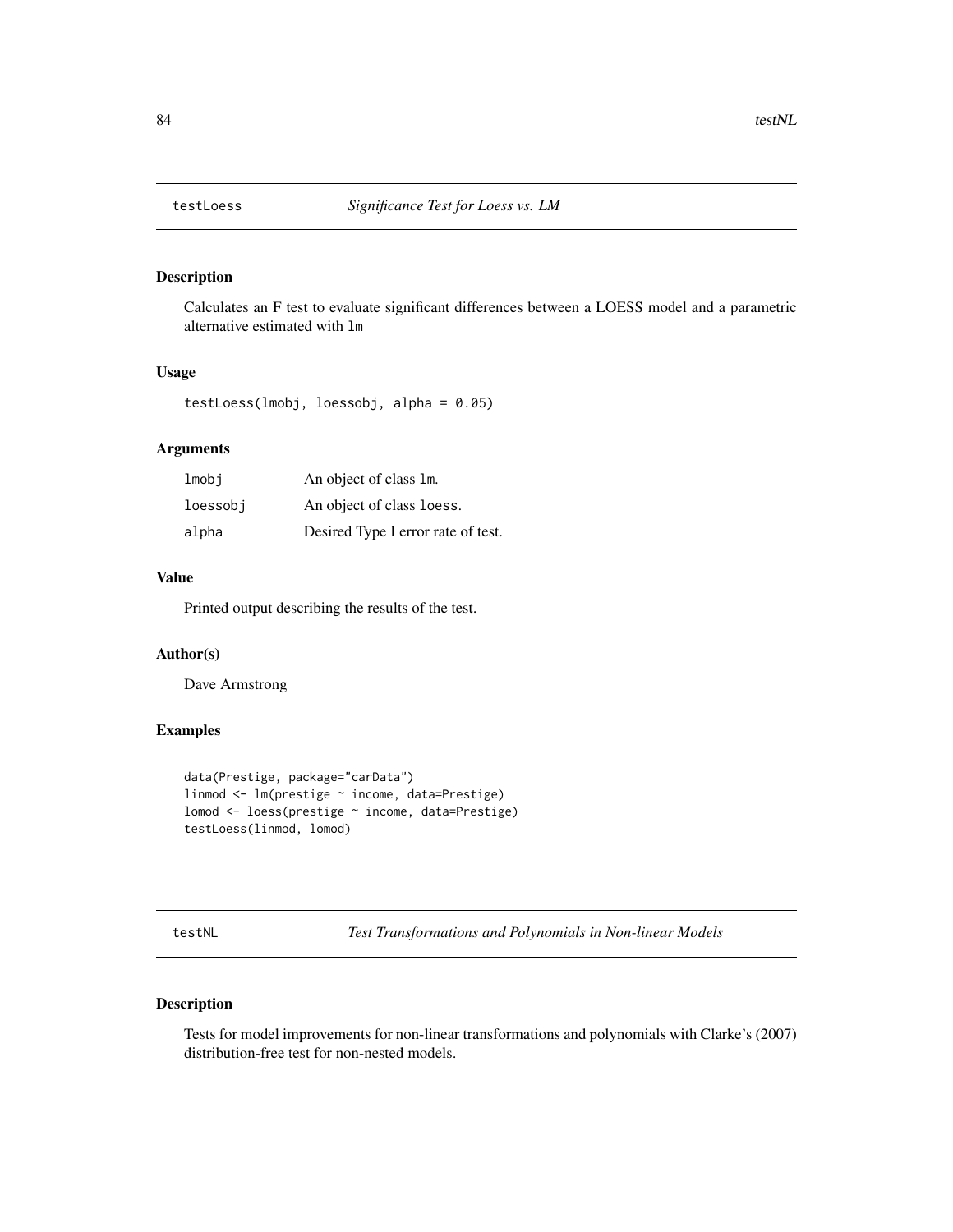#### testNL 85

# Usage

```
testNL(obj, var, transPower, polyOrder, plot = FALSE, ...)
## S3 method for class 'glm'
testNL(obj, var, transPower, polyOrder, plot = FALSE, ...)
## S3 method for class 'lm'
testNL(obj, var, transPower, polyOrder, plot = FALSE, ...)
```
#### Arguments

| obj        | Object of a supported class in which non-linear functional forms will be tested.                                           |
|------------|----------------------------------------------------------------------------------------------------------------------------|
| var        | String giving name of variable to be tested.                                                                               |
| transPower | The power used in the transformation. For transformations in the range $(-0.01,$<br>0.01), the log transformation is used. |
| polyOrder  | The order of the polynomial to be used.                                                                                    |
| plot       | Logical indicating whether the effects should be plotted                                                                   |
| $\cdots$   | Currently not implemented.                                                                                                 |
|            |                                                                                                                            |

#### Details

Three hypotheses are tested with this function. The first is whether the original specification is preferred to the power transformation. The second is whether the original specification is preferred to the polynomial model. The third is whether the power transformation is preferred to the polynomial model. All tests are done with the Clarke test.

## Value

A plot or a data frame giving the results of the tests identified above.

#### Author(s)

Dave Armstrong

#### References

Kevin Clarke. 2007. "A Simple Distribution-Free Test for Nonnested Hypotheses." *Political Analysis* 15(3): 347–363.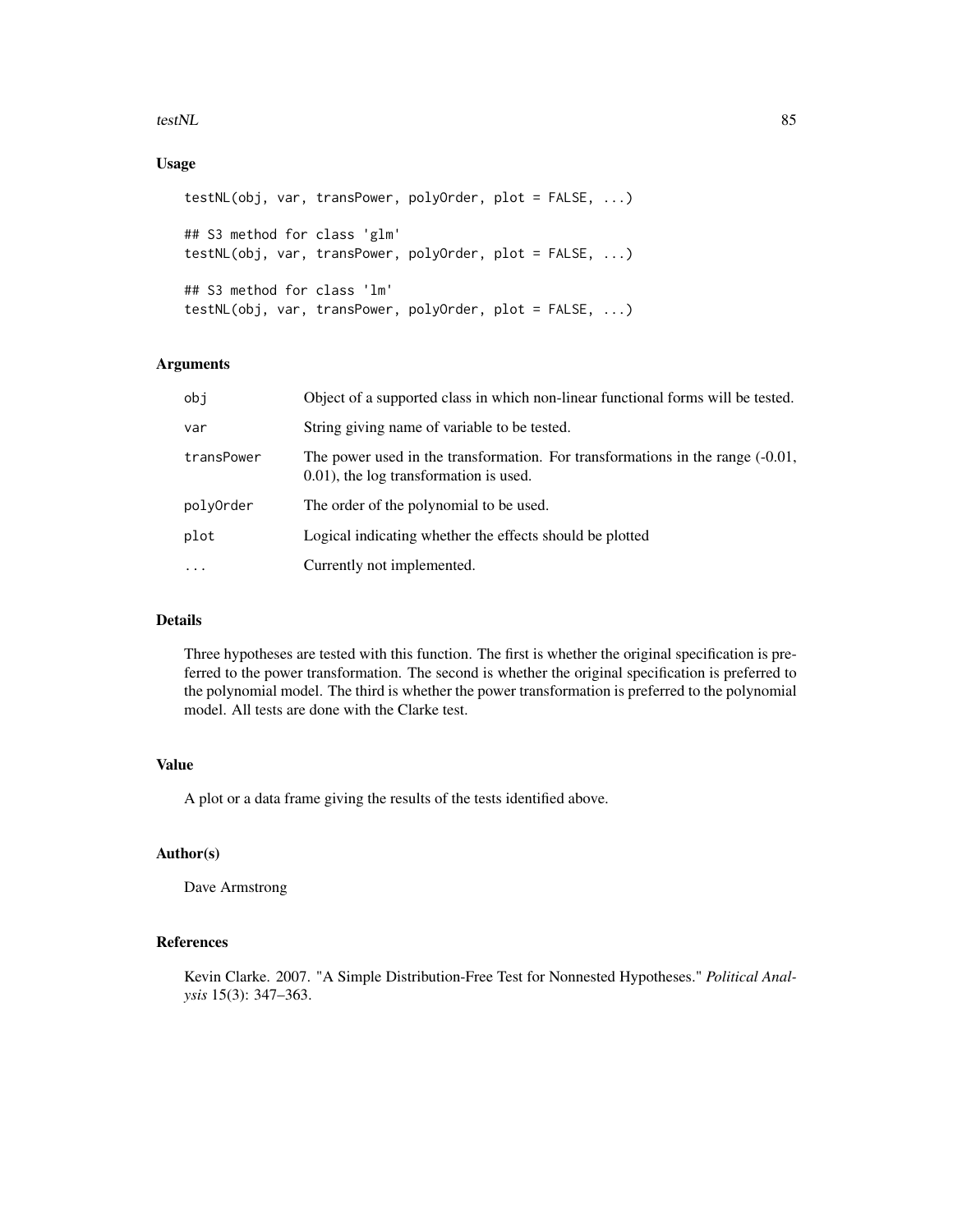Returns a tibble with confidence intervals for all parameters from a bootstrapping object estimated with the boot() function.

## Usage

```
tidy_boot_ci(
 obj,
  indices = NULL,
  type = c("norm", "basic", "stud", "perc", "bca"),
  conf = 0.95,term_names = NULL,
  ...
)
```
# Arguments

| obi        | An object of class boot.                                                                      |
|------------|-----------------------------------------------------------------------------------------------|
| indices    | The column numbers of obj\$t to be used in the calculation. if NULL, all columns<br>are used. |
| type       | The type of confidence interval to be produced. Unlike boot.ci(), "all" is not<br>an option.  |
| conf       | The confidence level to be used for the interval.                                             |
| term_names | The names of the parameters to be used as identifiers in the tibble.                          |
| $\ddots$   | Other arguments to be passed down to boot.ci()                                                |

## Value

A tibble with the term name, estimate, lower and upper confidence bounds.

| Lag a time-series cross-sectional variables<br>tscslag |
|--------------------------------------------------------|
|--------------------------------------------------------|

# Description

Lags (or leads) a variable in a time-series corss-sectional dataset.

## Usage

tscslag(dat, x, id, time, lagLength = 1)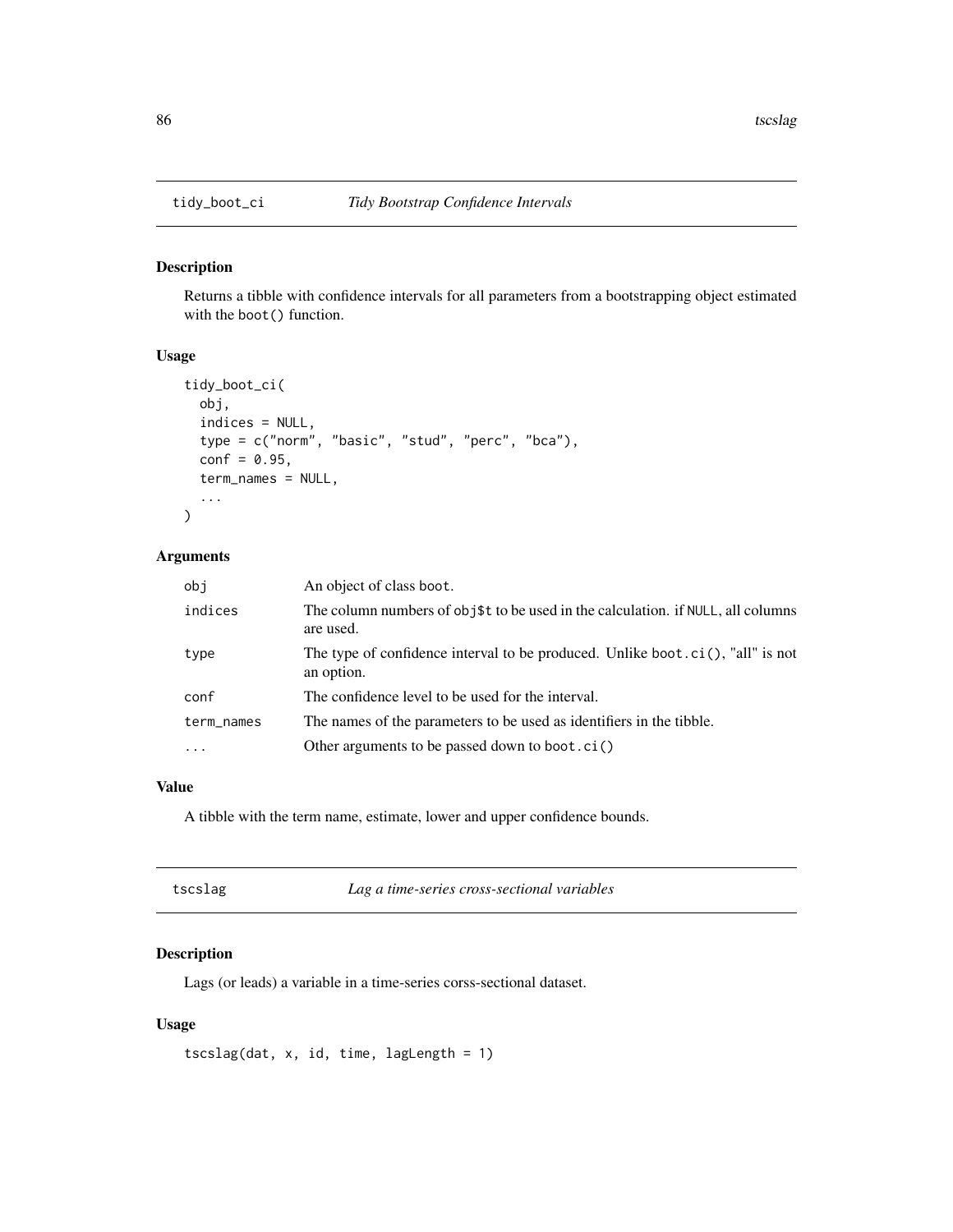#### <span id="page-86-0"></span>tTest 87

# Arguments

| dat          | A data frame.                                                     |
|--------------|-------------------------------------------------------------------|
| $\mathsf{x}$ | A string identifying variable to be lagged.                       |
| id           | A string identifying the name of the cross-sectional identifier.  |
| time         | A string identifying the name of the time variable.               |
| lagLength    | The length of the lag, use negative values for leading variables. |

# Value

A vector giving the lagged values of x.

# Author(s)

Dave Armstrong

tTest *t-Test function*

# Description

This function is a wrapper to the t.test function but produces more information in the output.

# Usage

tTest(x, y, data, ...)

# Arguments

| $\mathsf{x}$ | The dichotmous variable for the test.         |
|--------------|-----------------------------------------------|
| <sub>V</sub> | The interval/ratio variable for the test.     |
| data         | A data frame where x and y can be found.      |
|              | Other arguments to be passed down to t. test. |

# Value

an object of class tTest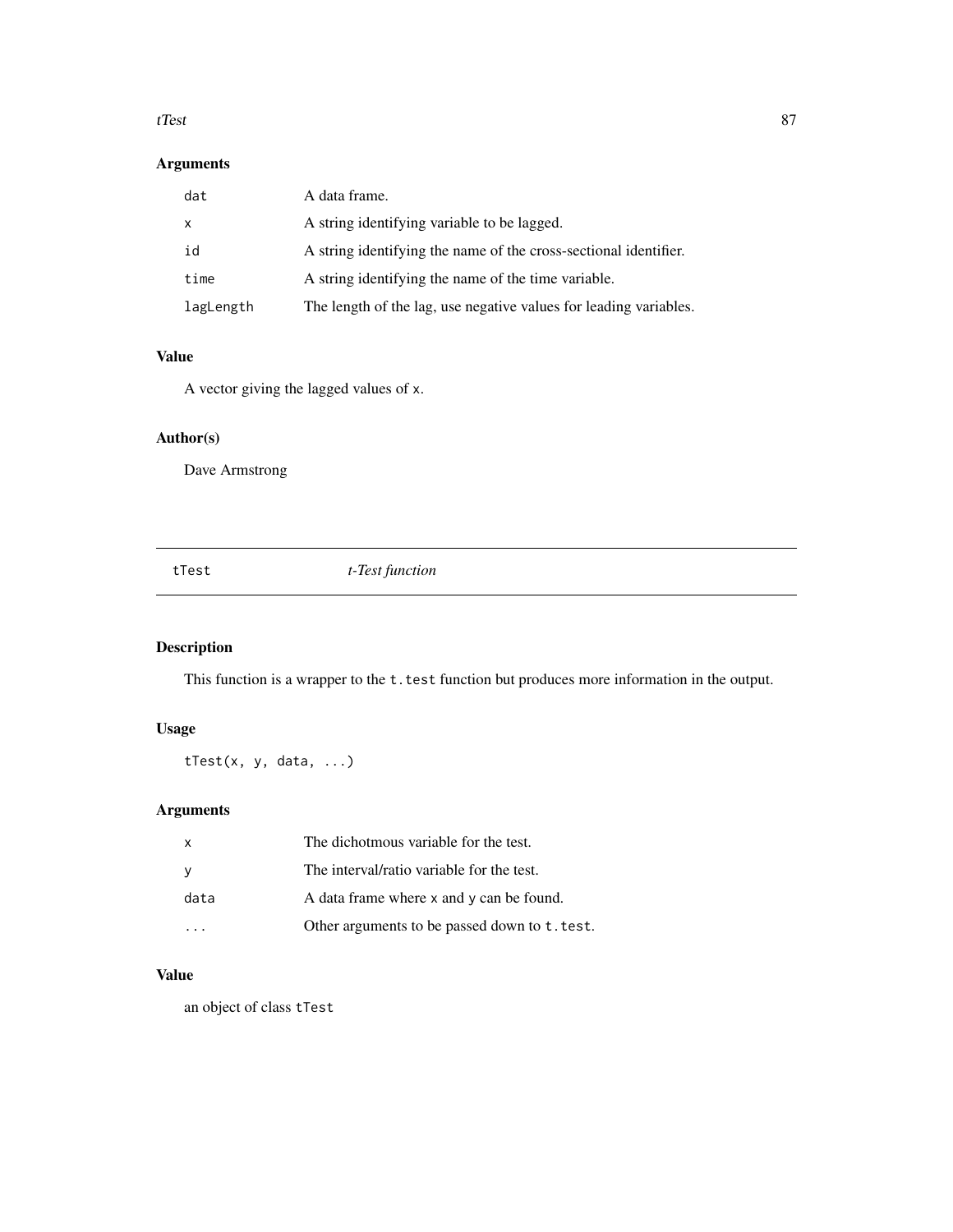<span id="page-87-0"></span>

Works as a sort of inverse to reformulate by breaking apart the formula into response and the term labels. It also returns the variable names of all of the variables implicated in the formula.

#### Usage

```
unformulate(form, keep_env = FALSE)
```
# Arguments

| form     | A formula                                                                                  |
|----------|--------------------------------------------------------------------------------------------|
| keep_env | Logical indicating whether the formula's environment should be returned with<br>the result |

# Details

A sort of inverse of the reformulate function.

## Value

A list with termlabels giving the rhs terms of the model, response give the lhs of the model, env optionally giving the environment of the formula and vars a vector of the variable names implicated in the formula

xt *Cross-Tabulation of Weighted or Unweighted Data*

# Description

Cross-Tabulation of Weighted or Unweighted Data

## Usage

```
xt(data, var, byvar = NULL, contour = NULL, weight = NULL, ...)
```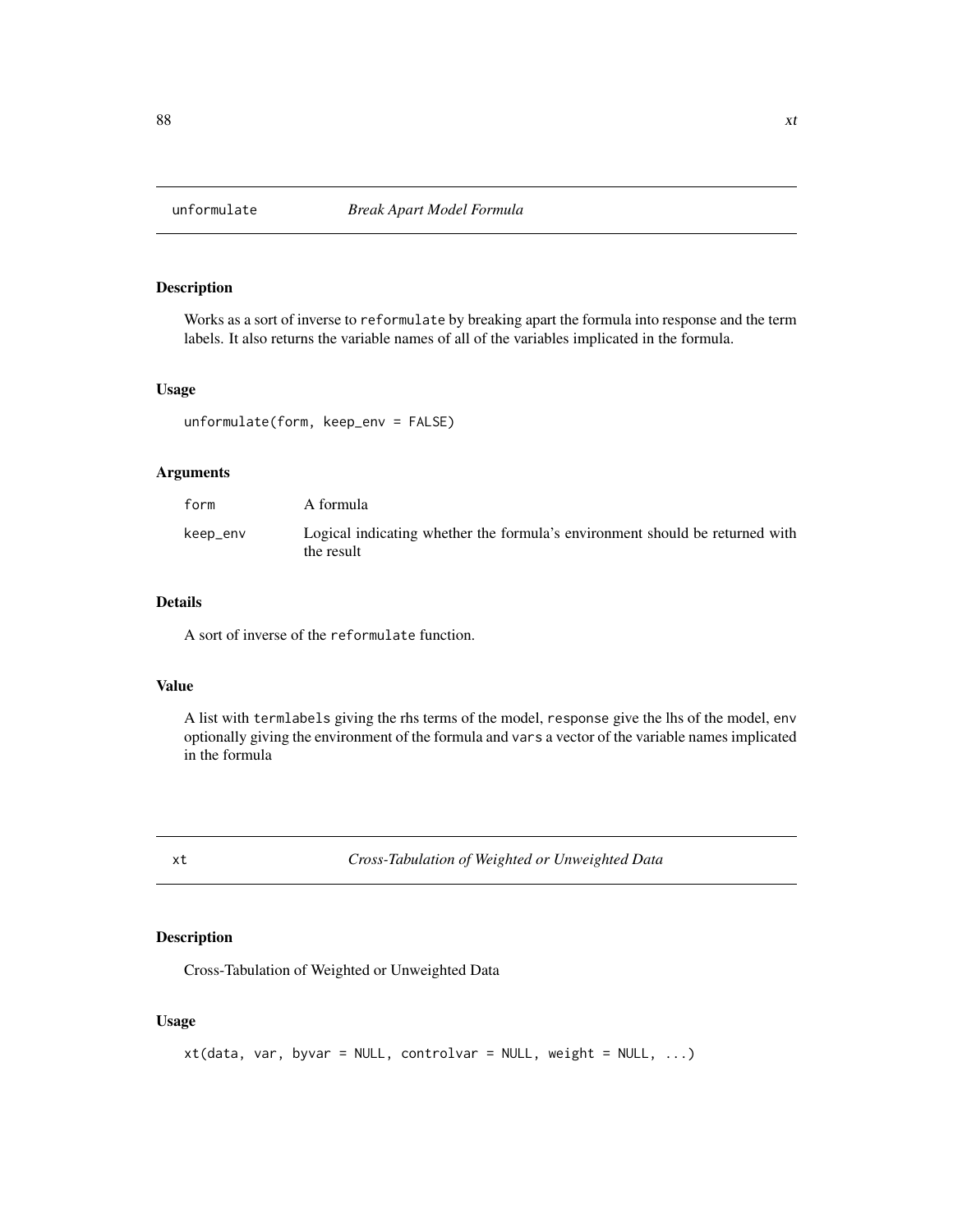# <span id="page-88-0"></span>yeo.johnson 89

# Arguments

| data       | Either a data frame or a survey design object.                                                                                                                                           |
|------------|------------------------------------------------------------------------------------------------------------------------------------------------------------------------------------------|
| var        | Row variable for the cross-tabular.                                                                                                                                                      |
| byvar      | Optional column variable for the cross-tabulation. If NULL, a frequency and<br>relative frequency distribution of var will be produced.                                                  |
| controlvar | The name of a categorical control variable.                                                                                                                                              |
| weight     | A vector of weights to be applied to the table.                                                                                                                                          |
|            | Other arguments to be passed down to make_assoc_stats. You can use this<br>to calculate different statistics. By default, you get Chi-squared, Cramer's V,<br>Gamma and Kendall's Tau-b. |
|            | Produces a cross-tabulation and Chi-square statistic for weighted or unweighted<br>data.                                                                                                 |

## Value

A list with two elements - table of class tabyl and the returned results from svychisq.

yeo.johnson *Yeo-Johnson Transformation*

# Description

Computes the normalizing Yeo-Johnson transformation. #' This code and the details of the help file were taken from the VGAM package.

# Usage

```
yeo.johnson(
 y,
  lambda,
 derivative = 0,
  epsilon = sqrt(.Machine$double.eps),
  inverse = FALSE
)
```
# Arguments

| V          | Numeric, a vector or matrix.                                                                                               |
|------------|----------------------------------------------------------------------------------------------------------------------------|
| lambda     | Numeric. It is recycled to the same length as y if necessary.                                                              |
| derivative | Non-negative integer. The default is the ordinary function evaluation, otherwise<br>the derivative with respect to lambda. |
| epsilon    | Numeric and positive value. The tolerance given to values of lambda when<br>comparing it to 0 or 2.                        |
| inverse    | Logical. Return the inverse transformation?                                                                                |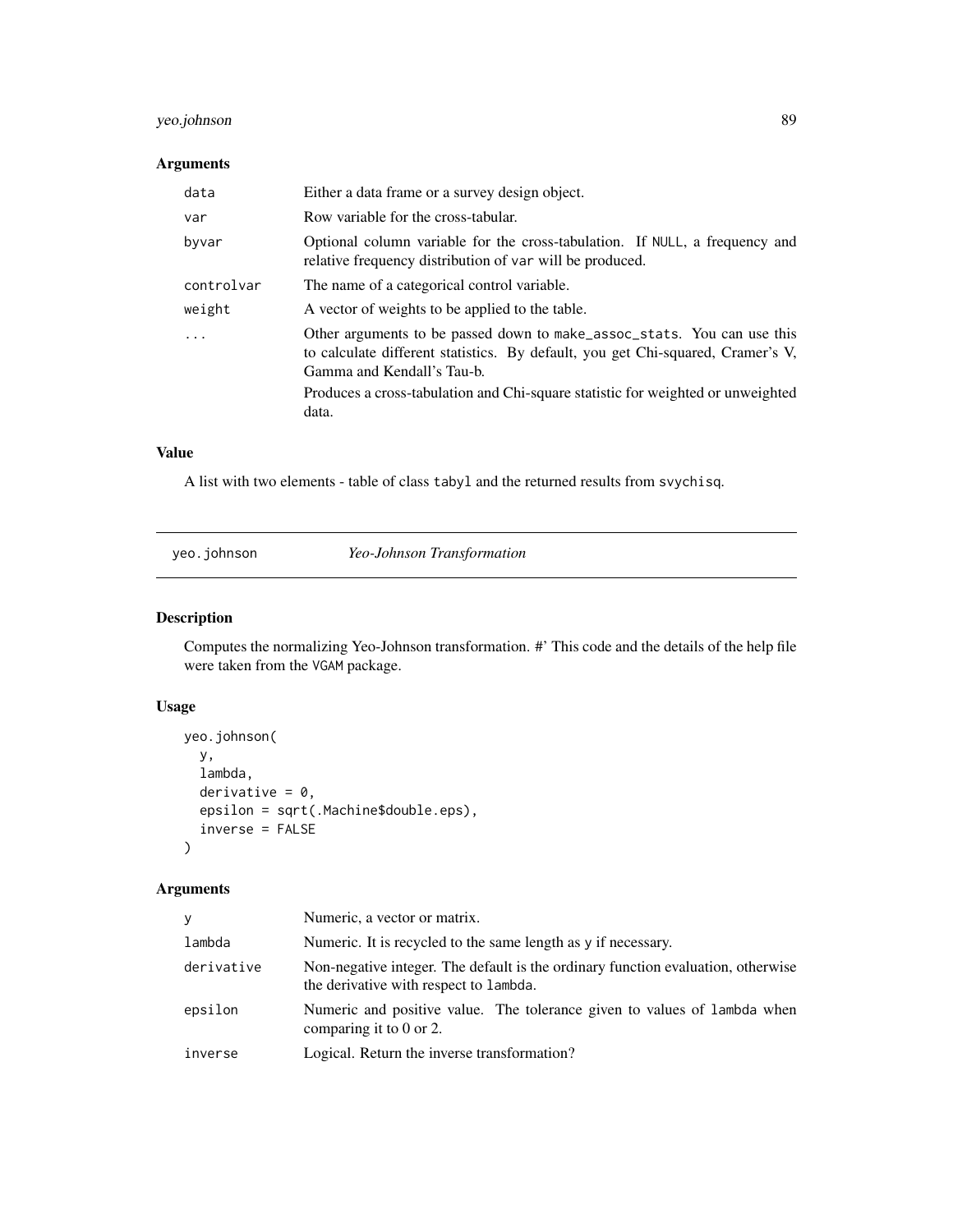## Details

The Yeo-Johnson transformation can be thought of as an extension of the Box-Cox transformation. It handles both positive and negative values, whereas the Box-Cox transformation only handles positive values. Both can be used to transform the data so as to improve normality. They can be used to perform LMS quantile regression.

# Value

A vector of transformed values.

## Author(s)

Thomas Yee

yj\_trans *Optimizing Yeo-Johnson Transformation*

## Description

Uses nlminb to find the optimal Yeo-Johnson transformation parameters conditional on a parametric model specification.

#### Usage

```
yj_trans(form, data, trans.vars, round.digits = 3, ...)
```
#### Arguments

| form         | A formula with a dependent variable that will be optimally scaled       |
|--------------|-------------------------------------------------------------------------|
| data         | A data frame.                                                           |
| trans.vars   | A character string identifying the variables that should be transformed |
| round.digits | Number of digits to round the transformation parameters.                |
| $\cdot$      | Other arguments to be passed down to 1m.                                |

#### Value

A linear model object that was estimated on the optimally transformed variables.

## Author(s)

<span id="page-89-0"></span>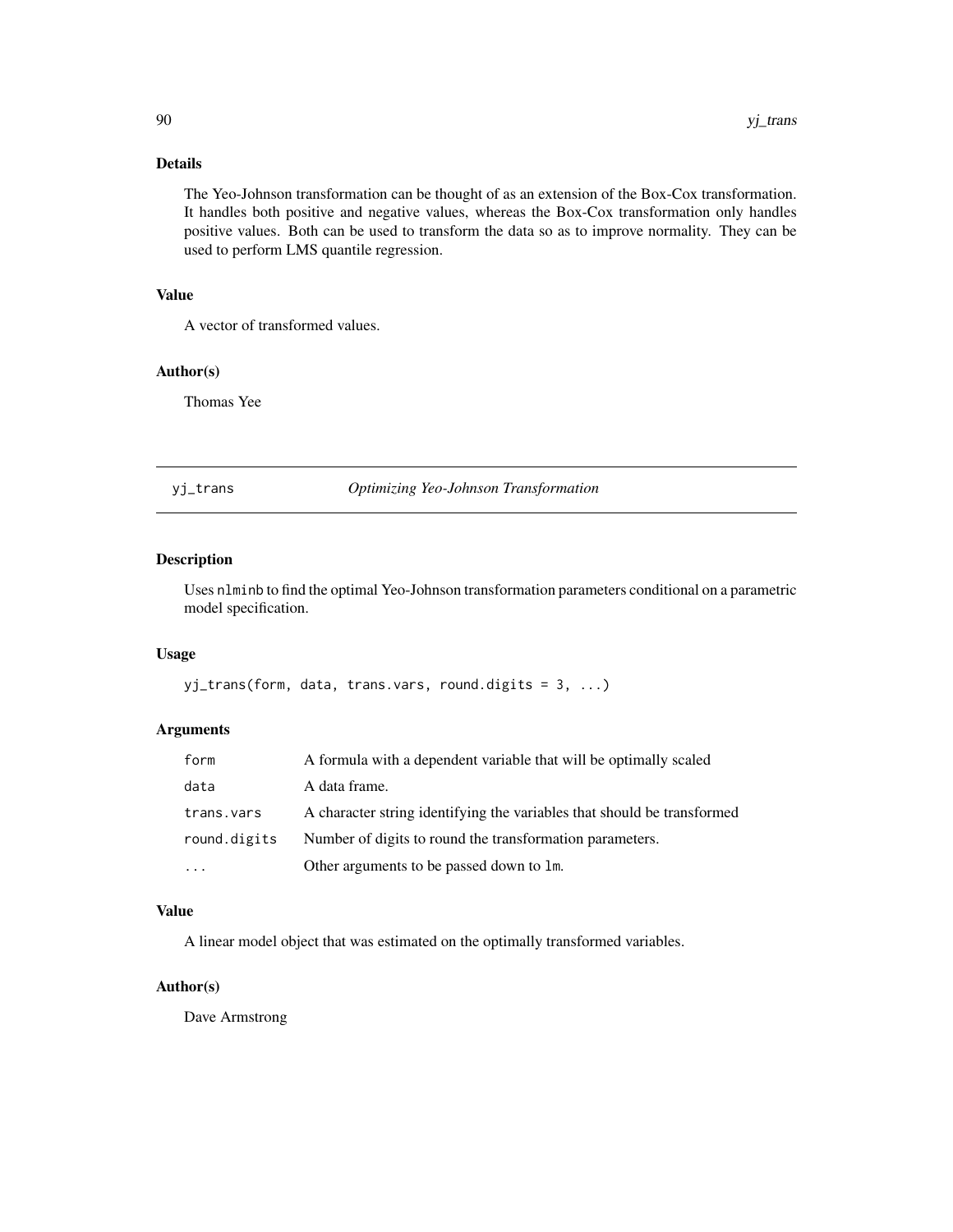<span id="page-90-0"></span>

Calculates the change in predicted counts or optionally the predicted probability of being in the zero-count group, for maximal discrete changes in all covariates holding all other variables constant at typical values.

#### Usage

 $zichange(obj, data, typical.dat = NULL, type = "count")$ 

## Arguments

| obj         | A model object of class zeroinfl.                                                                                                                                                                                                                                         |
|-------------|---------------------------------------------------------------------------------------------------------------------------------------------------------------------------------------------------------------------------------------------------------------------------|
| data        | Data frame used to fit object.                                                                                                                                                                                                                                            |
| typical.dat | Data frame with a single row containing values at which to hold variables con-<br>stant when calculating first differences. These values will be passed to predict,<br>so factors must take on a single value, but have all possible levels as their levels<br>attribute. |
| type        | Character string of either 'count' (to obtain changes in predicted counts) or<br>'zero' (to obtain changes in the predicted probability of membership in the zero<br>group).                                                                                              |

#### Details

The function calculates the changes in predicted counts, or optionally the predicted probability of being in the zero group, for maximal discrete changes in the covariates. This function works with polynomials specified with the poly function. It also works with multiplicative interactions of the covariates by virtue of the fact that it holds all other variables at typical values. By default, typical values are the median for quantitative variables and the mode for factors. The way the function works with factors is a bit different. The function identifies the two most different levels of the factor and calculates the change in predictions for a change from the level with the smallest prediction to the level with the largest prediction.

#### Value

A list with the following elements:

| diffs  | A matrix of calculated first differences                             |
|--------|----------------------------------------------------------------------|
| minmax | A matrix of values that were used to calculate the predicted changes |

#### Author(s)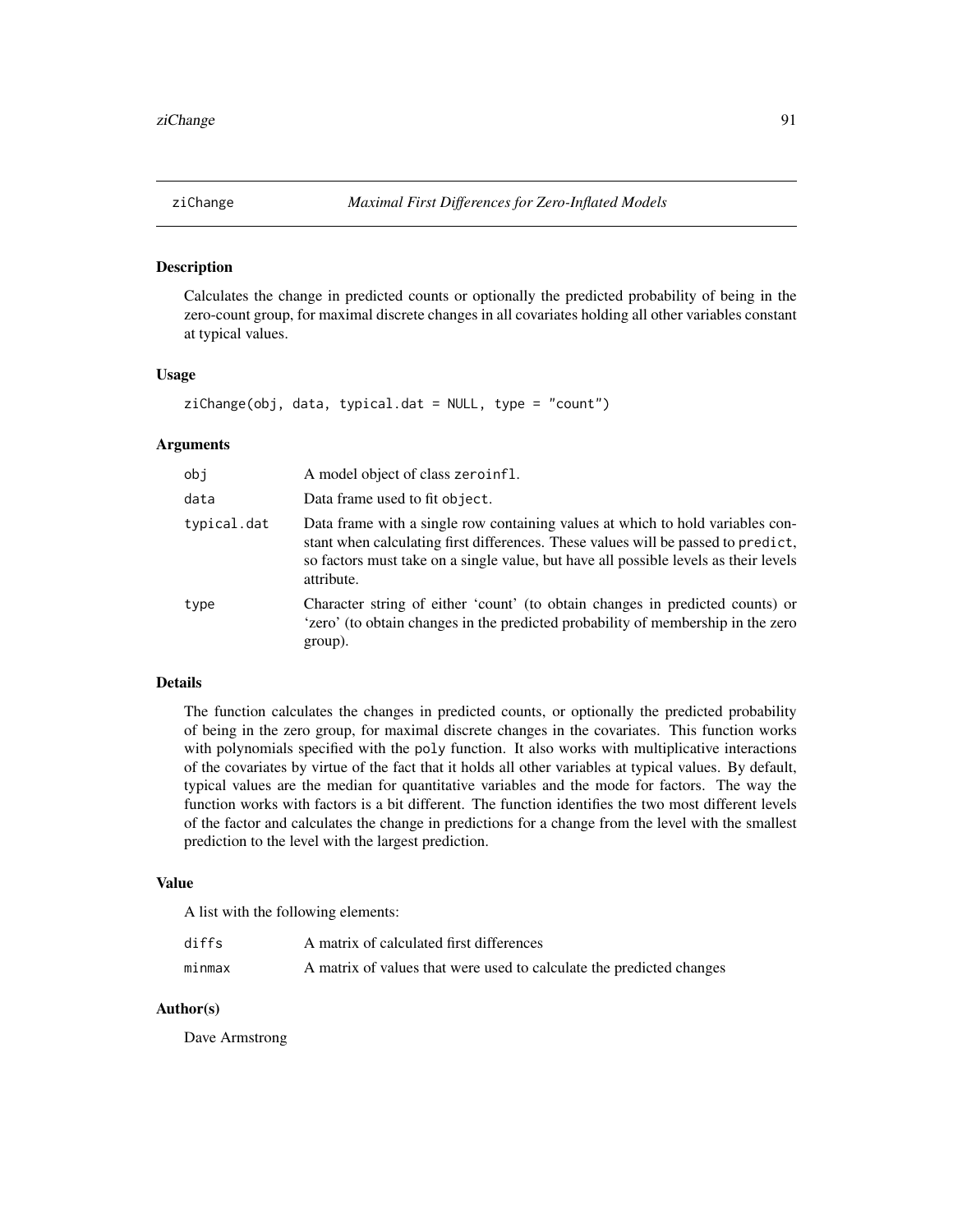# Index

∗ datasets aclp, [4](#page-3-0) france, [28](#page-27-0) InteractionEx, [36](#page-35-0) aclp, [4](#page-3-0) alsos, [5](#page-4-0) alsosDV, [6](#page-5-0) as.crit *(*loess.as*)*, [38](#page-37-0) aveEffPlot, [8](#page-7-0) balsos, [9](#page-8-0) BGMtest, [10](#page-9-0) binfit, [11](#page-10-0) binVar, [12](#page-11-0) boot.alsos, [13](#page-12-0) btscs, [14](#page-13-0) cat2Table, [15](#page-14-0) changeSig, [16](#page-15-0) combTest, [17](#page-16-0) concordant *(*make\_assoc\_stats*)*, [42](#page-41-0) crSpanTest, [17](#page-16-0) crTest, [19](#page-18-0) cv.lo2, [20](#page-19-0) DAintfun, [21](#page-20-0) DAintfun2, [22,](#page-21-0) *[25](#page-24-0)* DAintfun3, [25](#page-24-0) DAMisc *(*DAMisc-package*)*, [4](#page-3-0) DAMisc-package, [4](#page-3-0) describe\_data, [26](#page-25-0) discordant *(*make\_assoc\_stats*)*, [42](#page-41-0) Effect, *[27](#page-26-0)* effect\_logistf, [27](#page-26-0)

france, [28](#page-27-0)

ggpie, [28](#page-27-0) glmChange, [29](#page-28-0) glmChange2, [31](#page-30-0) impCoef, [33](#page-32-0) inspect, [34](#page-33-0) intEff, [34](#page-33-0) InteractionEx, [36](#page-35-0) intQualQuant, [36](#page-35-0) lambda *(*make\_assoc\_stats*)*, [42](#page-41-0) loess.as, [38](#page-37-0) loessDeriv, [40](#page-39-0) logit\_cc, [40](#page-39-0) logit\_cd *(*logit\_cc*)*, [40](#page-39-0) logit\_dd *(*logit\_cc*)*, [40](#page-39-0) make\_assoc\_stats, [42](#page-41-0) makeHypSurv, [41](#page-40-0) mnlAveEffPlot, [43](#page-42-0) mnlChange, [44](#page-43-0) mnlChange2, [45](#page-44-0) mnlfit, [47](#page-46-0) mnlSig, [48](#page-47-0) NKnots, [49](#page-48-0) NKnotsTest, [50](#page-49-0) oc2plot, [51](#page-50-0) opt.span *(*loess.as*)*, [38](#page-37-0) ord.gamma *(*make\_assoc\_stats*)*, [42](#page-41-0) ord.somers.d *(*make\_assoc\_stats*)*, [42](#page-41-0) ordAveEffPlot, [52](#page-51-0) ordChange, *[51](#page-50-0)*, [54](#page-53-0) ordChange2, [55](#page-54-0) ordfit, [57](#page-56-0) outEff, [58](#page-57-0) outXT, [58](#page-57-0) p.adjust, *[50](#page-49-0)* panel.2cat, [60](#page-59-0) panel.ci, [60](#page-59-0)

panel.doublerug, [61](#page-60-0)